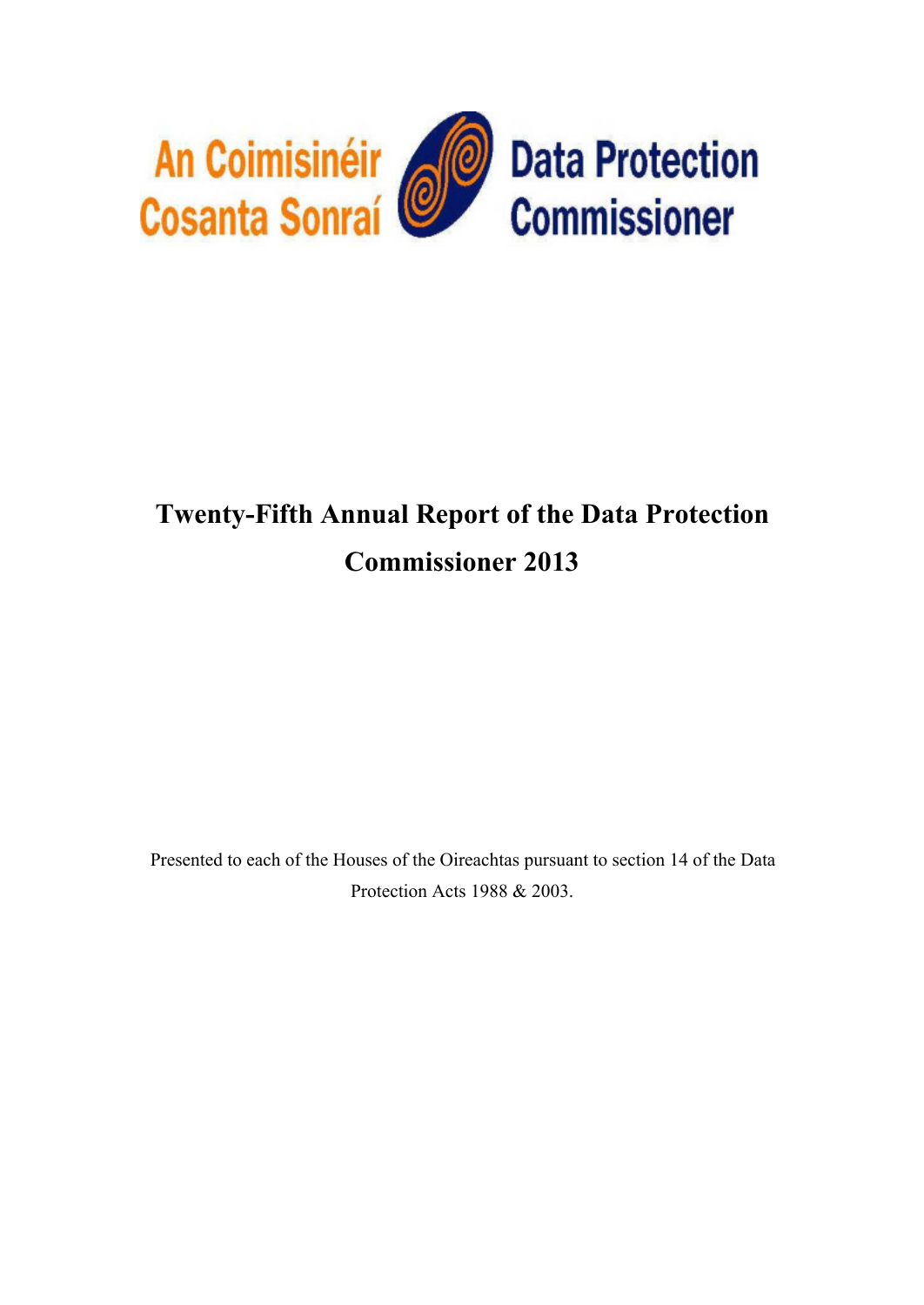# <span id="page-1-0"></span>**Contents**

| Case Study 1: "Feet-On-The-Street" Marketing by Electric Ireland is Subject of Complaint 42<br>Case Study 2: County Council Causes Breach by Outsourcing Data Processing to Third Party45<br>Case Study 3: Government Department admits inappropriate access to records by an official47<br>Case Study 6: Doctor discloses sensitive personal data to insurance company without consent53 |  |
|-------------------------------------------------------------------------------------------------------------------------------------------------------------------------------------------------------------------------------------------------------------------------------------------------------------------------------------------------------------------------------------------|--|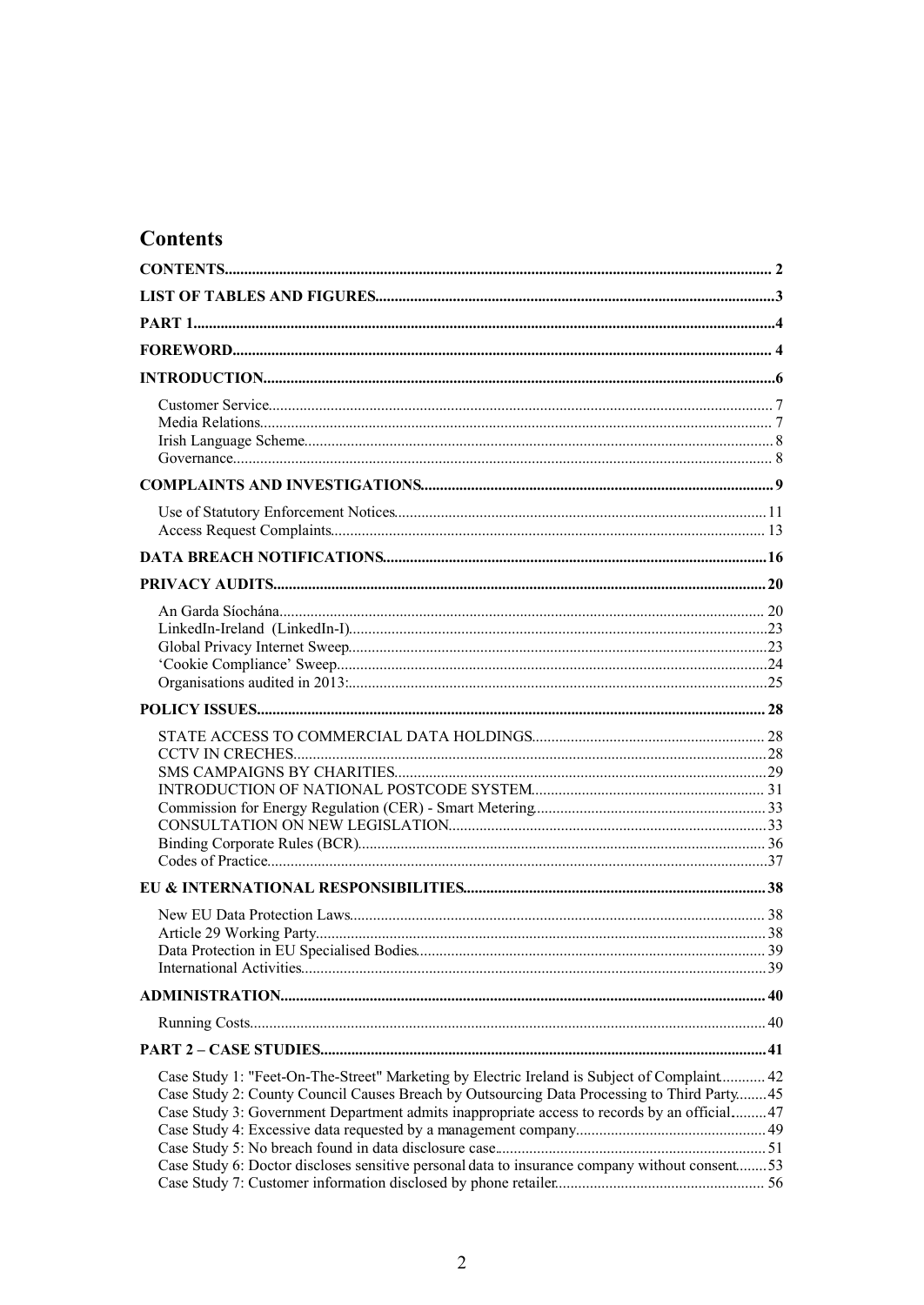| Case Study 8: CCTV images of staff member unlawfully transmitted to third parties      |  |
|----------------------------------------------------------------------------------------|--|
|                                                                                        |  |
|                                                                                        |  |
|                                                                                        |  |
|                                                                                        |  |
|                                                                                        |  |
|                                                                                        |  |
|                                                                                        |  |
|                                                                                        |  |
|                                                                                        |  |
|                                                                                        |  |
|                                                                                        |  |
|                                                                                        |  |
|                                                                                        |  |
|                                                                                        |  |
|                                                                                        |  |
|                                                                                        |  |
|                                                                                        |  |
|                                                                                        |  |
|                                                                                        |  |
| Appendix 3 - Abstract* of Receipts and Payments in the year ended 31 December 2013 104 |  |
|                                                                                        |  |

# <span id="page-2-0"></span>**List of tables and figures**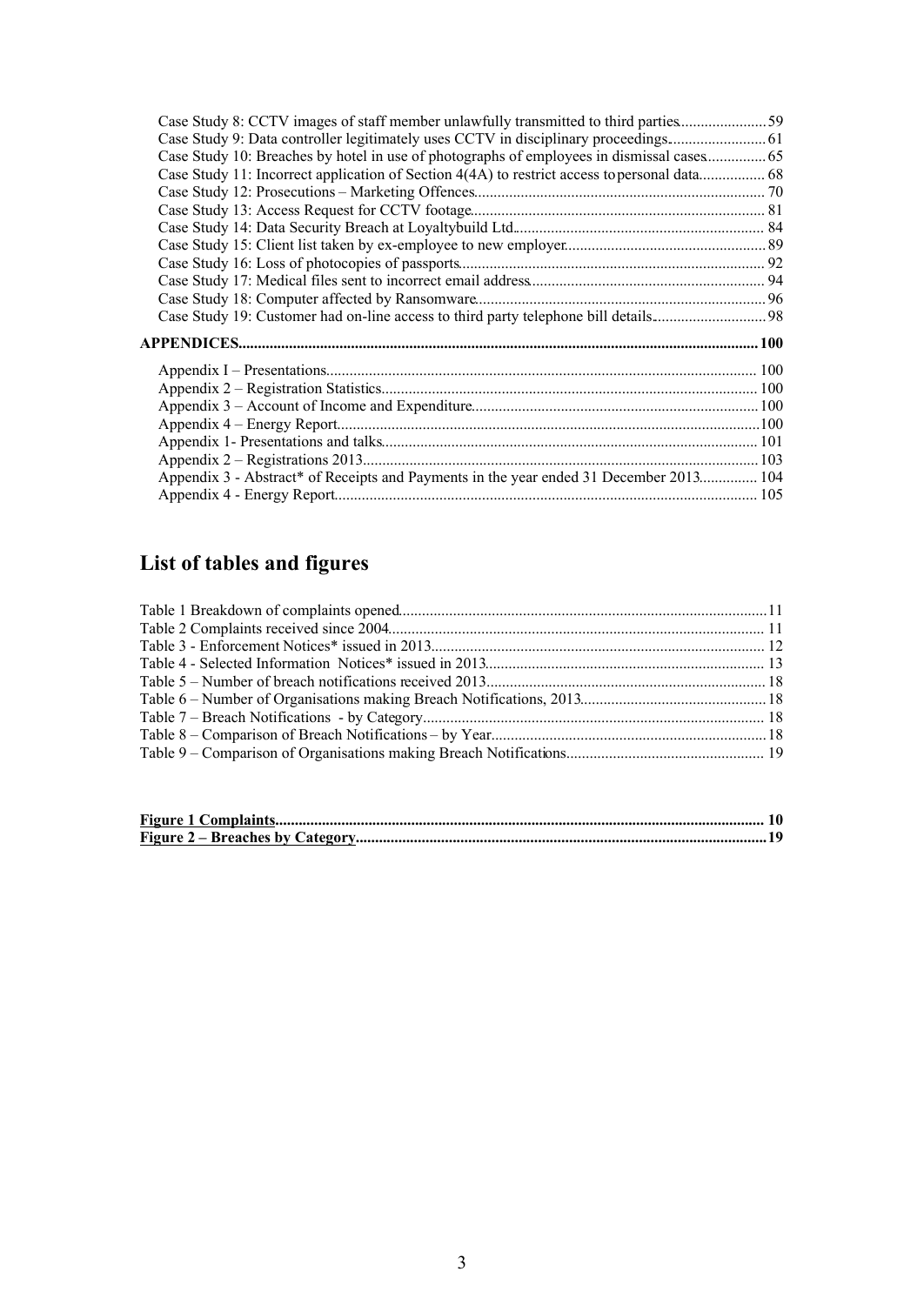# <span id="page-3-1"></span>**Part 1**

# <span id="page-3-0"></span>**Foreword**

2013 was the year of Edward Snowden, the NSA Contractor who revealed the extent of access by US and European intelligence agencies to personal data held by major internet and telecommunications companies. The revelations provoked a longoverdue debate on the proper balance in a democratic society between the protection of personal data and the obligation on governments to take measures against those who would use these services to further criminal objectives. The disclosures have already led to commitments by the US Administration to rein-in the activities of US intelligence services. They have also led to a re-examination of data flows between the EU and the USA under the "Safe Harbour" agreement.

The resulting debate has thrown a welcome spotlight on the general issue of State access to personal data. The recent decision of the Court of Justice of the European Union to invalidate the Data Retention Directive has clearly set out the need for proportionality in this area. The lack of such proportionality led my predecessor, Joe Meade, to take enforcement action against the initial Irish data retention regime, action that has now been vindicated by the CJEU judgment. The CJEU judgement also shows the importance of challenging such privacy-destroying measures, as was done in this case by Digital Rights Ireland, supported by the Irish Human Rights Commission.

But the CJEU judgment has significance beyond that of data retention. Our audits of State organisations have, in too many cases, shown scant regard by senior management to their duty to safeguard the personal data entrusted to them – a duty that is all the greater because of the legal obligation to provide such personal data to the State. Laudable objectives such as fraud prevention and greater efficiency must

4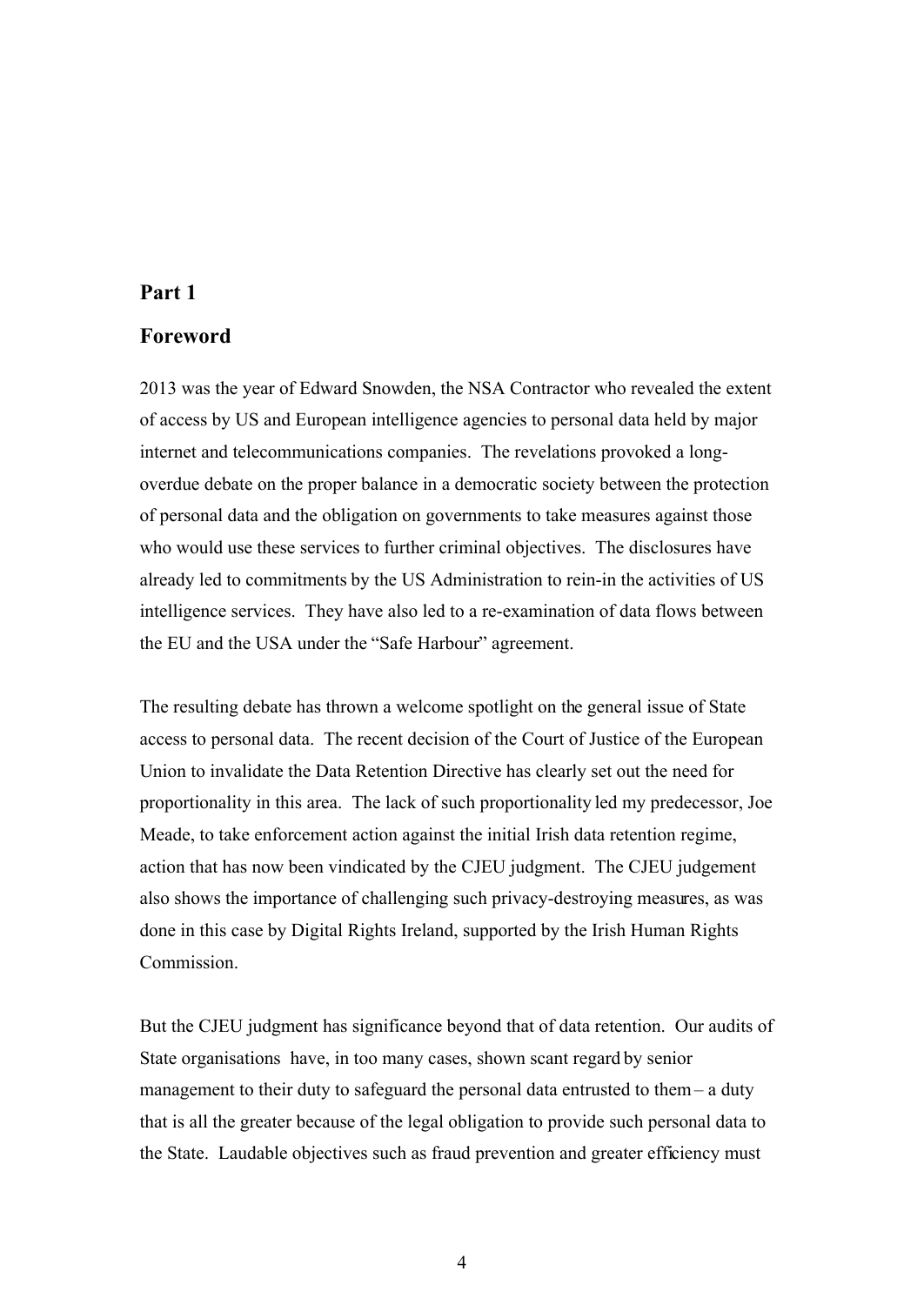meet a test of proportionality in the manner in which personal data is used. Failure to treat personal data with respect can only lessen the trust that should exist between the individual and the State. It will also lead inevitably to more formal enforcement action by my Office unless system-wide action is taken to improve current practice.

Trust is also essential between the individual customer and commercial entities. As explained later in the Report, many of the complaints we deal with are as a result of poor standards of customer service. The fact that we have to take enforcement action for repeat failures in this area is a source of concern.

We remain willing to assist organisations in any way we can to achieve higher standards of data protection. Our audits are part of this effort. We continue to prioritise for audit the increasing number of information-rich multinational companies that have chosen Ireland as a base for providing cross-border services.

As we face into a new and challenging era of data protection, with strengthened EUwide legislation, I wish again to thank the staff of our Office who continue to do their often challenging work with cheerful commitment.

> *Billy Hawkes Data Protection Commissioner Portarlington, May 2014*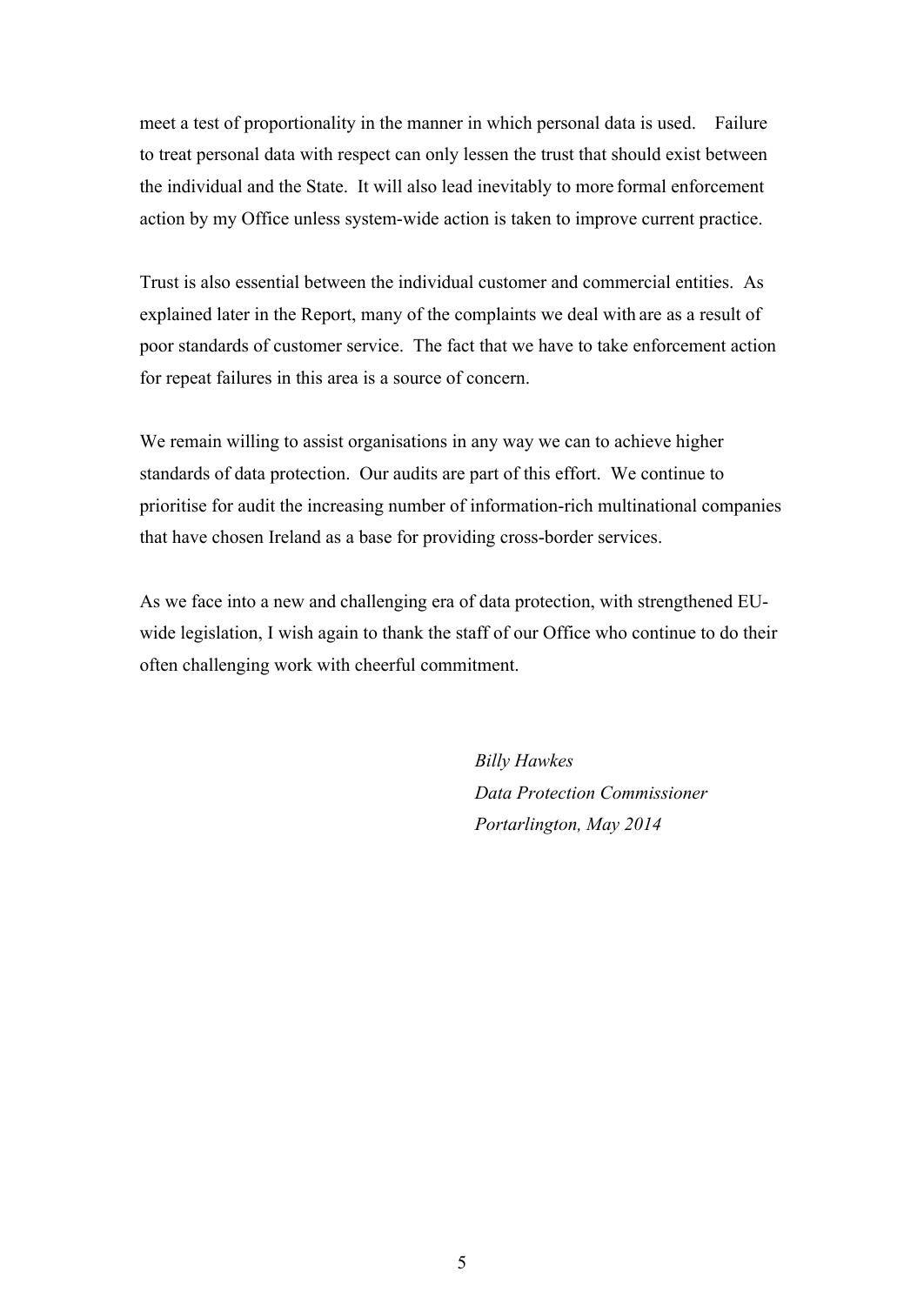# <span id="page-5-0"></span>**Introduction**

Late 2012 saw the recruitment of additional staff - including specialist posts of Technology Advisor and Legal Advisor - to deal with the increased responsibilities arising from our oversight of multinational companies providing services across the European Union from their Irish establishments. Nevertheless, the activities of domestic data controllers - both in the private and public sectors - continued to attract the great bulk of enquiries and complaints in 2013.

We continued to devote significant resources to our advisory function, preferring to assist organisations to achieve best practice in data protection rather than having to deal with non-compliance issues. Our audit activity continued to target a balanced range of multinational and domestic data controllers. In relation to State organisations, we have now completed audits of 3 major holders of personal data - the Department of Social Protection, the Revenue Commissioners and An Garda Síochána (national police force). We also achieved an increase in the number of organisations registered with our Office, largely through targeted enforcement action.

# **Allocation of Resources**

Note: Staff costs  $= 82\%$  of Budget **Investigations & Enforcement 1**35% **Guidance & Education2** 25% **Audits/Inspections** 15% **Notifications3** 10% **EU/International Cooperation** 10% **Administration4** 5%

<sup>&</sup>lt;sup>1</sup> Includes investigating complaints and data breaches; issuance of Enforcement Notices; prosecuting offences under the Data Protection Acts and the Electronic Privacy Regulations

<sup>&</sup>lt;sup>2</sup> Includes Help-Desk; oral and written guidance to organisations (including meetings); presentations and other public education activities

<sup>&</sup>lt;sup>3</sup> A limited number of organisations are required to register annually with the Office. Information on the types of information they process etc is provided in the Register on the Office's website

<sup>4</sup> Back-office services (IT, HR, Finance) are handled by the Department of Justice and Equality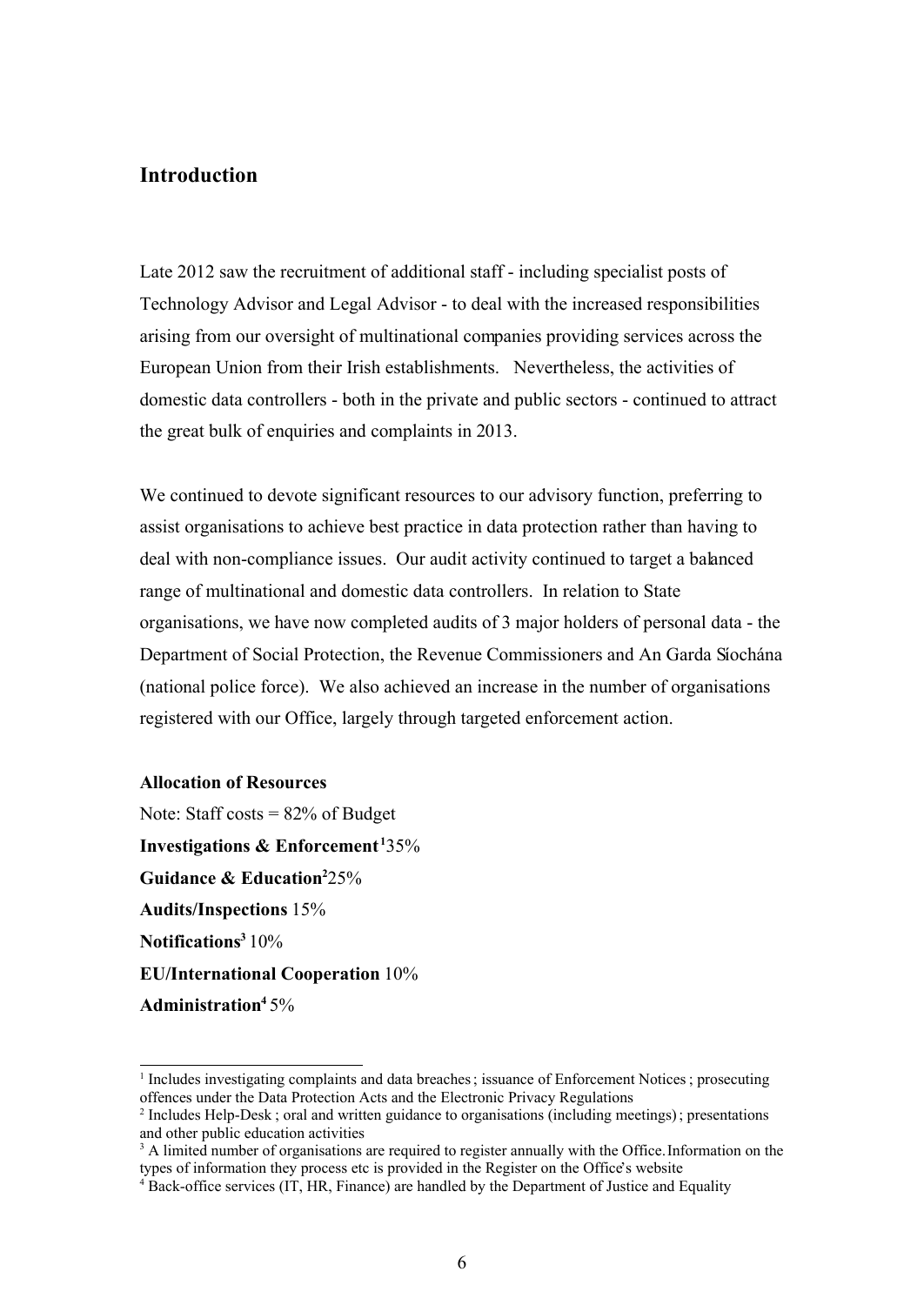#### <span id="page-6-1"></span>*Customer Service*

This year, once again, the Office continued to provide services to our customers, both data controllers and data subjects, by phone, in person, by email and by post. We responded to large numbers of phone calls to our Helpdesk from members of the public on a very broad range of issues, from access rights to registration obligations. Emails were the next most common method of contact. Approximately 12,000 queries were dealt with in 2013 via our dedicated information email address – [info@dataprotection.ie](mailto:info@dataprotection.ie), an increase from 9,500 the previous year. In addition we received queries by post.

Our practice of involving the entire staff of the Office in providing service on our helpdesk, which we started in late 2006, has continued with great success. The benefit to members of staff providing this service is a greater awareness of the data protection issues facing members of the public and organisations alike.

The website remains our main source of public information which we review and update regularly to make sure that relevant data protection developments are highlighted to visitors to it.

During 2013, we gave 72 presentations to various organisations, details of which are available in Appendix I – Presentations and Talks.

#### <span id="page-6-0"></span>*Media Relations*

Interaction with the media provides a valuable platform for raising awareness among the public on data protection issues. Last year the Office dealt with over 450 queries from national and international media outlets. Numerous press releases and other website notices issued during 2013 dealing with matters which were the subject of ongoing investigation and other matters to which the Commissioner wished to draw public attention.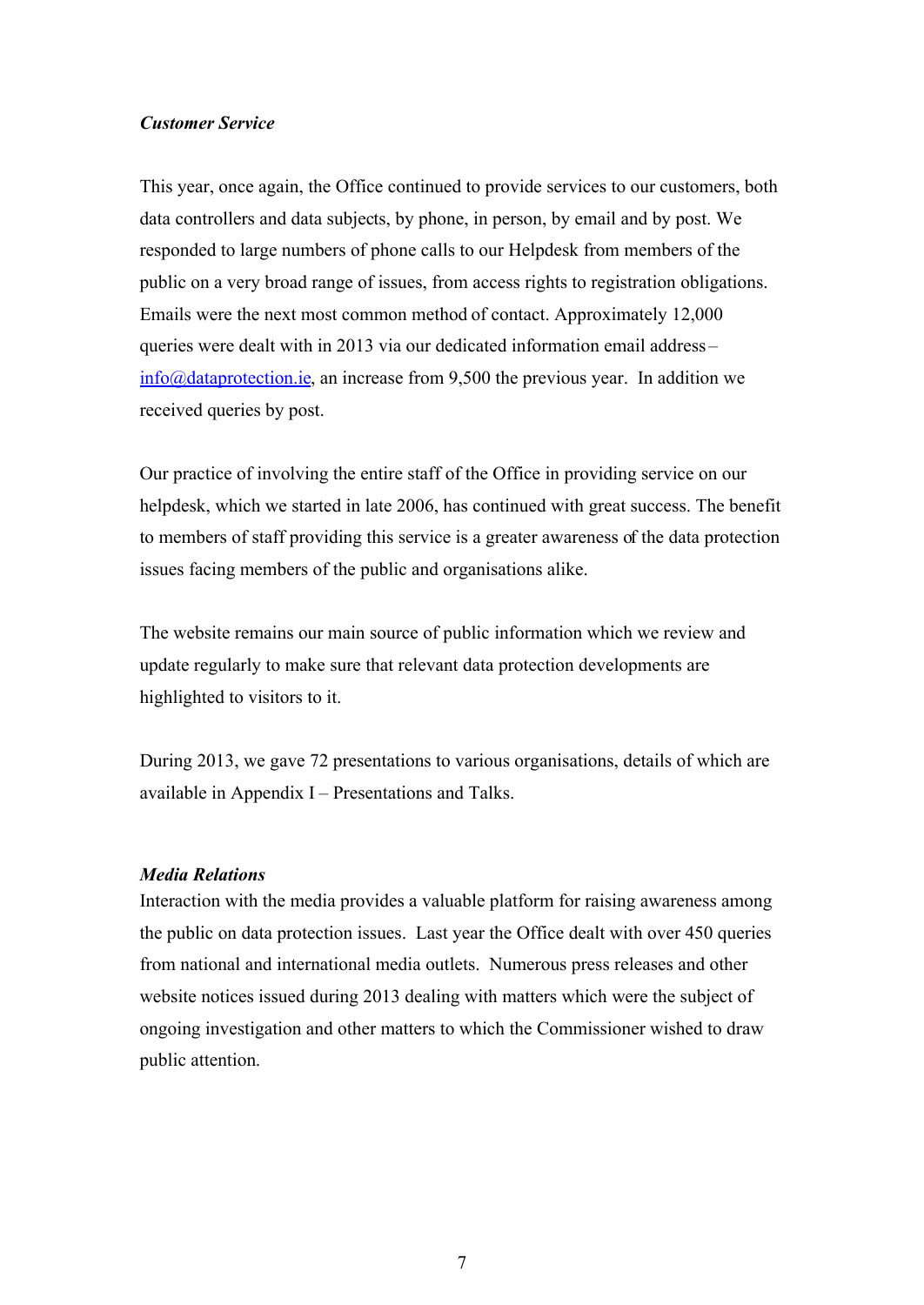# <span id="page-7-1"></span>*Irish Language Scheme*

Our second Irish Language Scheme under the Official Languages Act 2003 fell for review during 2013. Submissions were sought from the public in relation to the drafting of the third Scheme. We continue to maintain our commitment to provide a comprehensive service in the Irish language to our customers, including by providing comprehensive information on our Irish language website, [www.cosantasonrai.ie](http://www.cosantasonrai.ie/).

# <span id="page-7-0"></span>*Governance*

A Revised Code of Practice for the Governance of State Bodies was issued on  $9<sup>th</sup>$  June 2009 by the Department of Finance and was circulated to all Heads of Agencies. It is mandatory for all State bodies.

The Office utilises core systems and services provided by the Department of Justice and Equality – payroll, general payments, travel bookings, HR, and IT (Citrix) – which are subject to that Department's procedures. The Office is also subject to the Department's internal audit system. Insofar as matters under its control are concerned, the Office is in full compliance with the requirements of the Code.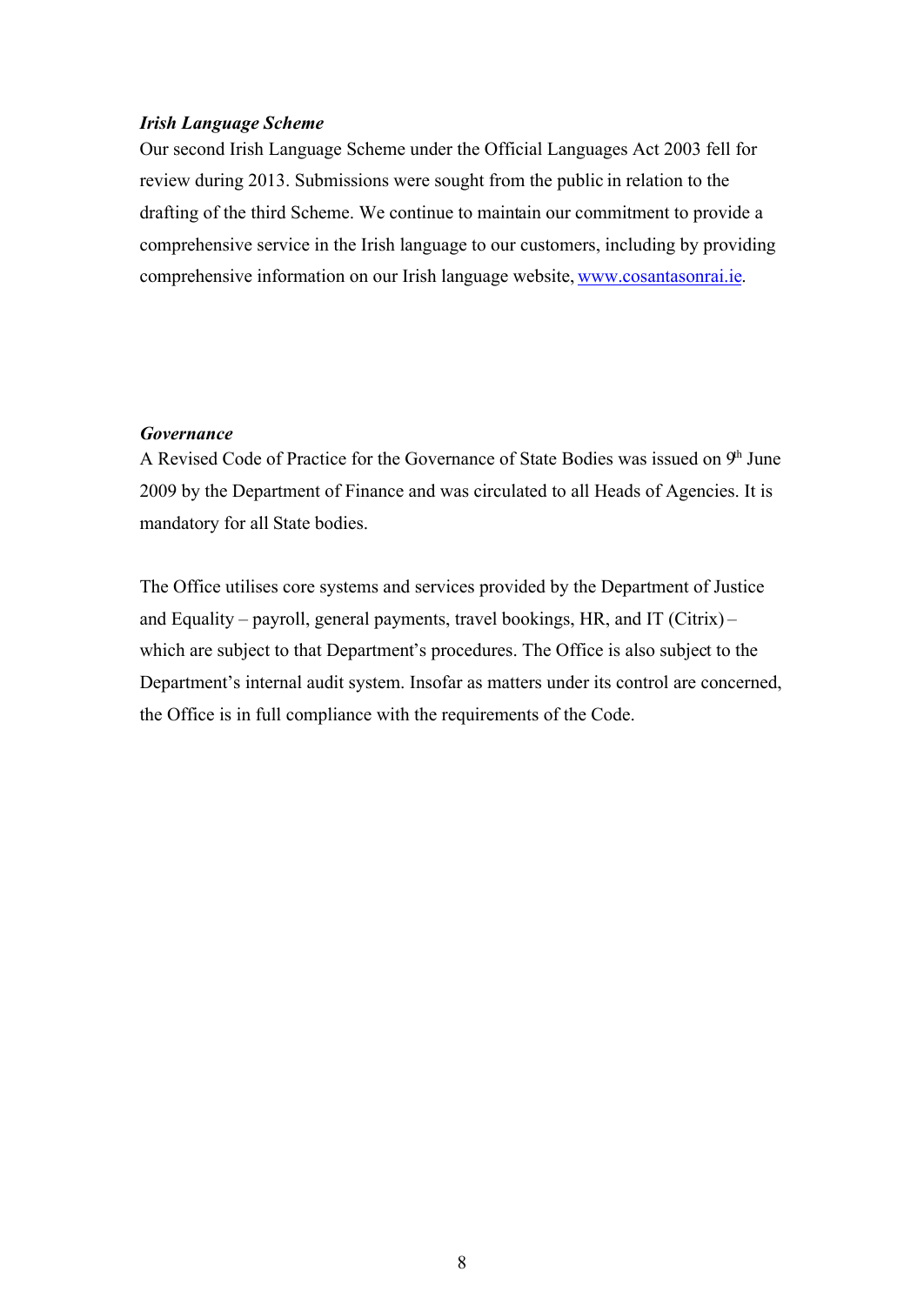# <span id="page-8-0"></span>**Complaints and Investigations**

During 2013 this Office opened 910 complaints for investigation. This compares with 1,349 complaints in 2012 (369 complaints of the 2012 total related to one particular matter).

Complaints concerning access requests accounted for 56.8% of the overall total for 2013. With 517 individual complaints received in relation to access requests, this was the highest number ever received by the Office in this category. On the one hand this is indicative of the increased level of awareness among the general public of their statutory right of access. However, the complaint levels also point to the extent of the difficulties being experienced by individuals in their efforts to exercise their rights and the barriers that some data controllers place in their way. As a result of such difficulties, data subjects must seek the intervention of this Office to assist them in exercising their rights. That individuals experience difficulties in what should generally be a straightforward exercise is disturbing and it reflects poorly on data controllers who fail to fully comply with their obligations.

The number of complaints under the Privacy in Electronic Communications Regulations (S.I. 336 of 2011) in 2013 was 204 (22.4% of the overall total). These complaints related to unsolicited direct marketing text messages, phone calls, fax messages and emails. The 2013 figures in this category are somewhat similar to recent years - with 606 such complaints in 2012 (369 of which related to one particular matter as indicated above), 253 in 2011, 231 in 2010 and 262 in 2009. Breaches of the Regulations may be prosecutable offences. The Commissioner frequently uses his prosecution powers against entities who continue to infringe the law. The Case Studies section of this Annual Report carries details of the prosecutions taken in 2013 for offences committed in respect of breaches of the Regulations. Once again, the Commissioner is reporting this year on prosecutions taken against some of the major companies in the telecommunications sector in relation to marketing offences. It is disappointing that this sector remains a cause of complaint to this Office given the number of prosecutions taken against companies in that sector in recent years and in light of the fact that the players in this sector are well aware of the data protection law and have internal data compliance units to promote a culture of compliance. It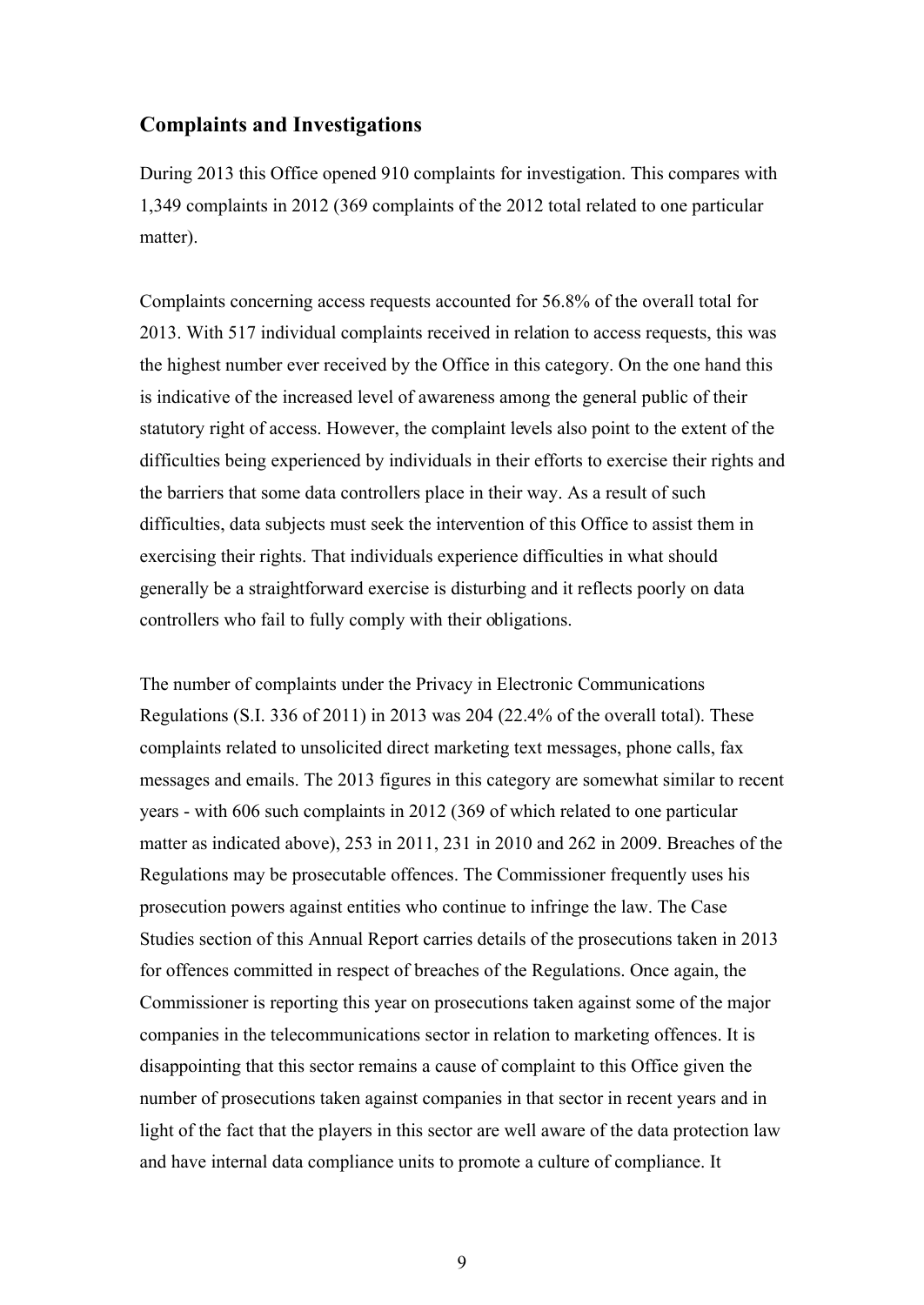appears, on the basis of complaints received, that a lot of compliance work remains to be done in that sector.

The vast majority of complaints concluded in 2013 were resolved amicably without the need for a formal decision under Section 10 of the Acts, or enforcement action. In 2013 the Commissioner made a total of 29 formal decisions. 25 of these fully upheld the complaint, 1 partially upheld the complaint and 3 rejected the subject of the complaint. A total of 1290 investigations of complaints were concluded in 2013 (Figure 1).



<span id="page-9-0"></span>



| Complaints opened in year                   | 910  |
|---------------------------------------------|------|
| Total Complaints Concluded in year          | 1290 |
| Total Complaints Outstanding at end of year | 418  |

Table 1 shows the breakdown of complaints by data protection issue. Excluding the 204 complaints (approx 22.4%) concerning breaches of S.I. 336 of 2011, the remainder (approx 77.6%) relate to breaches of the Data Protection Acts, 1988 & 2003. Table 2 gives details of the number of complaints received on an annual basis since 2004.

#### <span id="page-9-1"></span>**Table 1 Breakdown of complaints opened**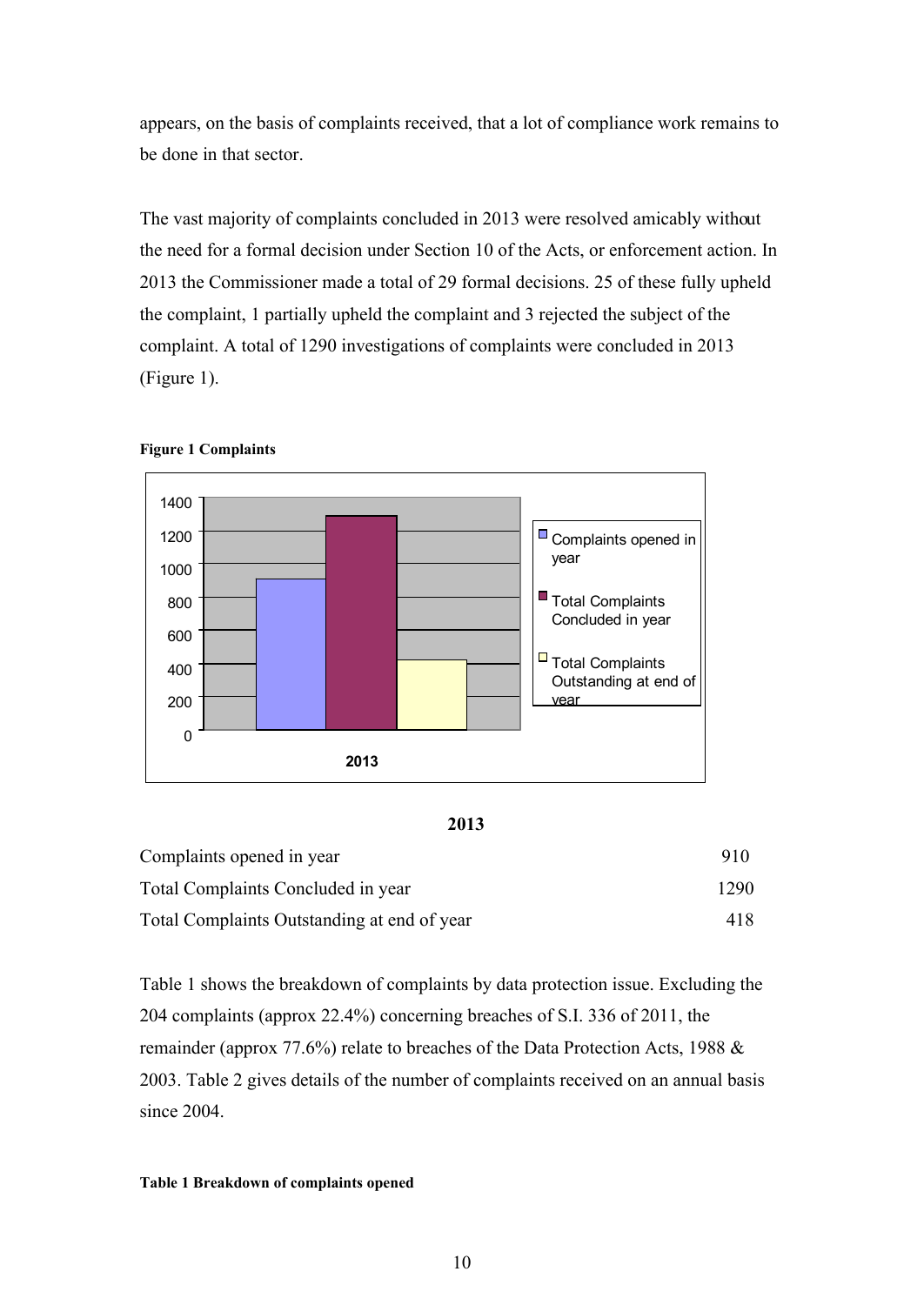#### **2013 Breakdown of complaints by data protection issue**

|                                    | 2013 Percentages | <b>Totals</b>  |
|------------------------------------|------------------|----------------|
| <b>Access Rights</b>               | 56.8%            | 517            |
| <b>Electronic Direct Marketing</b> | 22.4%            | 204            |
| Disclosure                         | 6.9%             | 63             |
| Unfair Processing of Data          | 3.8%             | 35             |
| Unfair Obtaining of Data           | 2.3%             | 21             |
| Use of CCTV Footage                | 1.8%             | 16             |
| Failure to secure data             | 1.3%             | 12             |
| Accuracy                           | 1.1%             | 10             |
| <b>Excessive Data Requested</b>    | 1.1%             | 10             |
| <b>Right of Rectification</b>      | 1.0%             | 9              |
| Unfair Retention of Data           | 1.0%             | 8              |
| <b>Postal Direct Marketing</b>     | 0.3%             | 3              |
| Other                              | 0.2%             | $\overline{2}$ |
| TOTALS                             | 100.0%           | 910            |

#### <span id="page-10-1"></span>**Table 2 Complaints received since 2004**

| Year | <b>Complaints Received</b> |
|------|----------------------------|
| 2004 | 385                        |
| 2005 | 300                        |
| 2006 | 658                        |
| 2007 | 1037                       |
| 2008 | 1031                       |
| 2009 | 914                        |
| 2010 | 783                        |
| 2011 | 1161                       |
| 2012 | 1349                       |
| 2013 | 910                        |

# <span id="page-10-0"></span>*Use of Statutory Enforcement Notices*

Details of Enforcement Notices and selected Information Notices served in 2013 are set out in the following tables. Most relate to the right of access. It is to be hoped that publication of these lists encourages all organisations that are the subject of complaints to co-operate fully with our Office in relation to our statutory investigations. While an Enforcement Notice may be issued in relation to a number of aspects of the Data Protection Acts, it is not normally necessary to do so. The vast majority of organisations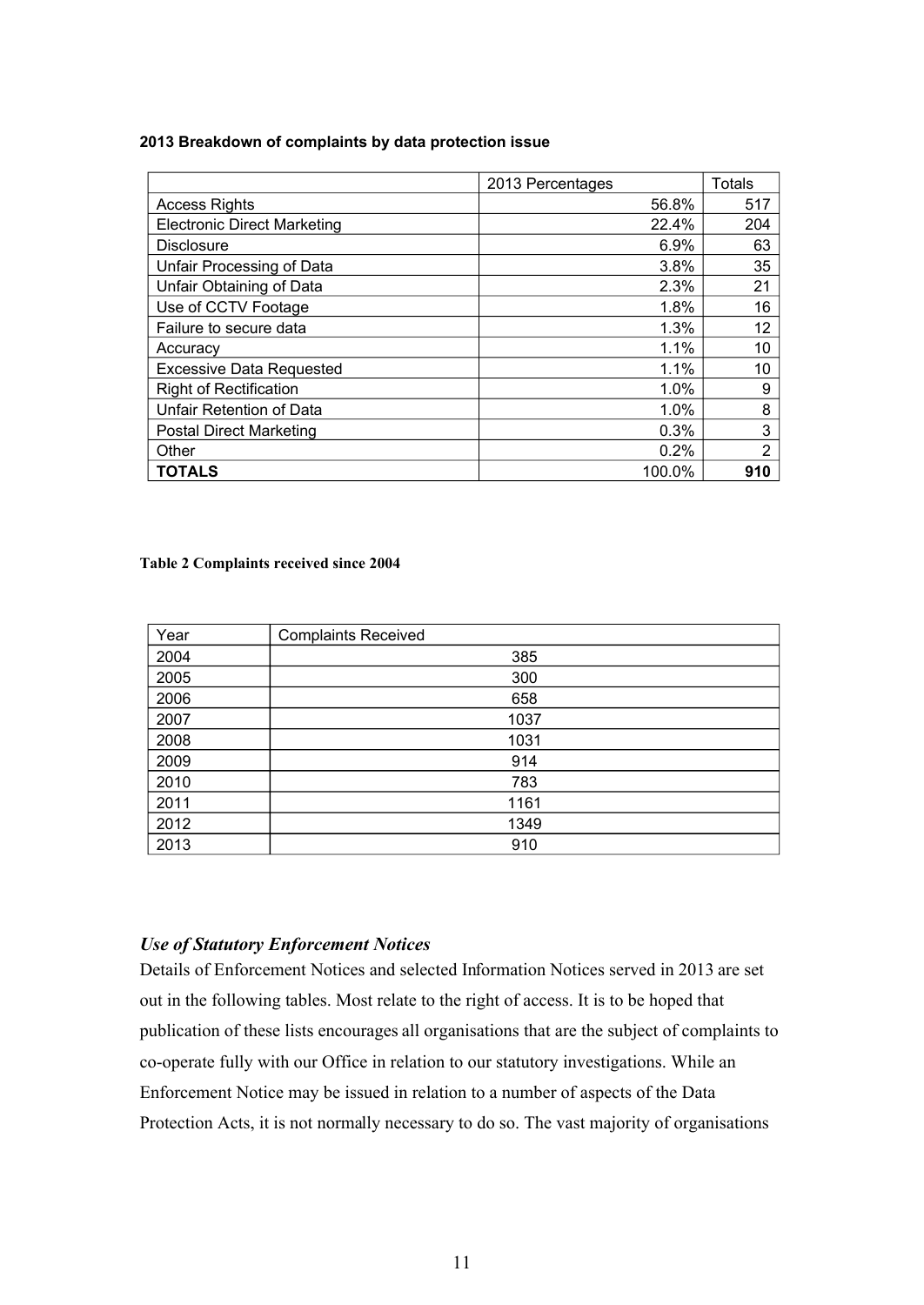voluntarily engage with the Office without the need for a formal legal notice to advance an investigation.

# <span id="page-11-0"></span>**Table 3 - Enforcement Notices\* issued in 2013**

| Data Controller:                            | In relation to:                                             |
|---------------------------------------------|-------------------------------------------------------------|
| Hellweek PT                                 | Section $2A(1)a$ and $2D(1)$ of the<br>Data Protection Acts |
| Ian Mallon Solicitors                       | Section 4(1) of the Data Protection Acts                    |
| PPI Claimback Limited                       | Section 4(1) of the Data Protection Acts                    |
| <b>Flightwise Training Services Limited</b> | Section 4(1) of the Data Protection Acts                    |
| <b>Irish Prison Service</b>                 | Section 4(1) of the Data Protection Acts                    |
| Westwood Club Limited                       | Section 4(1) of the Data Protection Acts                    |
| Loyaltybuild Limited                        | Section $2(1)(d)$ of the Data Protection Acts               |
| Musgrave Group                              | Section $2(1)(d)$ of the Data Protection Acts               |
| Axa Insurance Limited                       | Section $2(1)(d)$ of the Data Protection Acts               |
| Nordon Landscapes                           | Section 4(1) of the Data Protection Acts                    |

\*Under Section 10 of the Data Protection Acts, 1988 and 2003, the Data Protection Commissioner may require a data controller or data processor to take whatever steps the Commissioner considers appropriate to comply with the terms of the Acts.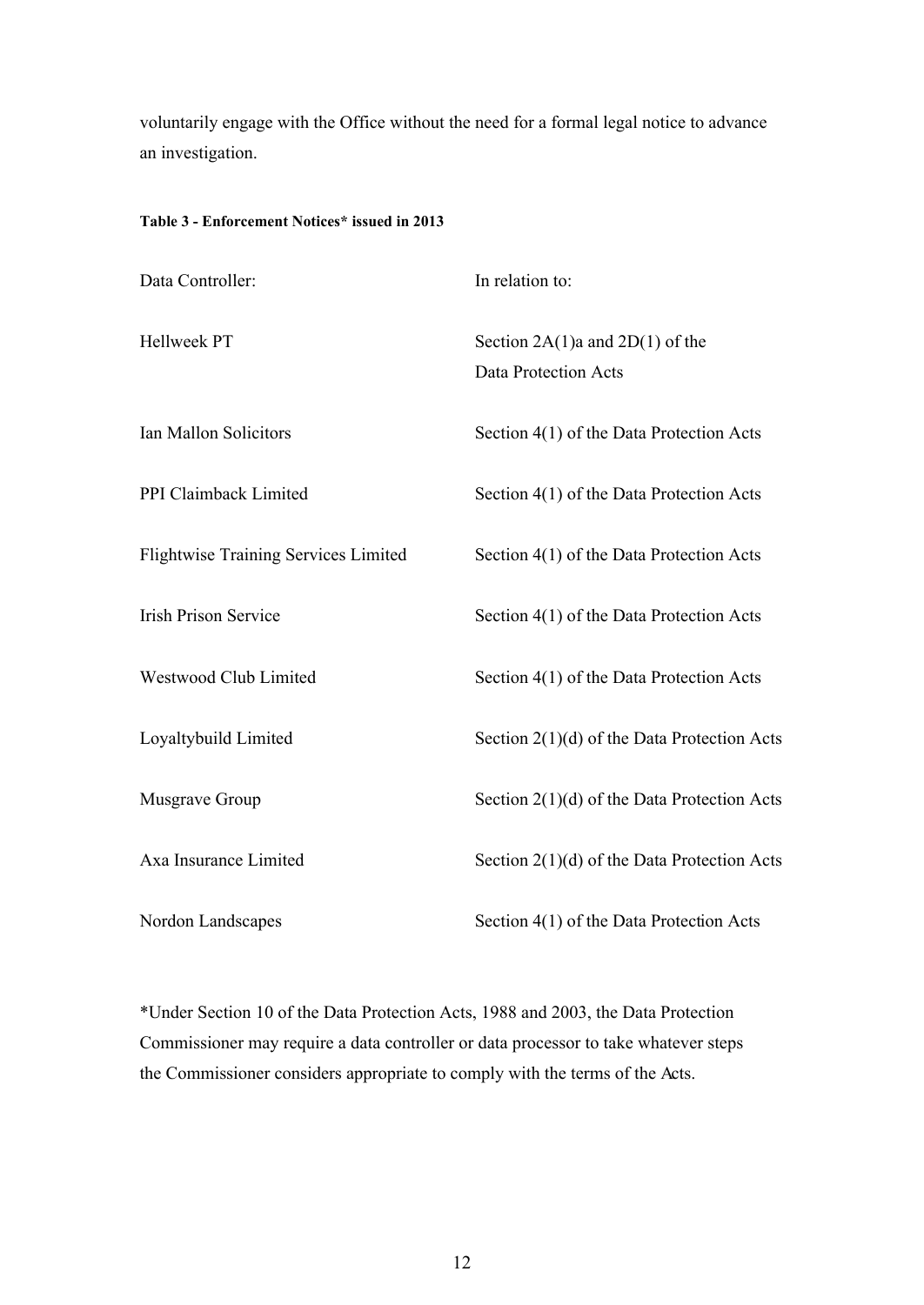#### <span id="page-12-1"></span>**Table 4 - Selected Information Notices\* issued in 2013**

Data Controller:

The Five Lamps, Naas

ESB Electric Ireland Ltd

\*Under Section 12 of the Data Protection Acts, 1988 and 2003, the Data Protection Commissioner may require a person to provide him with whatever information the Commissioner needs to carry out his function, such as to pursue an investigation.

# <span id="page-12-0"></span>*Access Request Complaints*

In 2013 this Office opened for investigation 517 complaints from individuals who experienced difficulties in accessing their personal data using their right of access under Section 4 of the Data Protection Acts, 1988 and 2003. This figure represented 56.8% of the overall total of complaints which we opened for investigation. The number of access requests complaints opened for investigation in the previous four years were as follows:

In summary, over the past five years we have opened over two thousand complaints concerning access requests for investigation and, in that time, the number of complaints to this Office concerning access requests has doubled (from 259 in 2009 to 517 in 2013).

While, on the one hand, the increased number of complaints is indicative of increased awareness on the part of individuals of their right of access and increased activity on the part of individuals in actually exercising that right, our investigations of those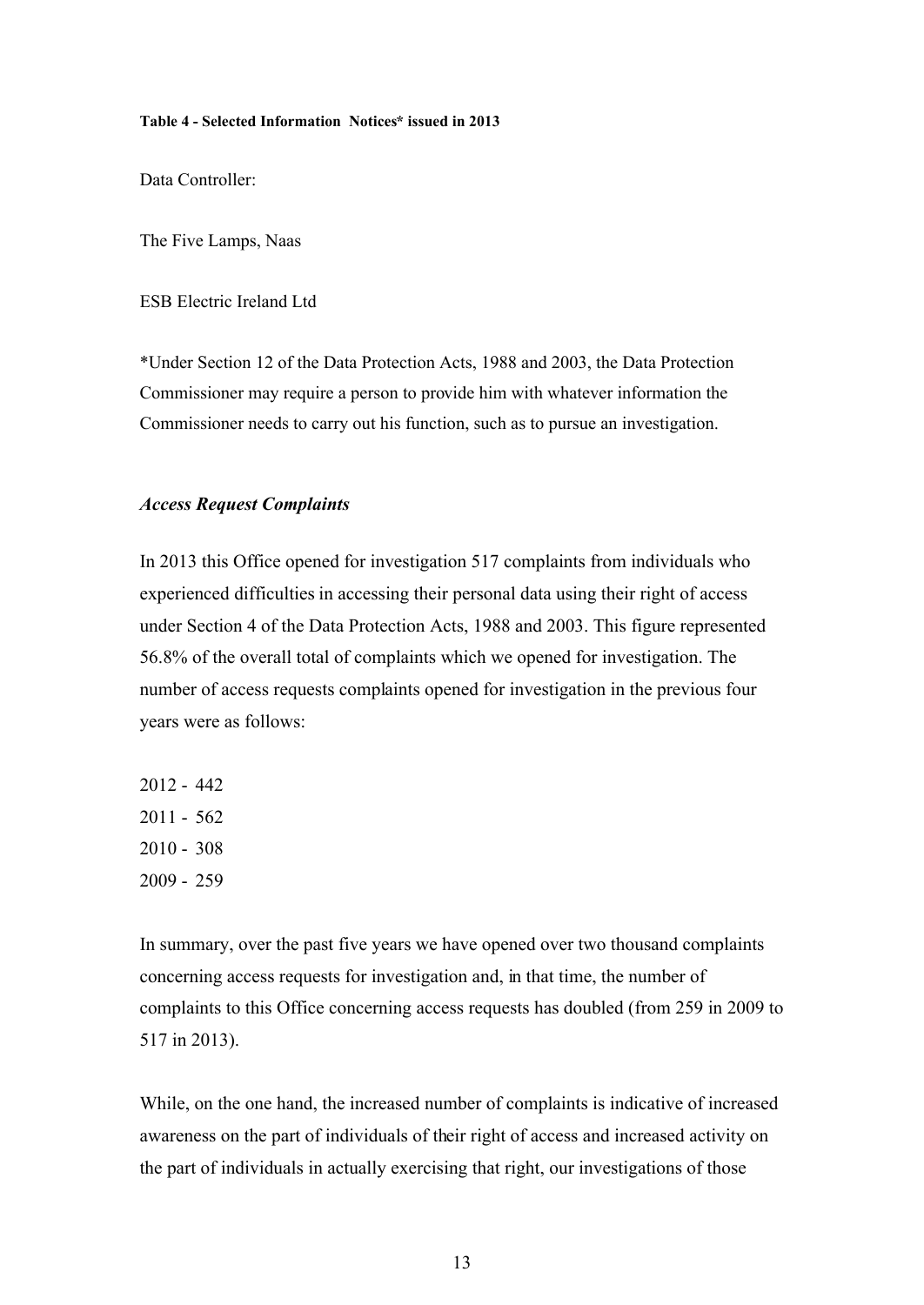complaints points to certain issues that we wish to draw attention to in this Annual Report.

#### *Customer Service Issues*

The purpose behind the making of access requests to data controllers in many cases is often a customer service issue which has been badly handled by the data controllers concerned in the first instance. Time and again we find in our investigations customers or clients who believe they have been treated badly in their dealings with a company or entity and who, despite their best efforts, are unable to find adequate redress in pursuing the matter from a customer service perspective. Having failed on that front, they resort to submitting access requests to obtain a copy of all personal data held on them by the data controller concerned. For the data controller's part, the issue moves internally from the customer service department to the data compliance department and a significant amount of time and resources may be expended on processing the access request. With increasing frequency we are finding in our investigations that shortcomings in the handling of customer service complaints, or indeed bad customer service in the first instance, is the driving force behind many access requests. By not properly or adequately dealing with the customer service issue, the company or entity concerned often finds itself having to process an access request in addition to having to deal with the customer service issue. The processing of an access request can be a time and resource consuming exercise, particularly where the data controller concerned holds a significant amount of personal data about the requester. In our view, every organisation which is in receipt of significant numbers of data access requests should seriously examine the underlying cause of such requests to establish if its level of customer service (or indeed failures in delivering customer service) is a significant contributory factor. If so, it should strive to take remedial action to ensure that its customers or clients do not feel obliged to exercise their right of access in order to achieve a satisfactory level of customer service. It follows that good customer service and an effective customer service complaints mechanism will relieve the overall administrative burden for the company or entity concerned and it will assist the customer or client concerned in achieving redress in a timely manner.

# *Telephone Call Recordings*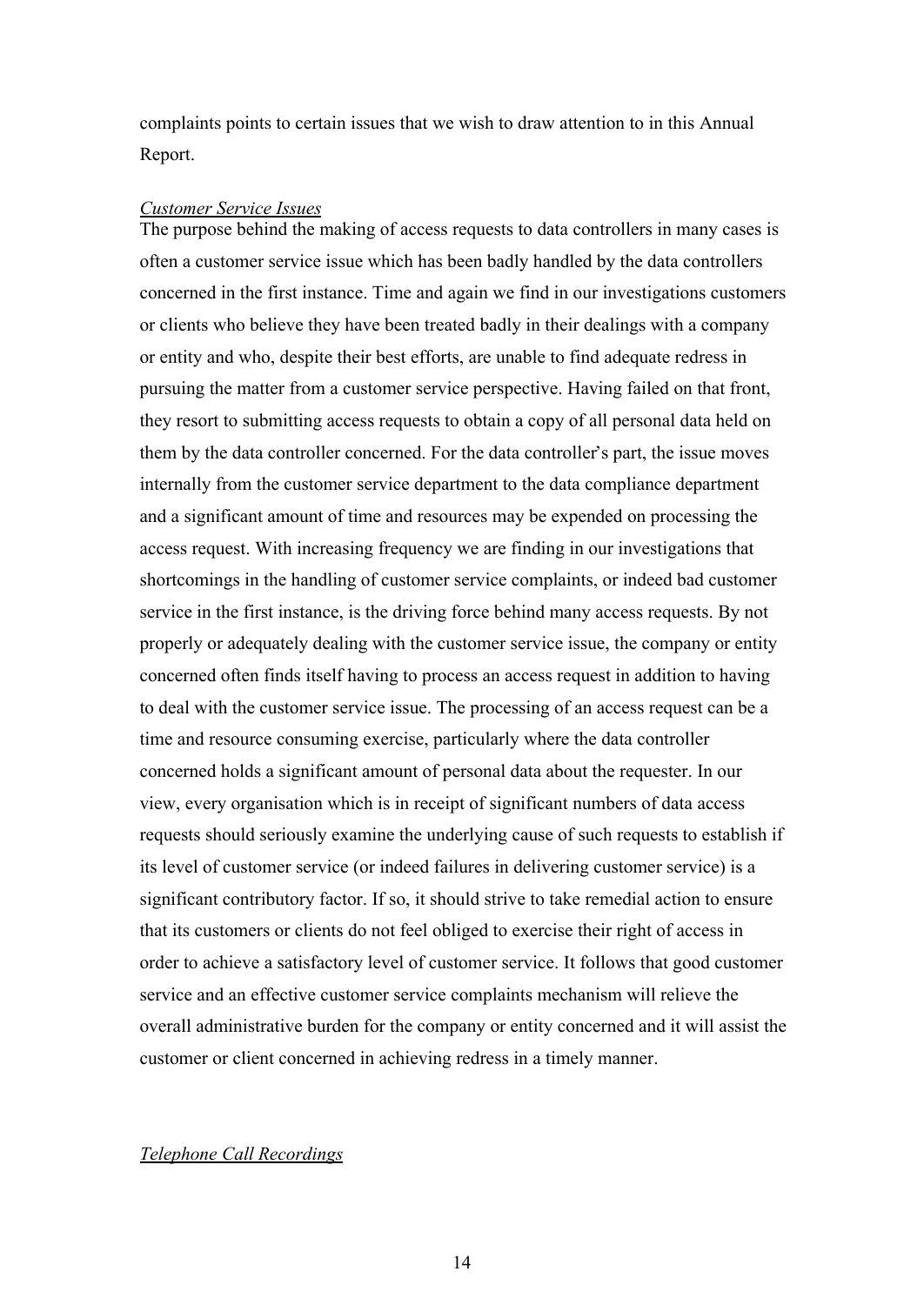We have seen an increase in the number of access requests to data controllers by individuals seeking a copy of telephone call recordings. It is important that data subjects and data controllers note the following in relation to seeking call recordings under Section 4 of the Data Protection Acts.

- Telephone call recordings constitute personal data insofar as they contain information related to the persons on the call.
- An access request which seeks a copy of a telephone call recording should be specific as to the time and date of the call. If it is not specific, the data controller may rely on the provisions of Section 4(3) of the Data Protection Acts to seek from the requesting data subject further information to assist it in locating the call recording(s) concerned. For example, the data subject may be asked to provide details of the date of the call(s), the approximate time(s) of the call recording being sought and, if necessary, the phone number from which the call was made and the phone number to which the call was made.
- Organisations must inform data subjects if a call recording system is in operation and that calls may be recorded.
- Data subjects should be aware that organisations which operate a call recording system may not record every telephone call. In some cases, calls are randomly recorded. Obviously, if a telephone call was not recorded then the data controller would be unable to provide a copy of it. Data controllers are obliged to give requesting data subjects a copy of the personal information only which they hold and that is the extent of it. However, we encourage data controllers to be upfront in declaring in their privacy policies, their procedures in terms of call recordings and how such recordings may be accessed. By so doing, confusion and complaints about the matter may be avoided.
- Data controllers must have in place a retention policy in relation to any call recordings.

15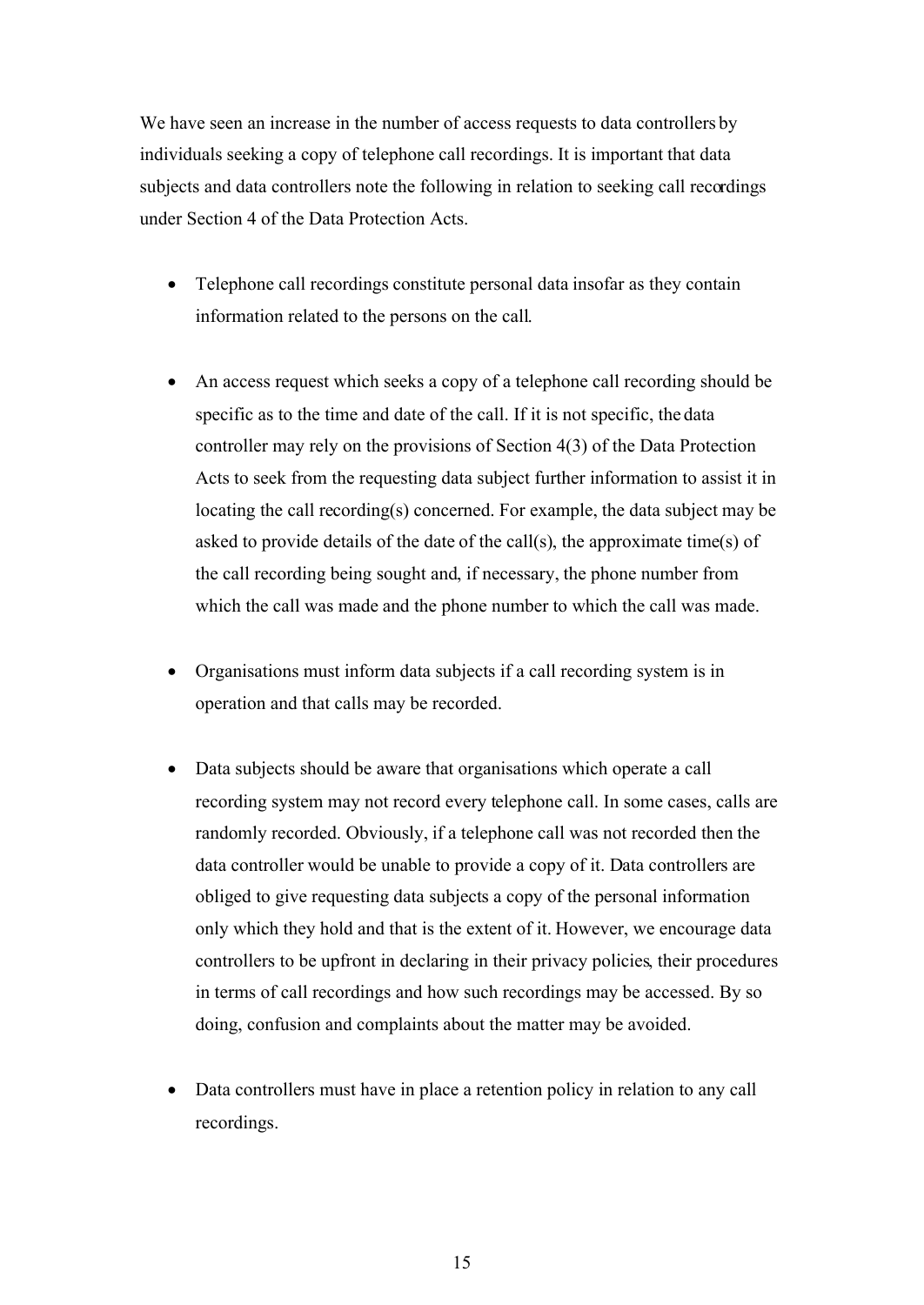# <span id="page-15-0"></span>**Data Breach Notifications**

During 2013, the Office dealt with 1,577 personal data security breach notifications. Of this figure, 70 were deemed not to be personal data security breaches on the part of the data controller making the notification. A total of 1,507 valid data breach notifications were therefore recorded.

In our report of last year, we listed a case study (No. 15) regarding procedures AIB were implementing to deal with the issue of changes of address not being correctly recorded, leading to disclosures of personal data via post. This Office is pleased to note that the actions carried out by AIB have resulted in a significant reduction of the number of notifications made during 2013.

The data security breach at Loyaltybuild Ltd, towards the end of 2013, had a very high media profile and involved a resource intensive response from the Office, both in terms of the investigation and keeping the general public informed of developments. A report of the investigation is included as Case Study 14.

An EU Regulation, Commission Regulation 611 of 2013, came into effect across the EU on the  $25<sup>th</sup>$  August, 2013. This Regulation sets out specific rules for the notification of data security breaches by Telecommunications and Internet Service Providers. It requires that notifications are made to the relevant national authority within 24 hours of a data security breach being identified. Where a service provider is not in a position to make a full report at that time, an initial report can be made, but a full report must be made within 72 hours of the initial notification, or an explanation as to why such a report can not be furnished at that time.

The Regulation also imposes a requirement on the relevant national authority to provide a secure form through which a service provider can make such a notification. This Office, as the relevant national authority, has provided this form via our website.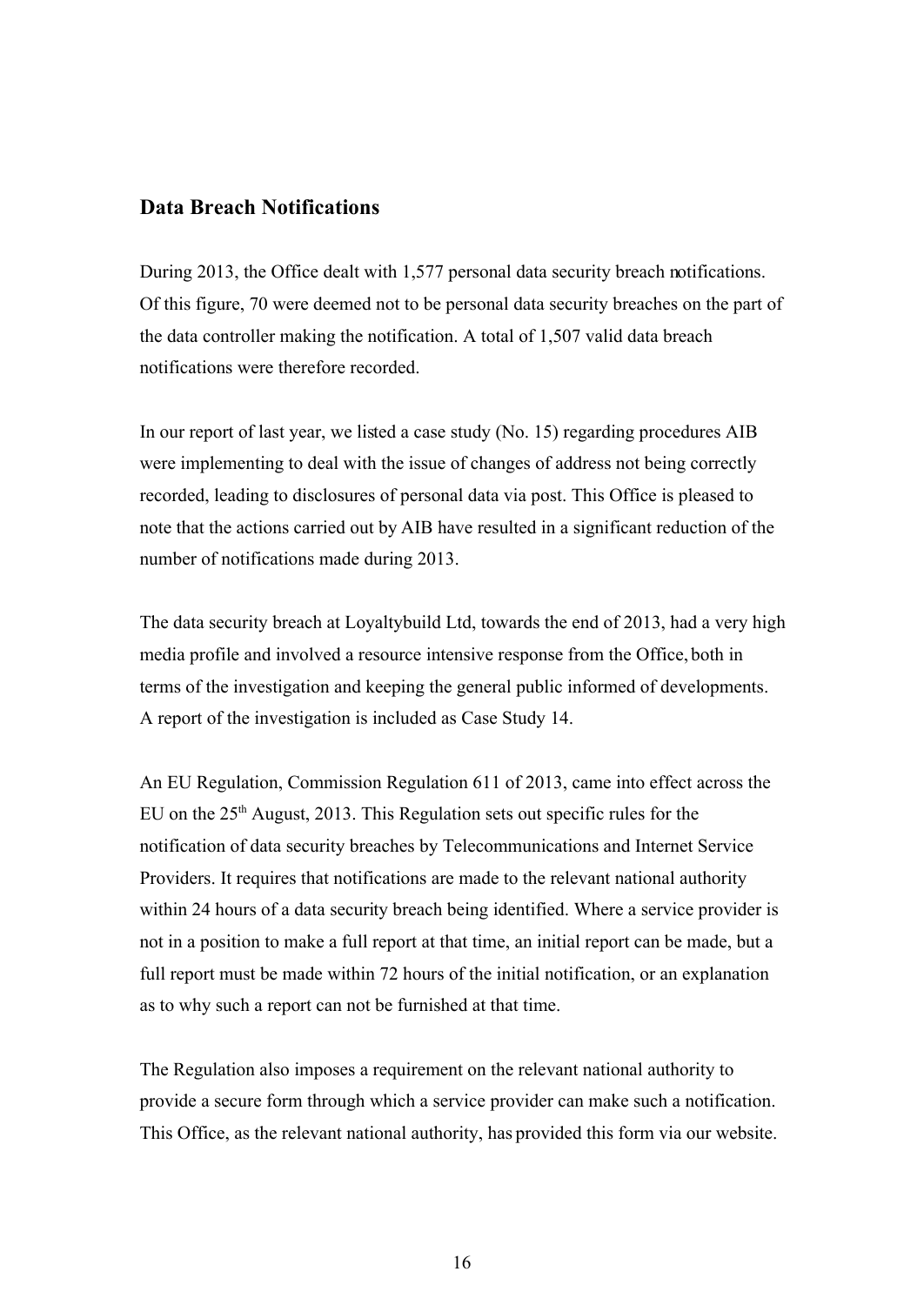Another issue that was highlighted in last year's Annual Report was the beginning of a trend of notifications to this Office regarding the issue of staff moving from one employer to another and taking client data to their new employer. We received a number of such notifications in 2013. Our Office, in dealing with one such breach notification, exercised its powers under Section 24 of the Data Protection Acts to carry out a site inspection of one data controller (see Case Study 15).

Our Office also received a number of personal data security breach notifications that involved data subjects from other countries. These notifications are coming from large tech corporations who have established a base here in Ireland and also native businesses who are offering services across the globe. This is leading to our Office cooperating more closely with other Data Protection Authorities in the investigation of such security breaches.

 Our Office, in line with our desire to work effectively with other Data Protection Authorities, instigated joint investigations into breach notifications made to this Office with the Privacy Commissioner of Canada. The investigations, which are ongoing at the time of publication of this Report, involve notifications received from Adobe Software Systems Ireland and Facebook Ireland.

The nature of data security breaches being reported is also changing. This Office is finding it necessary to liaise with other organisations to properly understand the impact of some breaches and also to determine what would be an appropriate course of action to be taken by the data subjects to protect themselves from harm. Case Study 16 shows how we interacted with the Passport Office to determine the actual risks to affected individuals and what steps could be taken to protect them. In dealing with the Loyaltybuild breach investigation (Case Study 14), we interacted with the various banks to determine what course of action they would take. We also discussed with the Irish Payment Service Organisation (IPSO) the potential risks and the steps that would be taken by the Card Issuers. IPSO also provided valuable assistance in understanding the PCI-DSS<sup>5</sup> requirements of an organisation. The Loyaltybuild security breach also showed that in such circumstances a number of organisations would be involved in the

<sup>5</sup> Payment Card Industry – Data Security Standard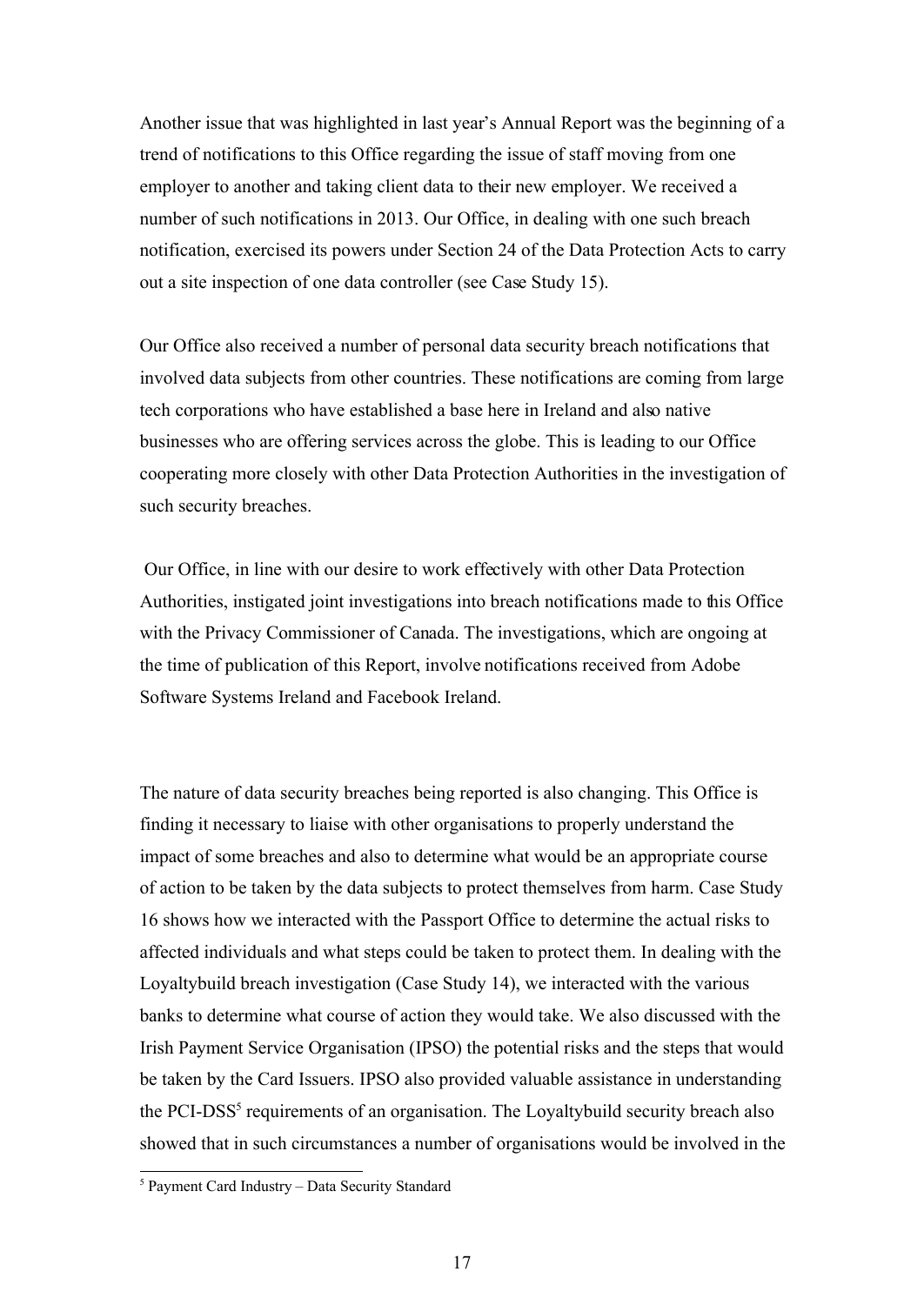investigation and these organisations need to work together to ensure a successful investigation.

The Loyaltybuild breach investigation also saw this Office providing regular updates to Data Protection Authorities throughout Europe, because there were a number of data controllers in their jurisdictions affected by the data security breach.

# <span id="page-17-3"></span>**Table 5 – Number of breach notifications received 2013**

| <b>Total Number of Breach Notifications Received</b> | 1577 |
|------------------------------------------------------|------|
| Number considered as non-breach                      |      |
| Number of Breach Notifications                       | 1507 |

# <span id="page-17-2"></span>**Table 6 – Number of Organisations making Breach Notifications, 2013**

| <b>Private Sector Organisations</b> | 246 |
|-------------------------------------|-----|
| <b>Public Sector Organisations</b>  |     |

#### <span id="page-17-1"></span>**Table 7 – Breach Notifications - by Category**

| Category                      | Number |
|-------------------------------|--------|
| Theft of IT Equipment         | 23     |
| Website Security              | 53     |
| Mailing Breaches (Postal)     | 920    |
| Mailing Breaches (Electronic) | 151    |
| Security                      | 86     |
| Other                         | 274    |
| Total                         | 1507   |

#### <span id="page-17-0"></span>**Table 8 – Comparison of Breach Notifications – by Year**

| 2009 | 6U   |
|------|------|
| 2010 | 410  |
| 2011 | 1167 |
| 2012 | 1592 |
| 2013 | 507  |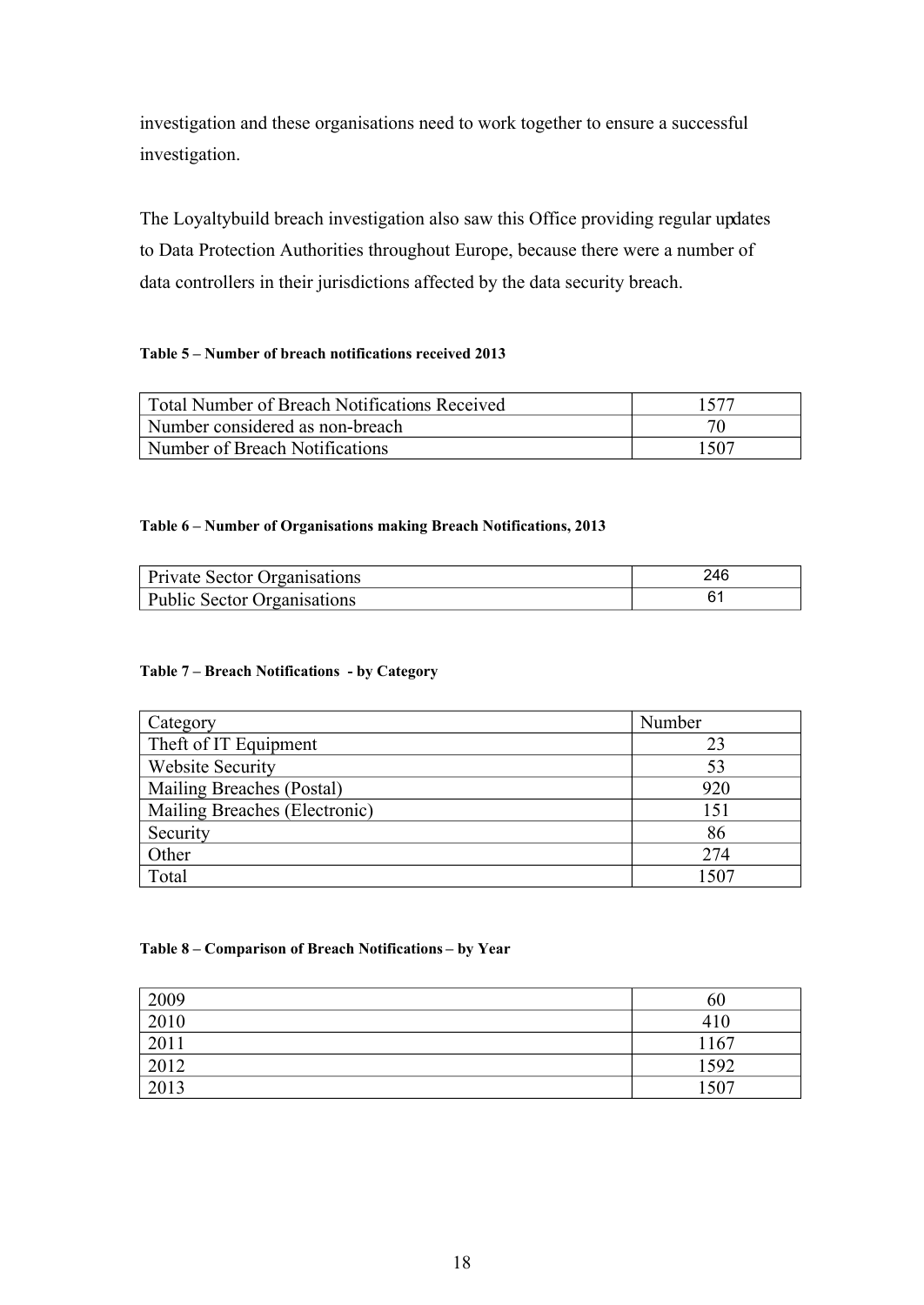| Year | Private Sector | <b>Public Sector</b> | Total |
|------|----------------|----------------------|-------|
| 2009 | 60             | 26                   | 86    |
| 2010 | 89             | 34                   | 123   |
| 2011 | 146            | 40                   | 186   |
| 2012 | 220            | 84                   | 304   |
| 2013 | 246            | 61                   | 307   |

<span id="page-18-1"></span>**Table 9 – Comparison of Organisations making Breach Notifications**

<span id="page-18-0"></span>



Figure 2 shows that again postal breaches account for the majority of notifications made to this Office. While a number of these are the result of mail merge issues at the printing stage, an unacceptably high percentage are the result of human error. Whether it is incorrectly recording the address or simply putting the wrong letter in the envelope, the affect on the individual can be distressing, especially where there is sensitive or financial data involved.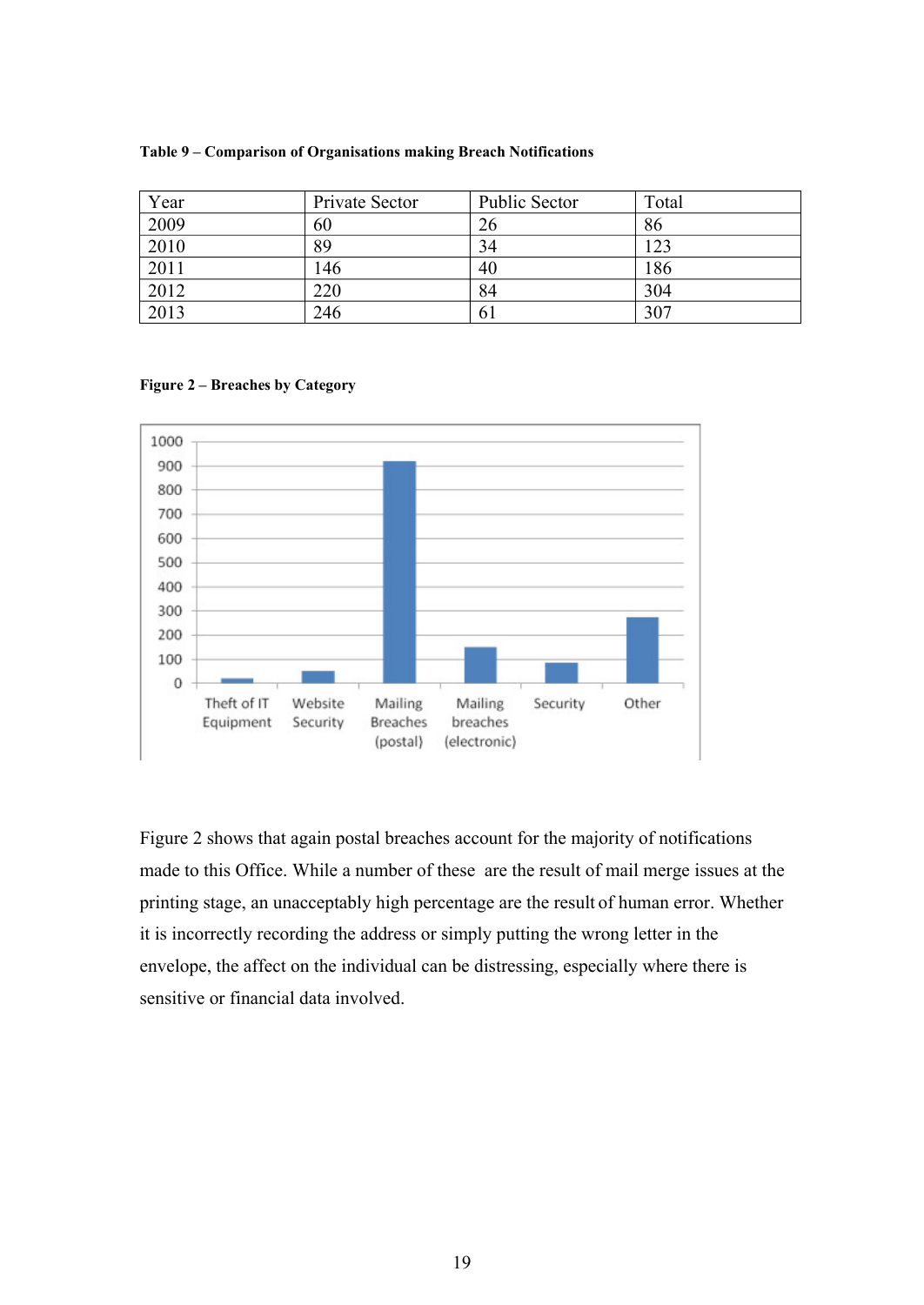# <span id="page-19-1"></span>**Privacy Audits**

The Commissioner is empowered to carry out privacy audits and inspections to ensure compliance with the Acts and to identify possible breaches. Scheduled audits are intended to assist the data controller in ensuring that their data protection systems are effective and comprehensive and are sometimes supplementary to investigations carried out by the Office in response to specific complaints. Priorities and targets for audit are identified taking account of factors such as the amount and nature of personal data processed by the organisation and complaints and enquiries to the Office. A particular priority is given to companies providing services cross-border from Ireland and to major holders of personal data in the public sector. During 2013, the Office continued to adopt a proactive role in this regard. In the course of the year, over 44 audits and inspections were carried out. The Office also continued with its programme of unscheduled inspections under powers conferred under section 24 of the Data Protection Acts.

As in previous years, the programme of audits was tailored to allow for a focus on a few carefully selected targets; in 2013 this entailed a focus on the completion of the An Garda Síochána audit report and an audit of LinkedIn-Ireland.

#### <span id="page-19-0"></span>*An Garda Síochána*

The Office undertook an audit of data protection in An Garda Síochána (AGS) over the years 2011 to October 2013. The audit consisted of an examination of documentation provided by AGS, discussions with AGS senior management and onsite inspections at AGS HQ in Dublin, the AGS Vetting Unit in Thurles, the AGS Information Services Centre (GISC) in Castlebar and Garda stations in Donnybrook, Mullingar and Limerick.

The audit was carried out by reference to the requirements of the Data Protection Acts and the elaboration of those requirements contained in the ODPC-approved Data Protection Code of Practice for AGS. Full cooperation was received from AGS.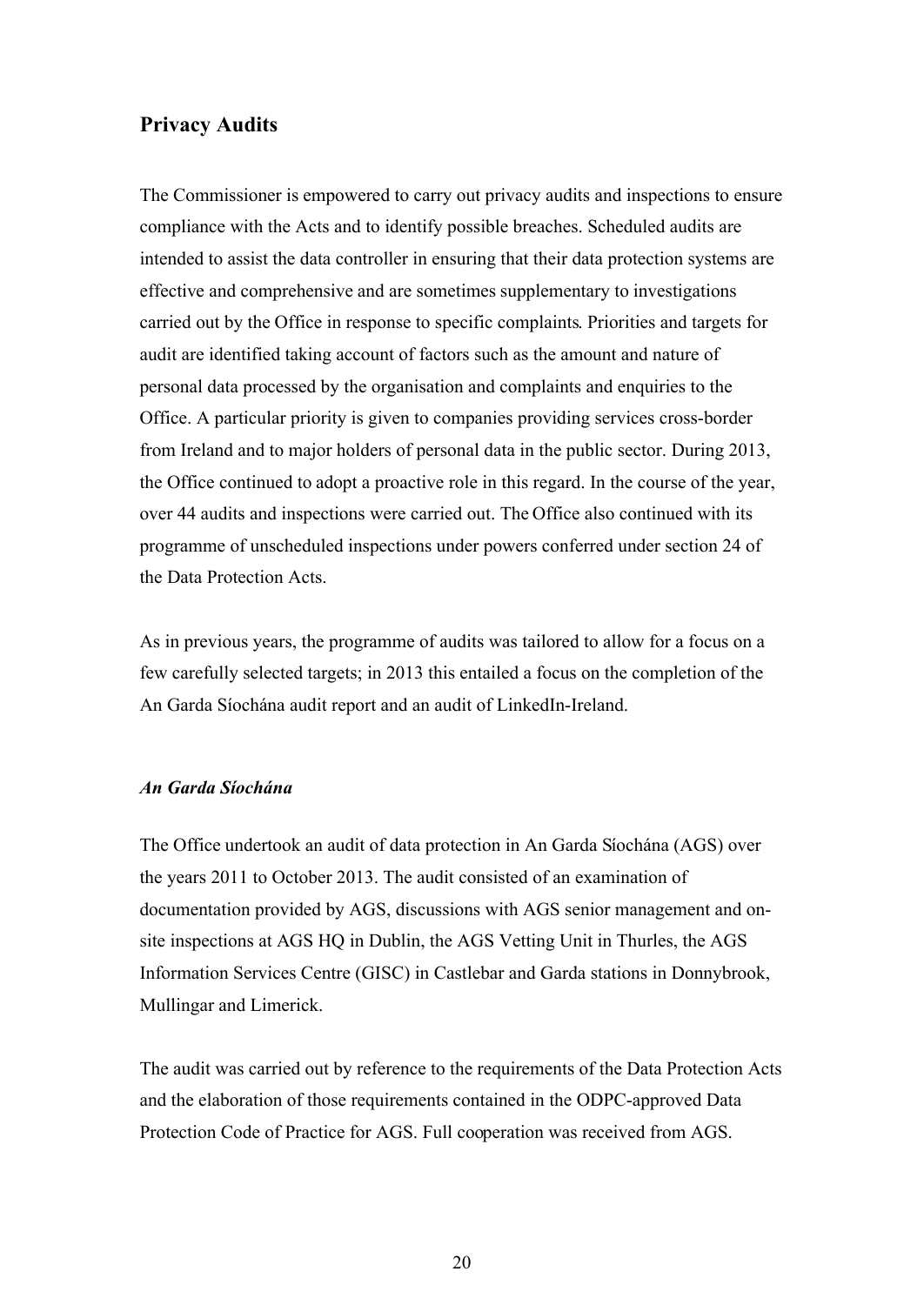A central focus of the audit was the main IT system used by AGS for recording data, PULSE. This investigation involved detailed examination of the recording of data by the Garda Information Services Centre and by individual AGS members, the classification of such data and the systems in use to maintain the accuracy and security of the data and to prevent improper disclosure. The audit report describes in detail the procedures in place with regard to how certain personal data or episodes in an individual's dealings with AGS are recorded. Often, as evidenced during the audit, this entails the management by AGS of large unstructured formats of data. In the findings, we highlighted areas where improvements are required but equally we acknowledge practices and procedures where there were no data protection issues arising. Overall, we found that the majority of the areas examined demonstrated a professional police force operating in compliance with data protection legislation.

While the Office was generally satisfied with the in-built data protection mechanisms in PULSE, this was not the case in relation to the oversight of access by individual AGS members to records of individuals and the related risk of disclosure outside of AGS. The Audit Team came across disturbing instances of such improper access and found that scheduled audits of accesses to PULSE, as provided for in the AGS Data Protection Code of Practice, had not been carried out. However, implementation of that aspect of the Code had commenced by the time the audit ended. In addition, as a response to the inappropriate access detected during the audit, AGS instigated a threepronged approach to counter any future inappropriate access namely HQ Directive 95/2012 "Data Protection in An Garda Síochána", a revised warning notice on PULSE displayed to all users as they log on and a programme of random audits conducted by the Garda Professional Standards Unit. The Commissioner expects An Garda Síochána to now actively enforce the terms of HQ Directive 95/2012 and take strong and appropriate disciplinary action against any persons abusing their access to PULSE and prosecutions against any person found to be using such access for gain.

We examined the processes in use to respond to requests from employing organisations in authorised sectors for vetting of employees and requests from individuals for access to their personal data. We considered that a fundamental area requiring clarification by AGS to data subjects is to outline clearly what will be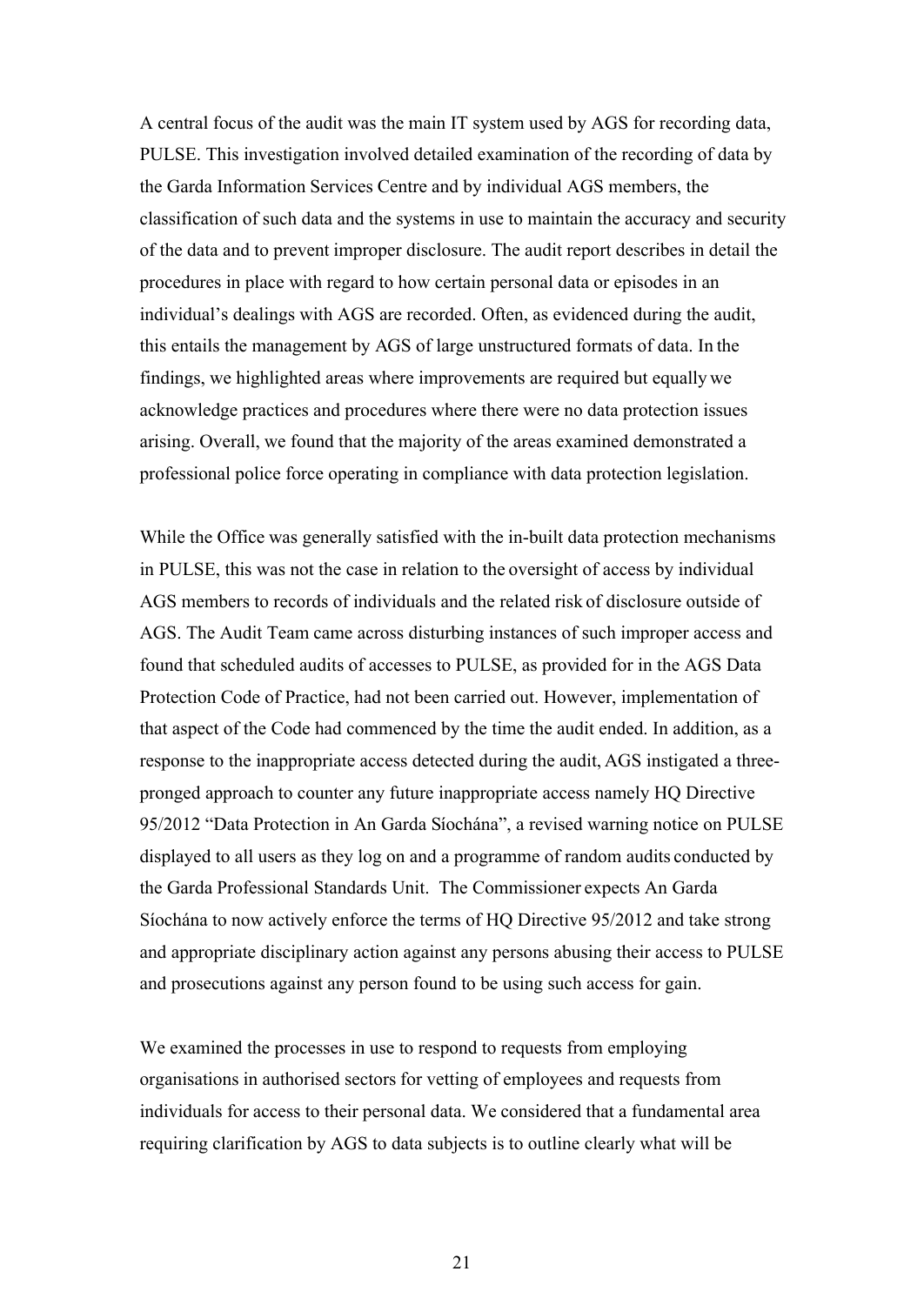disclosed back by AGS via an authorised signatory to an organisation for vetting purposes as opposed to what a data subject can expect to receive via a subject access request made to AGS under section 4 of the Data Protection Acts. This is the source of frequent enquiry to this Office when a data subject or their solicitor makes an access request to AGS and views the content supplied in response by AGS. Both processes rely heavily on the accuracy of data contained in PULSE and the audit team was satisfied that both processes were subject to appropriate procedures, notably as regards data accuracy.

The audit included an examination of the processing of personal data in relation to the arrest and detention of individuals. Such processing is significantly determined by detailed statutory requirements, including those related to the taking of fingerprints and photographs. Failure to comply with such statutory requirements can result in difficulty in securing convictions in Court. No significant issues were encountered in this area.

An area of concern is the use for criminal investigation purposes of fingerprints of individuals required to provide such fingerprints in connection with applications for asylum, visas and residence. The Office indicated to AGS that we consider some practices in this regard raise issues from a data protection perspective and recommended that AGS revisit this issue with the Attorney General in the interests of clarity for all parties concerned taking account of the European legislative context.

We examined the processes in use for AGS access to subscriber data held by telecommunications companies and there were no data protection issues of concern arising in this regard.

The use of CCTV by AGS as well as the AGS Automatic Number Plate Recognition (ANPR) system was reviewed. There were some minor recommendations with regard to CCTV but no data protection issues of concern arising in regard to ANPR.

Other areas examined included the processing of data in relation to sex-offenders; AGS access to vehicle and driver information; data disclosures to 3rd parties; and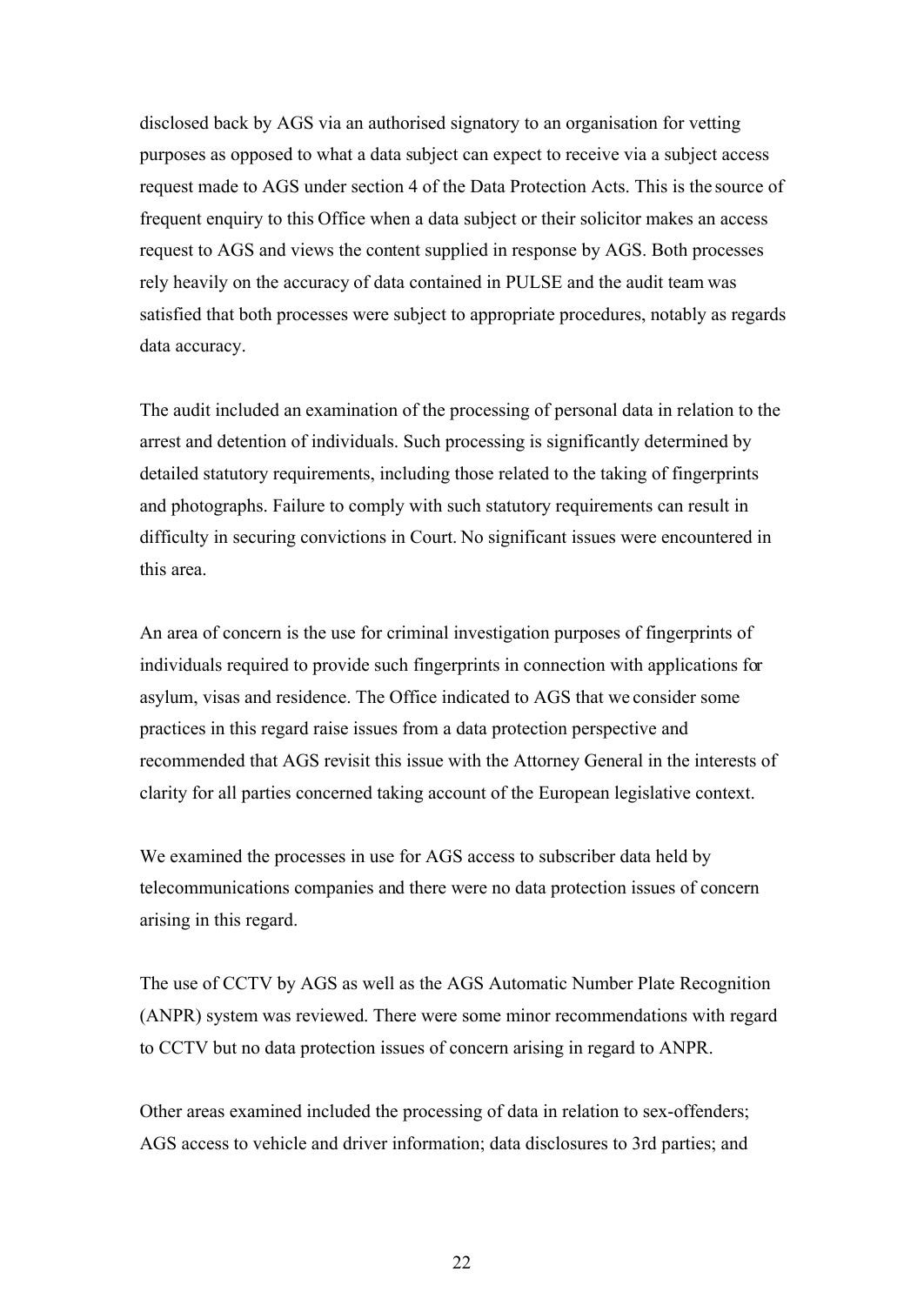exchange of data with other countries. No significant issues were encountered in this area.

During the course of the various inspections, the audit team noted that AGS had not yet developed a comprehensive policy on data retention – one of the commitments contained in the Garda Síochána Data Protection Code of Practice. AGS committed to examining the organisational implications of the retention or deletion of all categories of personal data held by AGS.

Though not specifically raised in the course of the audit, this Office believes AGS should have a dedicated data protection unit, headed by an Officer with direct access to the Garda Commissioner. The Audit Report is available on the Garda website.

# <span id="page-22-1"></span>*LinkedIn-Ireland (LinkedIn-I)*

In 2013, we began a major audit of LinkedIn-Ireland. The on site element of the audit was conducted in May 2013 in LinkedIn-Ireland's European headquarters in Dublin. Intense systems testing and interaction with the Company continued throughout 2013. The audit report will be finalised in 2014. Already ahead of the completion of the audit report, LinkedIn-I have agreed to a wide range of "best practice" improvements.

# <span id="page-22-0"></span>*Global Privacy Internet Sweep*

At the beginning of the year the Office volunteered to participate in the Global Privacy Enforcement Network's (GPEN) Internet sweep along with Australia, Canada, Estonia, Finland, France, Five Regional DPA's from Germany, Hong Kong, Macao, Macedonia, New Zealand, Norway, UK, & USA. The GPEN Internet sweep was an exercise intended to review websites in the jurisdiction of each participating data protection authority in terms of the following criteria:

- Does the web site have a privacy policy?
- How difficult is it to find information about the site's privacy practices?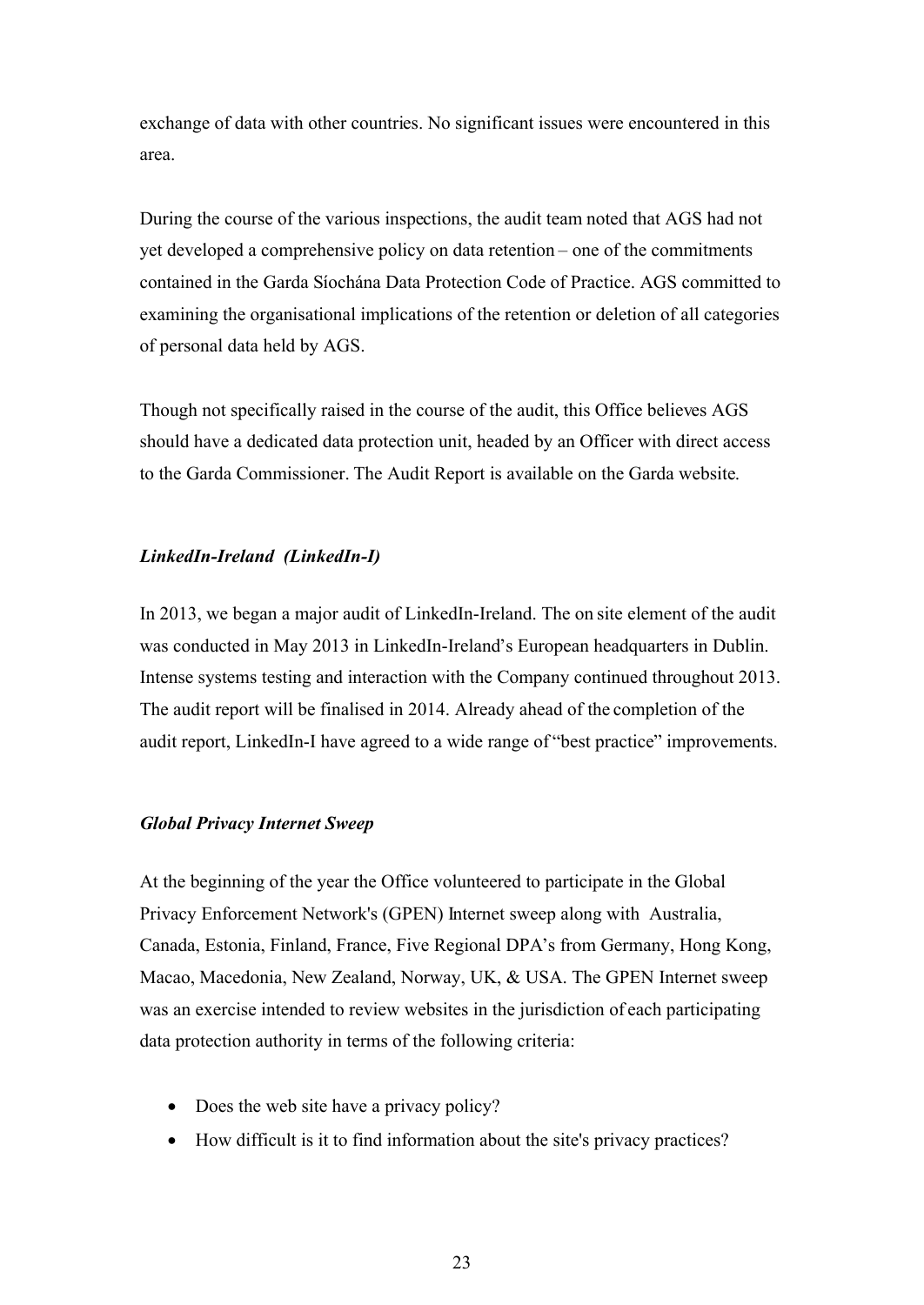- Is contact information for addressing privacy questions and concerns readily available?
- How readable is the information about privacy practices?

 In Ireland's case this involved the examination of 79 different websites based on internationally agreed scoring criteria.

The highest score available was 6 and 14 websites (17%) scored top marks. Those companies were: AA Ireland, ALDI, Awear Ireland, Carzone, Citizens Information, Eflow, Evening Herald, Groupon.ie, Irish Meteorological Service Met.ie, Marks and Spencer, Meteor, TG4, Three, Vodafone.

4 of the websites (5%) did not have a privacy statement and we took further action to ensure this was rectified immediately.

31 websites (39%) scored 4 or less and 48 websites (61%) scored 5 or more.

# <span id="page-23-0"></span>*'Cookie Compliance' Sweep*

In December 2012, the Office wrote to some 80 websites seeking information on the steps that they have taken to meet the so called "cookie" obligations placed upon them with effect from 1 July 2011 when Statutory Instrument No. 336 of 2011 (SI 336 of 2011) came into effect in Ireland. The revised rules for cookies are set down in Regulations 5(3) and 5(4) of SI 336 of 2011. Essentially, the rules provide that all websites must provide information and capture consent for dropping or accessing cookies or other information on a user's computer equipment when a user visits their site.

Throughout 2013, we engaged with these 80 websites to ensure they achieved compliance with the revised rules. As a result of this exercise, the Office produced revised guidance<sup>6</sup> to assist organisations whose websites deploy cookies to achieve at least a minimum standard of compliance: namely, prominent notification that cookies

**<sup>6</sup>** FAQ 5.3<http://www.dataprotection.ie/docs/Topical-Data-Protection-Issues/1241.htm>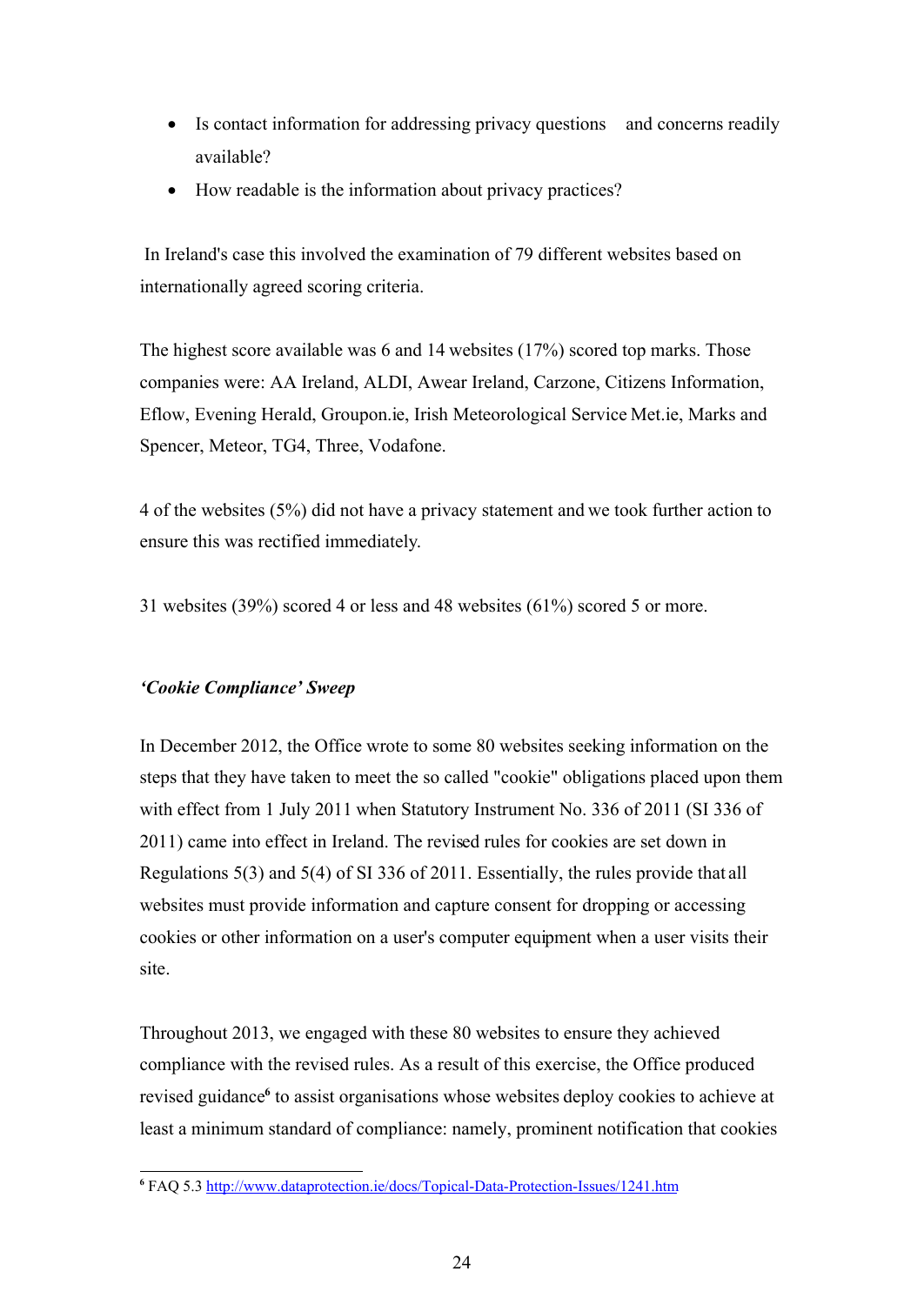were being used and a link to a comprehensive statement on cookies including a listing of each of the types of cookie being dropped.

#### <span id="page-24-0"></span>*Organisations audited in 2013:*

In the course of 2013, 44 audits and inspections were carried out by the Office. This is a 10% increase on the previous year – 2012 - in which 40 audits were completed in total. A range of desk-based audits were also conducted including a review of injury compensation websites.

The inspection teams found that there was a reasonably high awareness of, and compliance with, data protection principles in the organisations that were inspected. Notwithstanding this, the majority of organisations had areas where immediate remedial action was necessary. It was noted with satisfaction that the majority of the data controllers audited have demonstrated a willingness to put procedures in place to ensure they are meeting their data protection responsibilities in full. The Commissioner would like to thank all of the organisations audited and inspected throughout the year for their cooperation.

# *List of Organisations audited/inspected*

European Customs Information System (CIS) – National Unit, Revenue Commissioners Medicus Medical Centre LinkedIn-Ireland Panda Waste Carlow Institute of Technology AES Waste Management Reads Print and Design TenantReference.ie Arnold & Green Liability Adjusters AA Ireland Glanbia SIPTU Matt Hall PI Health & Safety Authority Fines Collection Service MJG Investigations Ltd Duffy Amusements (issue specific) Irish Life (issue specific)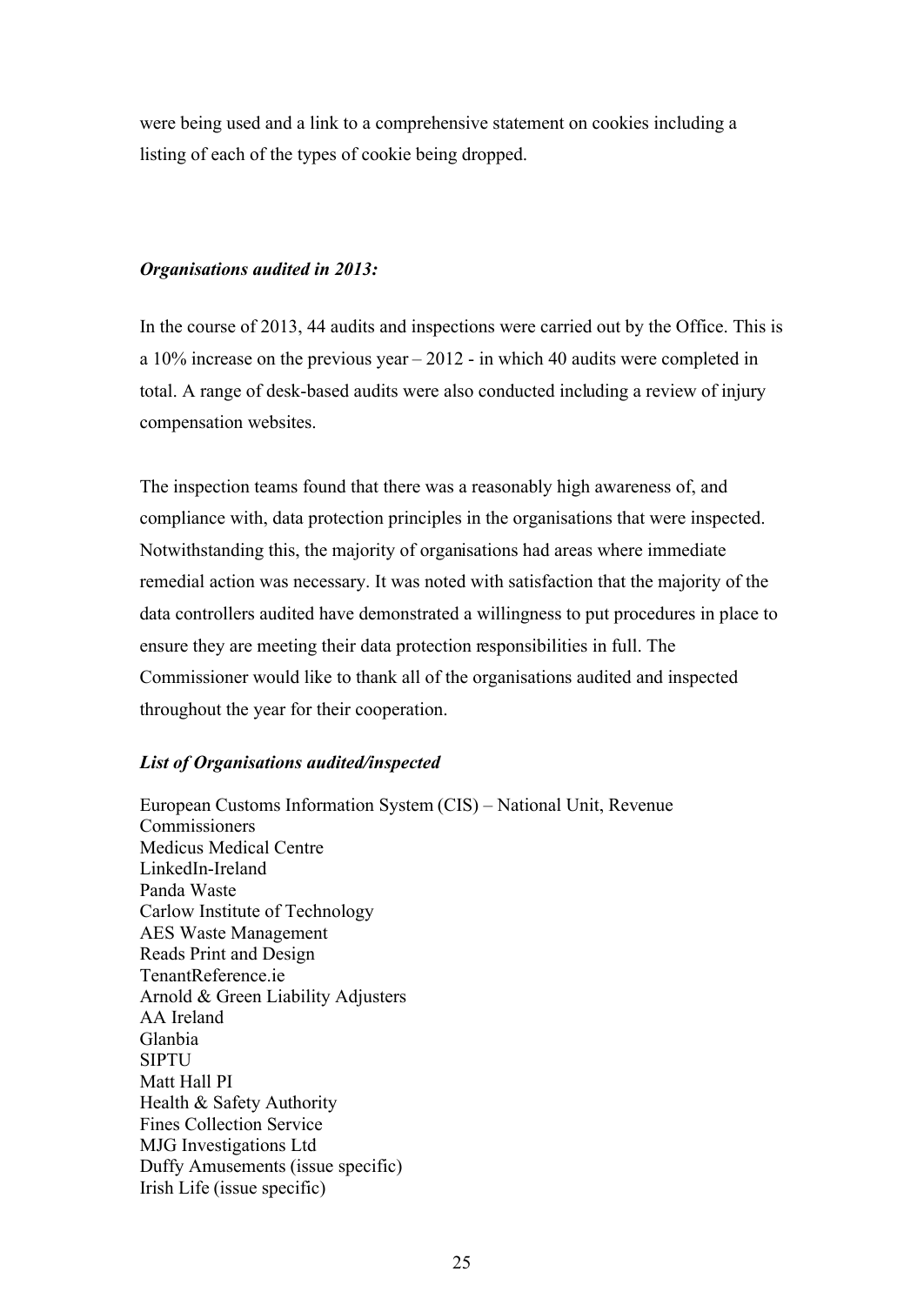An Post (issue specific) Tower Plant & Civil Engineering Ltd (issue specific) Dublin City Centre Citizens Information Service (issue specific) Advanced Laser Light (issue specific) M. Roche & Co Solicitors (issue specific) New Look Hair and Beauty Bar (issue specific) Dresses.ie-Sunwav Ltd (issue specific) In Dublin -Seven Hats Media Ltd (issue specific) St John's Credit Union Ltd MPCC Credit Union Ltd St. Mary's Parish Credit Union St. Declan's Ashbourne Credit Union Limited Balbriggan Credit Union, Munster Soft Drinks Limited IBRC CityBus Employees' Credit Union Loyalty Build Meridian Services (Tracing) Ltd Caherdavin & District Credit Union Limited MJG Investigations Portlaoise Credit Union Ltd Portarlington Credit Union Ltd Tullamore Credit Union Ltd Monasterevan Credit Union Ltd Athy Credit Union Ltd

#### **Desk Audit of Injury Compensation websites**

www.motorassist.ie

www.personalinjurysolutions.info

www.Accidentclaimsdirect.ie

www.Personalinjuryspecialist.ie

www.Mycase.ie

www.carmodymoran.ie

www.accident-claims-ireland.info

www.Personalinjuryireland.ie

www.Carcrash.ie

www.Solicitorsinireland.ie

www.claim.ie

www.personalinjuriesassessmentboard.com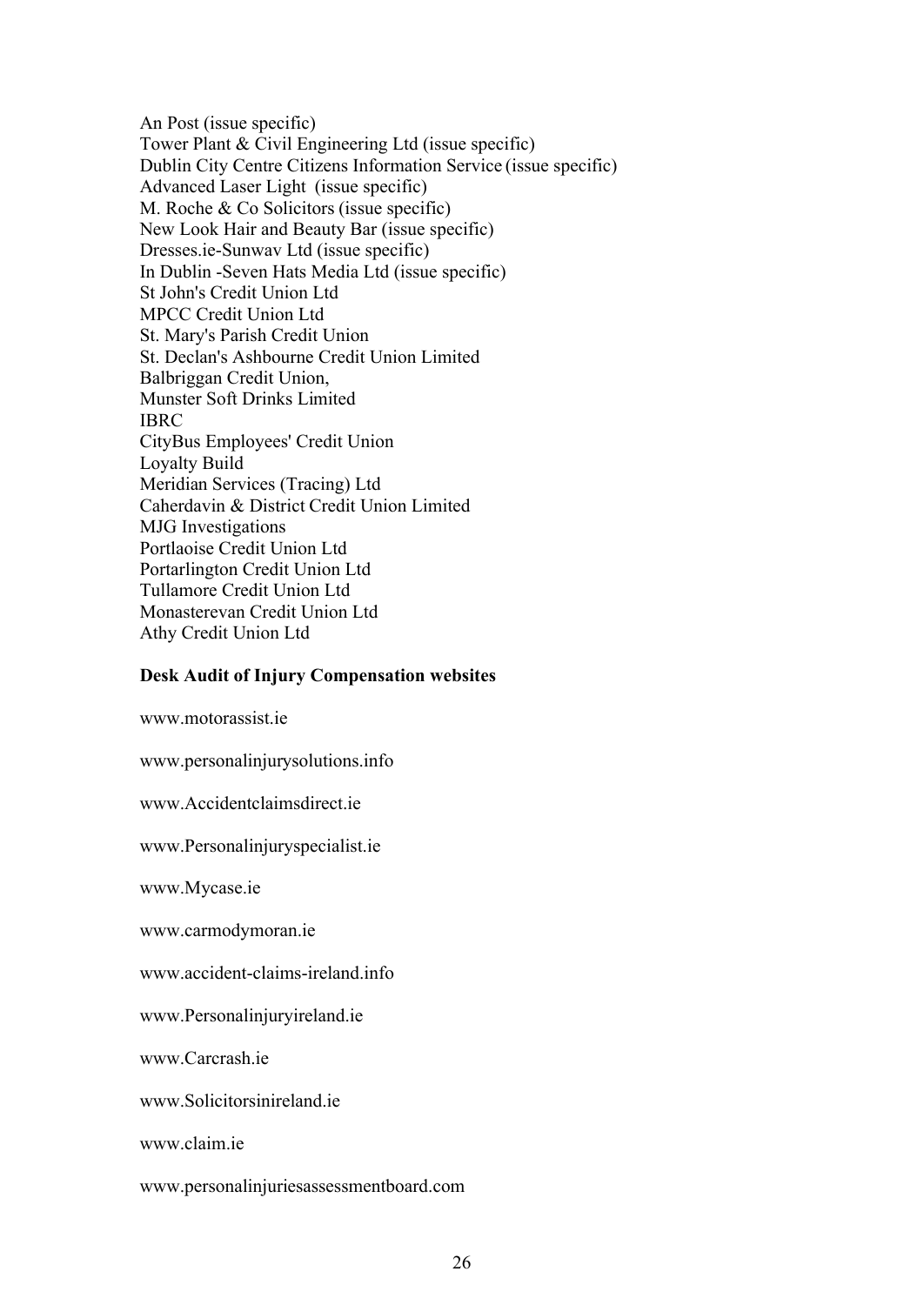www.irishclaims.com www.injuriesboardadvice.com www.injury-compensation.ie www.personalinjurysolicitor.ie http://www.injury-solicitors.ie/ www.injury-compensation-ireland.com www.nowinnofeesolicitors.com www.compensationireland.com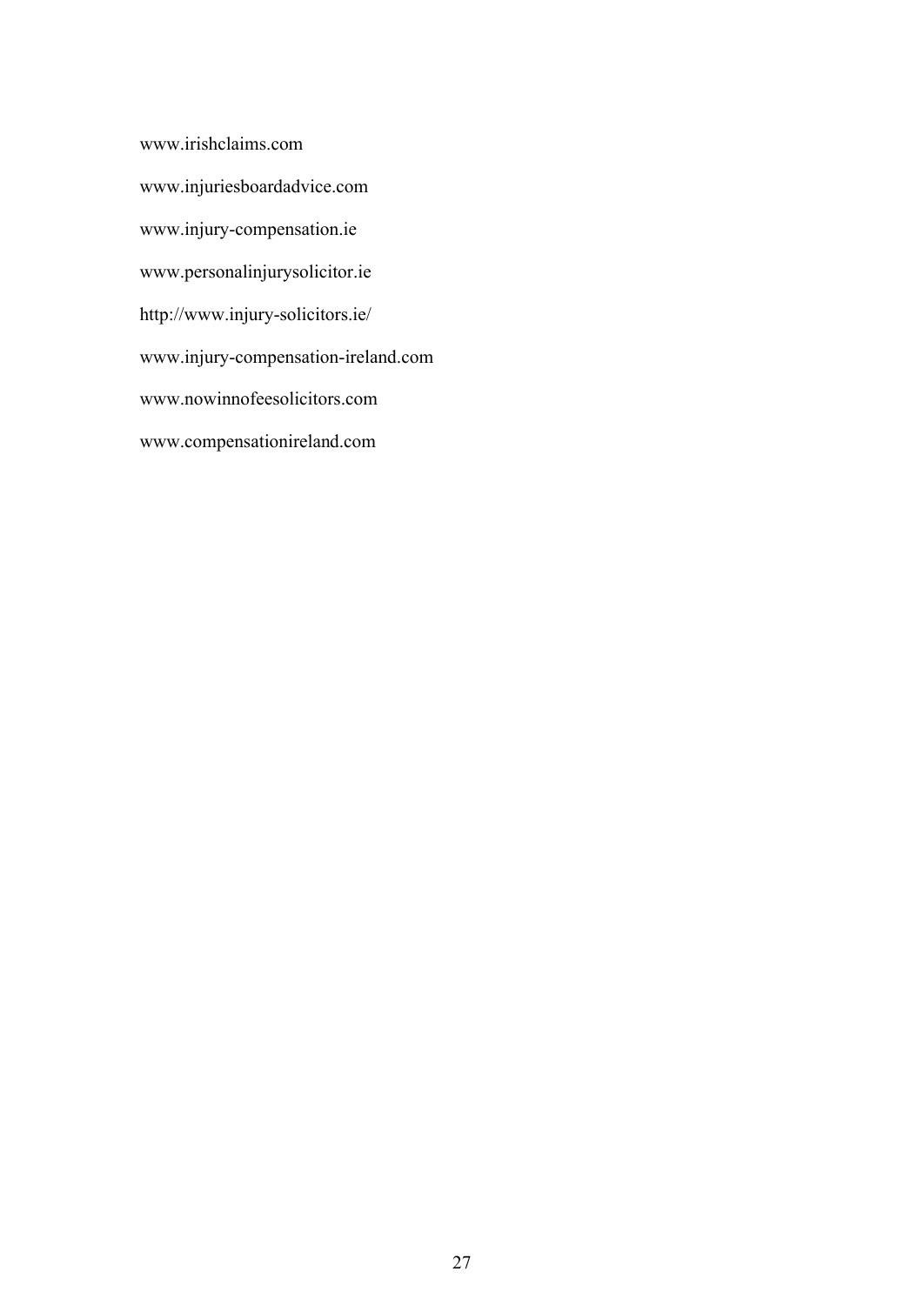# <span id="page-27-2"></span>**Policy Issues**

# <span id="page-27-1"></span>**STATE ACCESS TO COMMERCIAL DATA HOLDINGS**

Previous annual reports have referred to our concerns about access by State organisations to personal data held by telecommunications companies under data retention legislation and the need for improved safeguards in this area. A challenge to the proportionality of the Irish legislation and to the EU directive on which it is partly based has been referred by the Irish High Court to the Court of Justice of the European Union, based on a case brought by an Irish NGO, Digital Rights Ireland, with the support of the Irish Human Rights Commission.

In the course of the year, this issue acquired an international dimension with the disclosure of extensive access by US and European intelligence agencies to personal data held by major internet and telecommunications companies. The revelations led to a call from the European Parliament for a suspension of the EU-US "Safe Harbour" agreement under which personal data can be transferred from the EU to the US. It also added increased emphasis to the publication by the European Commission of a series of recommendations addressed to the US authorities for improvement of US oversight of the Safe Harbour arrangement, including restrictions on access to transferred data by US intelligence agencies. A report on implementation of these recommendations is anticipated in mid-2014.

# <span id="page-27-0"></span>**CCTV IN CRECHES**

Following the broadcast of an episode of RTE's *Primetime* featuring practices in certain crèches in Dublin, this Office had a number of queries in relation to the provision of CCTV in crèches. Some crèches queried the possibility of live streaming of CCTV to parents, use of same by management and also the placing of CCTV cameras in all areas of crèches to reassure parents.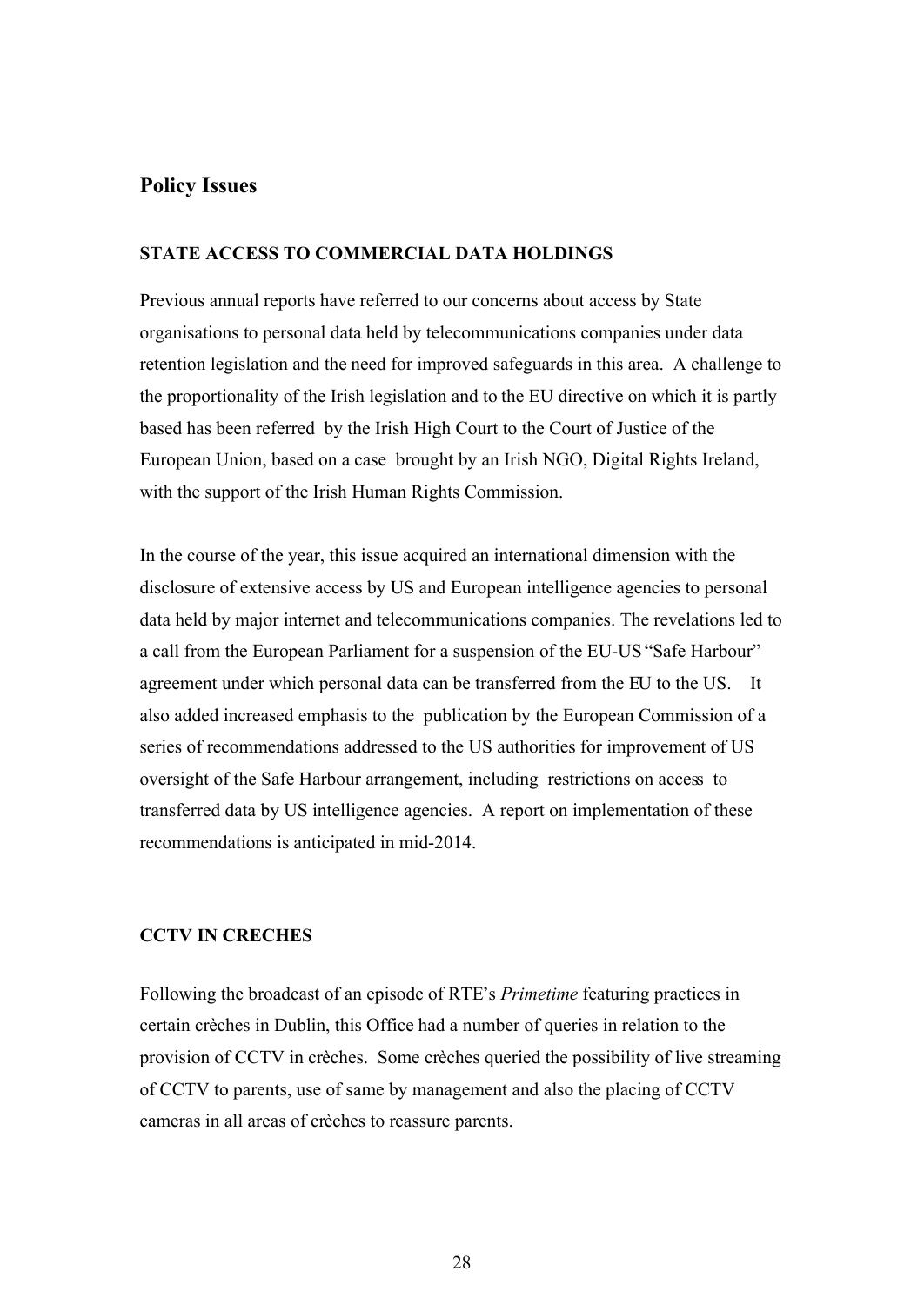The position of the Office conveyed to the crèches in relation to the legitimacy and proportionality of the use of CCTV in a crèche environment, is that the Commissioner is satisfied that CCTV may be used legitimately under the Data Protection Acts for security related purposes at the perimeter of such a facility but that any use beyond this would need to be fully justifiable and evidence-based with a very high threshold for such evidence. This is particularly the case in a crèche environment as the majority of the personal data processed will relate to minors. We also commented that it may be the case that employers are tempted to use technologies such as continual streaming of CCTV as a substitute for on-the-ground supervision by supervisory or managerial staff. However, such situations are difficult to reconcile with the requirements of the Data Protection Acts and we cannot see any legal basis to justify the monitoring of individuals in the course of their normal activities by such means.

In essence CCTV cameras in crèches raises a range of data protection issues including the rights of parents who do not wish to have video surveillance in place as well as the rights of employees. This Office considers that CCTV is not an answer to the fundamental issues of the quality of staff and their supervision by management in a child-care facility.

# <span id="page-28-0"></span>**SMS CAMPAIGNS BY CHARITIES**

It became apparent to this Office in 2013 that a number of Irish Charities were using a new third party service provider to manage SMS fundraising campaigns on their behalf.

The Office acknowledges that it is perfectly legitimate for charities to seek to collect donations by means of an SMS service. Once a donor decides that they wish to contribute to the charity concerned by means of a text message (involving a deduction of the amount of the donation from the mobile phone account), they can proceed to do so in an easy manner by texting the advertised word to the five digit short code. In those circumstances, the minimum amount of personal data is required to be processed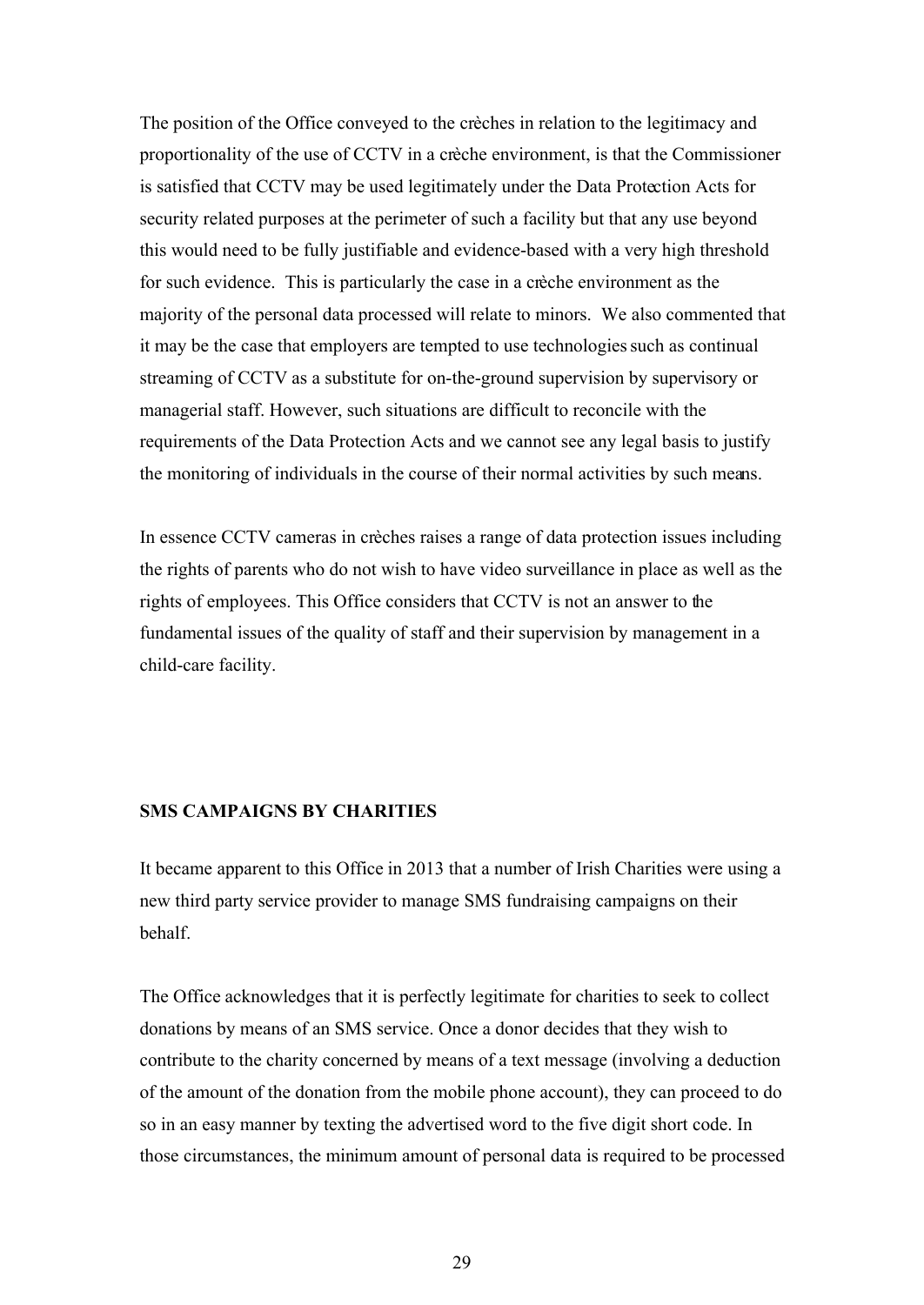in order to process the actual donation. Once the service provider / third party processor operating the short code notifies the relevant mobile phone company of the donation and the donation is then processed on the mobile phone account, there is no further data processing required. There is no obvious requirement for the charity concerned to receive anything other than the monetary donation in those circumstances and this Office would not expect the charity to receive details of the donating mobile phone number.

However, it came to the attention of this Office that the advertising used by some charities indicates that phone numbers will be added to a marketing/promotional database. This suggests processing of personal data of a more extensive nature and, in that context, the requirements of both the Data Protection Acts and SI 336 of 2011 must be met.

As far as data protection law is concerned, the use of the phone numbers of donors for further electronic contact, or to be put on a marketing database, may take place only where the phone subscriber concerned has actively opted in to such use of their phone number in the knowledge that it will be used to contact them for direct debit and /or marketing/promotional purposes. It is not acceptable or lawful for a charity to place a donor's phone number on a marketing database, solely on the basis that the phone subscriber concerned made a donation to the charity using the SMS method. Therefore advertising which states *"by texting you are consenting to be contacted by us"* (or wording of a similar nature) does not meet the requirements of the law. If a charity were to contact the donor's number or add the number to a marketing/promotional database on that sole basis and without specific 'opt in' consent, firstly the charity concerned would breach the Data Protection Acts by so doing and, secondly, if it were to make follow up marketing contact by text message or phone call to the donor concerned, it would commit a criminal offence under the Regulations (SI 336 of 2011) which apply to unsolicited electronic marketing communications.

 Furthermore, a third party processor which carries out marketing campaigns (e.g. phone or text message / email campaigns) on behalf of the charities concerned could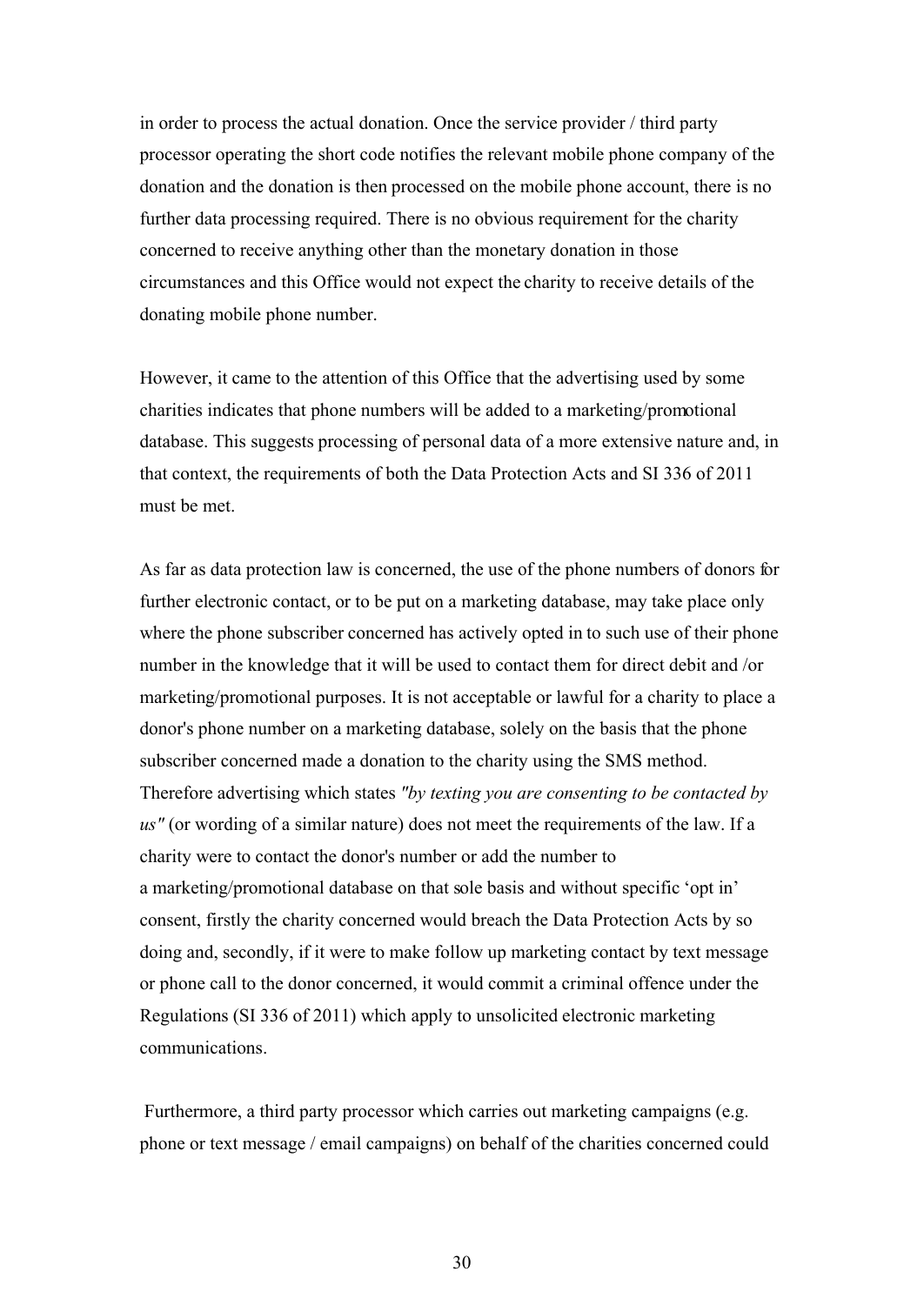themselves face prosecution if they target donors who have not unambiguously consented to the receipt of such communications or calls. As a result of interactions with a number of charities and a service provider in relation to the issue, this Office prepared a guidance note for both charities and members of the public in relation to these campaigns and published this guidance on our website.

# <span id="page-30-0"></span>**INTRODUCTION OF NATIONAL POSTCODE SYSTEM**<sup>7</sup>

This Office was consulted by the Department of Communications Energy and Natural Resources, in relation to a unique, seven character postcode<sup>8</sup> to be allocated to every home in the country in 2015. We had previously engaged with the Department on this issue in 2006 and again in 2010 when we expressed a serious concern that a public database linking a code to a single unit residential address could be considered as being personal data of the occupants of that dwelling. In the Irish context, a person's home address is an important part of their identity and is the second most important piece of personal information to verify a person's identity. Furthermore, in the case of a family home, a postcode could link many related individuals in the course of their daily activities.

In essence the unique seven character postcode goes beyond what an "address" is because, through the use of modern technology and "Big Data", it can be easily assimilated into any sort of electronic device or dataset which could in turn be used for any purpose, ranging from State services to commercial exploitation. In this regard, we expressed the concern that such datasets which would be verified by this postcode could have the potential for the ready identification of sensitive information about individuals, examples of which would be to identify specific localities that have patterns of crime or illness.

<sup>&</sup>lt;sup>7</sup> See Section 66 of the Communication regulation (Postal Services) Act 2011

<sup>&</sup>lt;sup>8</sup> "postcode" means a code consisting of numbers or other characters or both numbers and other characters that identifies the locality of an address and where appropriate the geographic location of an address.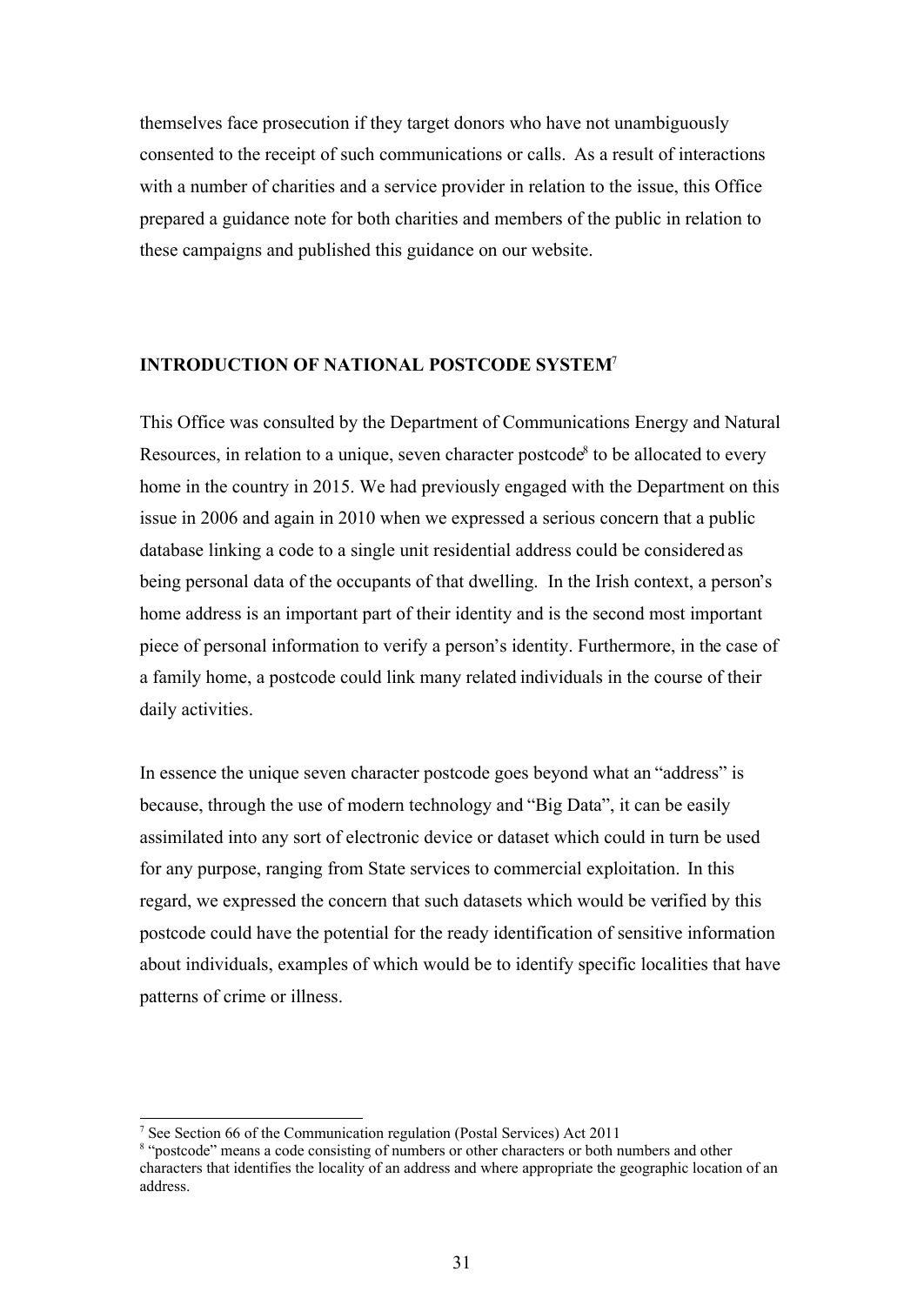This serious concern has since turned into a reality with the Minister's announcement on the 8<sup>th</sup> of October 2013 that Cabinet had agreed to the rollout of the unique seven digit character code to every letter box in the State by 2015. A consortium headed by Capita Ireland has been engaged $9$  to develop, implement and operate the new postcode and…

*" Under the new system, Ireland will be the first country in the world to have a public database of unique identifiers for all properties that will assist citizens, public bodies and business to locate every individual household in the State. "* 

This Office is unaware as to how this Consortium in conjunction with the Department will ensure that the Individual citizen's fundamental right to data protection (and Privacy) will be safeguarded into the future by the use of this postcode. In particular whether these safeguards will be statutorily ringfenced such as proposed to be done in relation to unique seven digit medical identifiers as proposed by the Individual Health Identifier Bill 2013 or how both public and private bodies will be in compliance with the Data Protection Act, in the use of this Postcode. We have made enquires from the Department to this effect and will continue to do so pending complete clarification as to the manner in which the postcode system will operate in compliance with the Data Protection Acts.

<sup>&</sup>lt;sup>9</sup> See S.66 subsection (2) of 2011 Act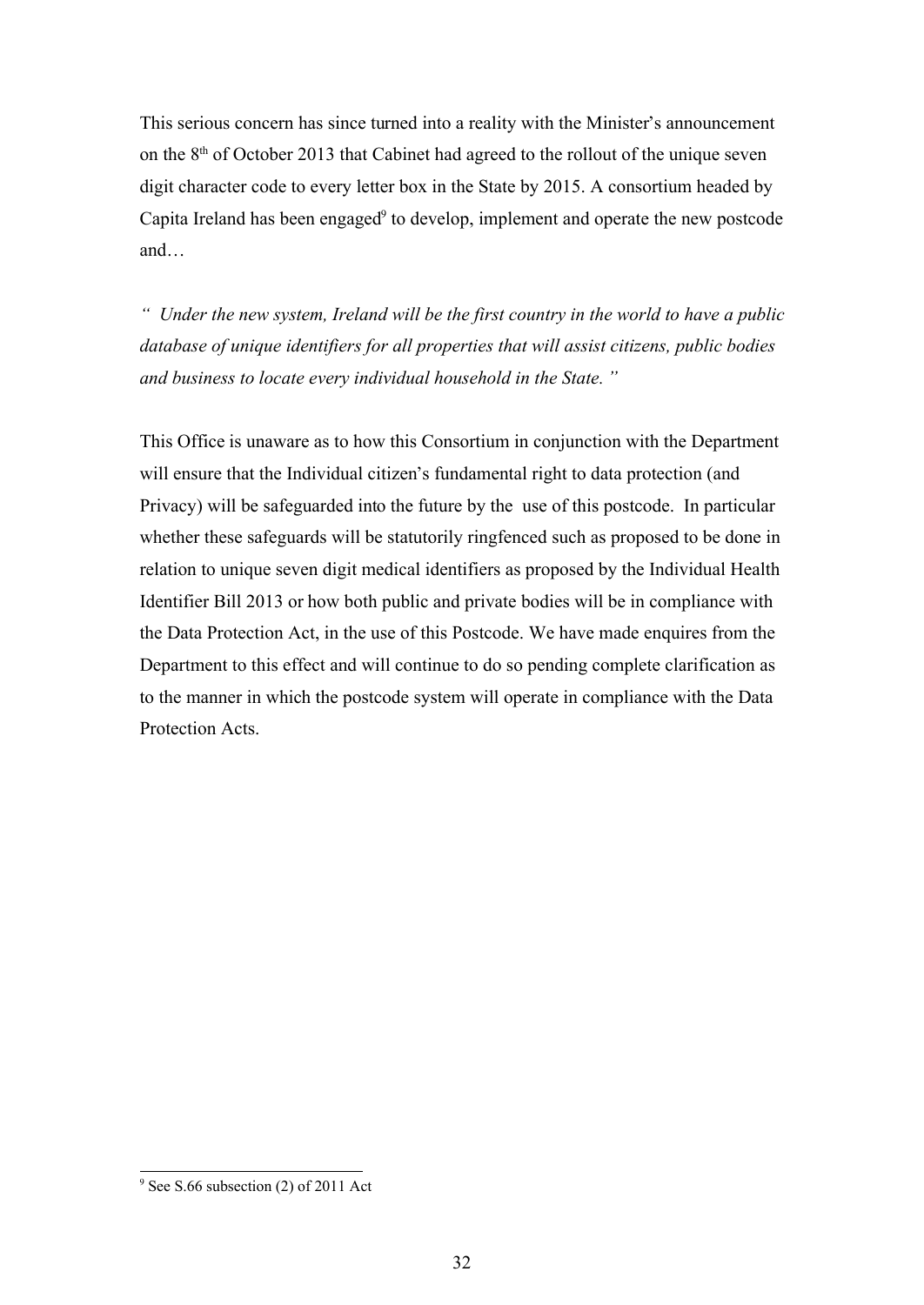#### <span id="page-32-1"></span>**Commission for Energy Regulation (CER) - Smart Metering**

Continuing from previous engagement in 2012, we have worked with the Commission for Energy Regulation on issues related to data protection in the proposed rollout of Smart Meters to Irish households. The Smart Metering project has not yet reached implementation stages, but has already started taking the views of stakeholders. This includes consultation with the energy network providers and the energy supply companies. We have outlined concerns in relation to data protection to do with the proposed frequency of meter reading; the basis for it; the type and nature of personal data that is collected by smart meters; the transparency of information available to individuals; and the range of personal data "controls" available to them. We also proposed that a Privacy Impact Assessment be carried out to involve the stakeholders and individuals in order to directly identify and assess the concerns people have; the tools, techniques and limitations that can be used to minimise any impact or risk to personal data; and the means to measure the success of those tools and techniques. We welcomed the inclusion of a data protection team into the CER's organisation that is working to bring this project and the associated infrastructure changes to fruition in Ireland in the coming years.

# <span id="page-32-0"></span>CONSULTATION ON NEW LEGISLATION

The Office provided legal assistance and guidance on data protection issues in relation to many pieces of legislation either proposed or soon to be implemented. The following are some of the Bills / Acts that we provided advice on:-

# 1. The Credit Reporting Bill 2012

We were consulted by the Department of Finance on the provisions contained in this Bill and the data protection compliance issues. Once the Bill has been enacted this Office will engage with the Central Bank of Ireland to draft Regulations that should complement the data protection safeguards. It is with disappointment that we note the use of PPSN as a personal identifier but we understand the reasoning that the CBI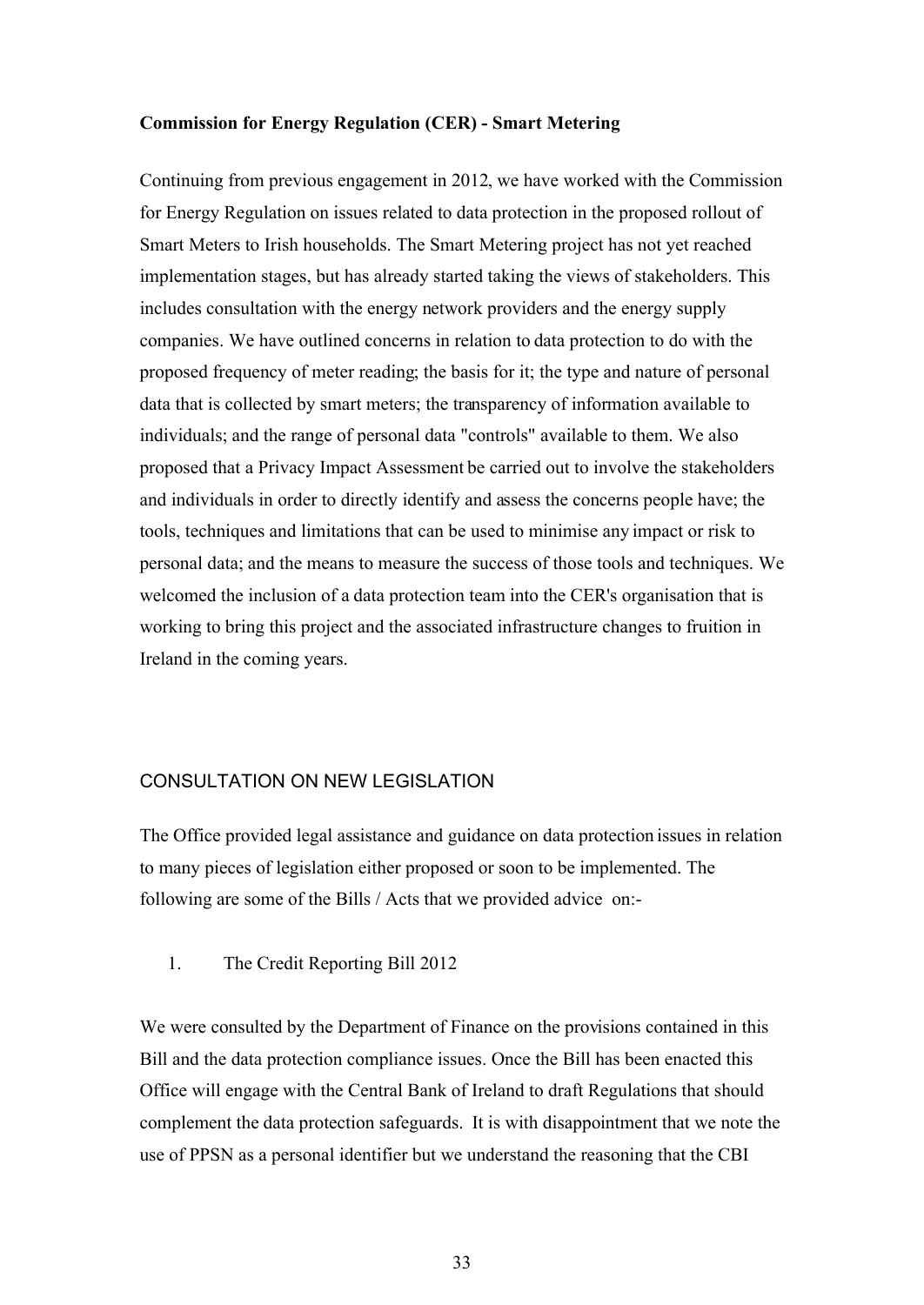requires credit institutions to collect the PPSN to ensure that the information provided to the Register is accurate and relates solely to the individual concerned. One key protection in the Bill is that the Data Protection Act is to apply in full to the provisions of the Credit Reporting Bill and that the CBI will have to notify this Office of any systemic problems in relation to obtaining, keeping, processing, or use of information held on the Register. Another unique feature of the Bill is that business entities that have a turnover not greater than  $\epsilon$ 3 million will be covered by Data **Protection** 

# 2. The Health Identifier Bill 2013

This Bill when enacted will create a seven digit number similar to the PPSN which is to be used to identify every individual availing of a health service. The number will be associated with medical service providers and the actual service provided. All registered medical service providers will have an identifying number assigned to them also. The purpose is to ensure that there is improved patient safety and a reduction in adverse events due to misidentification of patient care across organisational boundaries and the public and private health sectors. No clinical data can be part of the identifying particulars contained in the IHI dataset. This Office assisted the Department of Health with comments on the draft provisions and any issue regarding the processing of personal data. One unique provision of the Bill is that the IHI number will be defined as being personal data and will apply to deceased persons. We shall continue to assist the Department on the rollout of the Act once it has been enacted and commenced as expected in 2014.

# 3. Water Services Act 2013

This Act provides for the establishment of "Irish Water" who, in conjunction with Bord Gais Eireann, are the metering authority with responsibility for the installation of water meters throughout Ireland. We were consulted by and advised both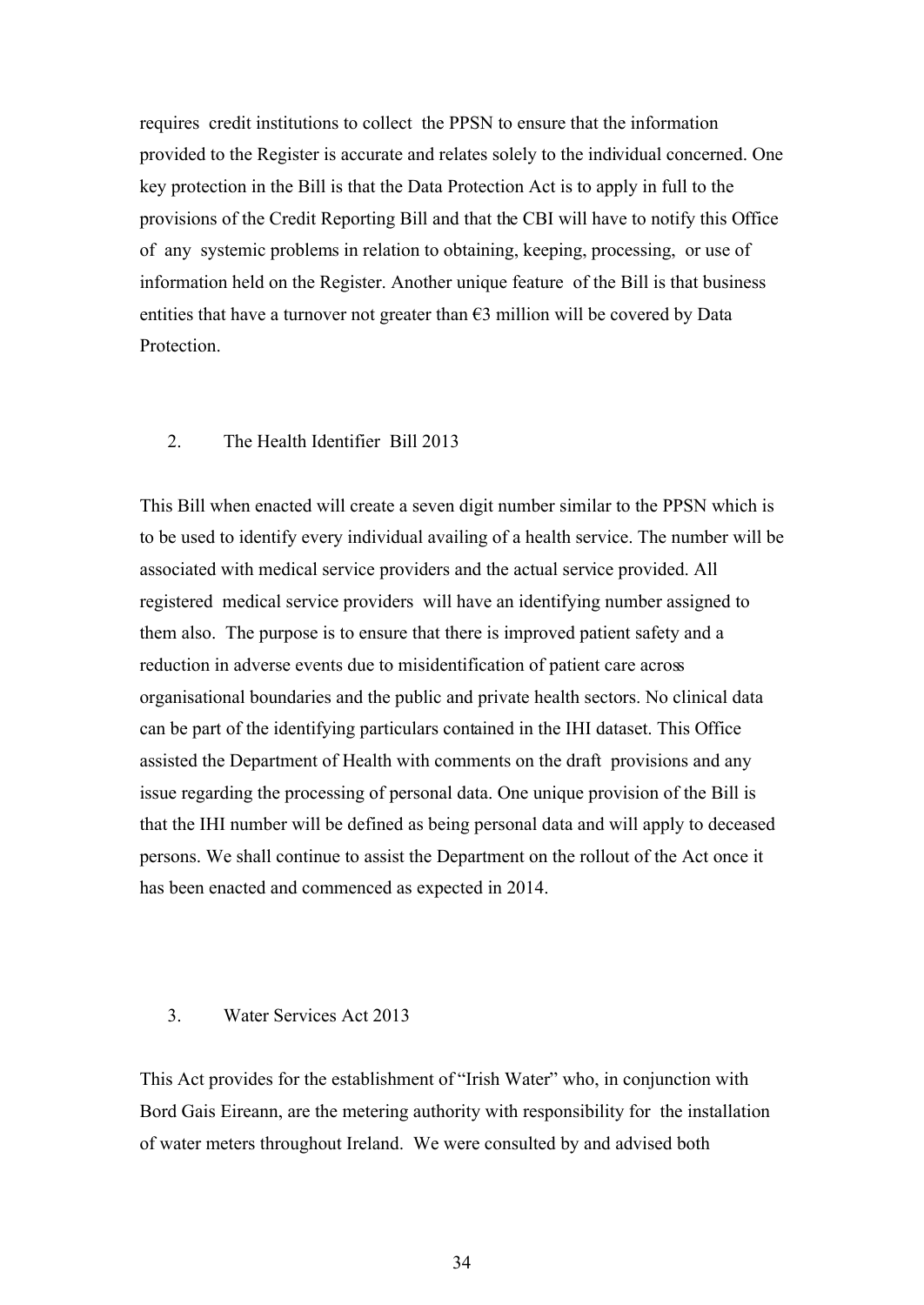companies both prior to and after the commencement of the Act. This concerned what the process would be to obtain verification of personal information, such as name and address of householder from relevant parties as set out in Section 26 of the Act, which could be done in practice through contractual arrangements which provide appropriate safeguards and security for the transfer of large datasets. We will continue to engage with Irish Water in 2014 on any data protection issues that arise.

#### 4. Sport Ireland Bill 2013

We were requested by the Department of Sport to give our observations on the proposed Bill which will establish "Sport Ireland". One issue that arises relates to this new organisation being the National Anti Doping Authority for Ireland and the complex international agreements in place with organisations such as WADA who manage the World Anti Doping Code. Athletes who compete in international competition are required to be monitored and provide medical sampling and other personal data. A concern has been raised at EU level (Article 29 Data Protection Working Party) about the transfer of medical and other personal data of athletes to countries that may not have sufficient safeguards and controls in place for the proper security and protection of this sensitive information. This consultation with the Department is ongoing and will continue into 2014.

#### 5. Criminal Justice (Forensic Evidence and DNA database System) Bill 2013

There have been many submissions made by legal and human rights organisations about the profound effects that this Bill will have on the Constitutional and Human Rights of the Individual. The Bill itself contains many built in protections to balance the effects of the Bill with the rights of the Individual. One pertinent safeguard from this Office's point of view will be that a representative from this Office will be part of the oversight committee who's independent function will be to oversee the management and operation of the DNA database system for the purpose of maintaining the security and integrity of the system and to ensure that the (safeguard) provisions of the Act are complied with.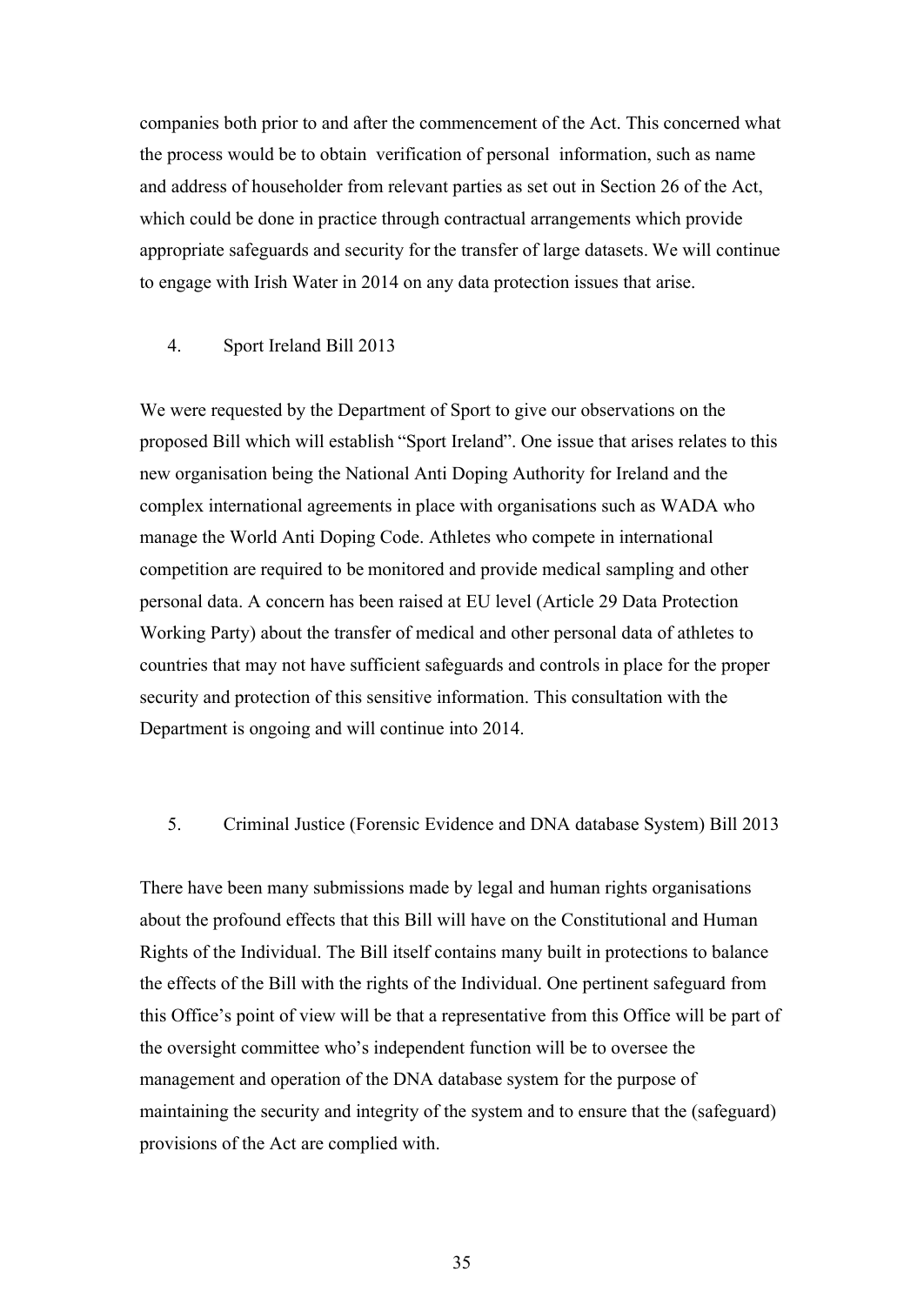#### 6. Personal Insolvency Act 2012

Upon the creation of the Insolvency Service of Ireland we met with the new Director and his staff and provided advice and assistance on the practical implications of implementing some of the provisions of the Act.

# <span id="page-35-0"></span>**Binding Corporate Rules (BCR)**

The EU Data Protection Directive and the Data Protection Acts impose conditions on the transfer of personal data to countries outside of the EEA that are not considered to provide an "adequate" level of data protection. Organisations that transfer personal data outside of the EEA must do so in accordance with the provisions of Section 11 of the Data Protection Acts. To facilitate multinational companies with operations in many countries, the Article 29 Working Party developed an alternative system of "Binding Corporate Rules" (BCR). BCR allow the composite legal entities of a corporation to jointly sign up to common data processing standards that are compatible with EU data protection law and thereby receive approval for their intragroup data transfers.

In 2013, the process of approving processor BCR also commenced. BCR for Processors are meant to be a tool which would help frame international transfers of personal data that are originally processed by a Processor on behalf of an EU Controller and under its instructions, and that are sub-processed within the Processor's organisation.

In order to secure approval for BCR, a company must choose a lead data protection authority to coordinate securing approval from other relevant data protection authorities. The lead authority must also, as part of this process, formally approve the BCR with the help of two co-reviewer data protection authorities. In 2013 this Office acted as co-reviewer on two BCR applications. We also received one application to act as lead authority on a processor BCR and work on this application is ongoing.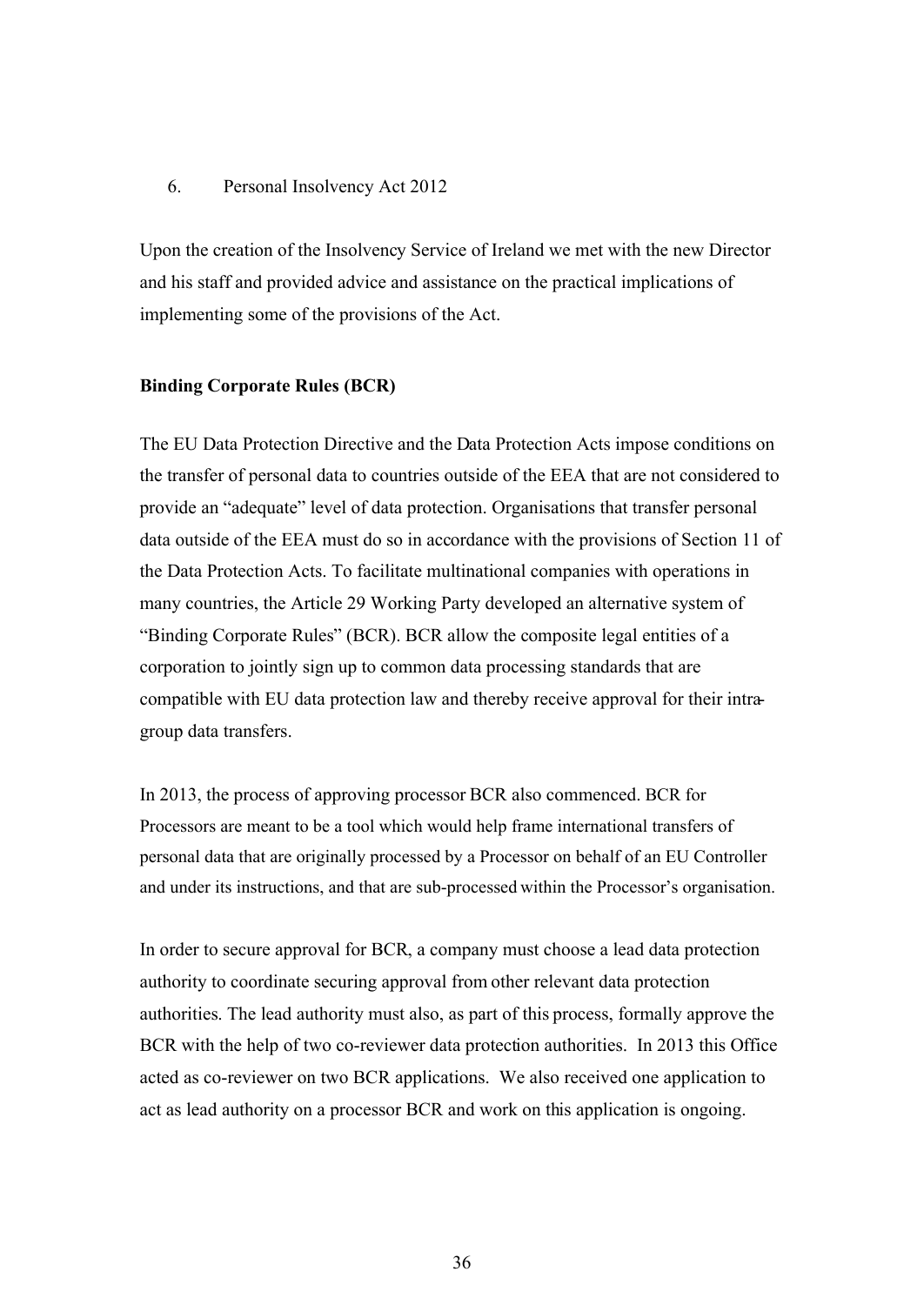## **Codes of Practice**

Section 13 of the Act provides that the Data Protection Commissioner

*"shall encourage trade associations and other bodies representing categories of data controllers to prepare codes of practice to be complied with by those categories in dealing with personal data."*

These Codes of Practice are designed to give operational meaning to the principles of data protection set out in European and National law. In 2013 this Office approved a Code of Practice for the Insurance Sector under section 13(2) of the Acts. This Office worked with Insurance Ireland on this code for a number of years before reaching completion in June 2013. On approving this code the Commissioner stated:

*"I am confident that the Code will make a significant contribution to improving knowledge and understanding of data protection within the Insurance sector. I intend to continue to work closely with Insurance Ireland to ensure that the guidance set out in the Code is followed in daily practice."*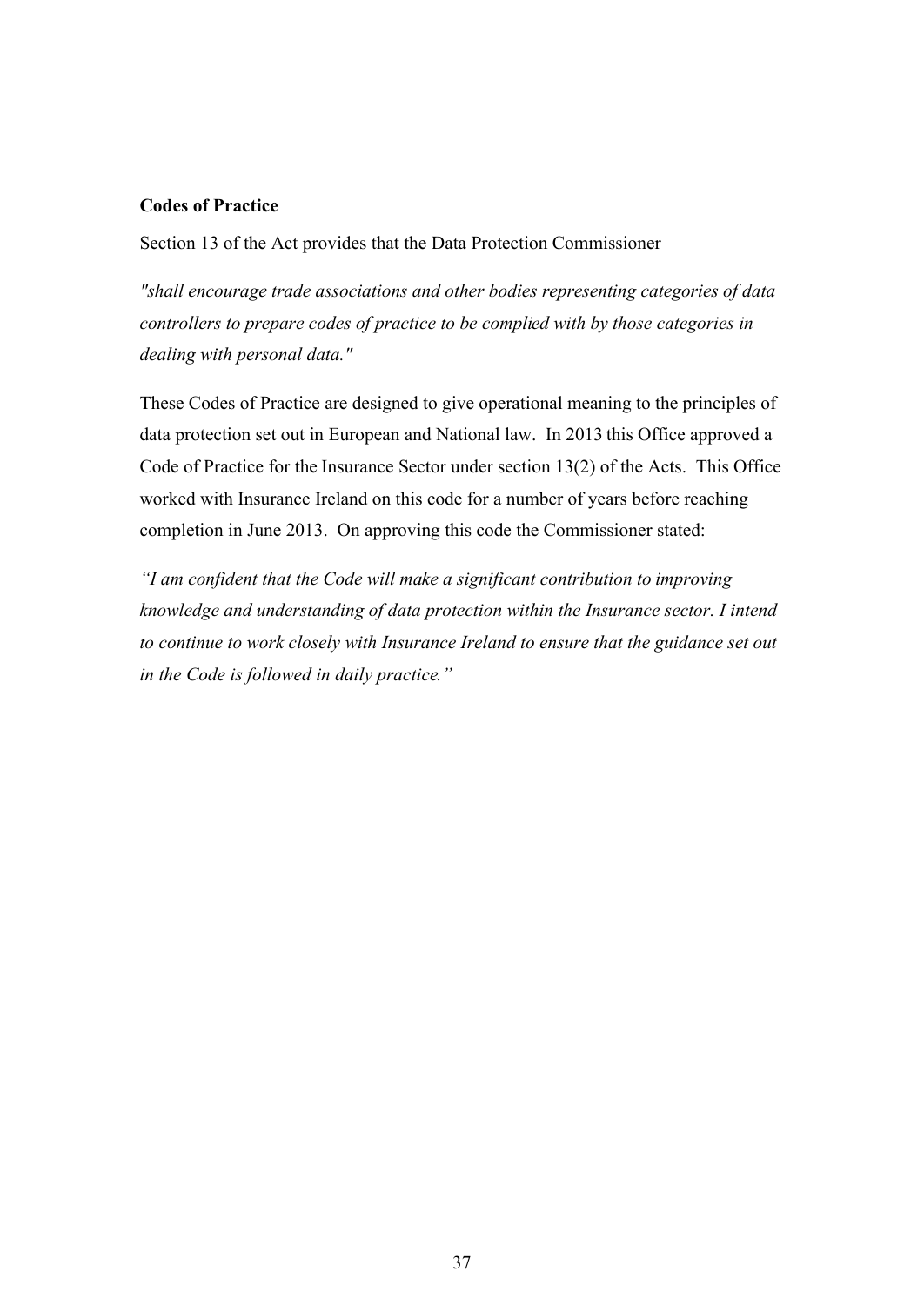# **EU & International Responsibilities**

# **New EU Data Protection Laws**

In January 2012, the European Commission published its proposalsfor a strengthening of EU data protection law, reflecting the enhanced status given to data protection by the Lisbon Treaty. The Commission proposals provided for a directly-applicable Regulation imposing stricter obligations on data controllers and processors and enhanced rights for data subjects. The Commission proposed a separate Directive covering the area of criminal justice.

The proposals were the subject of much discussion in the course of the year, particularly by the co-legislators, the European Parliament and the Council of Ministers. The key European Parliament Committee (LIBE) approved a revised text of both proposals in October. While significant progress was made in the Council in the first half of the year under the Irish Presidency, an agreed position could not be achieved by end-year. It therefore seemed unlikely that the proposals could be signed into law in 2014.

The proposals, if passed into law, will involve increased responsibilities for our Office under the so-called "one-stop-shop" arrangement for oversight of multinational companies providing services to EU users from an Irish base.

# *Article 29 Working Party*

The Article 29 Working Party acts as an adviser to the European Commission on data protection issues. It also promotes a uniform application of EU data protection law throughout the European Economic Area.

In the course of 2013, the Working Party continued to give close attention to issues relevant to the future EU data protection regime. It also produced Opinions on Smart Grids and Smart Meters; "Cookies"; Reuse of Public Sector Information; Smart Borders; Binding Corporate Rules; Apps on Smart Devices; and the Purpose Limitation Principle.

The Office continued to be represented at subgroup level at the subgroup on Borders, Travel and Law Enforcement and the Technology subgroup.

Further information on the Working Party is available on its website.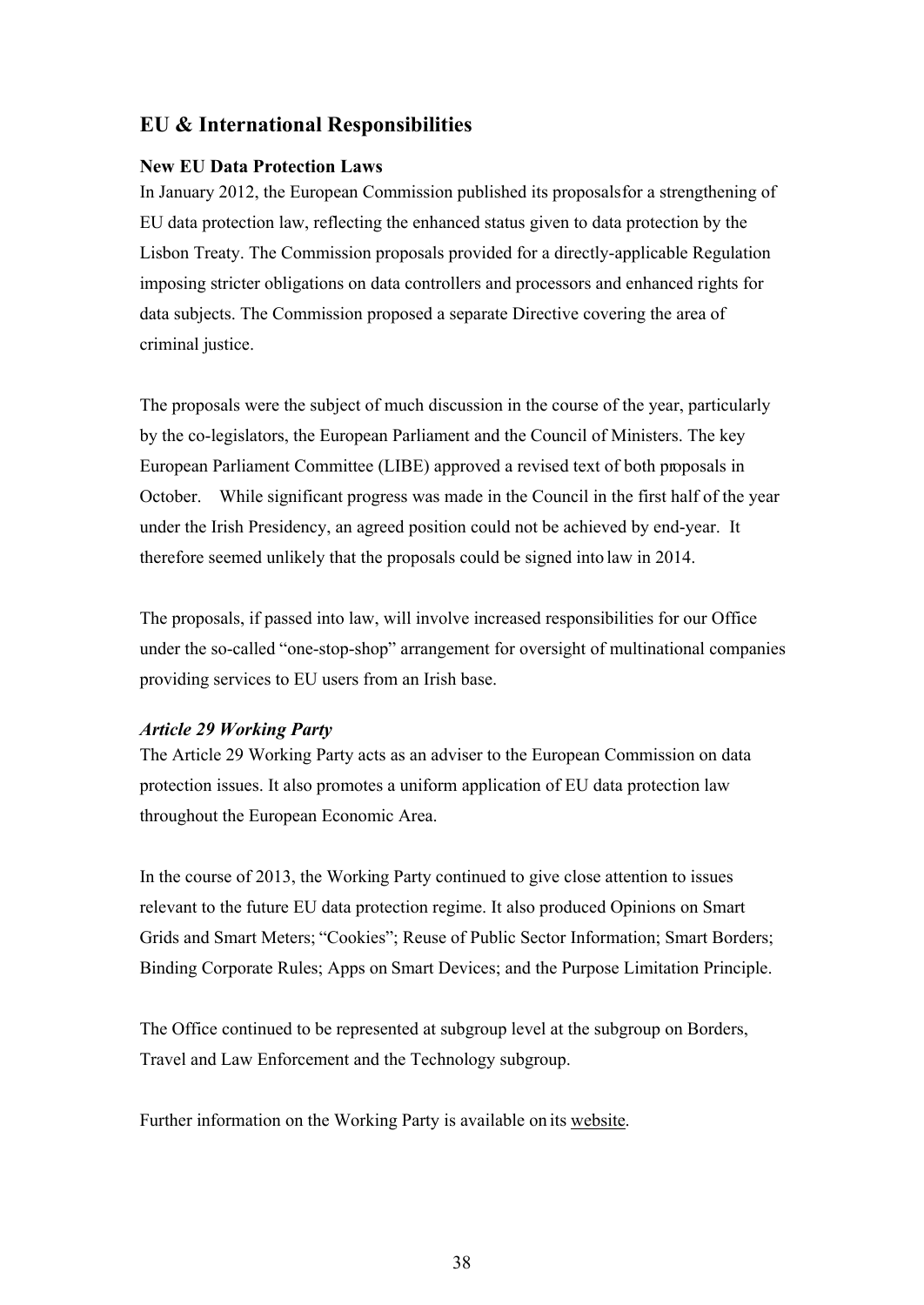# *Data Protection in EU Specialised Bodies*

The Office continued to be represented at meetings of the data protection bodies overseeing activities in specialised EU bodies. These are the EUROPOL Joint Supervisory Body (which reviews the activities of EUROPOL to make sure that its use of personal information does not violate individual privacy rights), the Customs Joint Supervisory Authority and the EUROJUST Joint Supervisory Body (which ensures that cross-border cooperation between EU judicial and prosecution authorities respects data protection rights).

## **International Activities**

We were represented and spoke by invitation at the 34<sup>th</sup> International Conference of Data Protection and Privacy Commissioners hosted by our colleagues in Poland.

We continued to follow the useful work being done in the OECD, especially in the area of cross-border enforcement of data protection.

We continued to assist our colleagues, in the EU and elsewhere, where they were dealing with complaints in relation to Irish-based organisations or seeking information on our data protection practices. We also participated in a number of EU-funded outreach activities towards EU candidate countries.

We further developed our cooperation with the Federal Trade Commission of the United States – a key privacy enforcement authority – especially through the signing of a Memorandum of Understanding. We also signed an updated Memorandum of Understanding with the Office of the Privacy Commissioner of Canada. These MOUs facilitate the type of practical cooperation that is becoming increasingly important for the effective oversight of global companies operating on the Internet.

We also continued our involvement with the Global Privacy Enforcement Network (GPEN), the International Association of Privacy Professionals (IAPP) and the Commission for the Control of INTERPOL's Files (CCF).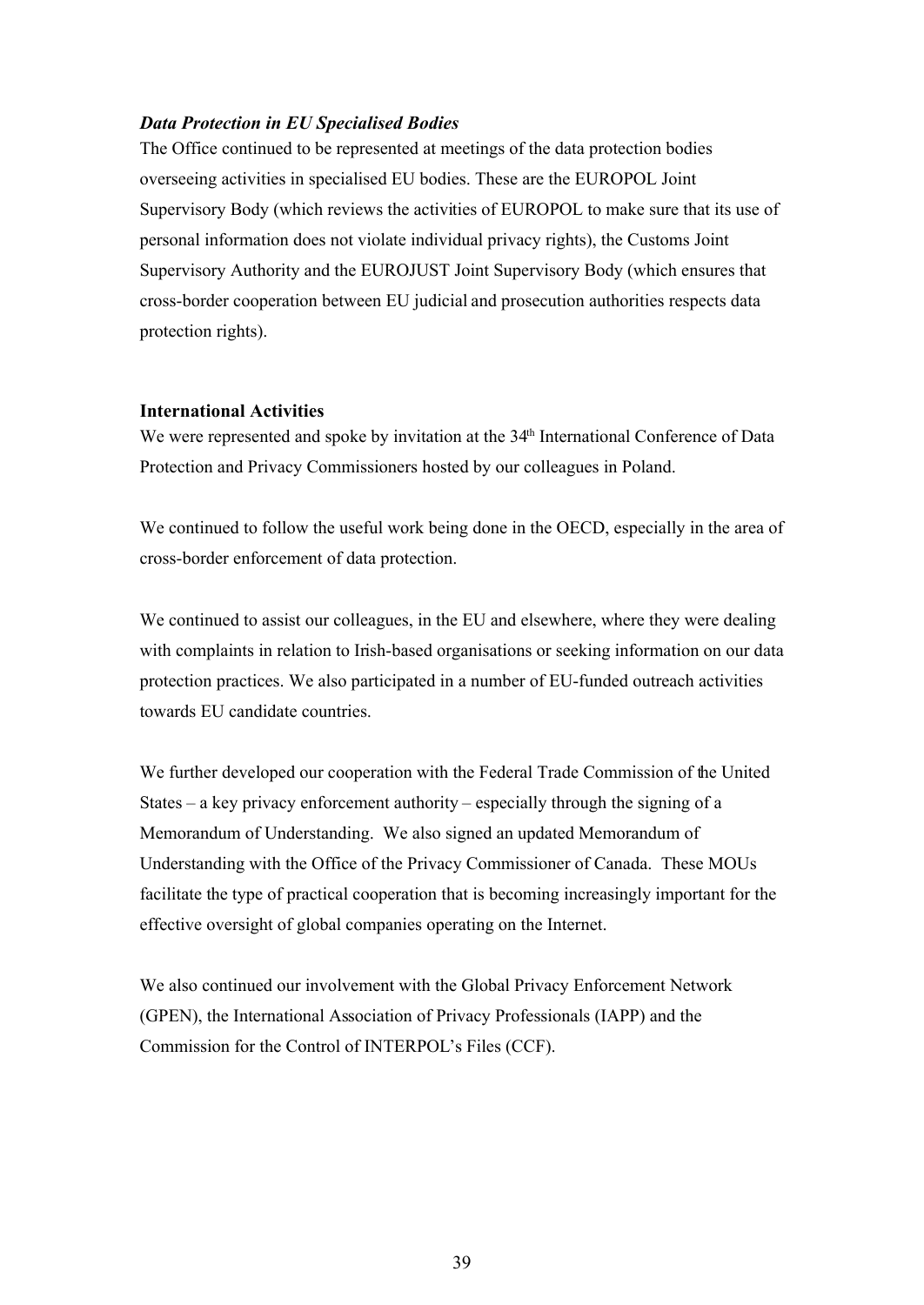# **Administration**

# *Running Costs*

The costs of running the Office in 2013 were as follows:

|                       | 2013 ( $\epsilon$ ) |
|-----------------------|---------------------|
| Overall running costs | 1,960,999           |
|                       |                     |

Receipts 660,290

A fuller account of income and expenditure in 2013 is provided in Appendix 3.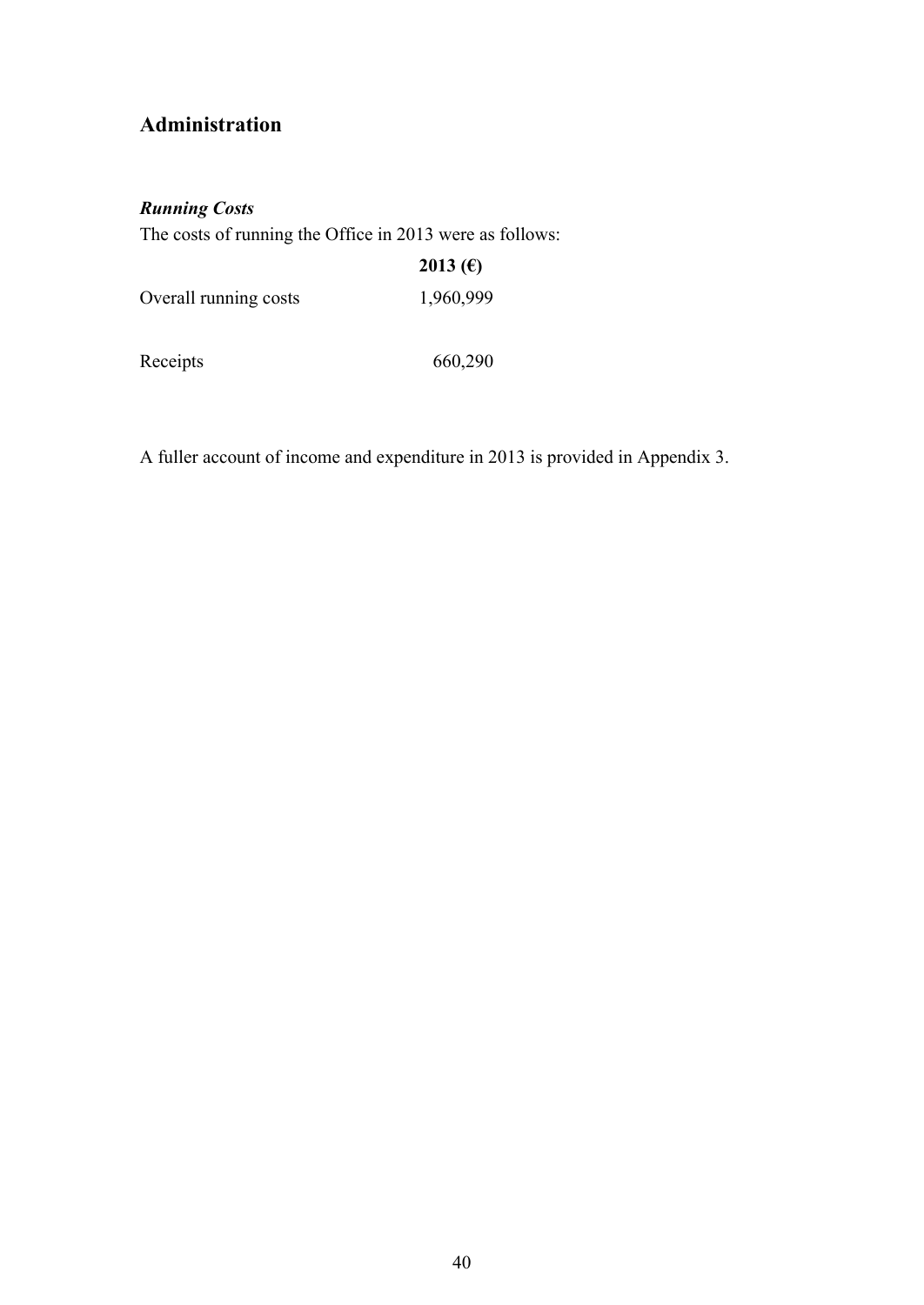# **Part 2 – Case Studies**

| Case Study 1: "Feet-On-The-Street" Marketing by Electric Ireland is Subject of Complaint.     | 42  |
|-----------------------------------------------------------------------------------------------|-----|
| Case Study 2: County Council Causes Breach by Outsourcing Data Processing to Third Party.     | .45 |
| Case Study 3: Government Department admits inappropriate access to records by an official     | 47  |
|                                                                                               |     |
| Case Study 5: No breach found in data disclosure case                                         |     |
| Case Study 6: Doctor discloses sensitive personal data to insurance company without consent53 |     |
|                                                                                               |     |
| Case Study 8: CCTV images of staff member unlawfully transmitted to third parties             |     |
| Case Study 9: Data controller legitimately uses CCTV in disciplinary proceedings.             |     |
|                                                                                               |     |
| Case Study 11: Incorrect application of Section 4(4A) to restrict access to personal data     | 68  |
| Case Study 12: Prosecutions – Marketing Offences.                                             |     |
| Case Study 13: Access Request for CCTV footage.                                               |     |
|                                                                                               |     |
|                                                                                               |     |
|                                                                                               | 92  |
|                                                                                               | 94  |
| Case Study 18: Computer affected by Ransomware                                                |     |
| Case Study 19: Customer had on-line access to third party telephone bill details              | 98  |
|                                                                                               |     |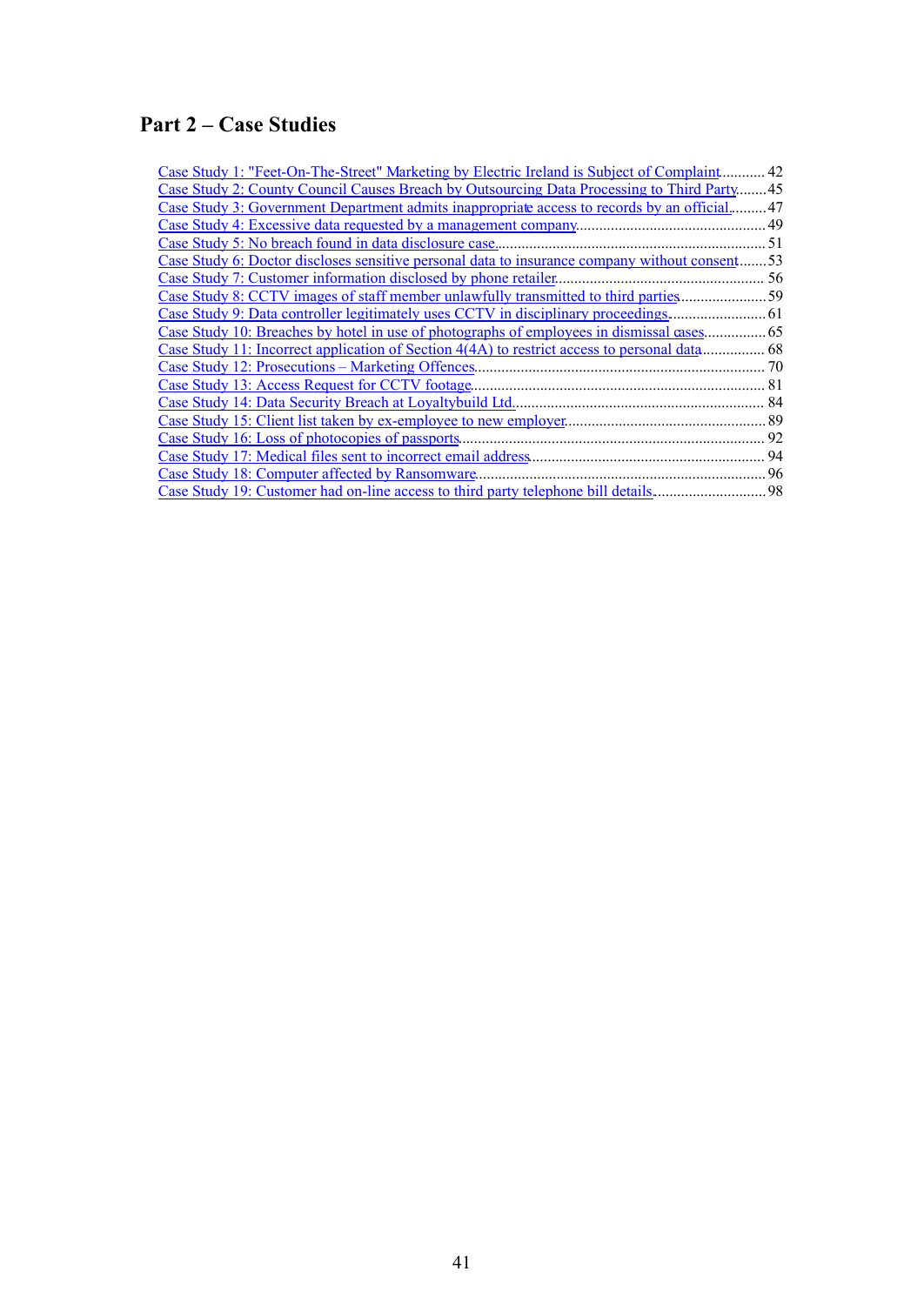# <span id="page-41-0"></span>**Case Study 1: "Feet-On-The-Street" Marketing by Electric Ireland is Subject of Complaint**

The Office received a complaint from an individual concerning a visit by an Electric Ireland sales representative to his home. The complainant explained that a sales representative called to his door, displayed his identity card and stated that he was calling with a new offer on behalf of ESB Electric Ireland to addresses of former ESB customers. The sales representative then informed the complainant that he was aware that he was a previous customer of ESB. He proceeded to produce a document which listed the complainant's house name, his address, the date on which he switched his account from ESB and the MPRN (Meter Point Reference Number) at the house. The sales representative went on to say that, as the complainant had switched from ESB in 2009, he was now on his current electricity supplier's highest rate and, therefore, he could switch back to avail of new rates with Electric Ireland which would be considerably cheaper than his current rates.

On foot of this complaint, we commenced an investigation by writing to Electric Ireland. We questioned why the sales representative was in possession of information relating to a former customer, in particular the MPRN and the date of leaving ESB, and why Electric Ireland was retaining this data.

In response, Electric Ireland confirmed that the sales representative was in possession of three specific pieces of information: MPRN, MPRN address/location and the date of the last registration of the MPRN against an Electric Ireland account. It said that the sales representative did not have the complainant's name or any other personal information. In relation to MPRN, Electric Ireland stated that this information is available to all licensed electricity suppliers in the Irish electricity market. It said that it was using this information for the exact purpose of identifying a service delivery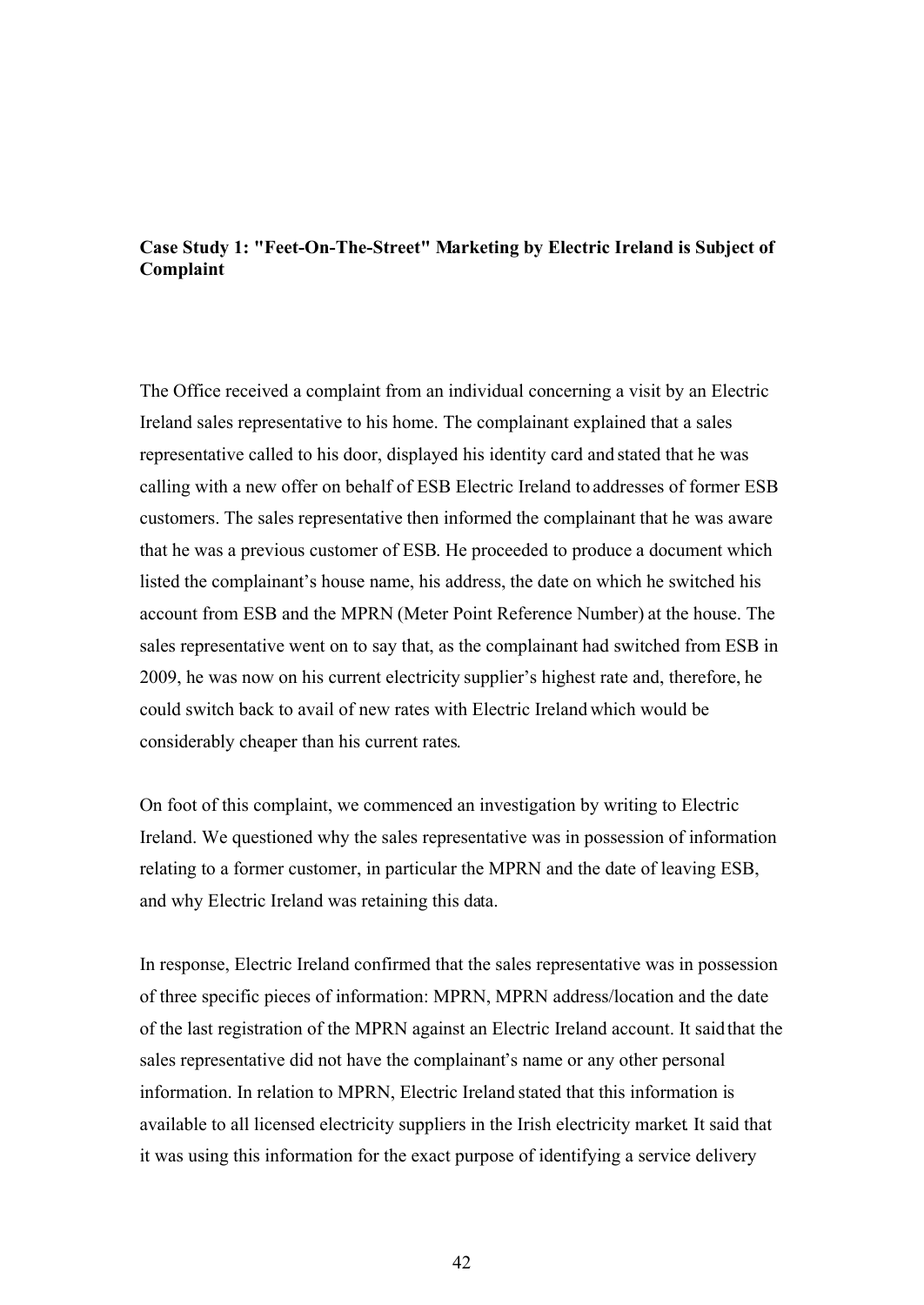point where a customer may have a network connection agreement and where metering may be installed. In relation to data retention, Electric Ireland referred to various legislative requirements in the VAT code and in a statutory instrument (SI 385 of 2008).

In response we informed Electric Ireland that the retention of personal data in those particular contexts were for purposes set down by the Revenue Commissioners and that it did not give data controllers any entitlement to use the retained data for its own other purposes, such as for marketing. We pointed out that there was no legitimate basis under the Data Protection Acts for Electric Ireland's marketing department to access ex-customer personal data for the purposes of win-back campaigns unless the ex-customer consented to marketing contact prior to the termination of their contract. We made it clear that to supply sales representatives with details of the date of the last registration of the MPRN against an Electric Ireland account amounts to unlawful further processing of personal data. We told Electric Ireland that there was no legal basis for it to access MPRN data for the purposes of marketing to non-customers. For that reason, we advised Electric Ireland that MPRN data should not be accessed for marketing purposes or supplied to "Feet-On-The-Street" agents. We asked it to commit to cease using MPRN data for marketing purposes.

In response, Electric Ireland committed to the removal of MPRN data from all "Feet On The Street" marketing lists with immediate effect. It also indicated that it was retracting all marketing lists containing MPRN data forthwith and it undertook to provide immediate re-training to staff. For completeness, within a short period we sent an inspection team to Electric Ireland to examine the implementation of our recommendations. This allowed us to examine the company's marketing campaign procedures at first hand. The inspection team comprised staff of this Office and of the Commission for Energy Regulation. The inspectors were satisfied that Electric Ireland had ceased using MPRN data in marketing campaigns. In addition, the inspectors noted that, if a customer decides to move from Electric Ireland to another service provider, the departing customer's details are subsequently deleted from the company's marketing database.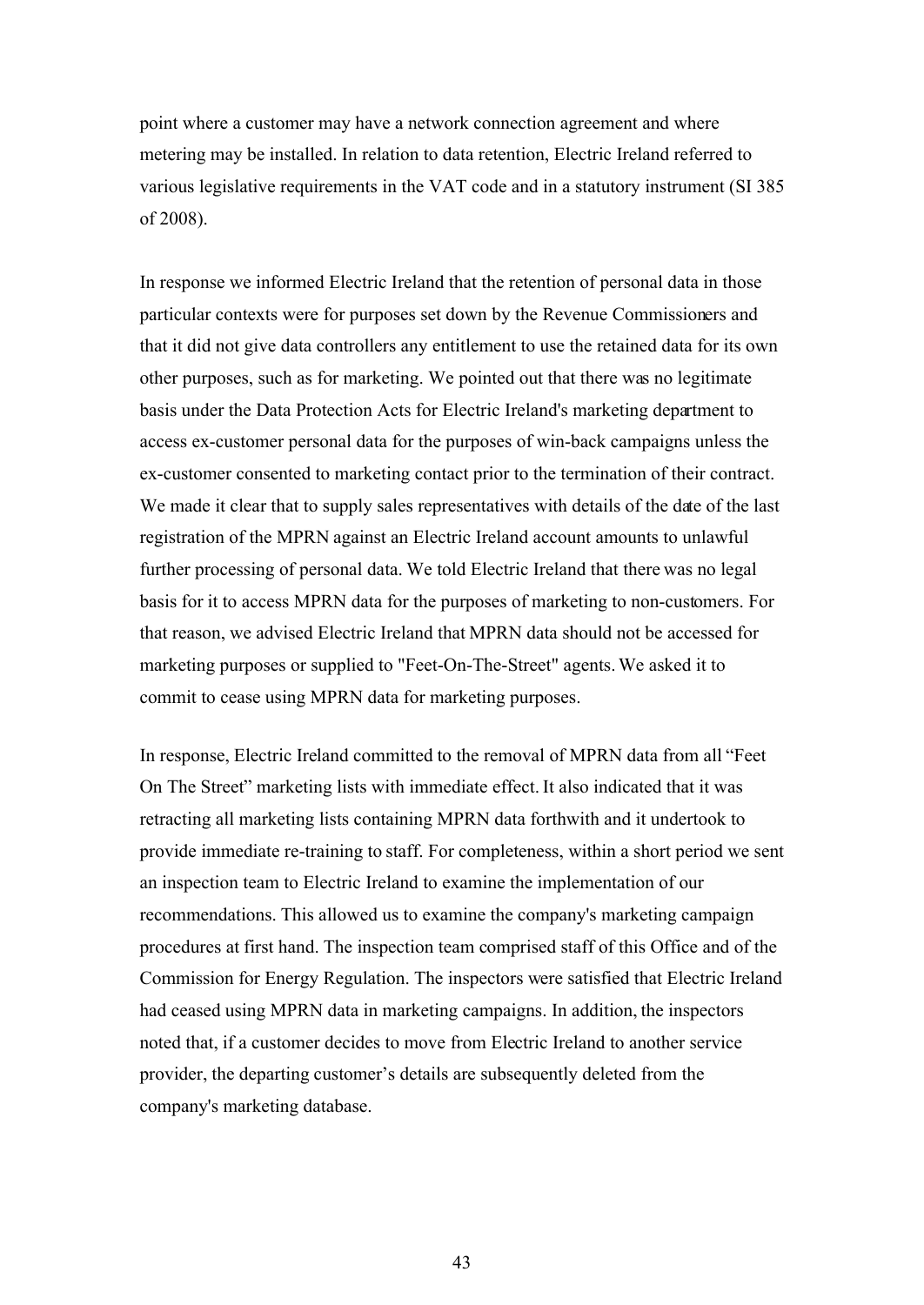This case is of particular importance to all service providers in the electricity and other utility sectors. Win-back campaigns targeted at former customers are common place and the data controllers concerned are often tempted to delve into personal data retained for particular statutory requirements in order to create or enhance their marketing lists. We urge such data controllers to tread carefully in this space as, without the prior marketing consent of the former customers concerned, there is no legal basis to process marketing lists using such retained personal data.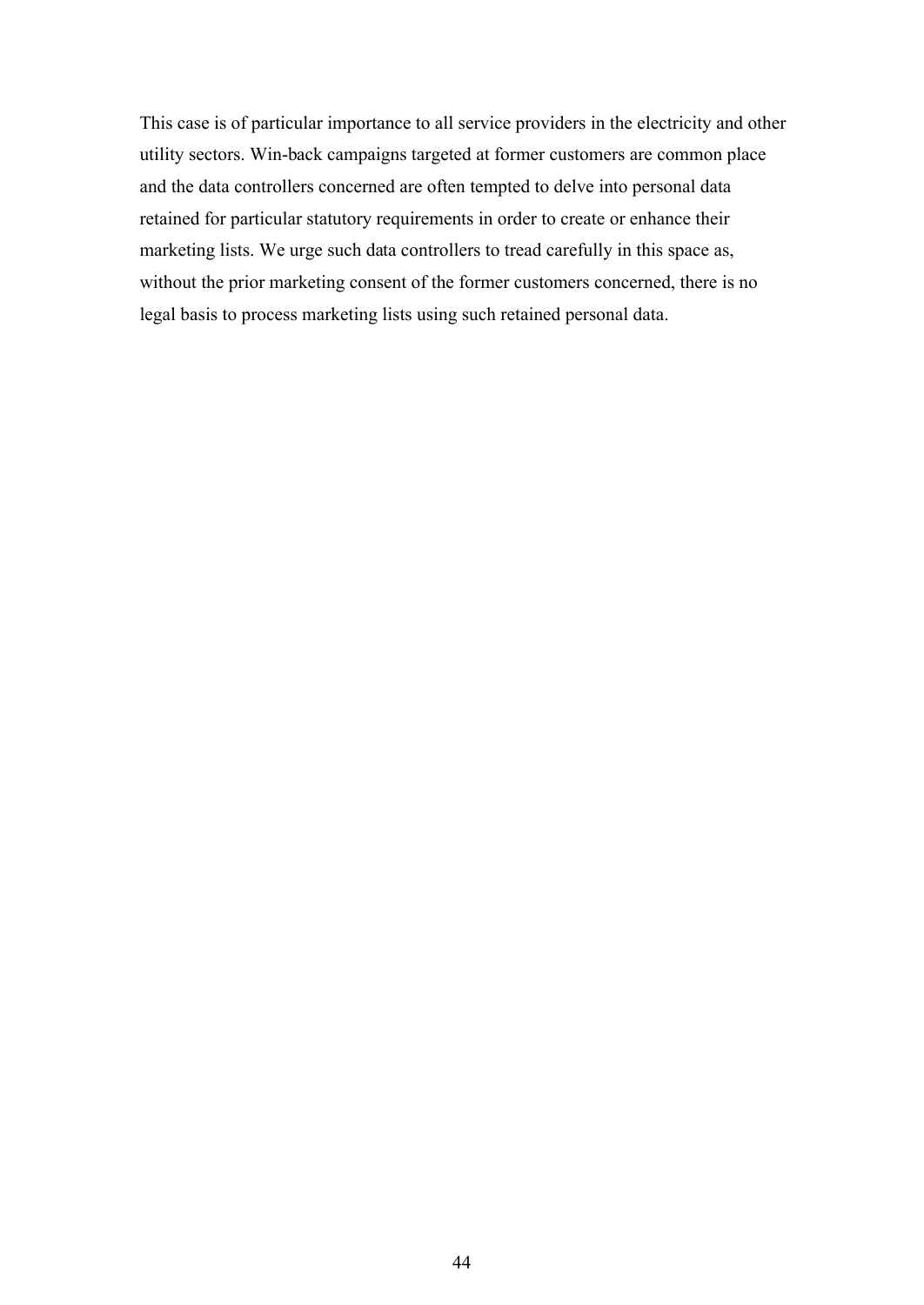# <span id="page-44-0"></span>**Case Study 2: County Council Causes Breach by Outsourcing Data Processing to Third Party**

The Office received a complaint against Westmeath County Council regarding the outsourcing of customer details relating to the Council's domestic refuse collection service. The complaint alleged that customer details were unlawfully outsourced by Westmeath County Council to a third party for the purpose of notifying householders of the sale of the Council's waste collection service.

In response to our investigation of the complaint, Westmeath County Council stated that it had tendered for the provision of a refuse collection service in 2009, having decided to outsource this service which was part of the Council's general service provision. The successful bidder was provided with a list of names and addresses of the property owners availing of the service at that time. We asked Westmeath County Council to inform us of the name of the entity to whom the printing and issuing of the letters which notified householders of the sale of the waste collection service had been outsourced. We also requested details of any contract in place between Westmeath County Council and the entity concerned. Westmeath County Council confirmed that a local printing company in Mullingar had successfully tendered for the printing and postage of the letters and that it had been supplied with a copy of the Council's waste collection service database containing approximately 15,000 names. It also informed us that there was no formal contract in place between the Council and the printing company governing the use of the database by the printing company.

The printing company subsequently confirmed to Westmeath County Council that it had received the database and had used it only for the purpose of notifying persons/households of the revised refuse collection arrangements. In addition, the printing company confirmed that this database was never otherwise used or passed to a third party but was destroyed on completion of the printing job.

The complainant in this case sought a formal decision on his complaint. The Commissioner formed the opinion that Westmeath County Council contravened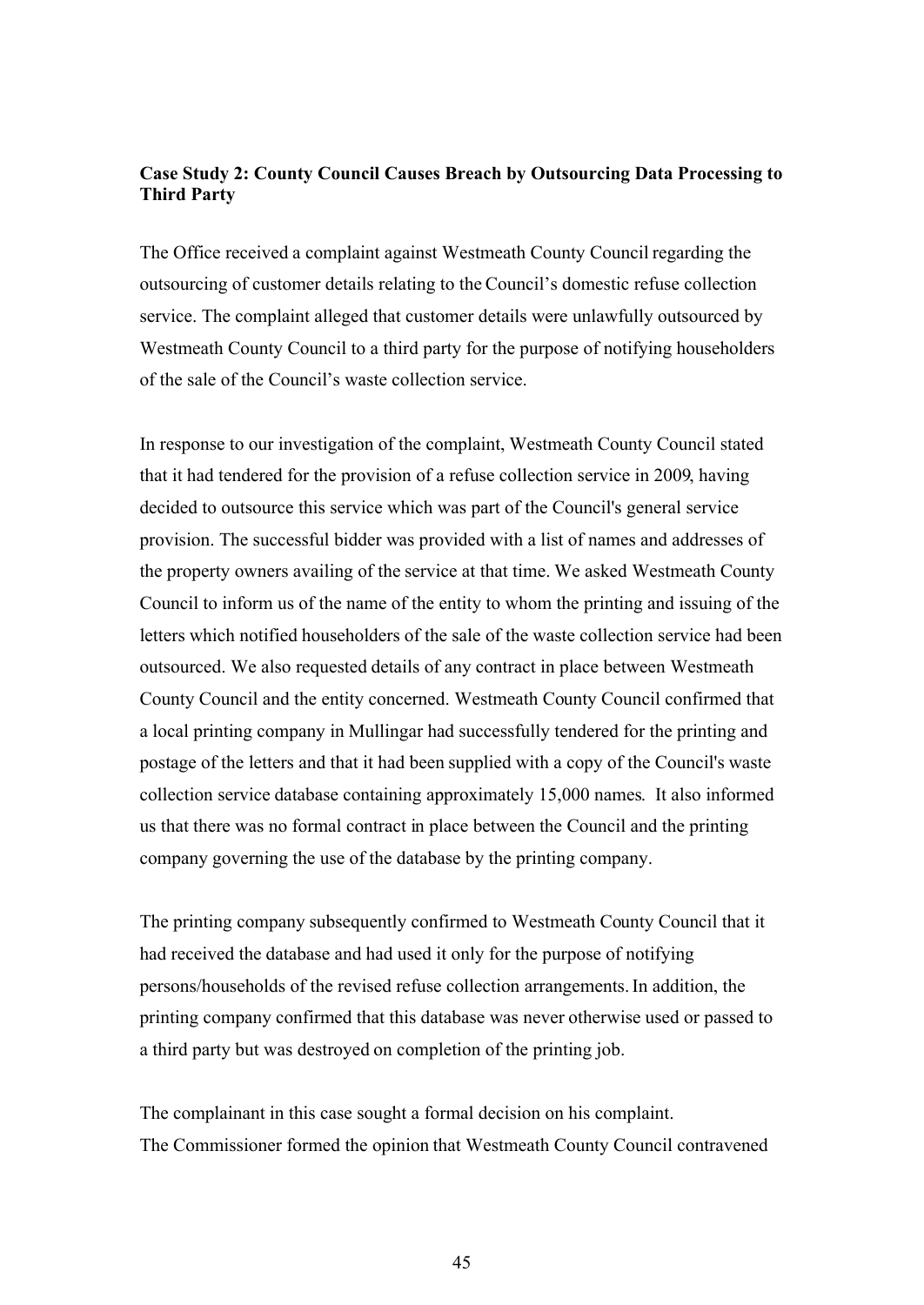Section 2C(3) of the Data Protection Acts by failing to have a contract in place with the printing company concerned for the processing of personal information. This contravention occurred when Westmeath County Council outsourced to a third party the printing and distribution of letters and provided it with a copy of its customer database containing the complainant's personal data for this purpose, without having a contract in place for the processing of the personal data.

The outsourcing of data processing to third parties for the purposes of data processing is frequently a matter of concern to data subjects who contact this Office. The data protection framework makes specific provision for the engagement by data controllers of data processors to carry out data processing functions on their behalf. This provision requires the data controller to put in place a contract in writing or in equivalent form between it and the data processor concerned. This contract legitimises the passing of personal data from the data controller to the data processor for data processing purposes. Obviously, we would expect contracts to contain some clause or clauses which bind the data processor to compliance with the Data Protection Acts in terms of the handling, storage, security and processing of the personal data concerned. The passing of personal data by a data controller to a third party in the absence of such a contract is unlawful as it effectively amounts to a disclosure of personal data to a third party without a legal basis. As can be seen in the above case, it was solely the absence of a contract which led to the breach of the Data Protection Acts which took place.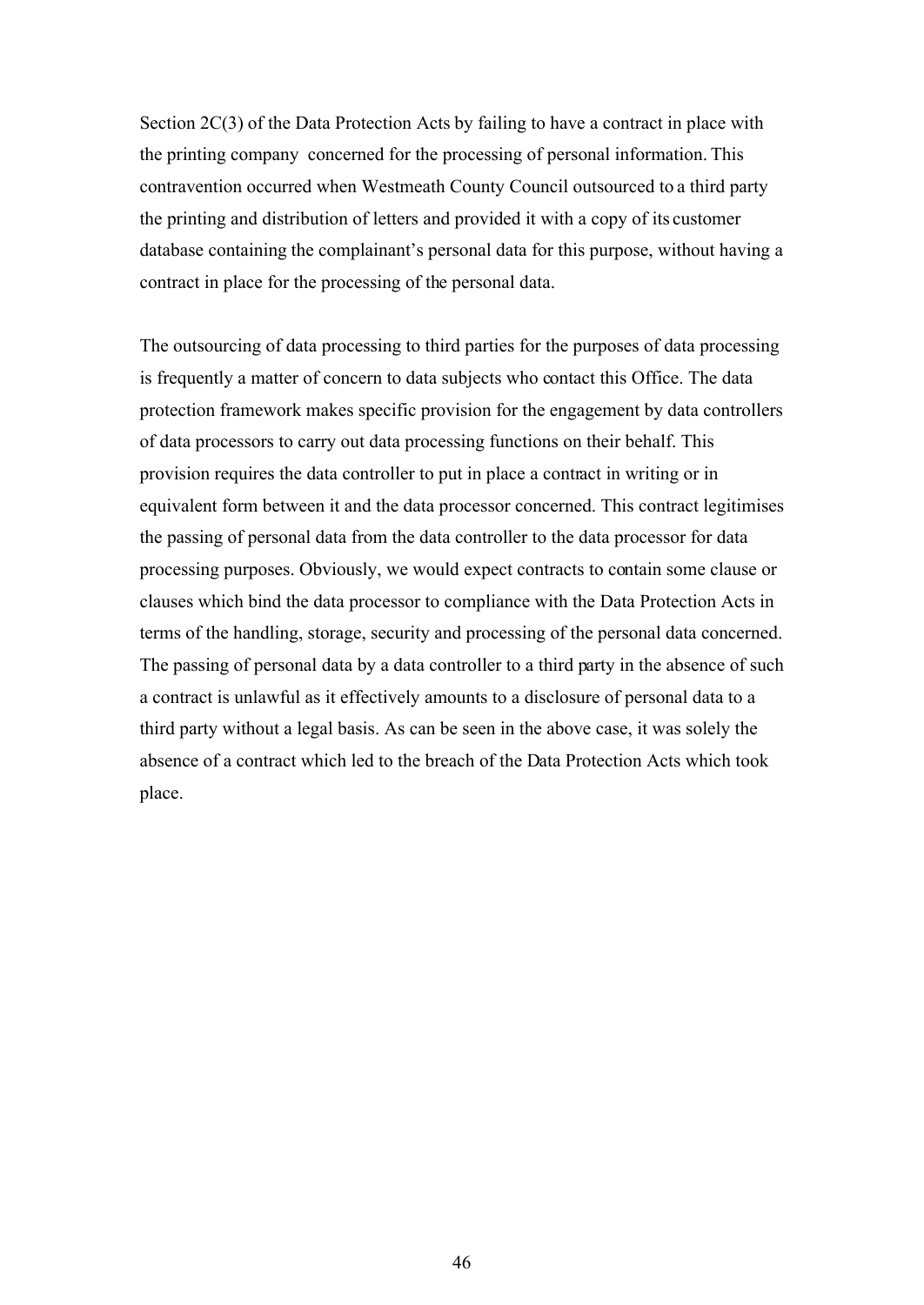# <span id="page-46-0"></span>**Case Study 3: Government Department admits inappropriate access to records by an official.**

The Office received a complaint in May 2012 against the Department of Social Protection. The complainant alleged that there had been unauthorised access within the Department to his records by a departmental employee.

We commenced an investigation of the matter by writing to the Department of Social Protection outlining the details of the complaint. In response, the Department of Social Protection confirmed that the complainant had previously requested from the Department of Social Protection, by way of an access request, a 'log of accesses' made to his social welfare records. It stated that, during follow-up contact with the complainant, it became clear that the complainant was concerned that a particular individual employed by the Department, his ex-wife, may have inappropriately accessed his details.

The Department of Social Protection subsequently informed us that a full investigation of the matter had been undertaken. The Department indicated that, during the course of this investigation, a member of staff admitted to accessing the complainant's records without having a legitimate business reason for doing so. It said that, as a consequence, the matter had been referred to the HR Division for possible action under the Civil Service Disciplinary Code. The Department apologised to the complainant for any distress that the breach may have caused him. It said that the Department takes its responsibility as a data controller very seriously and that it makes every effort to ensure that personal data is safeguarded at all times.

We sought specific details from the Department regarding when and how often the unauthorised accesses had occurred so that the extent of the breach could be determined. In response the Department gave us details of the dates and times of each unauthorised access. There were twelve instances of unauthorised access of the complainant's records between February 2004 and July 2009 by a member of staff who did not have a legitimate business reason to do so.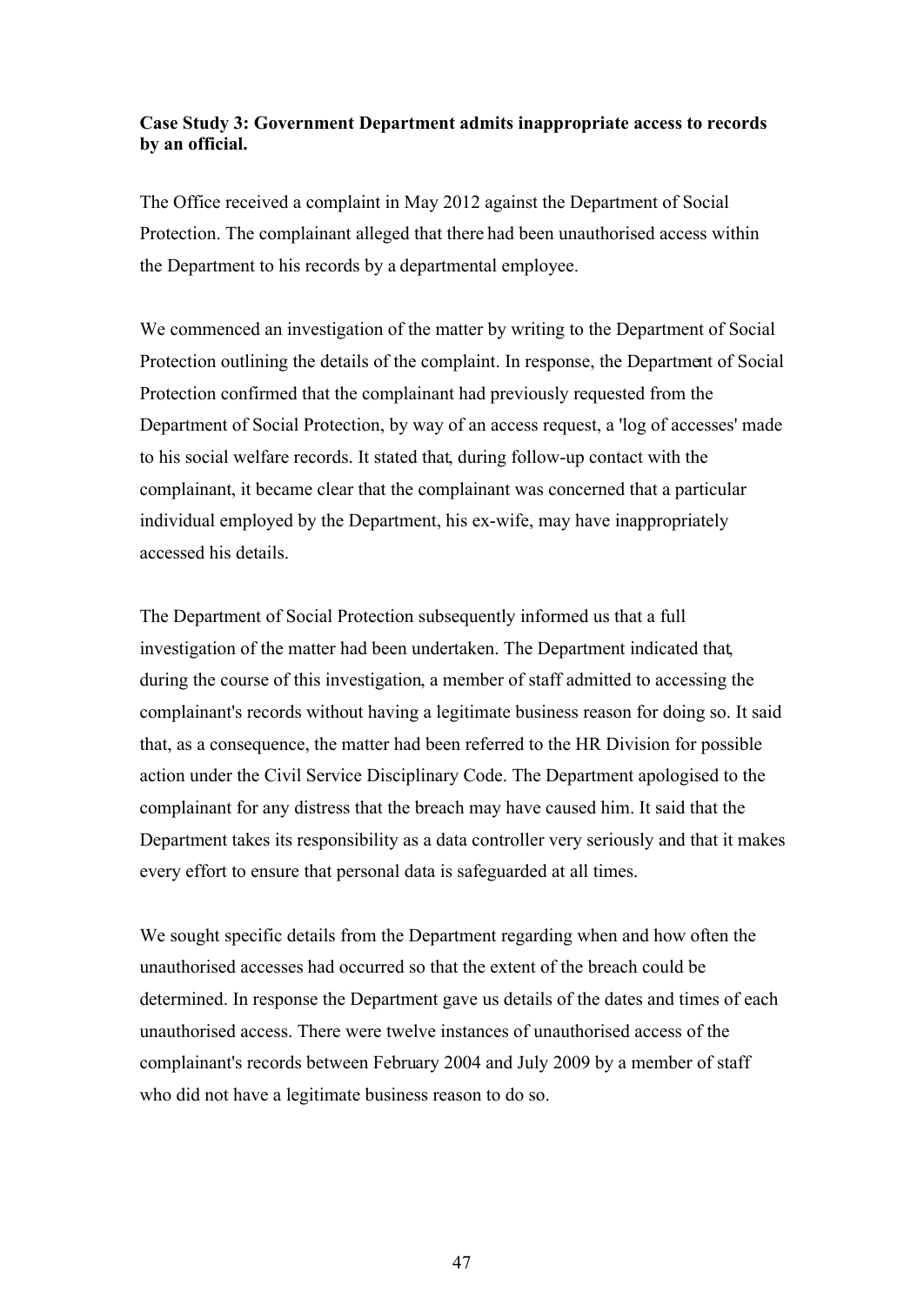A formal decision on the complaint was requested by the solicitor acting for the complainant.

The Commissioner's decision, which issued in February 2013, found that the complainant's personal data was further processed by the Department of Social Protection in contravention of Section 2(1)(c)(ii) of the Data Protection Acts, 1988  $\&$ 2003 on twelve separate occasions. These contraventions occurred when the complainant's records, which were held on the Department's customer information database, were accessed by an employee of the Department for a purpose unrelated to that for which the data was obtained.

Once again this case highlights the unacceptable practice by some individuals of snooping through official records for personal reasons unconnected with their official duties. Varying degrees of personal information relating to every citizen in the State is held on databases within Government Departments and officials who have access to this information to conduct their official duties are entrusted to access and use that information in accordance with the requirements of their functions. Straying beyond the boundaries of their official duties in terms of accessing personal records amounts to unlawful activity by the individuals concerned. For that reason, it is critical that data controllers, such as a Government Department in this case, have robust disciplinary policies in place to deal with any breaches. Taking no action against individuals caught engaging in such activity is not acceptable. Instead, it should be clear to all users that there are serious negative consequences for unauthorised access to personal information for unofficial purposes. Furthermore, as this case demonstrates, it is vital that data controllers have an audit trail in place on computer systems to capture both 'read-only' and 'edit' accesses to official records. Obviously the monitoring of such audit trails and follow-up action are crucial elements in ensuring the effective protection of records which are stored on a data controller's computer systems.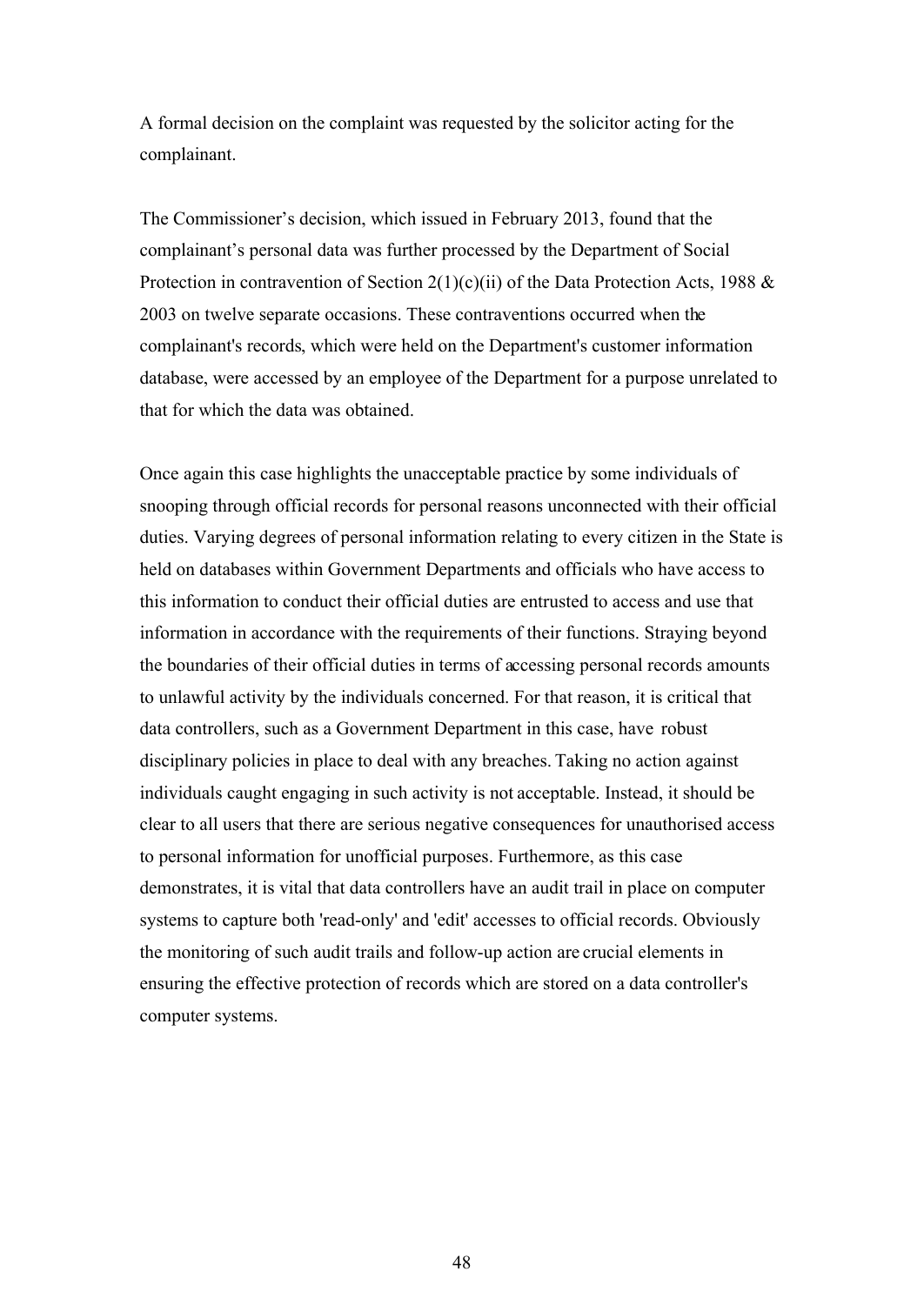#### <span id="page-48-0"></span>**Case Study 4: Excessive data requested by a management company**

In April 2013 we received a complaint from a tenant of an apartment complex who stated that the management company of the complex was in the process of introducing a new key pad access system to resolve serious security issues in the complex. The complainant stated that he considered that the management company was requesting excessive information in order for tenants to have access to this new system. The complainant supplied us with a copy of a letter which had been issued by the management company. The information sought in order to access the new system included a copy of passport/driving licence, PPS Number, emergency contact details, vehicle details, employment details and a copy of a current lease/tenancy agreement.

We contacted the management company asking that it outline the legal basis for the requesting of this level of personal information. In response, the management company explained that the complex was fully tenanted with no owner occupiers. It asserted that the request for the information was based on the fact that it had found in the past that information supplied by landlords did not always tally with who was actually living in the complex. We stressed to the company that any personal information sought should be adequate, relevant and not excessive in relation to the purpose for which it was obtained and held. We said that we considered that the level of personal information being sought was excessive in relation to the introduction of a new access system to an apartment complex.

In response to our intervention the management company drafted a revised letter for issue to the tenants of the complex and it submitted it to us for consideration. This letter limited the personal data sought to emergency contact details, vehicle details and a copy of a current lease/tenancy agreement.

We informed the management company that we considered the information now requested to be fair and reasonable for the purpose for which it was sought. However, we informed it that, as a data controller, it has obligations in relation to the processing of the information such as ensuring that all personal information collected be kept safe and secure, not be disclosed to a third party and that arrangements be put in place to have all personal data deleted when a tenant moved out of the complex. In addition,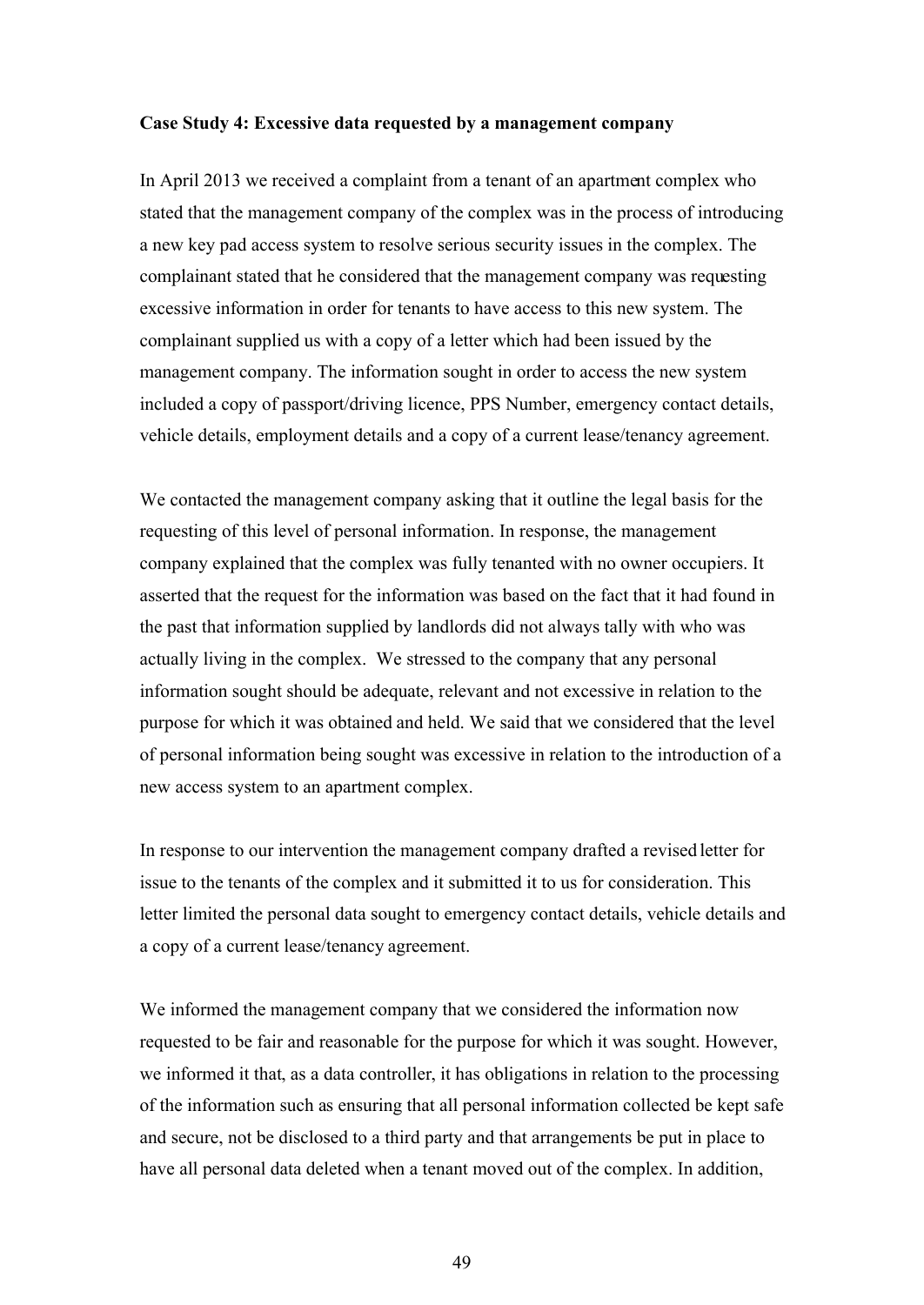we stated that tenants should be informed that they could redact the rent amount from the copy of the lease/tenancy agreement submitted to the management company. The management company confirmed that it would comply with these obligations.

The complainant subsequently notified us that the management company had issued the revised letter to tenants. As a result of this complaint to the Office, the management company significantly reduced the amount of personal information it required from tenants in order to register for the new access system.

The Data Protection Acts require that an appropriate balance be struck between the privacy considerations of the service user, in this case the apartment tenants, and the legitimate interests of a data controller to protect its business, in this case the management company. We considered that the revised letter issued to tenants by the management company struck the appropriate balance in this case.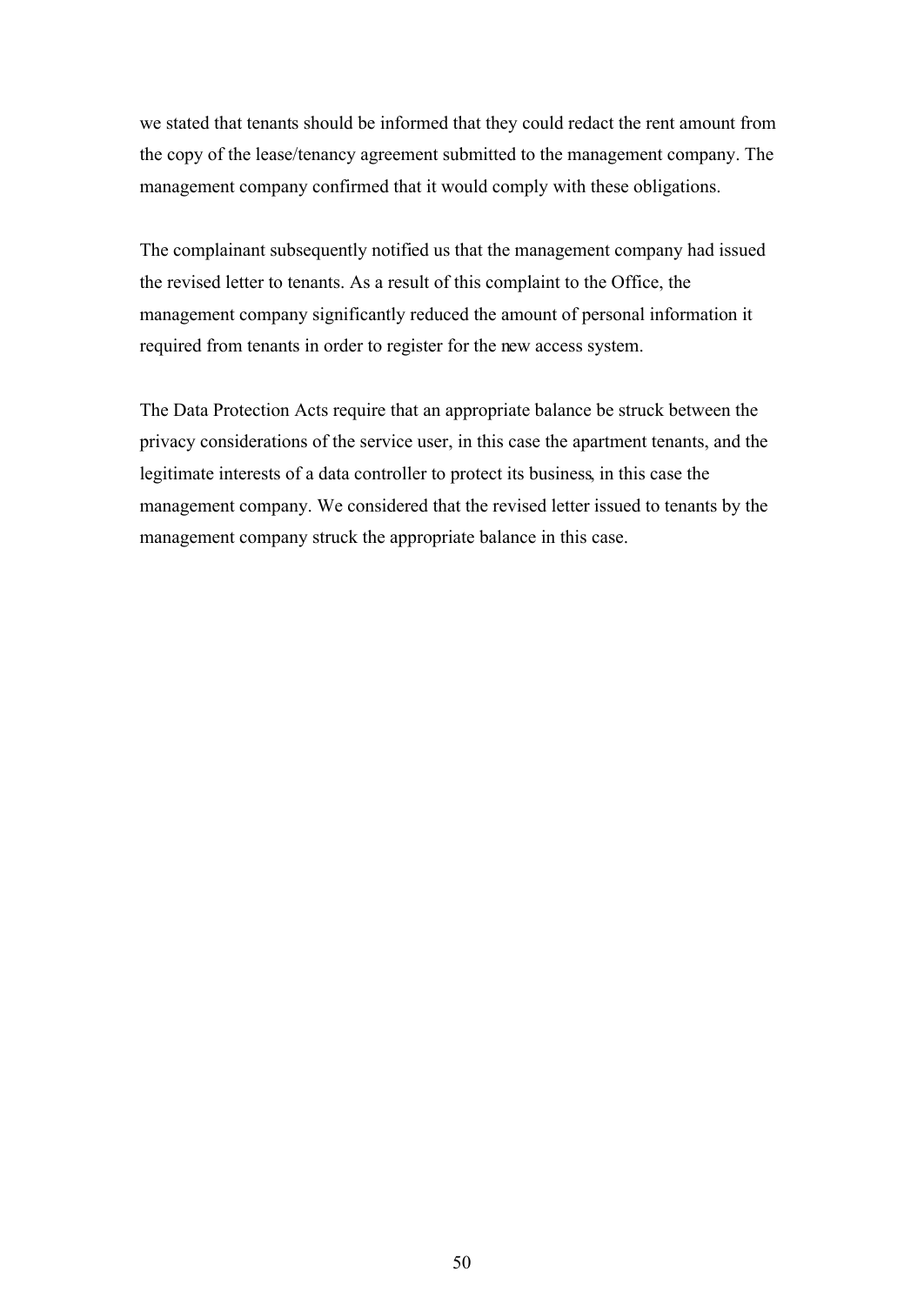#### <span id="page-50-0"></span>**Case Study 5: No breach found in data disclosure case.**

In June 2012 we received a complaint from a data subject who stated that, while in the employment of a beauty salon, she made a telephone enquiry to a beauty products supply company as she was considering starting her own business and carrying that company's products. The supply company also supplied products to the beauty salon where the complainant worked. The complainant informed us that, following this phone call, she returned to work some days later and was told by her employer that she was being laid off as her employer had received a telephone call from the beauty product's supply company which revealed that she was considering setting up her own business.

We commenced our investigation by writing to the beauty products supply company asking it to outline the basis for allegedly disclosing the contents of the telephone conversation concerned. In reply the company said that it felt obliged to notify the owner of the beauty salon of the phone call. It said that it was concerned that this information would be in the beauty salon's interest as it thought that the setting up of a new business would be business competition for the beauty salon, the complainant's employer.

Our approach to complaints, as provided under the Acts, is to try to reach an amicable resolution to the matter which is the subject of the complaint. In this regard the beauty products supply company offered the complainant  $\epsilon$ 1,000 in an effort to amicably resolve her complaint. However, the complainant refused this offer and she sought a formal decision on her complaint.

The issue that arose for consideration in the decision was whether the Data Protection Acts were breached when the beauty product's supply company disclosed the contents of a telephone conversation about the complainant to her then employer, the beauty salon.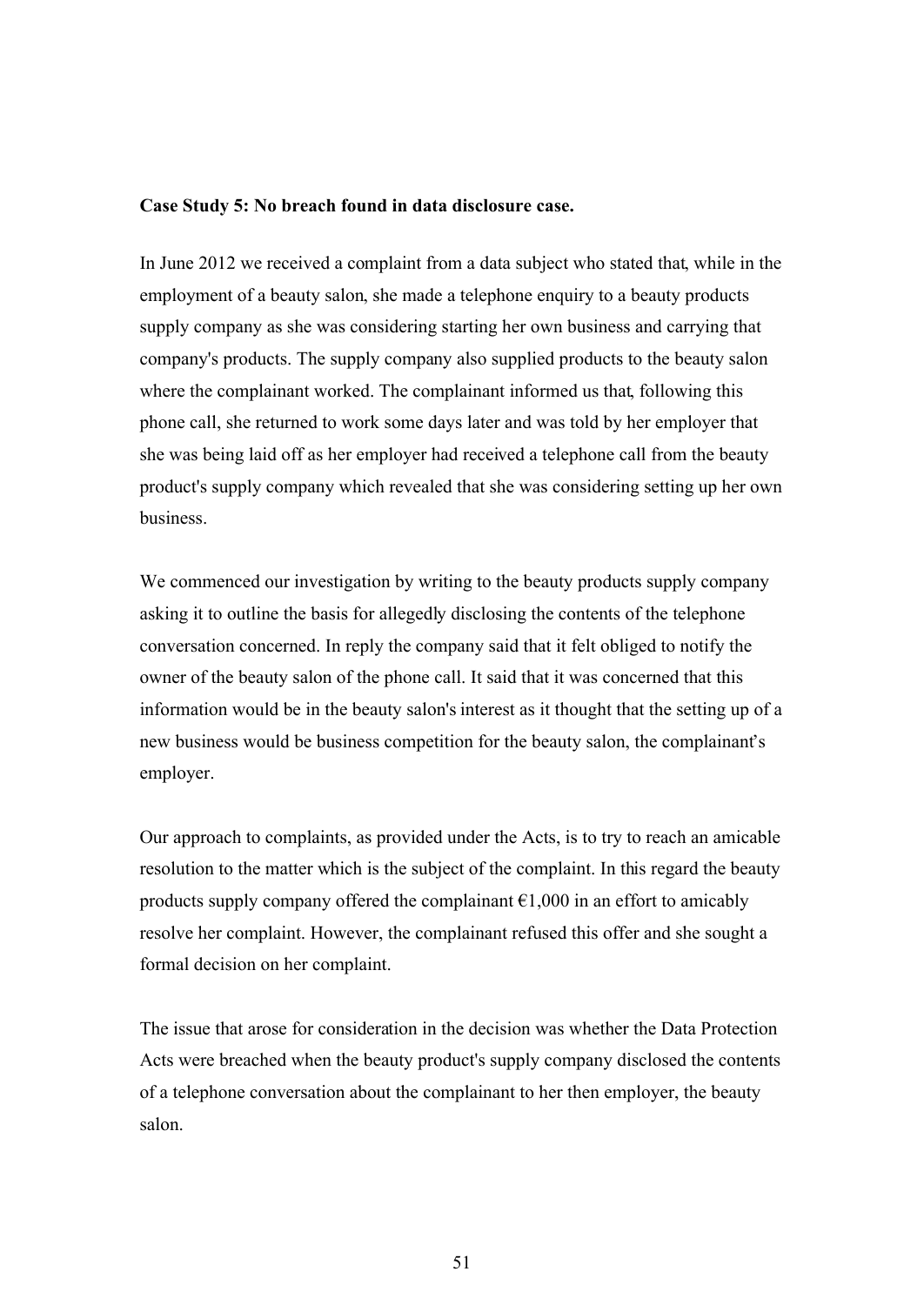One of the conditions under which the processing of personal data may be carried out is where the processing is necessary for the legitimate interests of the data controller (in this case the beauty products supply company) except where the processing is unwarranted in any particular case by reason of prejudice to the fundamental rights and freedoms or legitimate interests of the data subject.

In his decision, the Commissioner considered that, when the beauty products supply company contacted the complainant's then employer and informed it that the complainant had been in contact with it in relation to setting up her own beauty salon and carrying their products, it was reasonable for the beauty products supply company to consider that the disclosure of that information was in its legitimate interests of maintaining an ongoing commercial relationship with the beauty salon. As the complainant had indicated to the beauty products supply company that the reason for the enquiry about its products was that she was considering setting up her own business in a different location, which would have involved her leaving the beauty salon, the Commissioner did not consider that the disclosure was unwarranted by reason of prejudice to her fundamental rights and freedoms or legitimate interests. In the circumstances, the Commissioner was unable to form the opinion that the Data Protection Acts were breached in this case.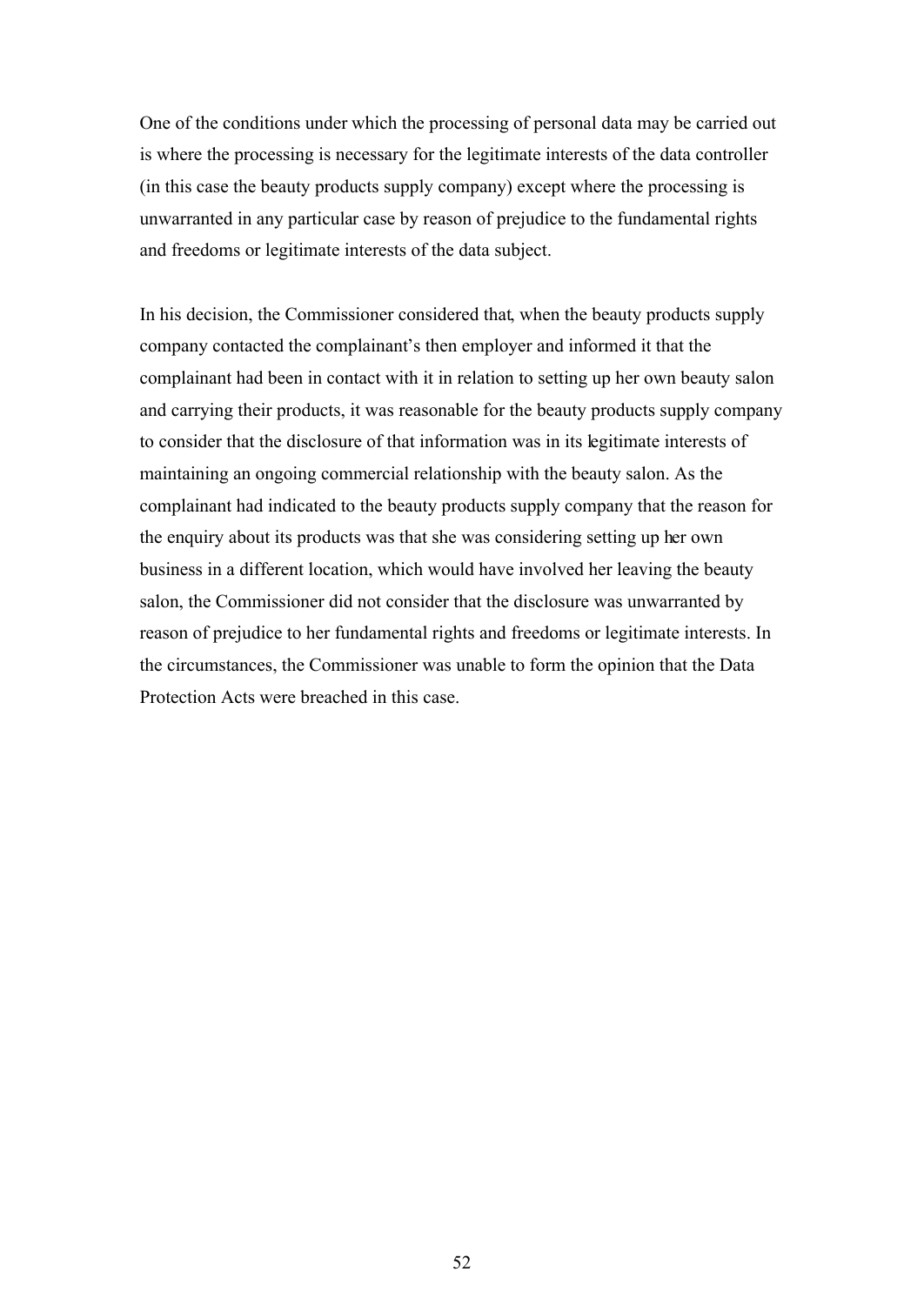# <span id="page-52-0"></span>**Case Study 6: Doctor discloses sensitive personal data to insurance company without consent**

This Office received a complaint from a solicitor acting on behalf of a data subject concerning the alleged further processing of the complainant's personal data contained in medical records held by her General Practitioner (GP). It was alleged that medical records relating to the complainant were released to an insurance company by her GP, following a request made to the GP. The complaint stated that the GP had received a request from an insurance company seeking the complainant's medical records relating to a knee injury she had suffered. It was alleged that, in replying to this request, the GP not only released data relevant to the knee injury, but he also disclosed other sensitive medical information - including cervical smear test results, a colposcopy, correspondence regarding lesions and records relating to Carpel Tunnel Syndrome, none of which were related to the knee injury.

We wrote to the GP and we asked that he provide an explanation as to what had occurred in this case. He responded stating that an insurance company had requested relevant information with respect to the patient concerned and her knee injury. He informed us that the request received stated that it 'required copies of clinical consultations / surgery notes, investigations and associated results, treatments, referrals, outpatient appointments and repeat prescriptions from 18.2.2009 to the present date'. He stated that, inadvertently, copies of the patient's records were supplied to the insurance company with some details which were not relevant to her knee injury and that this was obviously an oversight. He stated that he was deeply sorry that he had caused any distress or upset to his patient whom he had known for thirty five years. The GP stated that the complainant knew that he always endeavoured to keep a high standard in the practice and that she should understand his disappointment that the system used in releasing this information fell below the standard expected by the complainant and himself. He further stated that he hoped that she would accept his unreserved apology for the inadvertent disclosure of her records to the insurance company and that he completely understood how upset and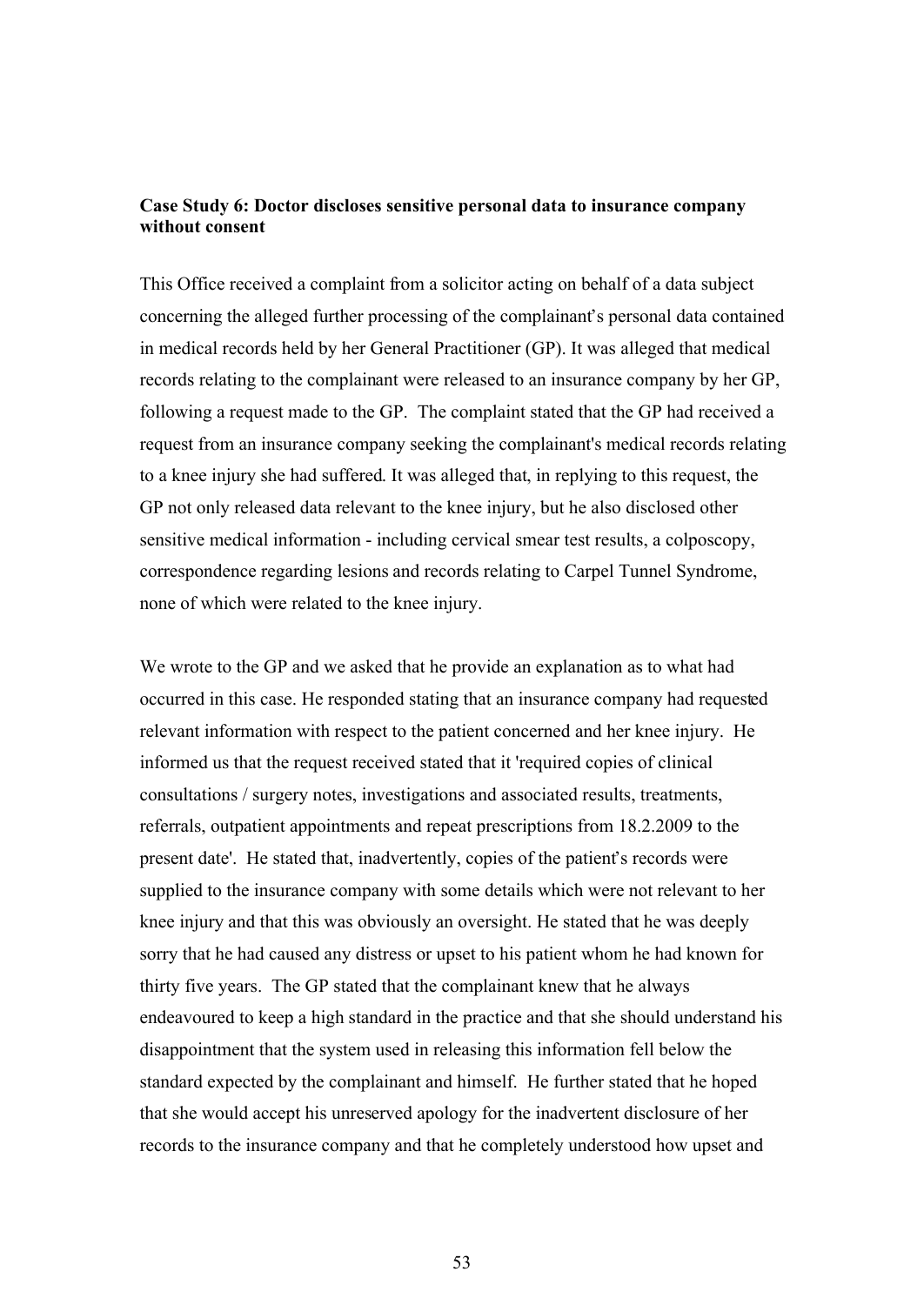disappointed she must be. He said that since this unpleasant and unfortunate error he had overhauled his practice procedures.

We wrote to the solicitor for the complainant outlining the GP's response and also conveying the GP's apologies. We stated that this Office's approach to complaints is to try to seek an amicable resolution to the matter which is the subject of the complaint and we asked if his client would like to try to reach an amicable resolution of the complaint. They responded stating that their client wished for a formal decision of the Commissioner on the matter.

In considering this case, the key issue from a data protection perspective was the issue of consent. It was noted from the material provided that the complainant had completed and signed an insurance claim form which contained the following consent clause: *"I authorise Financial Insurance Company Limited (the Underwriters) to make any enquiries and get any information they consider relevant from my doctor, employers or elsewhere. I understand that I must provide evidence to Financial Insurance Company Limited to prove my claim."* On the same claim form, the complainant supplied details of her accident and explained, as follows, why it prevented her from working: *"Left knee injury. Tore Ligaments. Recovery Time Unknown. Waiting for Knee Surgery. On Waiting List."*

The insurance company concerned had sought the complainant's medical records, supplied the relevant consent form and used the following terms in its request to the GP: *"Can you please provide us with copies of the claimant's medical records relevant to this claim. This includes all records relating to the medical conditions and associated symptoms which are the subject of this claim."*

It was clear from the insurance company's request for medical records that it sought medical records relevant to the claim only. As the claim related to the complainant's knee injury, the medical records sought related to that injury and the request did not extend beyond that. Equally, the complainant's consent authorised the insurance company to make enquiries and to get any information considered relevant from her doctor and others. The consent was clearly limited to relevant information and it could not be interpreted as extending to all medical records held by the GP.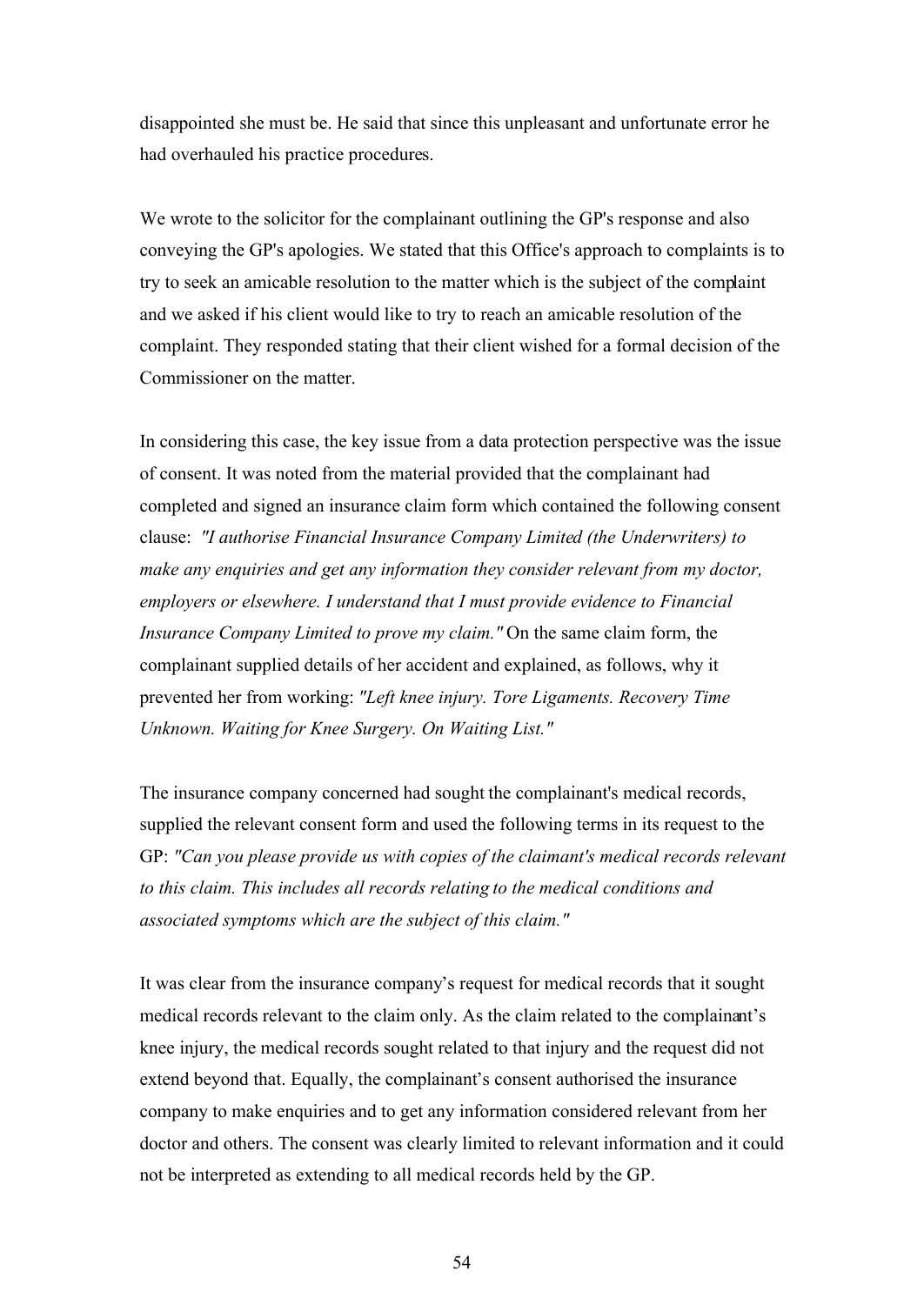This Office issued a decision on this complaint which stated that the Commissioner was of the opinion, following the investigation of this complaint, that Section  $2(1)(c)(ii)$ of the Data Protection Acts, 1988 & 2003 had been contravened by the GP by the further processing of the complainant's sensitive personal data in the form of medical records unrelated to her knee injury. The contravention occurred when the GP, in responding to a request from an insurance company, disclosed to that insurance company certain medical records of the complainant without her consent.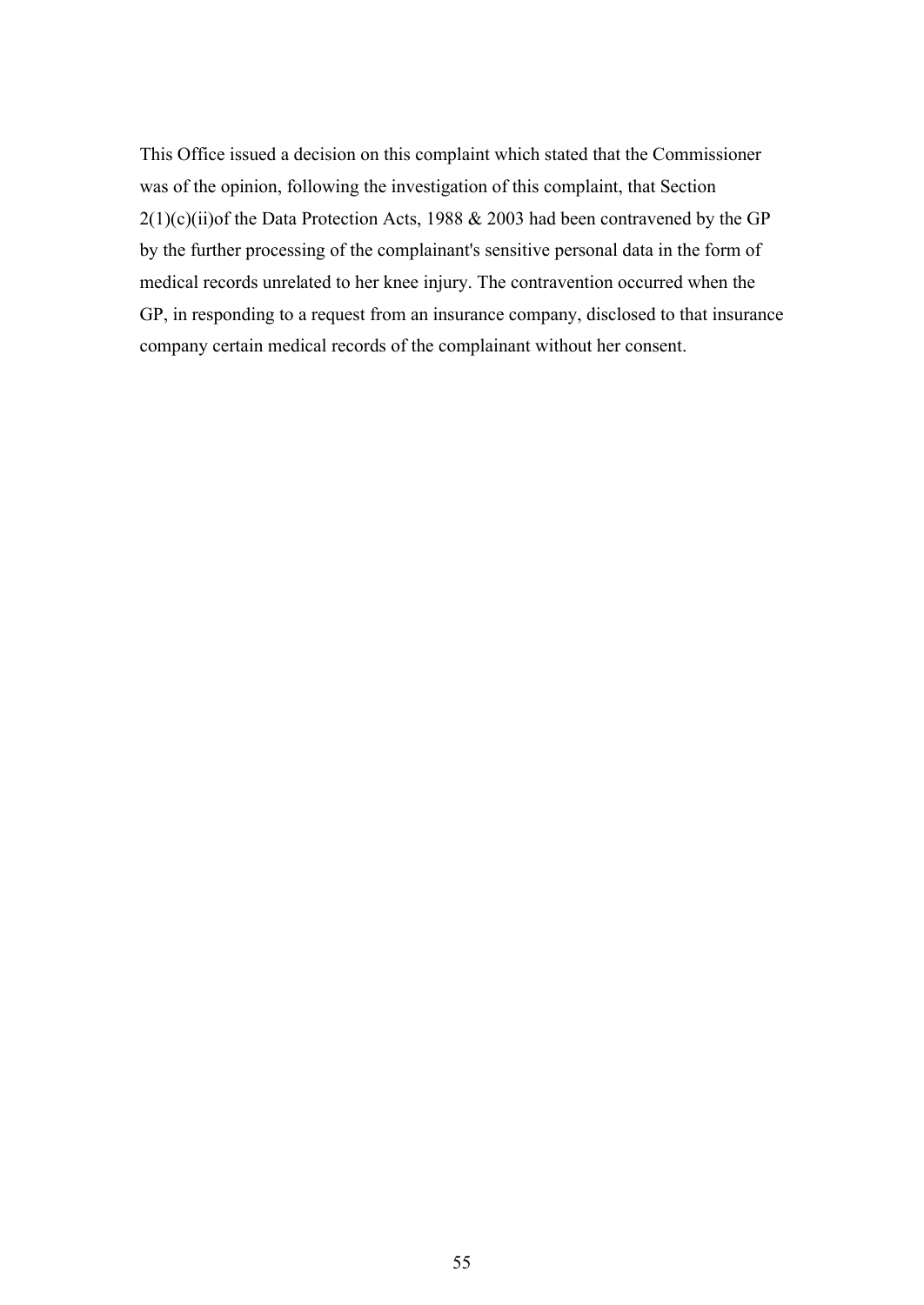#### <span id="page-55-0"></span>**Case Study 7: Customer information disclosed by phone retailer**

This Office received a complaint from a solicitor acting on behalf of a data subject alleging a data breach which occurred at the Carphone Warehouse following the theft of the data subject's mobile phone. It stated that the data subject's mobile phone had been stolen while she was out shopping and that the incident had been immediately notified to An Garda Síochána, who traced the mobile phone to a park in the town where it had been stolen. However, the mobile phone had not been recovered at that time. The complaint stated that, on the following day, two individuals arrived at the data subject's isolated family home with the stolen mobile phone and they sought a reward for finding it. The complaint stated that the data subject handed over €50 and the stolen mobile phone was returned to her albeit damaged in what seemed to be an effort to extract the SIM card.

The complaint further stated that, shortly after this incident, the data subject contacted her local branch of Carphone Warehouse and was informed that two people had called there claiming that they had found the stolen mobile phone and that they were looking for contact details of the owner in order to return it. The complaint alleged that the Carphone Warehouse employee gave these two people the owner's name and address. The complaint stated that the data subject was in contact with both local and regional management of the Carphone Warehouse but she considered that they failed to grasp the seriousness of the situation. She was offered a new mobile phone plus a written apology from Carphone Warehouse but she declined to accept this offer.

We commenced our investigation into this matter by contacting Carphone Warehouse and outlining the details of the complaint. We asked it to explain how the complainant's personal data was allegedly disclosed in the manner outlined in the complaint.

We received a reply from Carphone Warehouse which stated that, on the evening concerned, two people presented to one of its stores with a handset which they claimed their daughter had found and which they were seeking to return to the rightful owner. The staff member in the store at the time was a trainee who initially recommended that they present the handset to the local Garda Station. However, the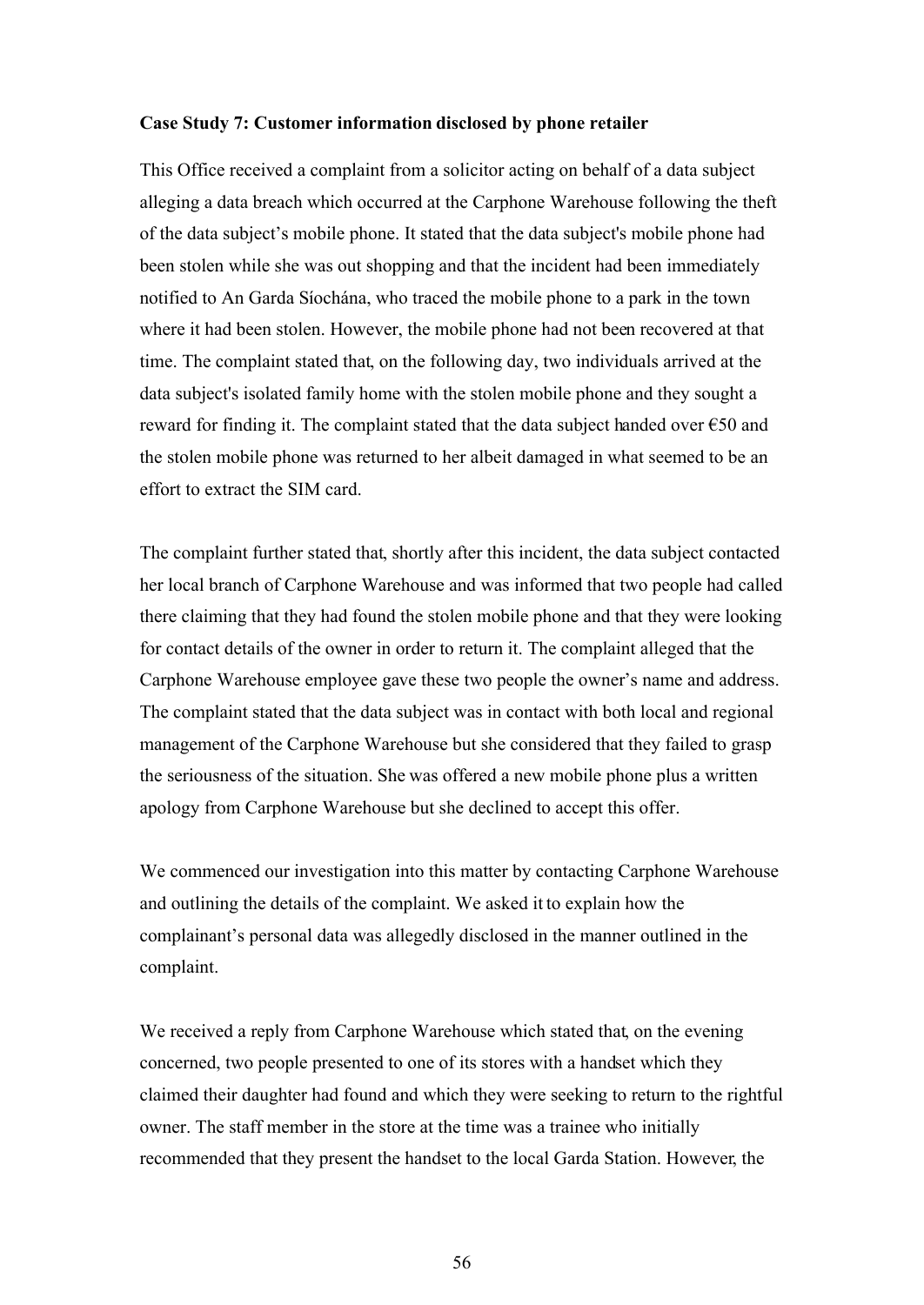people said that they wanted to be sure that the person received their handset. Carphone Warehouse stated that the staff member then disclosed the owner's address so that the handset could be returned, mistakenly thinking that he was assisting the customer. It acknowledged that this was an obvious and serious breach of its policies and procedures. It stated that it conducted a full investigation, including a formal interview with the staff member and identified that this was very poor judgement but in no way malicious as the staff member had nothing to gain personally from this action. It acknowledged that this in no way took from the severity of the breach but was factored into its internal actions for the staff member in question. Carphone Warehouse stated that it would again like to express its sincerest apologies to the data subject and it also offered to replace the customer's handset and provide an additional payment of  $€100$ .

Following on from this correspondence, we wrote to the solicitor for the data subject stating that it was the view of this Office that Carphone Warehouse had contravened the Data Protection Acts in terms of how the data subject's details were disclosed by its employee. We also stated that, as provided for under the Acts, it was our aim to amicably resolve complaints and to this end we stated that Carphone Warehouse had offered its sincere apologies, offered to replace the complainant's mobile phone with a new one at a cost of  $\epsilon$ 500 and offered a gesture of  $\epsilon$ 100.

In response, we were informed that the data subject was not willing to accept the offer of an amicable resolution to her complaint made by Carphone Warehouse and a formal decision was required.

A decision issued on this complaint which stated that the Commissioner was of the opinion that, following the investigation of the complaint, that Carphone Warehouse contravened Section 2(1)(c)(ii) of the Data Protection Acts 1988  $& 2003$  by disclosing the data's subject personal data to a third party without her knowledge or consent. This contravention occurred when the personal data of the complainant was disclosed by Carphone Warehouse to a third party or parties without her knowledge or consent.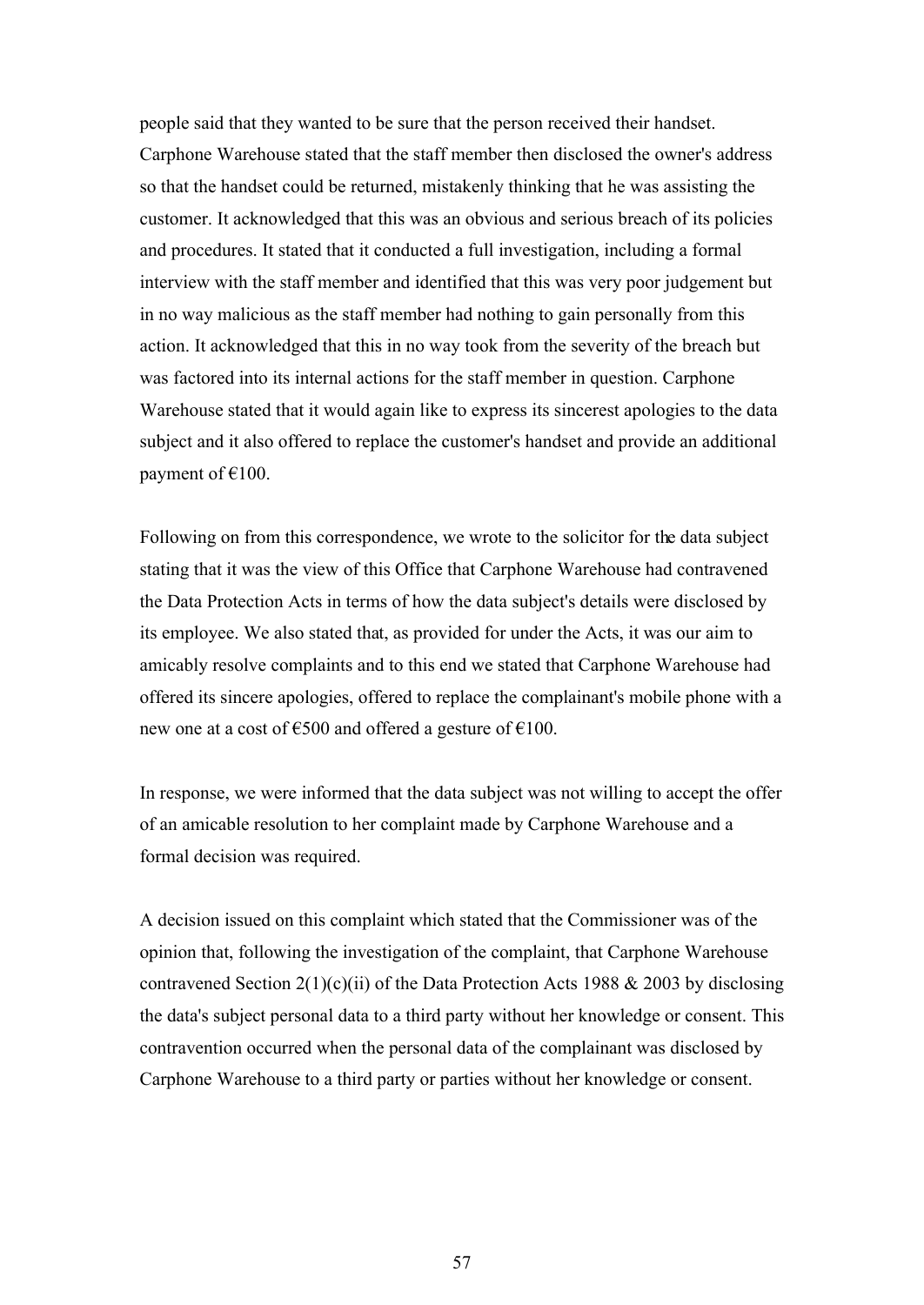A key principle of data protection is that personal data should be kept safe and secure and not be disclosed to unauthorised third parties. The actions of the Carphone Waterhouse employee in this case in disclosing the data subject's address to strangers resulted in considerable distress for the data subject. Despite initially telling the individuals who were in possession of the mobile phone to present it to An Garda Síochána, which was the correct procedure for such cases, he then proceeded to disclose the data subject's personal information to third parties. Regardless of the fact that the employee concerned was a trainee, this disclosure should not have happened. Data controllers should be vigilant at all times to ensure that appropriate procedures are in place to prevent disclosure of personal data to third parties and that all employees abide by them.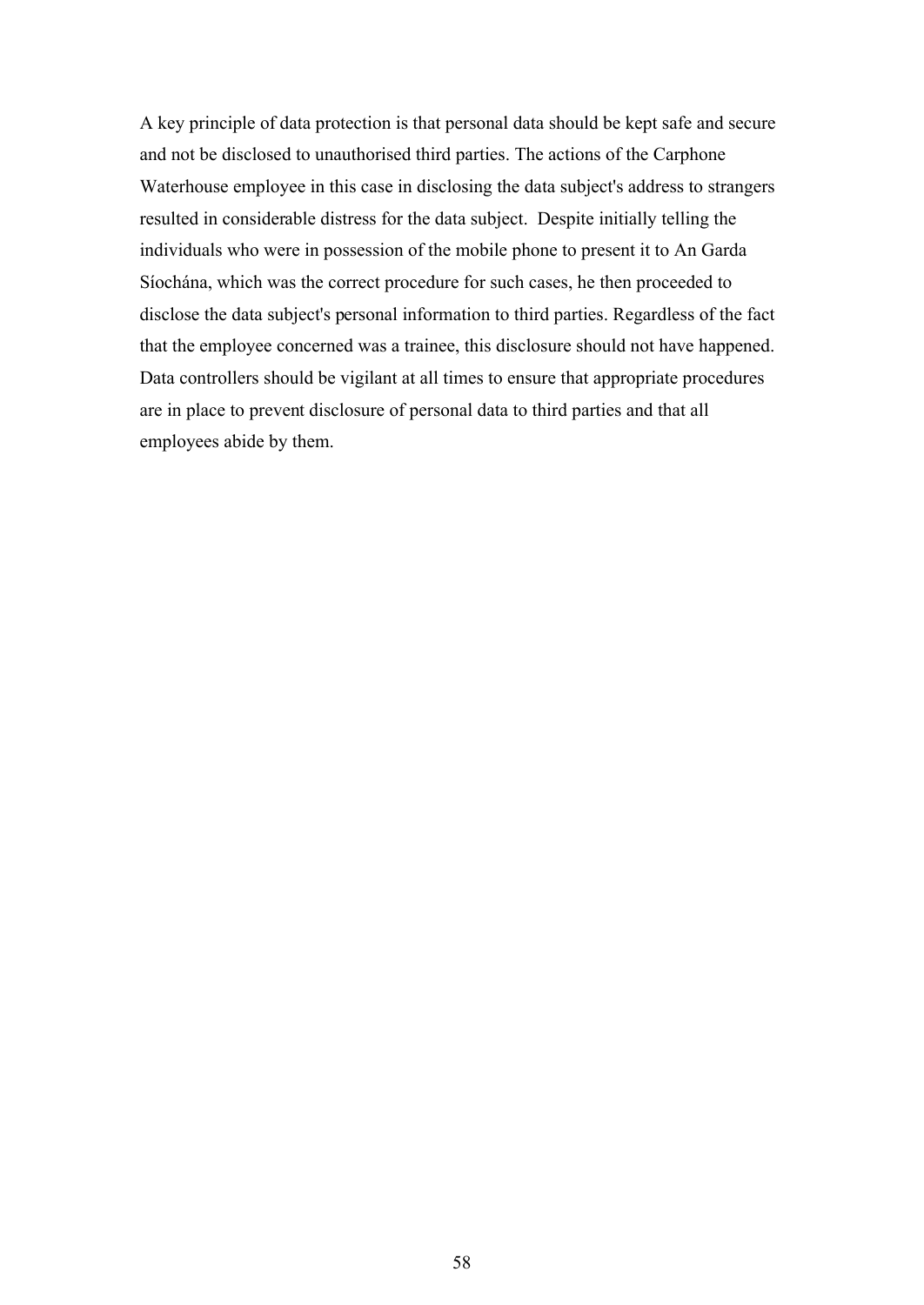# <span id="page-58-0"></span>**Case Study 8: CCTV images of staff member unlawfully transmitted to third parties**

This Office received a complaint from a solicitor acting on behalf of a data subject concerning the alleged further processing of the complainant's personal data, as contained in CCTV footage captured in the complainant's place of work, a Spar store. It was indicated that, following an incident in the Spar store which resulted in the complainant falling, CCTV footage of the incident was accessed, copied to a mobile phone by another staff member in the company of a manager and circulated to third parties. It was contended that this action constituted a breach of Section  $2(1)(c)(ii)$  of the Data Protection Acts as the purpose for the use of CCTV within the shop was for security purposes. The complainant provided us with a CD of the CCTV footage concerned which appeared to show a shop attendant tripping and falling behind a shop counter.

We commenced an investigation of the matter by writing to Spar outlining the details of the complaint. We received a response from Spar which stated, among other things, that: "This behaviour is regrettable and completely in contravention of the ethos of the business. The policy of this store has always been, and is still, that access to our CCTV equipment is only available to the management team and members of the Gardaí. In this instance, members of the management team, ……. were involved and this is unforgivable." We were also informed that the members of the management team involved were no longer employed by the Spar store concerned.

Having regard to the complaint and the response received, we informed Spar that we were of the opinion that Section 2 of the Data Protection Acts had been contravened by the processing and disclosure of the complainant's images from the CCTV system in Spar and we requested proposals for an amicable resolution of the complaint.

Solicitors acting on behalf of Spar wrote to us stating that its client was concerned and apologetic that the matter had arisen. They informed us that the members of staff responsible for the release of the CCTV data were severely reprimanded as they were in serious breach of shop policy. They also informed us that their client was interested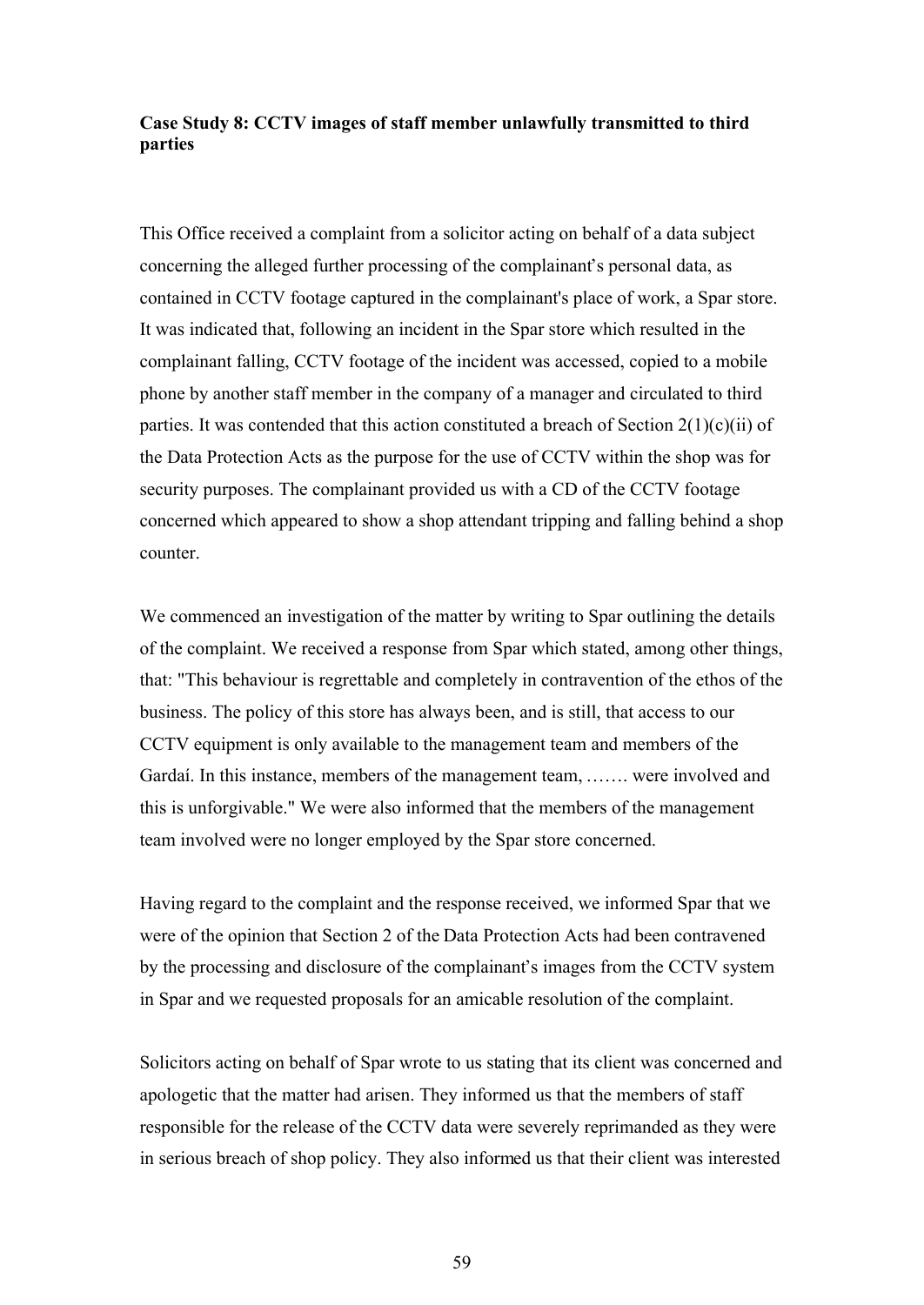in amicably resolving this complaint by acknowledging the error and conveying apologies to the complainant in writing. However, the complainant's solicitor sought a formal decision on this complaint.

The decision which issued on this complaint stated that the Data Protection Commissioner was satisfied that the complainant's personal data was further processed by Spar in contravention of Section 2(1)(c)(ii) of the Data Protection Acts 1988 & 2003. This contravention occurred when the complainant's personal data (CCTV footage) was accessed, copied and circulated by staff of Spar for a purpose unrelated to those purposes for which the data was obtained.

The misuse of CCTV in this instance clearly contravened the Data Protection Acts. Modern technology provides an easy means for recorded footage to be accessed and transmitted to a wide audience in a very short time, often causing considerable distress to individuals whose images appear in the footage. Data controllers should be constantly vigilant to ensure that CCTV footage of individuals is processed only for its intended purpose, is restricted from access by staff who have no business need to access it, and that all managerial staff handle such footage with the level of care that is expected for the processing of personal data generally.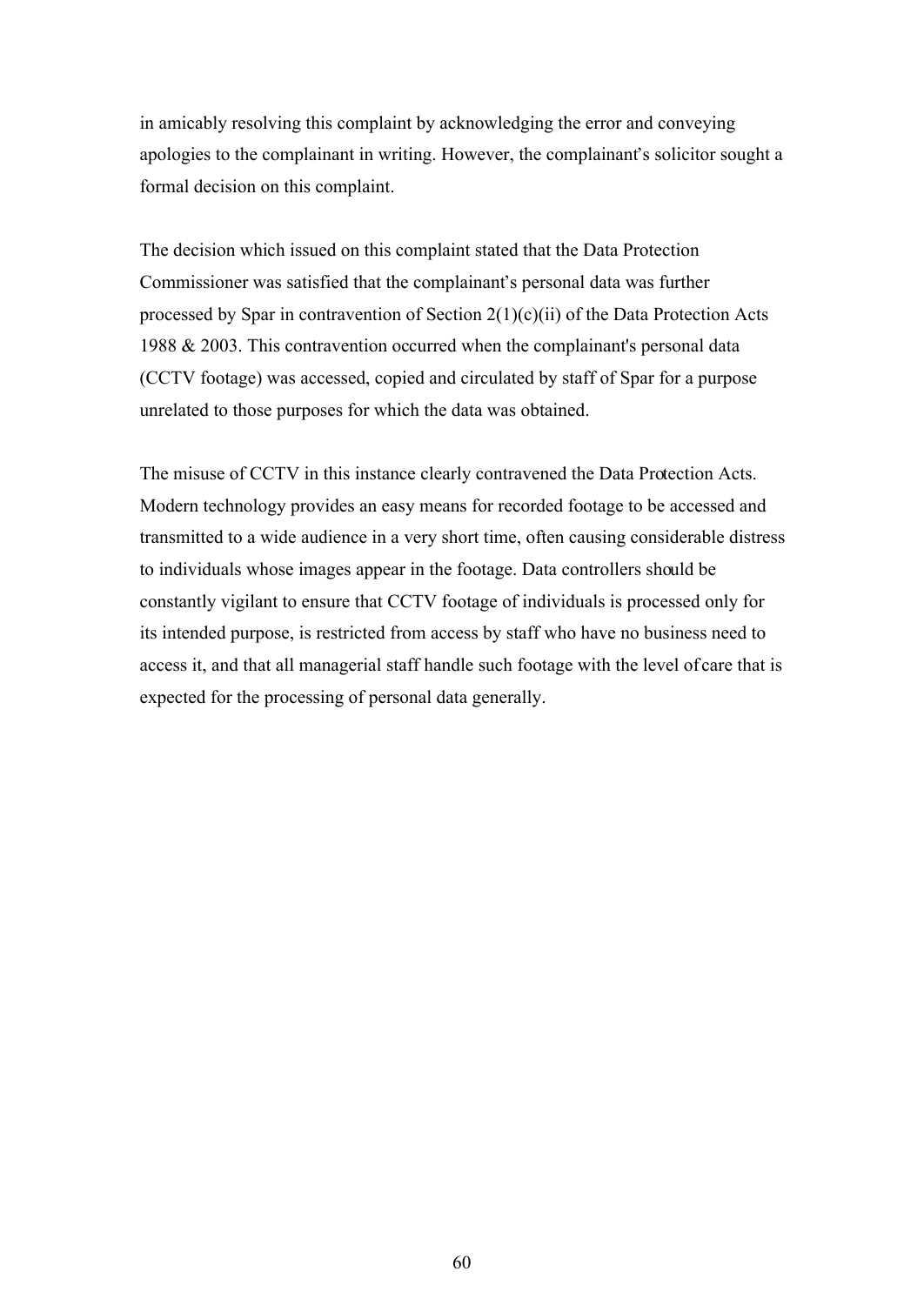# <span id="page-60-0"></span>**Case Study 9: Data controller legitimately uses CCTV in disciplinary proceedings.**

This Office received a complaint which stated that a supermarket instructed a third party to remove a CCTV hard-drive, containing CCTV footage of the complainant's image, from the store where the complainant worked as store manager and that no member of the supermarket staff accompanied this third party contractor during the removal. The complainant alleged that the supermarket viewed three weeks of CCTV footage which contained the complainant's image and used this CCTV footage to ground a disciplinary hearing against the complainant. The complaint stated that at no point was the complainant consulted in relation to the removal, viewing or processing of the CCTV footage.

We commenced an investigation of the matter by writing to the supermarket outlining the details of the complaint. In response, the supermarket informed us that it was contacted by an external third party alleging irregularities in the cash management process in its store. An investigation into these irregularities was initiated and CCTV footage was secured in that process in line with the company's purpose for CCTV, namely to ''protect against inventory loss by criminal actions." It said that the CCTV recorder was removed by an authorised contractor, who did not carry out any maintenance which requires supervision, but solely removed the unit and transferred it to its regional distribution centre where it was securely kept in a locked room and footage was only reviewed by employees tasked with the investigation into the allegation. It informed us that the contents of the CCTV footage was explained verbally to the complainant to allow him to explain the irregularities in the cash handling process. The supermarket told us that, as a retail business which is handling large sums of monies on a daily basis, it felt that its actions were guided by a legitimate interest to protect its vested rights and property.

We sought information from the supermarket regarding the 'external third party' who retrieved the CCTV footage from the store, and whether the CCTV footage in question demonstrated an "inventory loss by criminal actions." It informed us that the third party who retrieved the CCTV footage was its contracted CCTV service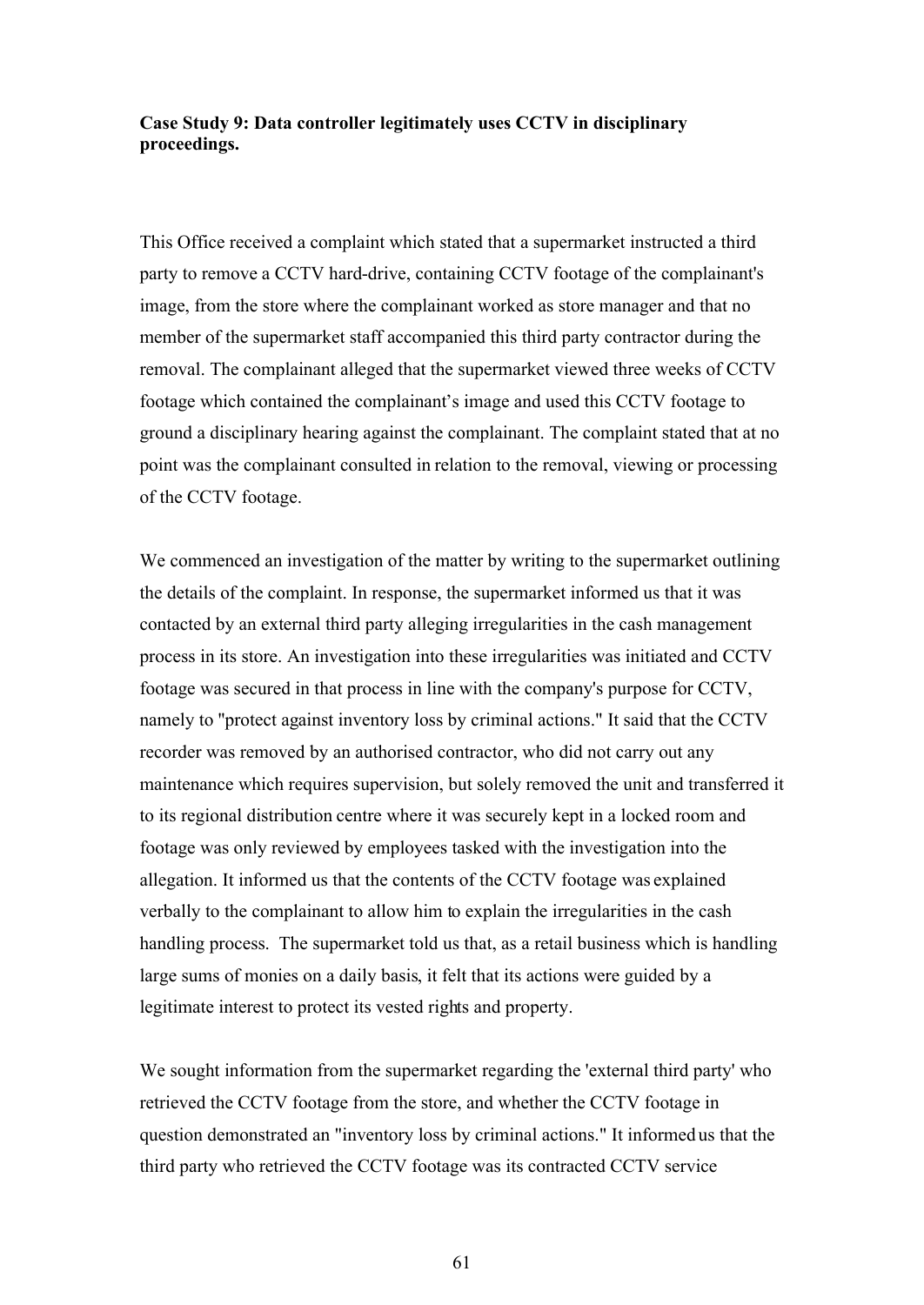provider. It said that, in this incident, the contractor did not carry out any processing, but merely took the CCTV recorder from the store to the regional distribution centre. It further stated that the CCTV footage showed actions that were questionable, but that no conclusions were drawn from the footage as to whether the actions were of a criminal nature or a performance and conduct issue. It was satisfied from the complainant's explanations that the actions were not of a sinister nature, but instead constituted a total disregard for internal cash management procedures. It said that the complainant was subsequently disciplined for this matter.

We conveyed the explanation provided by the supermarket to the solicitor acting for the data subject. In response it was argued that the employer had already established that there was no cash missing by inspecting the safe and accordingly, there was no need to then review CCTV footage. It was further stated that the amount of CCTV footage viewed was excessive and disproportionate as the irregularities in relation to cash handling took place over a seven day period, but three weeks of CCTV footage was examined by the supermarket during the course of its investigation into the cash handling irregularities.

In response to this, the supermarket stated that the irregularities brought to its attention by the external third party were of such a complex and serious nature that it was not possible to fully investigate the matter by conducting a safe count alone. It further stated that it acted reasonably and proportionately and in compliance with data protection legislation when investigating the irregularities in the cash management process. We wrote to the supermarket seeking further specific information regarding the irregularities reported to it and how the investigation of same progressed. It informed us that it was notified by an external third party about irregularities in the cash management process. Two issues were identified, both of which involved substantial sums of money. The supermarket commenced its investigation of the matter as soon as the issues were identified. It stated that: "In order to preserve the CCTV footage for the investigation and to protect it from being overwritten, the DVR unit had to be removed by the contractors. CCTV footage from the 3rd January to 23rd January was viewed by the investigators, due to the fact that it was impossible to investigate the irregularities which took place on the 9th and the 16th of January in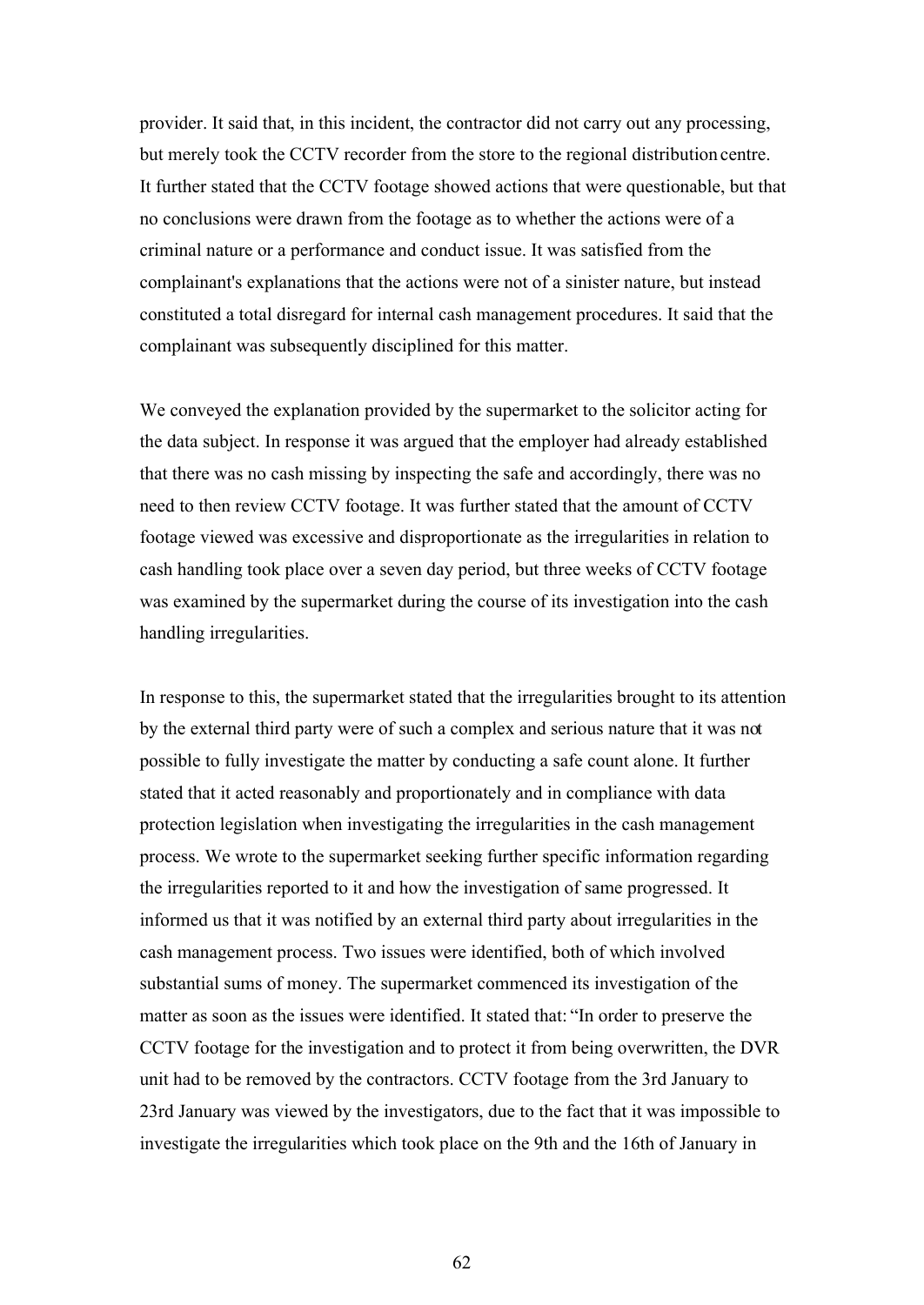isolation, and given that the entire cash management for that period was relevant for the investigation." It was further stated that the complainant was afforded the opportunity to view the entire footage in line with fair HR policies and proceedings.

The complainant sought a formal decision of the Data Protection Commissioner on his complaint. The key issue that arose for consideration under the Data Protection Acts was whether the supermarket acted in accordance with the requirements of the Acts when it processed CCTV footage which contained images of the complainant. The supermarket viewed CCTV footage for the period of 3 January 2012 to 23 January 2012. This footage was viewed as part of an investigation to determine whether any fraudulent or criminal activities had taken place following the reporting of irregularities to the supermarket by a third party and an alert being raised by its own internal processes. Section 2A(1)(d) of the Acts provide that a data controller shall not process personal data unless "*the processing is necessary for the purposes of the legitimate interests pursued by the data controller or by a third party or parties to whom the data are disclosed, except where the processing is unwarranted in any particular case by reason of prejudice to the fundamental rights and freedoms or legitimate interests of the data subject."* The Data Protection Commissioner considered that, when the supermarket viewed the CCTV footage for the period, it did so in the pursuit of its own legitimate interests. The Commissioner did not consider that the processing of personal data in this case was unwarranted by reason of prejudice to the fundamental rights and freedoms or legitimate interests of the data subject. Following the investigation of the complaint against the supermarket regarding its processing of the complainant's personal data in the form of CCTV footage, and having regard to the legitimate interests of the employer in this case, the Commissioner was unable to conclude that a contravention of the Data Protection Acts took place in this instance.

This Office is receiving an increasing number of complaints concerning the use of CCTV in a range of environments. Many are against employers and the alleged use by them of CCTV to monitor employees as they go about their workplace duties. The use of CCTV in employment situations must be proportionate and transparent and the default position is that CCTV should only be used for stated valid purposes such as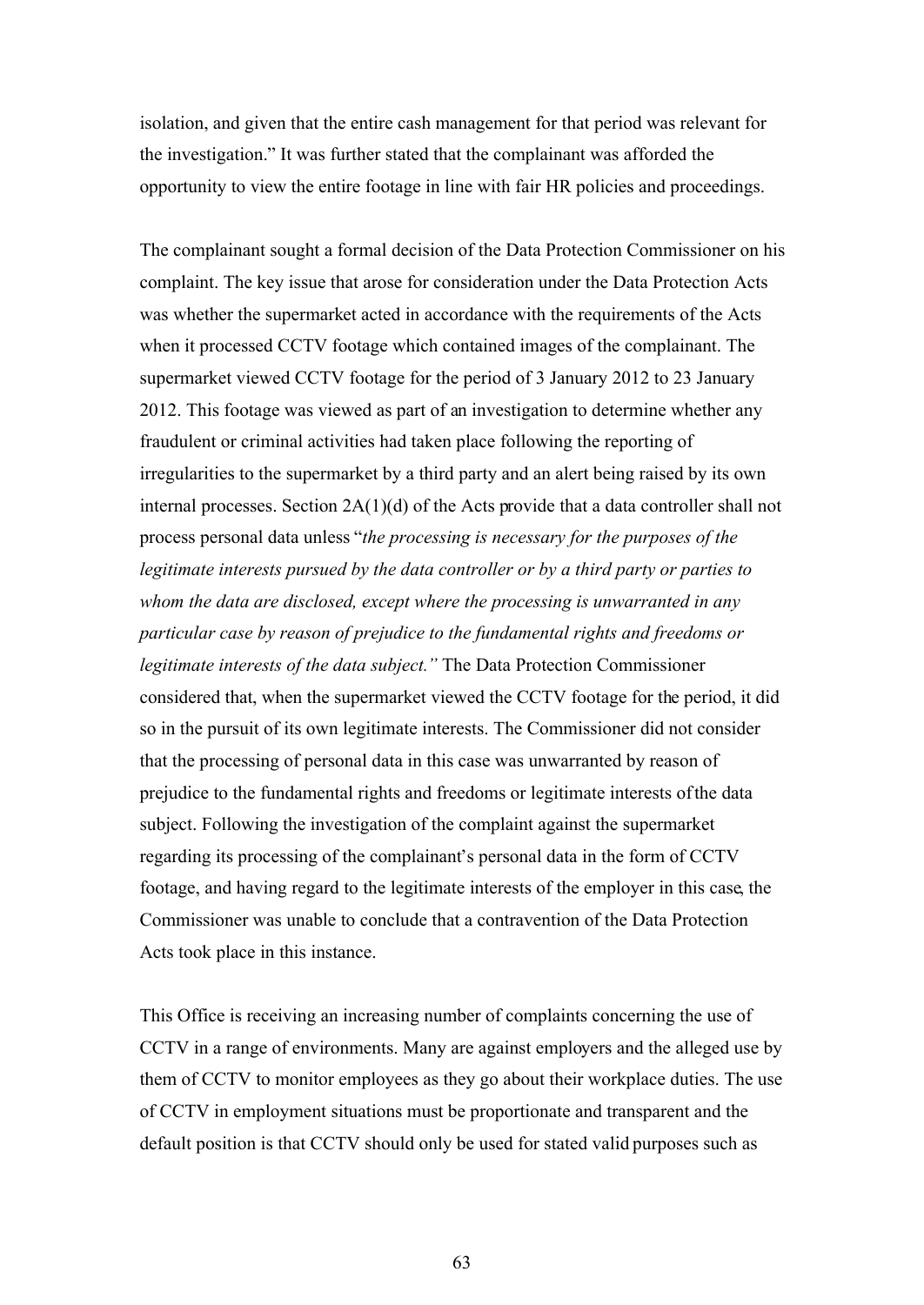security. CCTV footage should not be used as a tool for staff performance monitoring. Having examined the issues raised in this complaint, however, it was considered that the data controller in this instance presented this Office with a genuine security reason for processing the CCTV images of the complainant and accordingly, the processing could not be deemed to contravene the Data Protection Acts.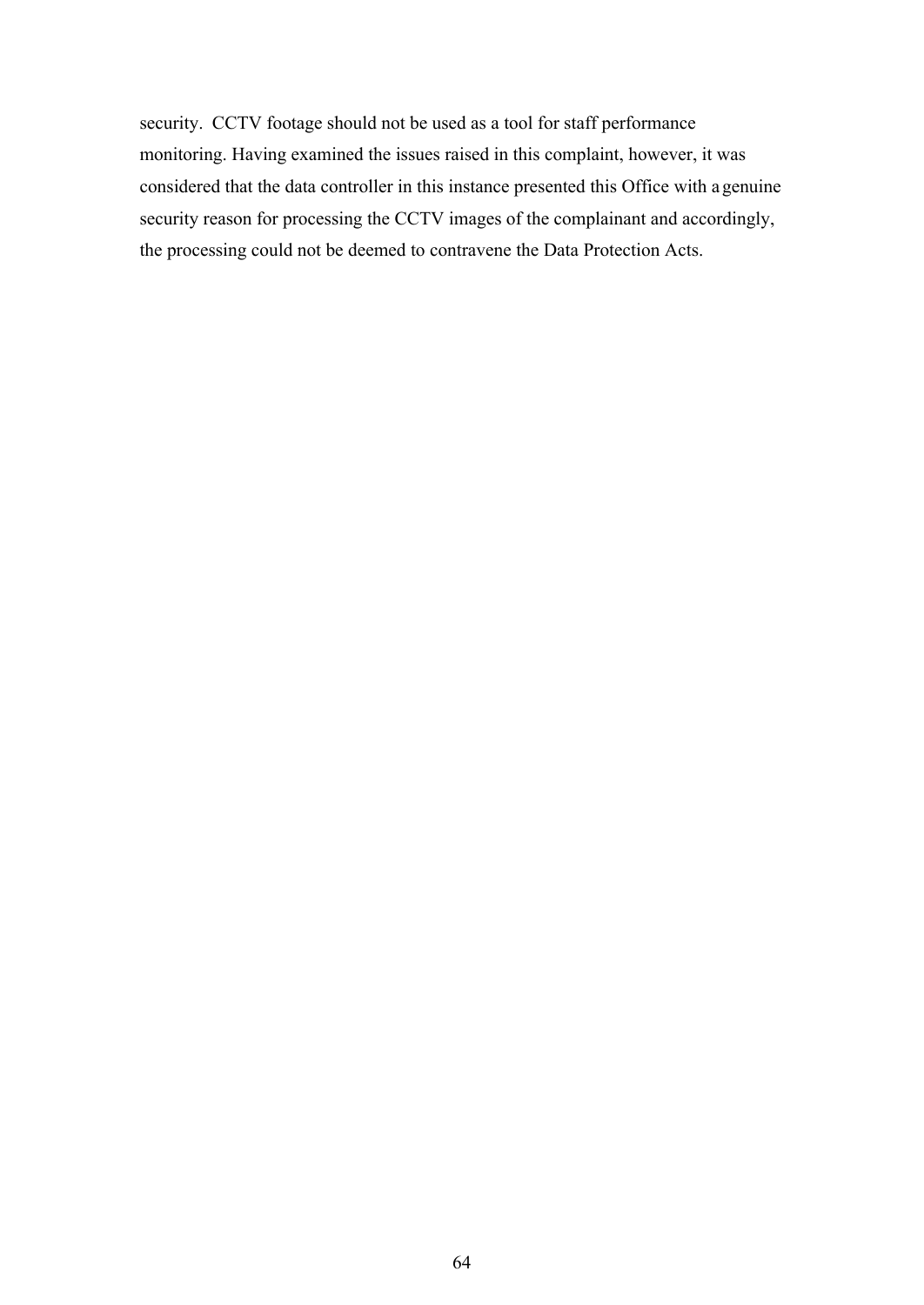# <span id="page-64-0"></span>**Case Study 10: Breaches by hotel in use of photographs of employees in dismissal cases**

This Office received separate complaints from two former employees of an hotel in Dublin 2 in relation to similar incidents which occurred six months apart. Both complaints concerned the alleged unfair processing of personal data by the hotel. In both cases the complainants worked as night porters, and they both faced disciplinary proceedings for allegedly sleeping on duty. In both cases, the evidence used to ground the disciplinary proceedings included photographs taken on a private mobile phone belonging to the assistant night manager, and in each case the complainant was subsequently dismissed. One of the complainants informed us that the assistant night manager who took the photograph had shown it on his mobile phone to a colleague on the evening following the incident and he contended that the manager did this in a manner which indicated that the photograph was taken as a joke.

We commenced each of the investigations by writing to the hotel outlining the details of the complaints.

In relation to the first complaint received, the hotel responded to us stating that the hotel did not request and does not condone any employee taking photographs of another employee without their knowledge. The hotel also stated that, following a full investigation into an allegation, it was found that the complainant was asleep whilst on duty and his employment with the hotel was subsequently terminated. The hotel indicated that the findings of the investigation were based primarily on the evidence taken from the assistant night manager and not the photograph. It was also indicated that the complainant had given a statement and did not deny the allegation. The hotel also confirmed that it was made aware of, and had been provided with, a copy of the photograph in question.

We sought further clarification from the hotel and it informed us that the photograph had been shared with the Director of Operations and the Human Resources Officer by the assistant night manager at the time he reported that the complainant had been sleeping on duty. The hotel stated that the mobile phone used was the personal property of the assistant night manager on duty and that no employee had been

65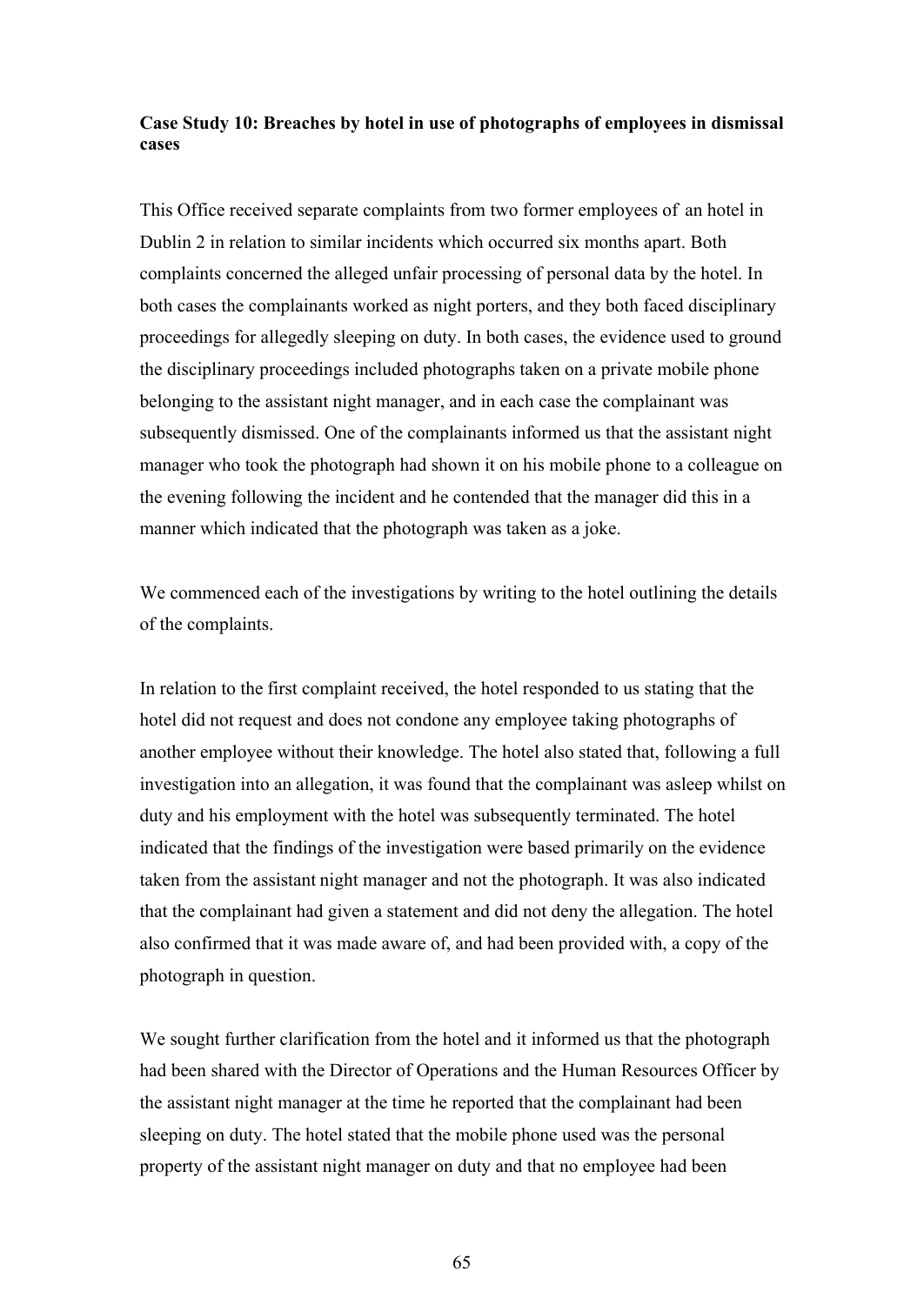instructed, encouraged or asked at any time to take photographs of any other employee.

We informed the hotel that, having investigated the complaint, we were of the opinion that the photograph in question was likely unfairly obtained by the hotel. We asked the hotel to confirm to this Office that the photograph had been destroyed / deleted and that they had made no use of it in its disciplinary proceedings against the employee concerned.

The hotel confirmed that the photograph had been destroyed and that the decision to dismiss the employee was not based on the photograph. However, the complainant subsequently informed my Office that an electronic version of the photograph existed and had been seen by other members of staff and that this, as well as the fact that the photograph was used as evidence against him, was recorded in the minutes of the investigative hearing.

Following an examination of the minutes of the investigative hearing which were supplied to us by the complainant, we contacted the hotel and we stated that the minutes suggested that the photograph was used by the hotel in the disciplinary process, which was contrary to what we had been previously informed. The hotel responded by saying that, while the photograph substantiated the assistant night manager's statement, it was not a determining factor in the decision to dismiss the complainant.

In relation to the second complaint, we asked the hotel to inform us if the assistant night manager had been requested to take the photograph in question by the hotel.

In response, the hotel indicated that the assistant night manager was not authorised to record images on his mobile phone and that measures had been put in place to prevent the recurrence of inappropriate use of mobile phones / mobile phone images.

Both of the complainants sought decisions on their complaints. In making his decision, the Commissioner formed the opinion that the personal data in question (in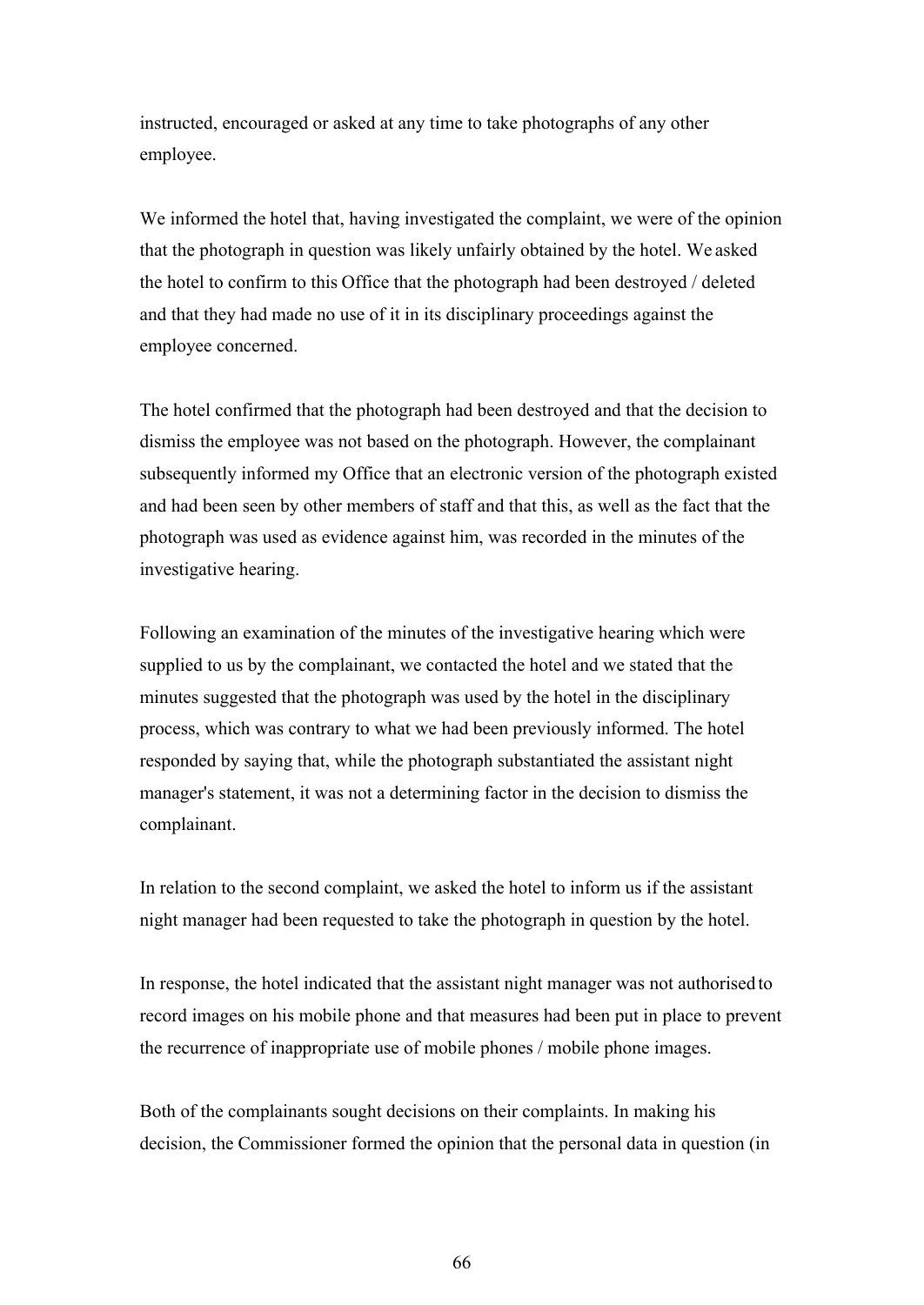each case a photograph of the complainant) was unfairly obtained and unfairly processed by the hotel in contravention of Section 2(1)(a) of the Data Protection Acts, 1988 & 2003. These contraventions occurred when the hotel obtained the photographs from the assistant night manager after they had been taken on his personal mobile phone, and then processed them in the course of disciplinary proceedings against each of the complainants.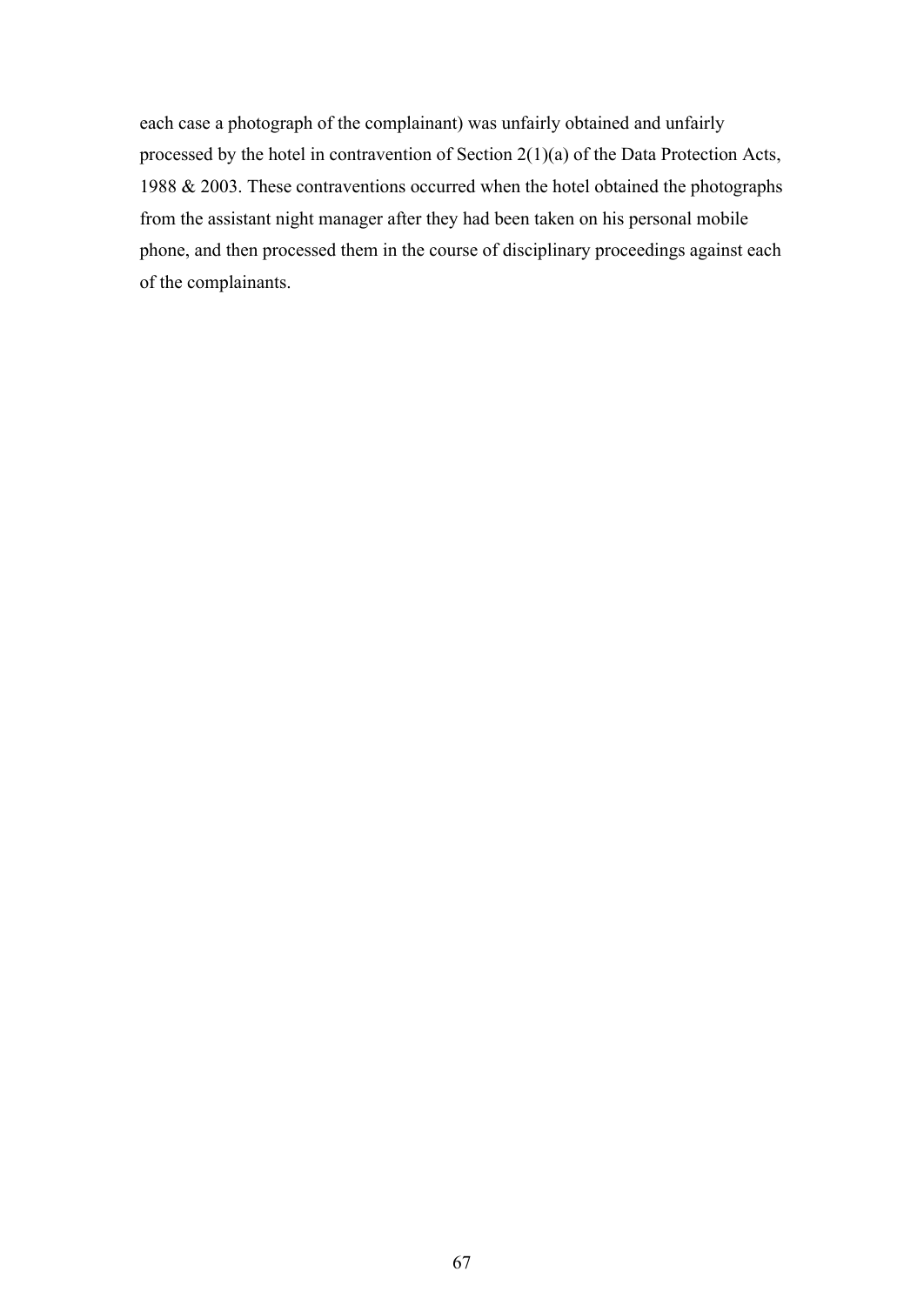# <span id="page-67-0"></span>**Case Study 11: Incorrect application of Section 4(4A) to restrict access to personal data**

We received a complaint in May 2013 from an employee of a media organisation concerning an access request he submitted to it. The complainant was concerned that he had not been provided with a copy of all of his personal data as the organisation had withheld some personal data citing Section 4(4)(A) on the basis that it considered that the data consisted of an expression of opinion given in confidence.

The focus of our investigation was to establish whether the restriction to the right of access applied by the organisation using Section  $4(4)(A)$  of the Acts was valid in respect of the personal data which was contained in an email which was in the possession of the organisation. Section 4(4A)(a) provides as follows: *"Where personal data relating to a data subject consists of an expression of opinion about the data subject by another person, the data may be disclosed to the data subject without obtaining the consent of that person to the disclosure."* Section  $4(4A)(b)(ii)$  provides as follows: *"Paragraph (a) of this subsection does not apply if the expression of opinion referred to in that paragraph was given in confidence or on the understanding that it could be treated as confidential.*" The organisation informed the requester that it was exempt from providing details of the data in question as the data consisted of an expression of opinion given in confidence.

As outlined in our published guidance, an opinion given in confidence on the understanding that it will be kept confidential must satisfy a high threshold of confidentiality. Simply placing the word "confidential" at the top of the page, for example, will not automatically render the data confidential. The Commissioner will look at the data and its context and will need to be satisfied that the data would not otherwise have been given but for this understanding. Supervisors and managers will not normally be able to rely on Section 4(4A) to restrict access as it is an expected part of their role to give opinions on staff which they should be capable of standing over. On the other hand, a colleague who reports a matter relating to an individual in confidence to a supervisor or manager could be expected to be protected by the confidentiality provision.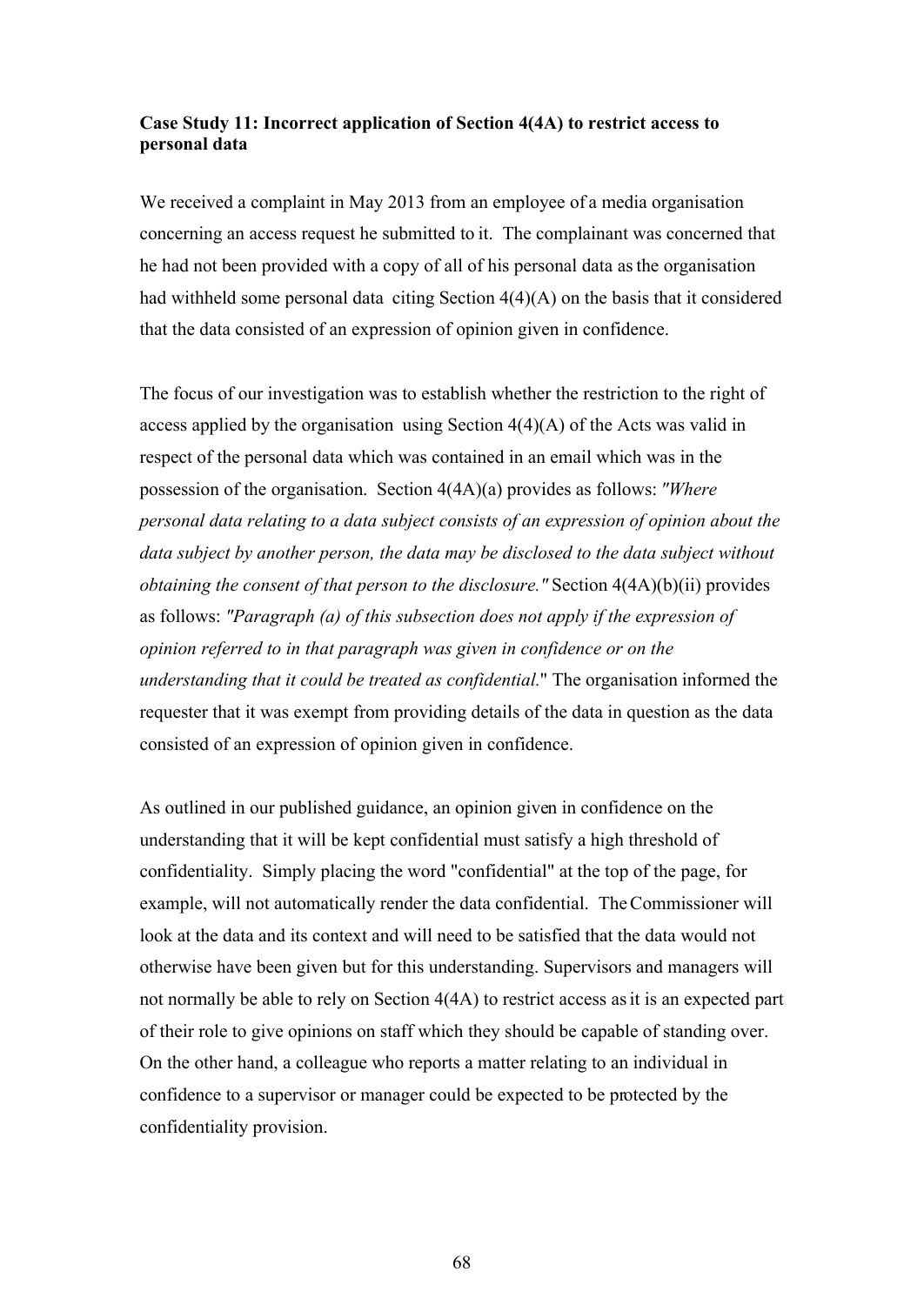We commenced an investigation of this matter by writing to the organisation outlining the details of the complaint. We asked the organisation to provide us with a copy of the withheld personal data and details of the author of the email containing it. In order to consider the context in which the email was created, we sought details of the working relationship of the author of the email and the data subject. Having examined the email, we formed the opinion that the organisation could not rely on Section 4(4)(A) of the Acts to restrict the data subject's right of access to his personal data contained in the email. We were satisfied from our investigations that the author of the email was not a peer of the data subject but, while not considered by the organisation to be the data subject's manager, they were in a position of some authority in relation to the data subject. We were satisfied that the content of the email was supplied in the context of a position of authority. Acting on our advice, the organisation proceeded then to release the previously withheld personal data.

As this case demonstrates, the right of access to personal data may not be restricted in any widespread manner by the provisions in Section 4(4A). Even where the personal data does qualify for restriction from access, that restriction only applies to the specific opinion(s) given in confidence. In practice this means that, in the context of a full document of personal data, the data subject is entitled to access the personal data within it which is not an opinion given in confidence and the data controller may redact the part or parts which constitute the actual opinion given in confidence. As a general rule, any opinions on an individual supplied by a supervisor or manager may not be restricted under this provision.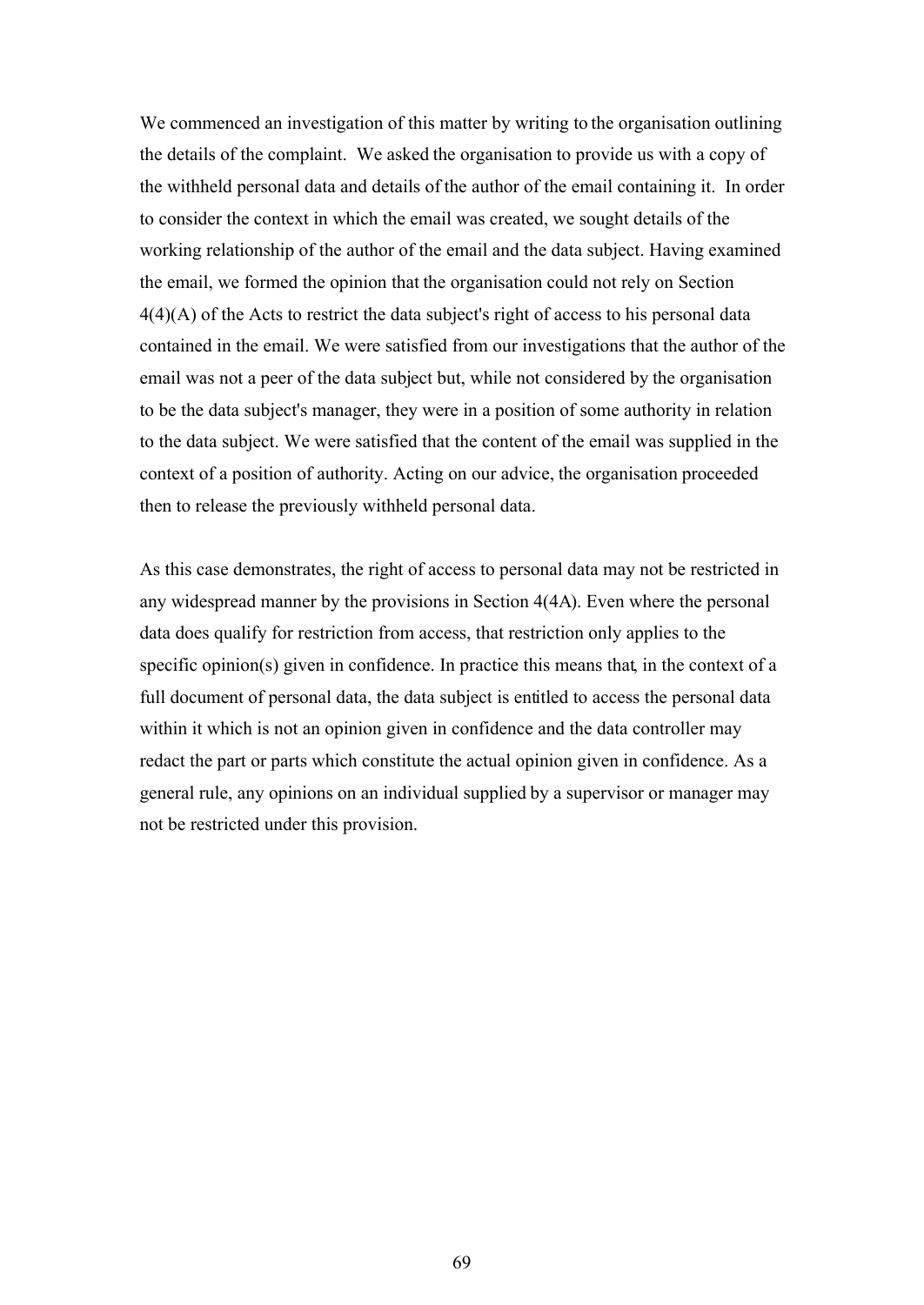# <span id="page-69-0"></span>**Case Study 12: Prosecutions – Marketing Offences**

## **GENERAL**

#### **Four Star Pizza (Ireland) Limited**

This Office received a number of complaints from individuals regarding unsolicited text messages sent by Four Star Pizza (Ireland) Limited without the consent of the recipients and in some cases without the inclusion of an opt-out facility. The majority of the complainants informed us that they began to receive the unsolicited marketing text messages after placing orders in different Four Star Pizza stores. We had previously formally warned Four Star Pizza (Ireland) Limited that, if further offences were committed, the Commissioner would take prosecution action.

In response to our investigations of the complaints, Four Star Pizza (Ireland) Limited admitted that it had not obtained valid consent to send marketing text messages to the complainants. It was clear that, despite the warning issued to Four Star Pizza (Ireland) Limited, it had not put adequate procedures in place to ensure compliance with the marketing regulations. The Commissioner decided to proceed to prosecution.

At Dublin District Court on 10 June 2013, Four Star Pizza (Ireland) Limited pleaded guilty to six charges under Regulation 13(1) of SI 336 of 2011 for the sending of unsolicited marketing text messages without consent. The Court applied the Probation of Offenders Act and ordered that Four Star Pizza (Ireland) Limited pay €4,000 to Temple Street Children's Hospital in lieu of a conviction. The Office's prosecution costs were also recouped from the defendant.

# **Levet Limited T/A Fast Fit**

This Office received a complaint in relation to the sending of unsolicited text messages by Levet Limited T/A Fast Fit. The Office had previously sent a formal warning to Levet Limited T/A Fast Fit in relation to its marketing operations.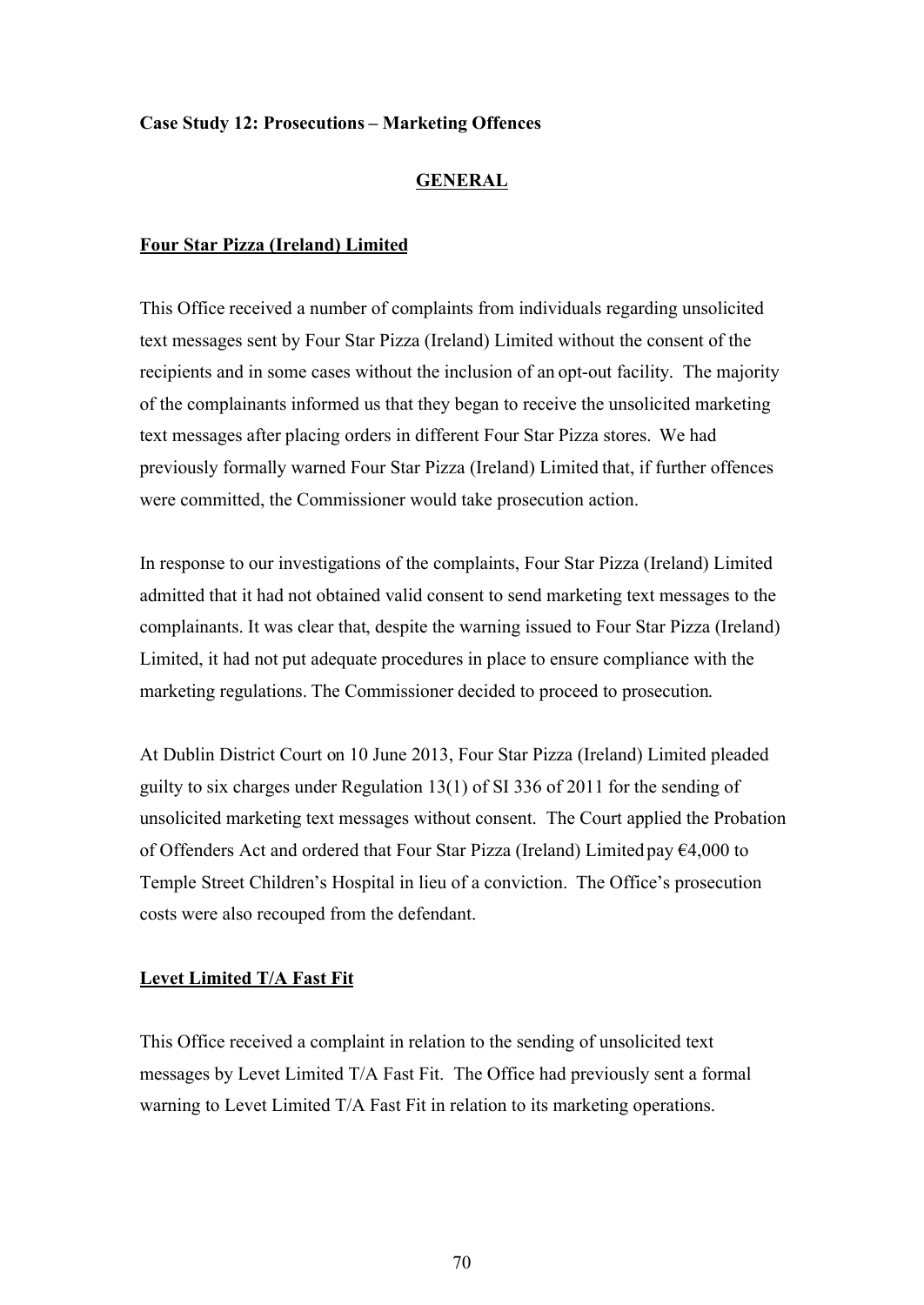In response to our investigations, Fast Fit admitted it did not have any evidence that it had obtained valid consent to send marketing text messages to the individual concerned. The Commissioner decided to prosecute Levet Limited T/A Fast Fit.

At the Dublin District Court on 22 April 2013, Levet Limited T/A Fast Fit pleaded guilty to one charge of sending an unsolicited marketing text message. The Court ordered the defendant to contribute €2,000 to the Jack and Jill Foundation and it applied the Probation of Offenders Act. The defendant agreed to pay the Office's prosecution costs.

## **Wexford Arts Centre**

We received a complaint from an individual regarding an unsolicited marketing text message he received from Wexford Arts Centre. This message did not contain an optout mechanism for the recipient to opt out of the marketing database. In response to our investigation, Wexford Arts Centre informed us that, due to a combination of human error and technical difficulties, the marketing text message did not contain an opt-out. It told us that it had now removed the phone number from its database. On this basis, Wexford Arts Centre was issued with a formal warning with regard to its future marketing activities.

The same individual subsequently made a new complaint to this Office as he received yet another unsolicited marketing text message from Wexford Arts Centre despite being informed his number had been removed three months earlier. On this occasion, Wexford Arts Centre informed us that it had removed this individual's phone number but, due to human error, those changes had not saved correctly. The Commissioner decided to prosecute Wexford Arts Centre in relation to two offences:- failure to include an opt-out facility in a marketing text message (in respect of the first complaint) and sending an unsolicited marketing text message without consent (in respect of the second complaint).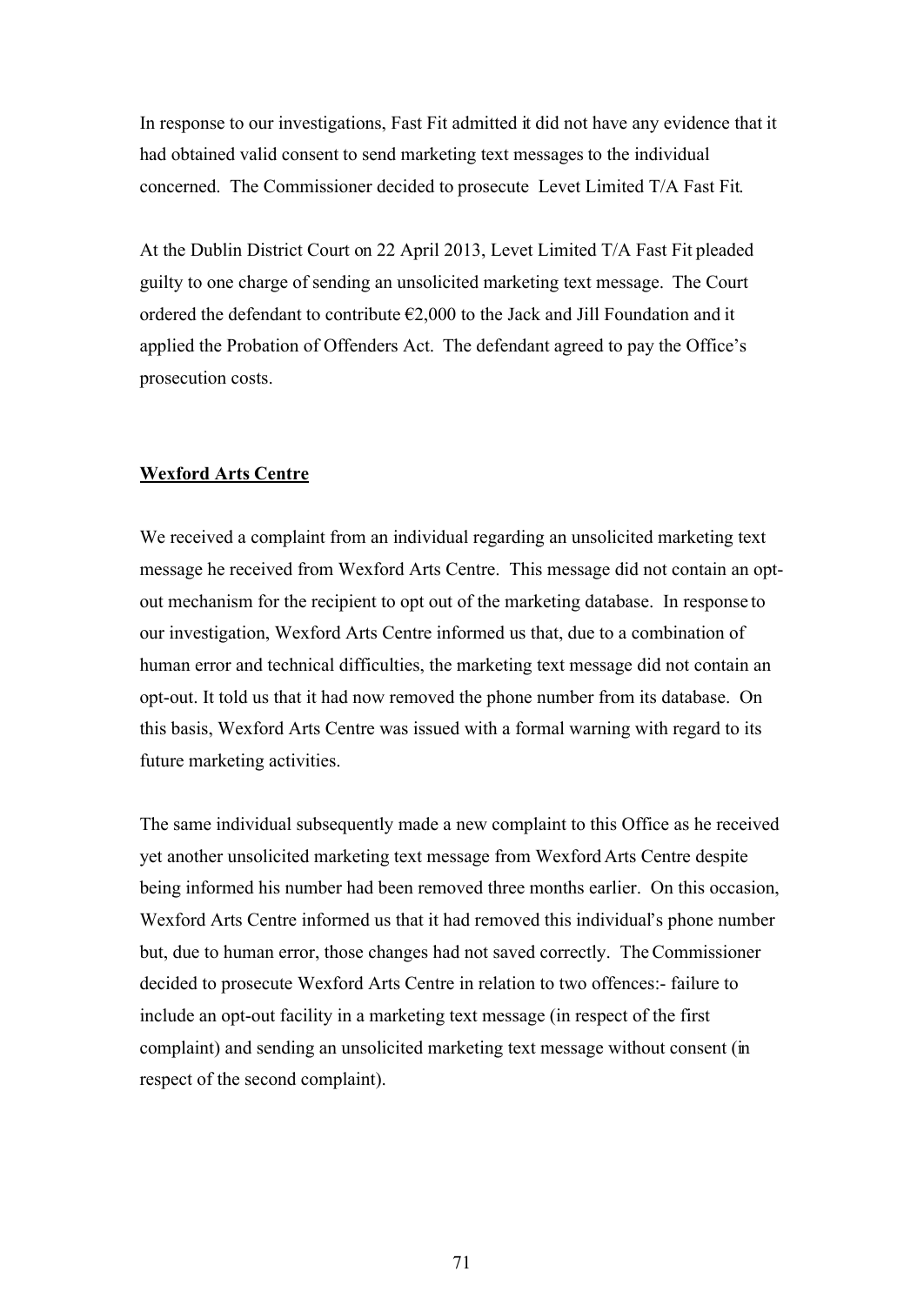At Wexford District Court on 22 July 2013, Wexford Arts Centre Limited entered a guilty plea in relation to both charges. The Court convicted Wexford Arts Centre Limited on one charge, it took the second charge into consideration and it imposed a fine of  $\epsilon$ 500. The Court also ordered the defendant to pay  $\epsilon$ 1,000 to this Office in respect of its prosecution costs.

## **Patrick Fox Hypnotherapy Limited**

This Office received a complaint from an individual regarding an unsolicited marketing text message received from Patrick Fox Hypnotherapy Limited, a hypnotherapy clinic in Co. Meath. The marketing text message did not include an optout facility for the recipient to remove their number from the marketing database. The complainant informed us that she attended the clinic over three years previously and that she subsequently requested that her mobile number be deleted from its marketing contact list. We had previously sent a warning to Patrick Fox Hypnotherapy Ltd following a complaint from another individual. In that previous case, the complainant informed us that she received a marketing text message after placing an advertisement (unrelated to hypnotherapy services) containing her phone number in a local newspaper in the West of Ireland. That individual had no previous dealings with Patrick Fox Hypnotherapy Clinic.

In response to our investigation of the current complaint, Patrick Fox Hypnotherapy Clinic informed us that the text message in question was not intended as a marketing text message. However, it was clear to this Office that the message was marketing in nature as it offered discounts and promoted its range of treatments. The Commissioner decided to prosecute the case in light of the company's failure to heed the formal warning.

At Trim District Court on 26 September 2013, Patrick Fox Hypnotherapy Limited pleaded guilty in relation to the sending of an unsolicited marketing text message. The Court imposed a conviction and a fine of  $\epsilon$ 1,000 on Patrick Fox Hypnotherapy Limited in relation to the sending of an unsolicited marketing text message without consent and it ordered the defendant to pay prosecution costs of  $\epsilon$ 2,009.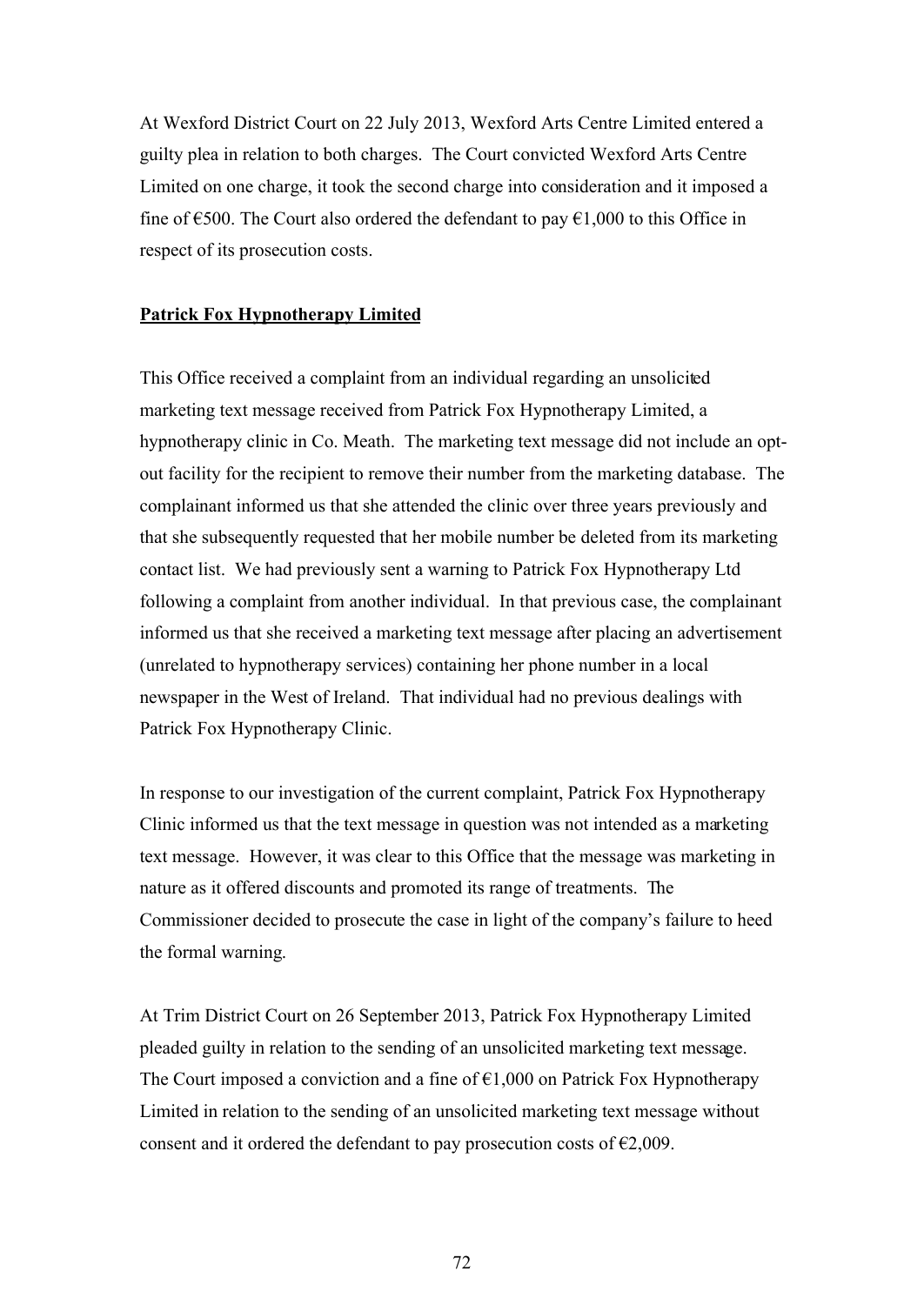# **Lex Software Limited T/A Legal and General Software**

This Office received two complaints with regard to unsolicited marketing emails received from Lex Software Limited T/A Legal and General Software. One of the complainants had made a complaint to this Office about the same entity previously, having received unsolicited marketing emails from it in 2011. On that occasion Lex Software Limited T/A Legal and General Software was issued with a formal warning from us with regard to compliance in its future marketing activities.

In relation to the two current complaints, Lex Software Limited T/A Legal and General Software informed us that the complainants received unsolicited marketing emails due to human error. The Commissioner decided to prosecute the offences.

At Dublin District Court on 14 October 2013, a guilty plea was entered by the company on two charges – one for sending an unsolicited marketing email without consent and the second for failing to include in a marketing email a mechanism for opting out. The Court imposed a conviction in relation to both offences and it imposed fines of  $\epsilon$ 200 on each offence. The defendant also covered this Office's prosecution costs.

#### **Hanford Commercial Limited T/A The Maldron Hotel, Wexford**

A complaint was received in this Office from an individual who informed us that he received an unsolicited marketing text message on his company mobile phone from Hanford Commercial Limited T/A The Maldron Hotel, Wexford. This occurred despite this Office being assured, on foot of a previous complaint from the same person three years previously, that the mobile phone number was removed from the company's database.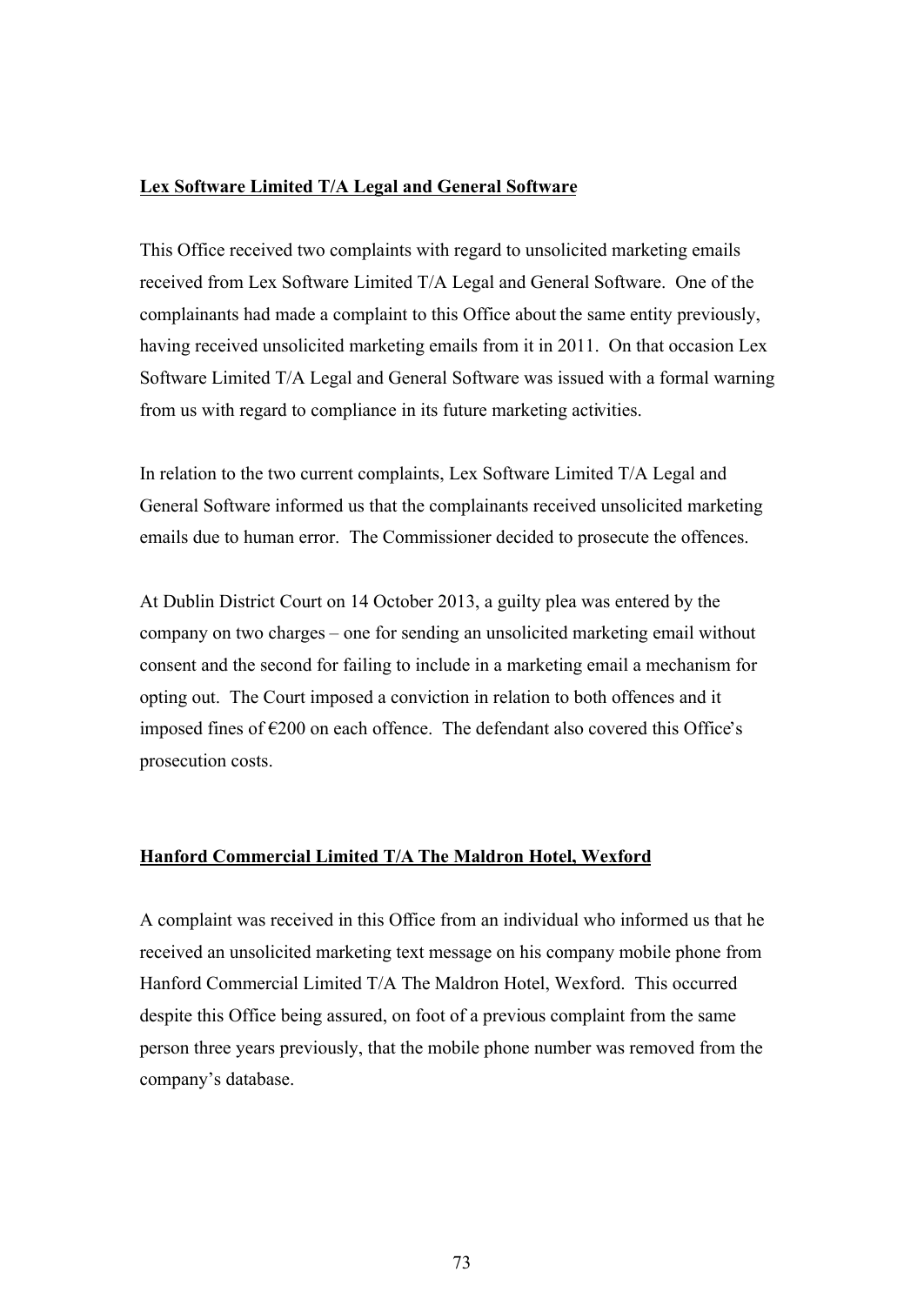In response to our investigation, Hanford Commercial Limited T/A The Maldron Hotel, Wexford informed us that this error occurred due to a technical error whereby a manual block put on the complainant's number in 2010 did not carry through to a new account it had set up with its text service provider, Zamano. The Commissioner decided to prosecute Hanford Commercial Limited T/A The Maldron Hotel, Wexford for an offence under Regulation 13(4) of SI 336 of 2011.

On 14 October, 2013 at Dublin District Court, Hanford Commercial Limited T/A The Maldron Hotel, Wexford pleaded guilty to the sending of an unsolicited marketing text message to the complainant's company mobile phone. The Court convicted Hanford Commercial Limited T/A The Maldron Hotel, Wexford and it imposed a fine of  $\epsilon$ 200. The prosecution costs were recovered by this Office from the defendant company.

#### **Cherryhill Inns Limited T/A The Oliver Plunkett Bar, Cork**

A complaint was received from an individual who received an unsolicited marketing email from Cherryhill Inns Limited T/A The Oliver Plunkett. The same individual had cause to complain to this Office regarding unsolicited marketing text messages she received from the same company over a year previously which she could not opt out of. In that previous instance, the company informed us that the complainant had signed up to receiving marketing messages and it produced a 'sign up' sheet which had her details entered on it. Having examined the sheet, the complainant informed us that she did not enter her details on it and that the handwriting on it was not hers. During that investigation the company agreed to remove the individual's contact details and it was issued with a formal warning by this Office with regard to compliance in its future marketing operations.

It was clear from the investigation of the current complaint from the same person that the company did not properly remove her contact details from its database. The Commissioner decided to prosecute the company. At Cork District Court on 22 October, 2013 Cherryhill Inns Limited T/A The Oliver Plunkett pleaded guilty to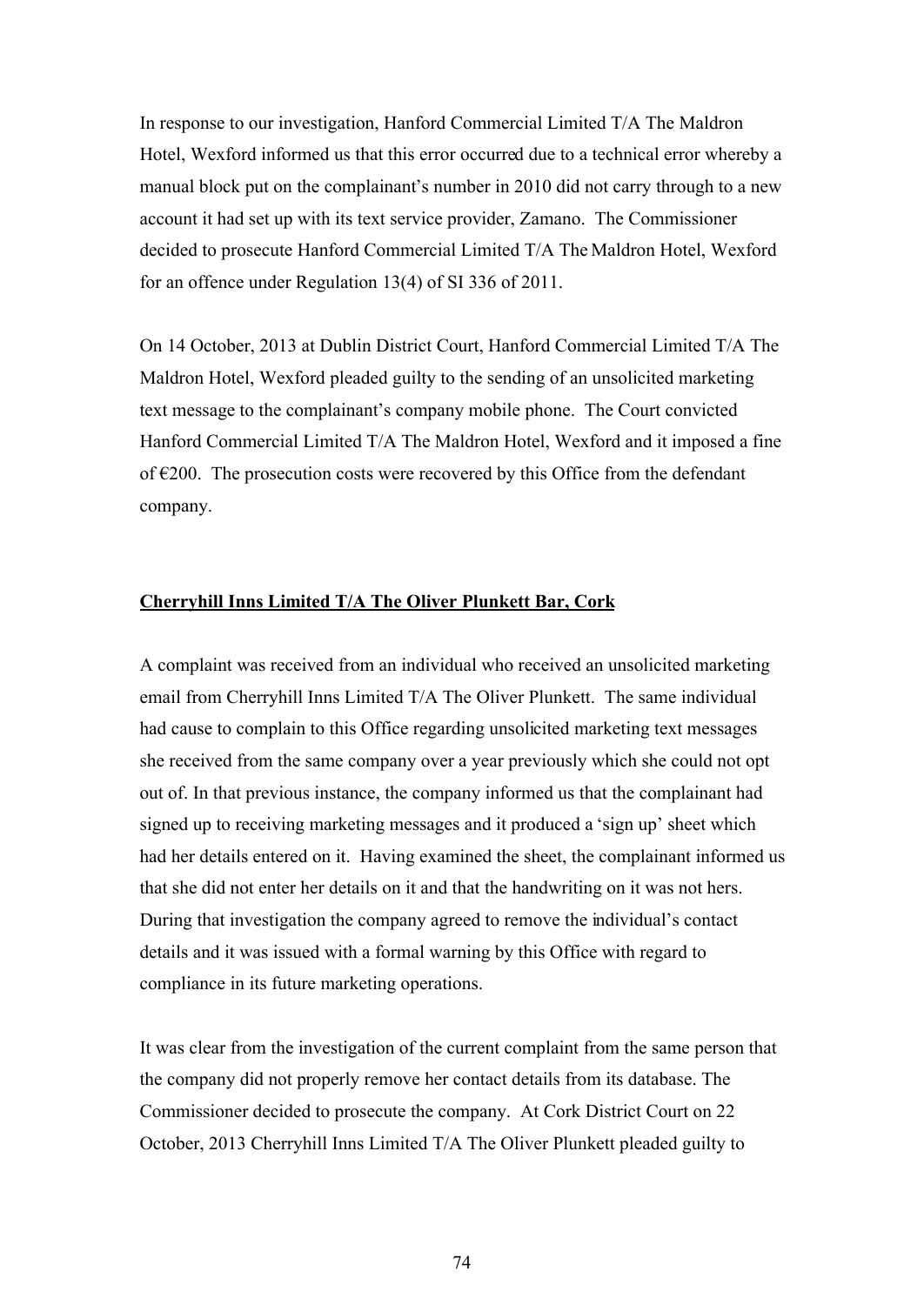three charges relating to the sending of an unsolicited marketing text message without consent, the sending of an unsolicited marketing email without consent and the sending of an unsolicited marketing text message without an opt out mechanism. The Court applied the Probation of Offenders Act conditional upon a charitable donation of  $\epsilon$ 750 being made to the Cork Simon Community in respect of each of the three charges. Prosecution costs were recovered from the defendant.

# **Bord Gáis Éireann**

We received a complaint from an individual regarding an unsolicited marketing email he received from Bord Gáis Éireann. This Office had previously issued Bord Gáis Éireann with a warning following the investigation of a complaint concerning unsolicited marketing phone calls made to an individual without his consent.

In response to our investigation, Bord Gáis Éireann informed us that, due to a manual error, an incorrect data file was used to send out the marketing email and, as a result, over nine hundred customers who had previously opted out of marketing communications were affected.

On 22 October 2013 at Cork District Court, Bord Gáis Éireann pleaded guilty to sending an unsolicited marketing email. The Court applied the Probation of Offenders Act conditional upon a charitable donation of  $\epsilon$ 750 being made by the company to The Society of St. Vincent de Paul. Prosecution costs were recovered from the defendant.

#### **Kearys of Cork**

A complaint was received in the Office from an individual who received an unsolicited marketing text message from Kearys of Cork which did not include an optout option. The complainant said that he attended Kearys of Cork to have a car door fixed but he had not signed up to receive any promotional messages. This Office had previously warned Kearys of Cork with regard to its marketing operations following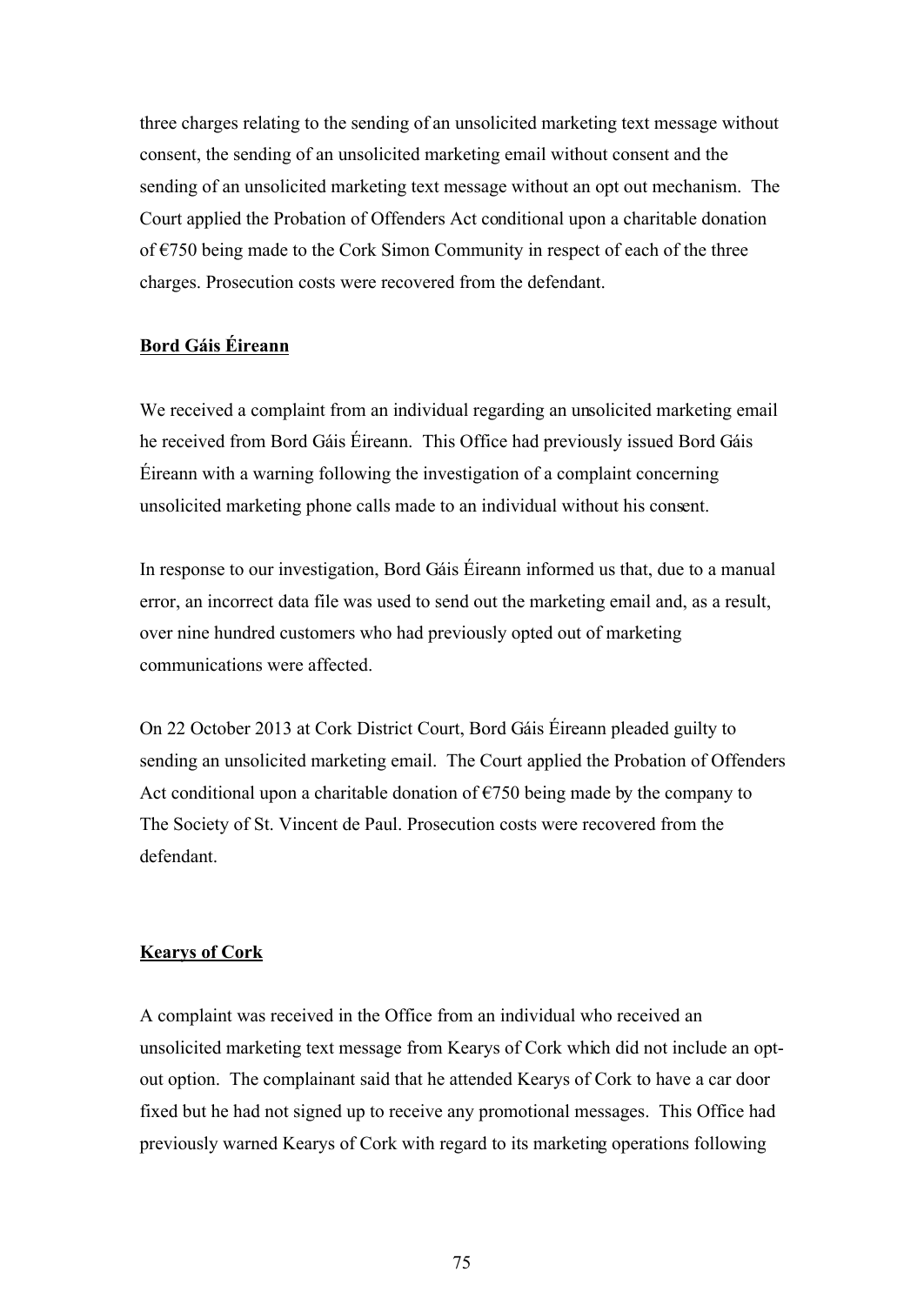the investigation of two complaints. In that warning we made it clear that we considered that the company had not obtained valid consent to send marketing communications to these individuals and we instructed it to perform a cleansing exercise on its marketing database to ensure that it was fully compliant with the marketing regulations.

In response to our current investigation, Kearys of Cork informed us that it was under the assumption that, since the complainant was an existing customer, that there was no issue in contacting him. It was apparent that the company had not taken appropriate remedial action following our previous warning with regard to obtaining valid marketing consents from customers and, accordingly, the Commissioner decided to prosecute the latest case.

On 22 October at Cork District Court, Kearys of Cork pleaded guilty to the sending of an unsolicited marketing text message. The Court applied the Probation of Offenders Act upon condition that the company make a charitable donation of  $\epsilon$ 750 to the Cork Simon Community. Prosecution costs were recovered from the defendant.

#### **TELECOMMUNICATIONS SECTOR**

#### **Eircom Ltd**

We received complaints from two individuals who received unsolicited marketing phone calls from Eircom. The first complainant informed us that he had not been a customer of Eircom for many years and that he had opted out of marketing communications from the company. He made a complaint to Eircom directly and was informed that his details were removed from the telesales area and that it would not be contacting him again. Despite this assurance, Eircom phoned him for marketing purposes again, prompting him to complain to this Office. Of particular concern to us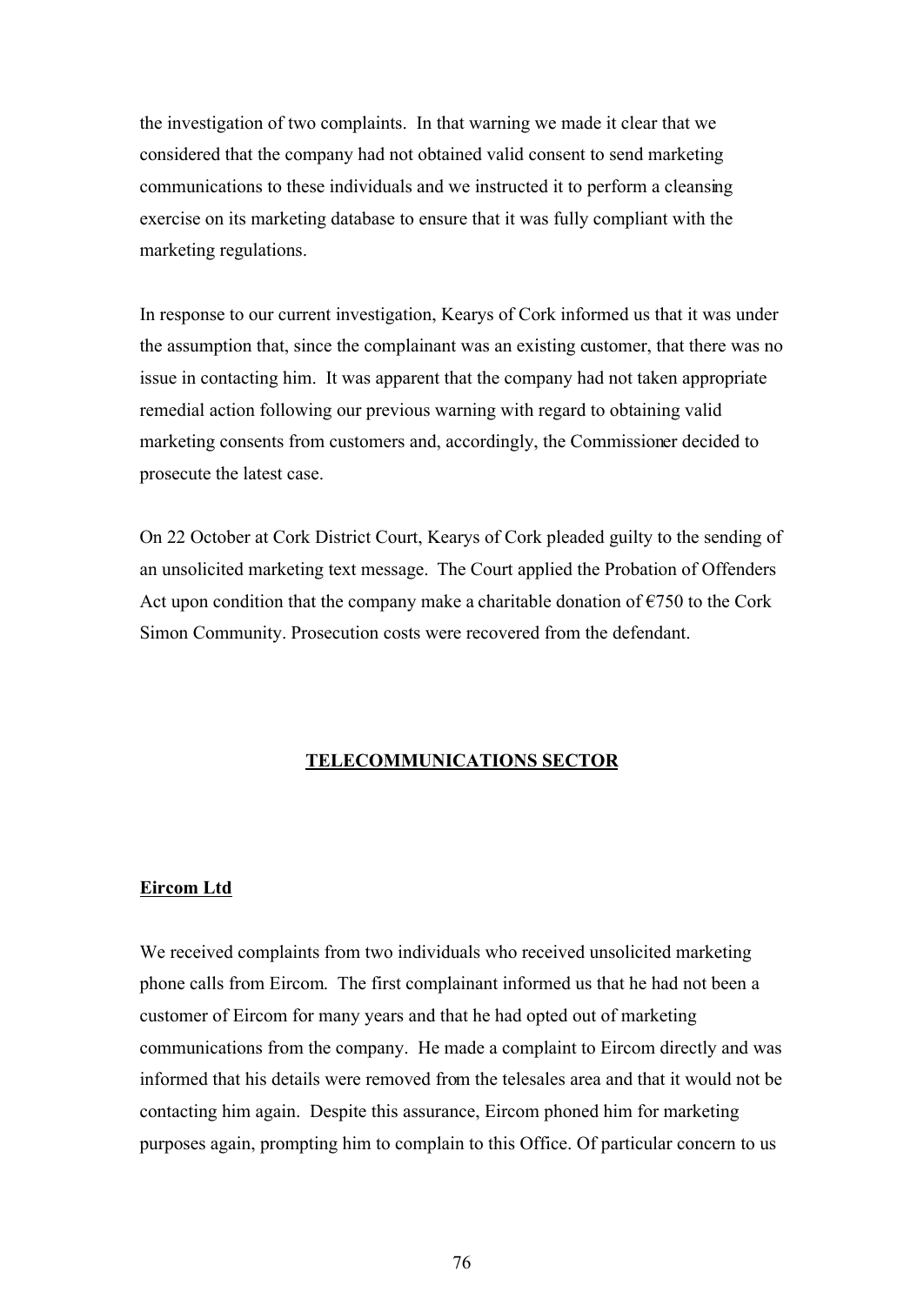was the fact that the complainant received a further marketing phone call from Eircom several weeks after the commencement of our investigation. In fact, during the course of our investigation, we had asked Eircom on three separate occasions prior to the making of the latest call to confirm that the complainant's number was removed from the marketing database.

Separately, a complaint was received from an individual who received a marketing phone call from an agent of Eircom on her landline number which was opted out of marketing on the NDD Opt-Out Register. On the same day, the agent called in person to her home as he was working as part of a "Feet on the Street" team. Eircom initially informed our investigation that it had no record of the call taking place. We subsequently traced the calling mobile phone number and we found that it was registered to the sales agent concerned.

In both cases, we were satisfied that Eircom did not have consent to make marketing phone calls to the individuals concerned and the Commissioner decided to prosecute Eircom for offences under Regulations  $13(5)(a)$  and  $13(5)(b)$  of SI 336 of 2011. Eircom pleaded guilty to two charges at Dublin District Court on 2 December, 2013. The Court imposed two convictions and it fined the company  $\epsilon$ 1,500 on both charges. The company agreed to pay the prosecution costs incurred by this Office.

#### **Meteor Mobile Communications Ltd (T/A Meteor)**

This was the second successive year that Meteor was prosecuted by the Data Protection Commissioner for marketing offences. Having successfully prosecuted Meteor on 3 December, 2012 (see Case Study 12 in Annual Report 2012) a further offence was committed by Meteor on the following day by the sending of an unsolicited marketing text message to a customer whose mobile phone had been confirmed as having been opted out in November 2012. The individual also produced a copy of his original contract showing that he had opted out of receiving SMS marketing communications from Meteor.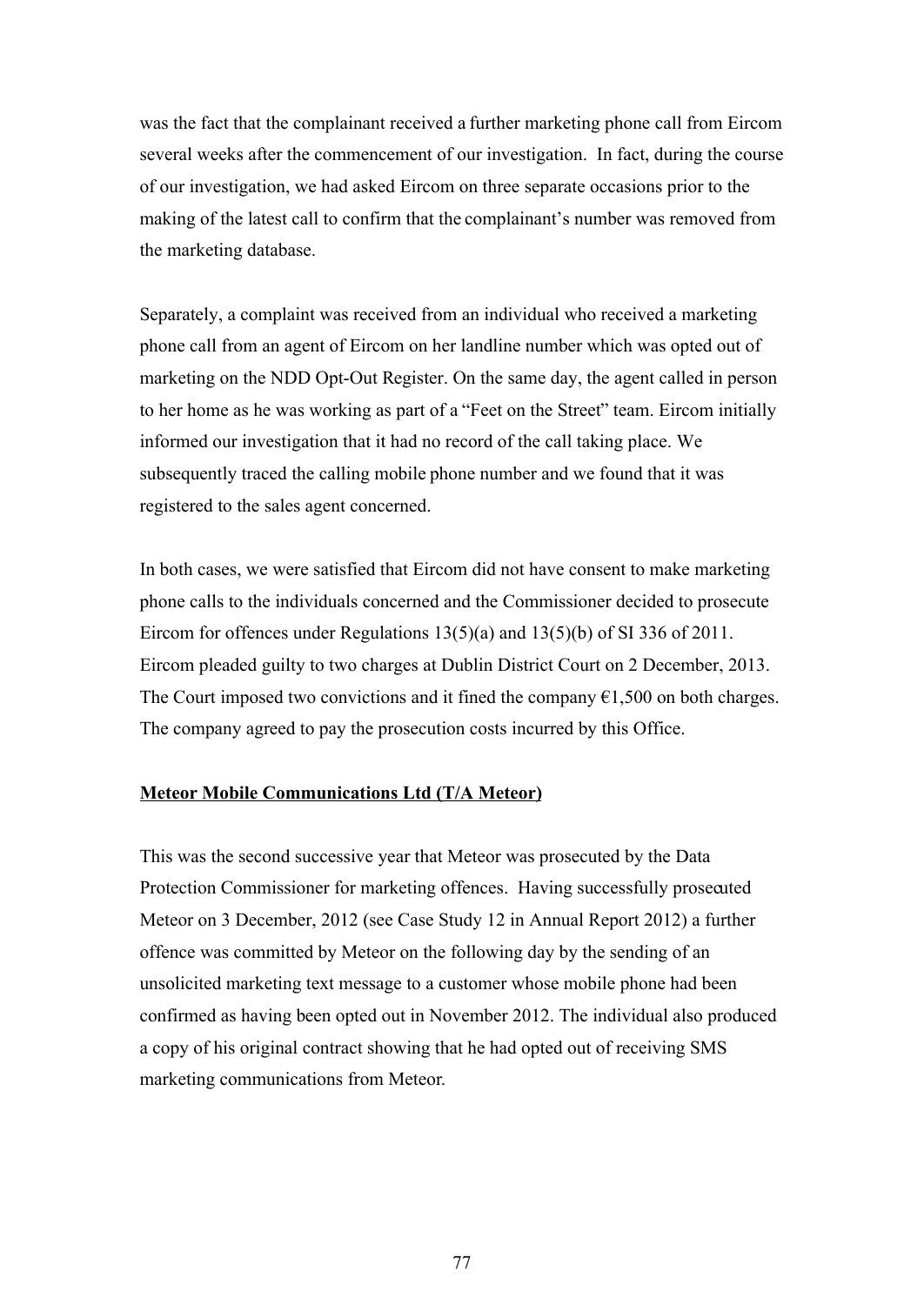The second case also involved a customer being sent unsolicited marketing text messages. In this case, the customer opted out of marketing in October 2012 and he received confirmation of his opt out from Meteor in November 2012. Despite that, he subsequently received three marketing text messages from Meteor. At the Dublin District Court on 2 December 2013, Meteor pleaded guilty to three charges of breaching Regulation 13(1) of SI 336 of 2011. The Court imposed three convictions and it fined the company  $\epsilon$ 3,000 in respect of each of three charges. The company agreed to pay the prosecution costs incurred by this Office.

#### **Telefónica Ireland Limited T/A O2**

Two complaints were made to this Office in January 2013 from customers of O2 who received marketing text messages from O2 despite being opted out of marketing communications. During the course of our investigation of these complaints, O2 admitted that, due to an incorrect application of its consent for marketing rules, over 78,000 customers were sent marketing text messages in contravention of their marketing preferences.

In a separate complaint, an individual reported that he had received a marketing email in December 2012 from O2 to his email address which had been opted out of marketing communications from the company in April 2011. O2 informed our investigation that the agent who dealt with the opt-out request had processed the request on only one of two accounts held by the customer and that this led to him receiving a subsequent marketing email. At the Dublin District Court on 2 December, 2013 the company entered a guilty plea in respect of three charges for offences under Regulation 13(1) of SI 336 of 2011. In lieu of convictions, the Court ordered the defendant to make charitable donations of  $\epsilon$ 2,000 to the Irish Wheelchair Association,  $\epsilon$ 2,000 to the Children's Hospital, Crumlin and  $\epsilon$ 2,000 to Pieta House. The company agreed to pay the prosecution costs incurred by this Office.

#### **Vodafone**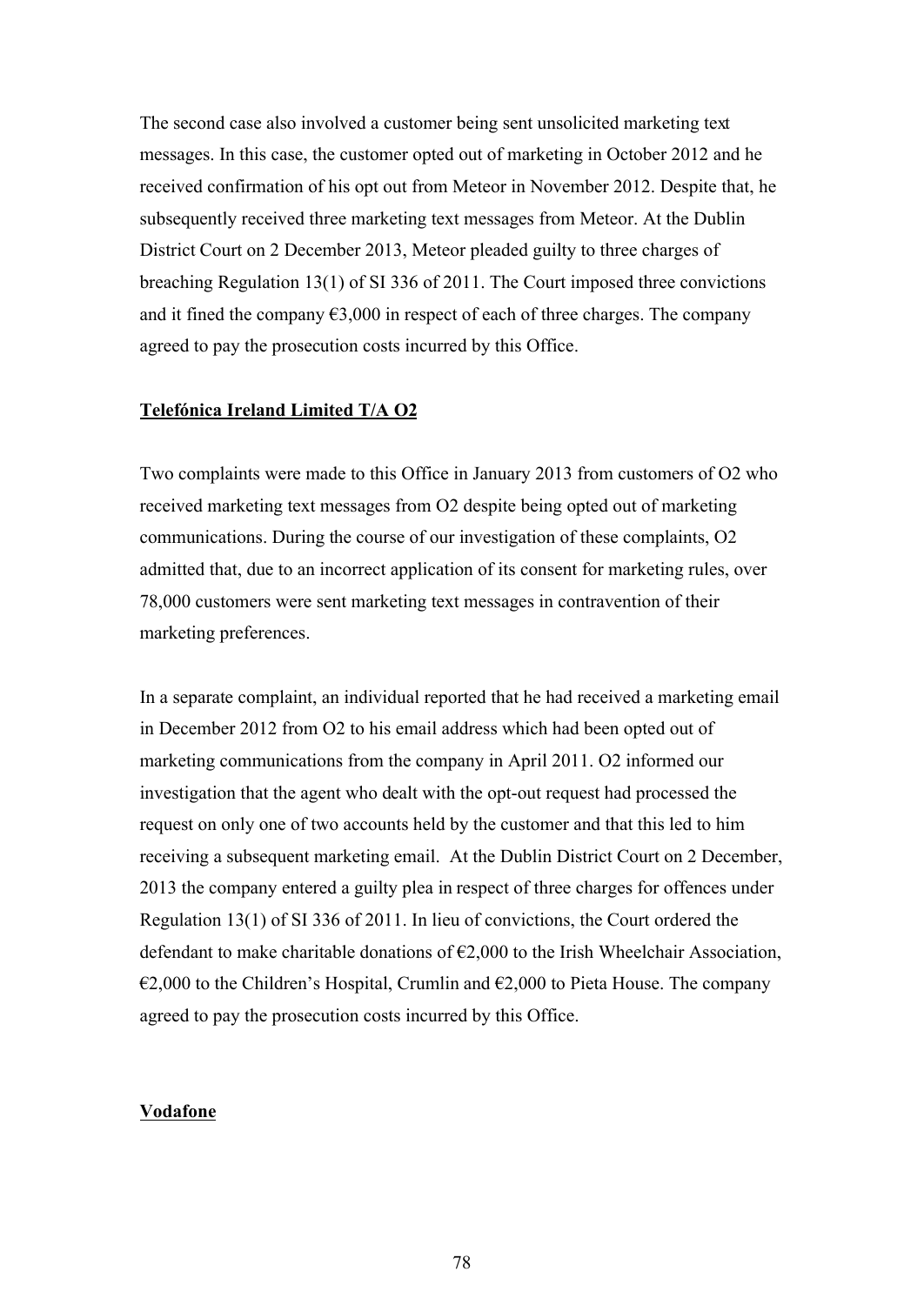We received several complaints against Vodafone in 2012 and 2013. One customer reported to us in November 2012 that he had received a marketing phone call on his mobile phone despite it having been opted out of receiving marketing calls. The same customer had previously complained to us in February 2012 about receiving marketing calls from Vodafone and during the course of that investigation Vodafone confirmed to us in April 2012 that the customer's mobile number was now opted out. During the course of our investigation of this customer's current complaint, Vodafone admitted that its agent was negligent in applying the opt-out reference table when constructing a marketing campaign and this led to marketing calls being made to over 2,000 customers who had previously opted out of marketing.

A customer complained to us that he received marketing text messages even though his mobile phone was not opted-in to marketing. He explained that he was a Vodafone customer for landline and broadband services only and not for mobile phone services. He informed us that he had an issue with his landline on one occasion and he gave his mobile number to Vodafone in order to have an engineer contact him. Vodafone informed us that it had opted-in the mobile phone number to marketing. It confirmed that it opted the number out of marketing on 22 May, 2012. Despite this, the individual received a further marketing text message in June 2012. Vodafone explained that this occurred because the campaign team used an outdated table.

We received a complaint in October 2012 from a Vodafone customer who received marketing phone calls to his mobile phone during that month despite having received confirmation by email from Vodafone in September 2012 that his account had been unsubscribed from all marketing calls. During our investigation, Vodafone initially denied that the calls were made. We extended our investigation and we established from the service provider used by Vodafone that the calls were made as alleged by the complainant. Despite this, Vodafone continued to deny that any breach of the Regulations had occurred. Our investigation established that five offences had been committed in this case.

In May 2013, we received a complaint from an individual who continued to receive marketing phone calls to his mobile phone even though he had written confirmation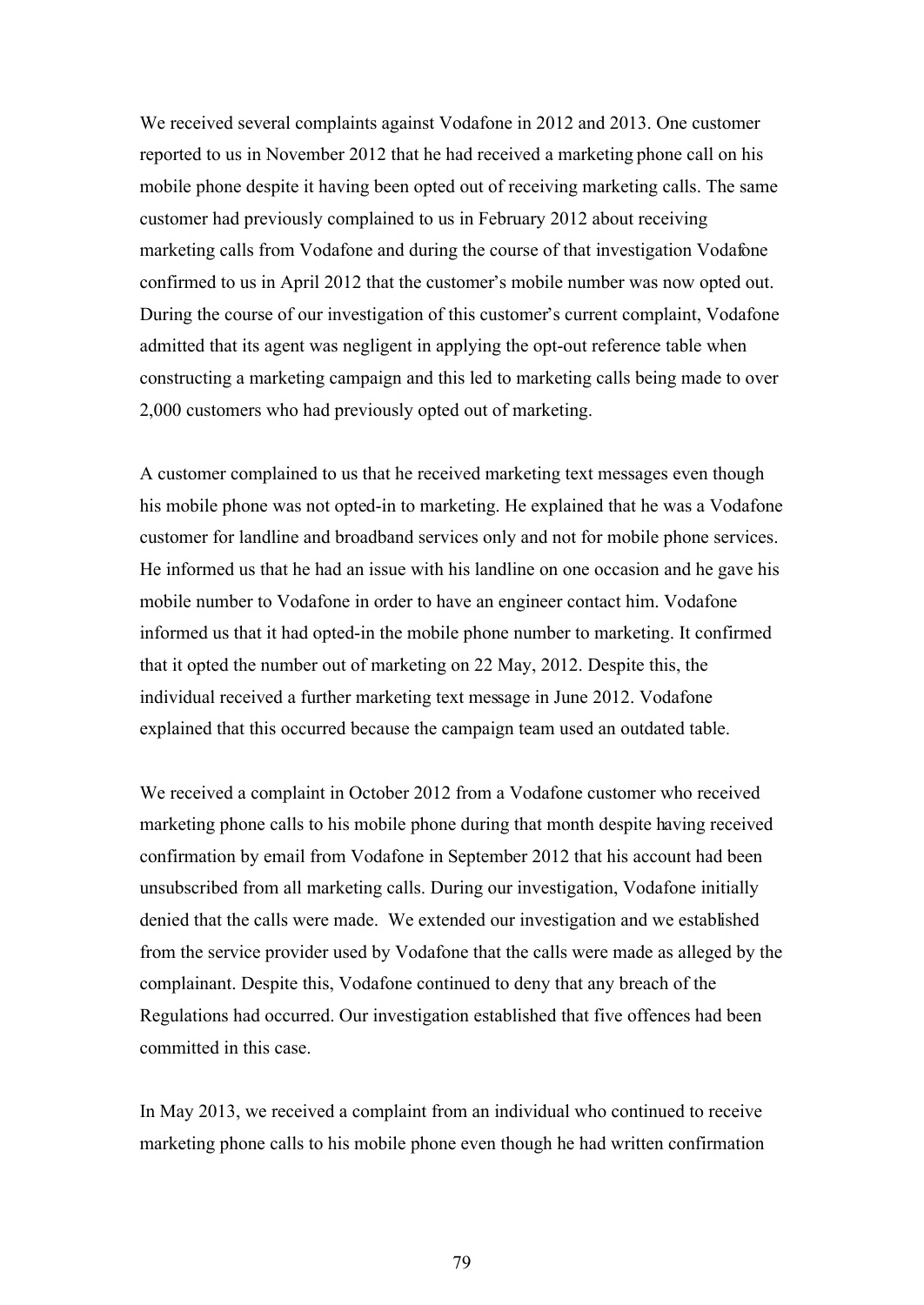issued to him by Vodafone in September 2012 that his details were removed from its marketing database. After a four months delay, Vodafone informed our investigation that the letter issued in September 2012 confirming the opt-out preference was noted on the system by the agent who did not follow up on the opt-out action.

At the Dublin District Court on 2 December, 2013 Vodafone pleaded guilty to eleven charges – nine concerned breaches of Regulation 13(6) of SI 336 of 2011 in respect of unsolicited marketing phone calls to mobile phone and two concerned breaches of Regulation 13(1) in relation to unsolicited marketing text messages. The Court convicted Vodafone on seven charges and imposed fines of €3,000 on each charge. The Court applied the Probation of Offenders Act on four charges conditional on the defendant making donations of  $\epsilon$ 3,000 to each of the following charities:- Irish Wheelchair Association, Laura Lynn Foundation, Children's Hospital Crumlin and Pieta House. The company agreed to pay the prosecution costs incurred by this Office.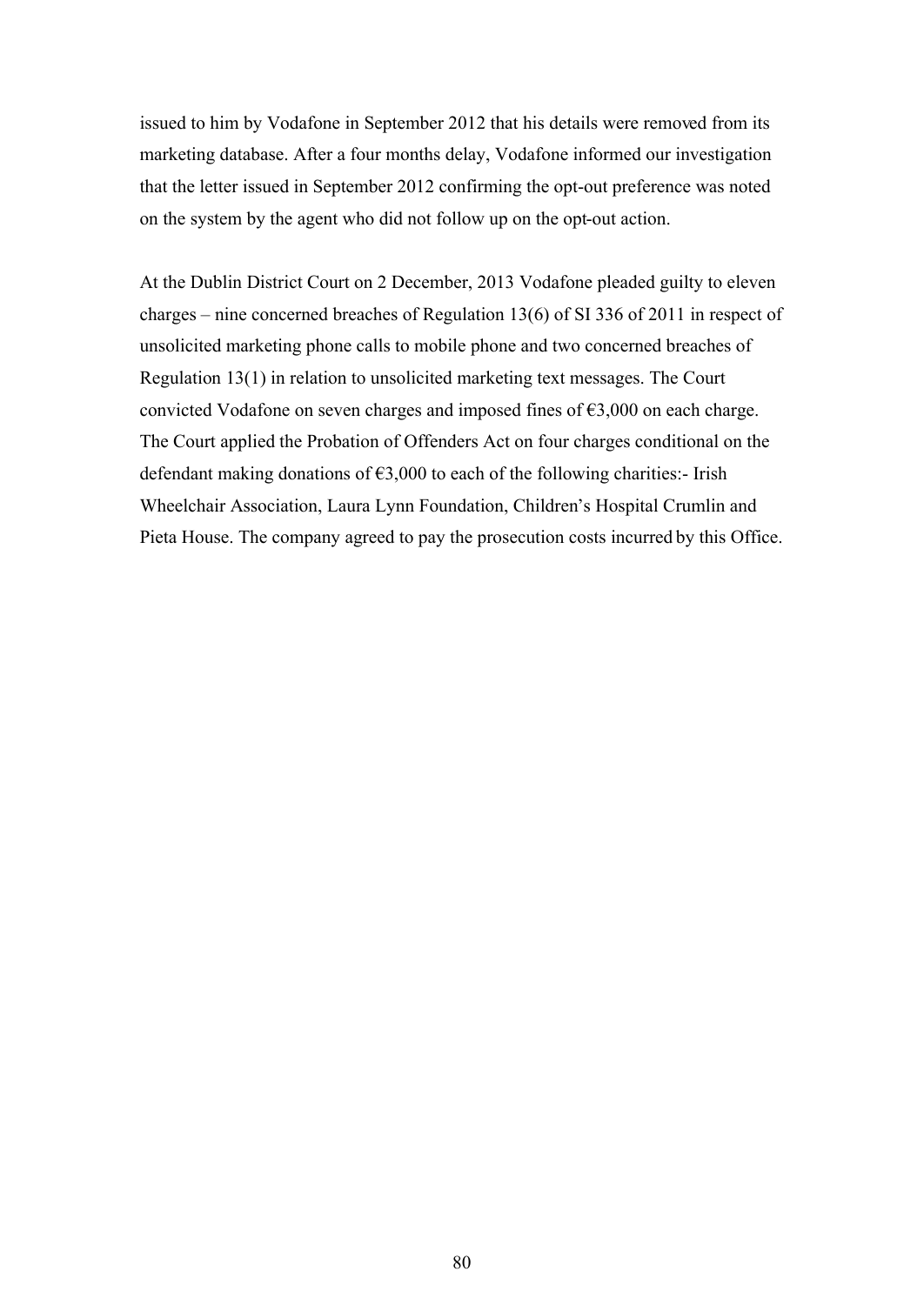### **Case Study 13: Access Request for CCTV footage**

We received a complaint in February 2013 concerning the alleged failure of a data controller to supply a data subject, in response to an access request, a copy of their personal data and, in particular, the CCTV footage of an incident involving the data subject. The data subject provided the data controller with the specific date and time of the incident captured on the CCTV system.

A claims adjuster firm responded to the access request on behalf of the data controller stating that it was in possession of the CCTV footage but it was not in a position to release a copy of the footage as images of other customers were identifiable on it and to release same would contravene data protection rules.

We commenced our investigation in March 2013 by writing to the data controller. The claims adjuster subsequently replied to us and it stated that the supply of the CCTV footage could potentially prejudice any right of recovery or indemnity that it was due to receive. It also claimed that, as there were other members of the public in the CCTV footage, providing the footage to the data subject would breach the Data Protection Acts.

We responded to the claims adjuster and we informed it that it had not cited an exemption under the Data Protection Acts which it was seeking to rely on to withhold a copy of the CCTV footage. We also drew its attention to the judgment of the High Court in the case of Dublin Bus v The Data Protection Commissioner<sup>10</sup>. This case related to an access request for a copy of CCTV footage concerning a woman falling on a bus (Case Study 5 in Annual Report 2012 refers). The High Court ruled that "*the existence of proceedings between a data requester and the data controller does not preclude the data requester making an access request under the Act nor justifies the data controller in refusing the request."* We told the claims adjuster to re-consider its position on withholding the CCTV footage in light of that judgment.

On foot of our correspondence the claims adjuster sought photographic identification of the data subject in order to correctly identify him in the CCTV footage. On receipt

<sup>&</sup>lt;sup>10</sup> [2012] IEHC 339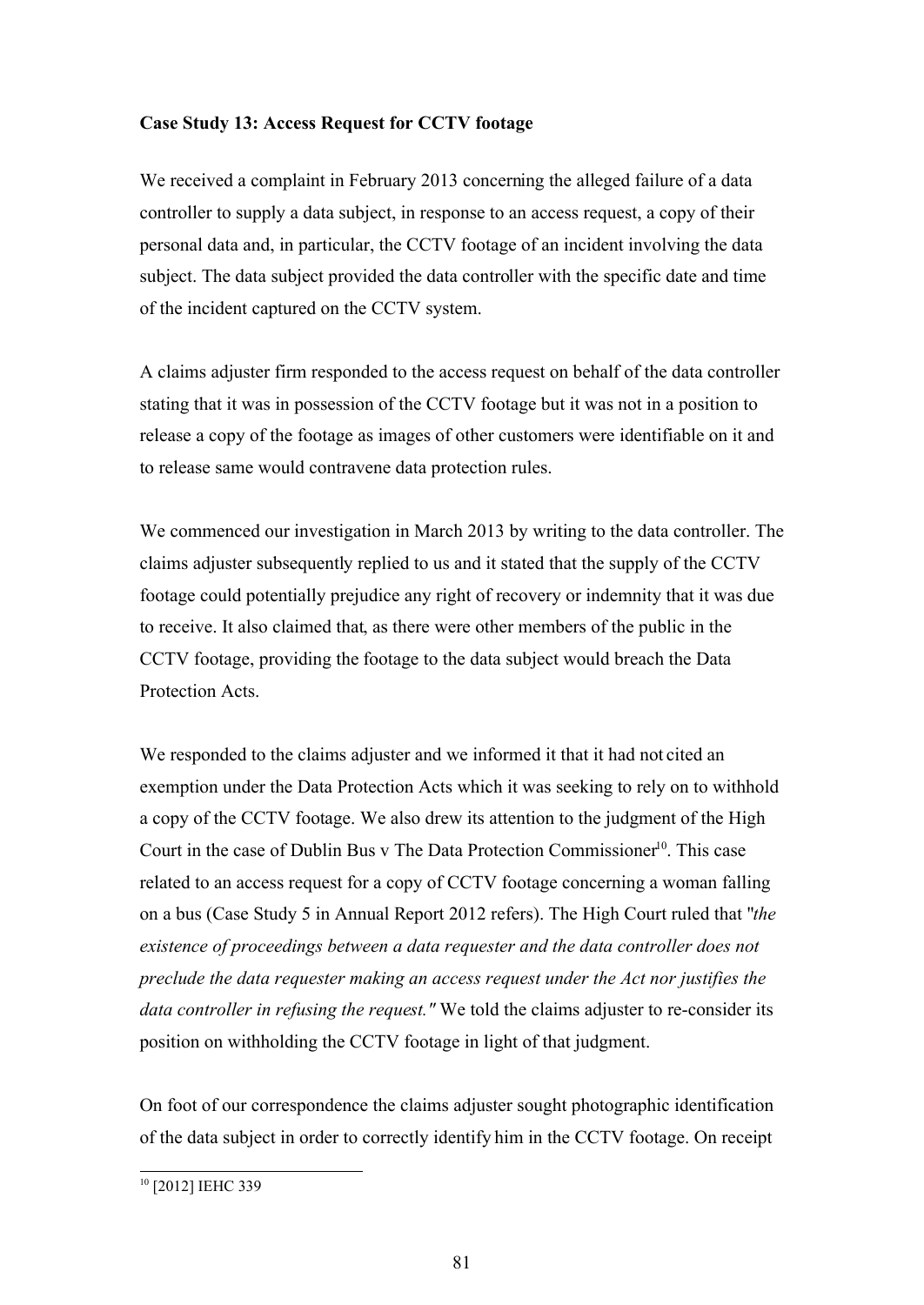of photographic identification it released a series of photographic stills from the CCTV footage to the data subject's legal representatives. The data subject's solicitor wrote to our Office and informed us of their dissatisfaction that there was no audio recording supplied with the series of stills. We wrote to the claims adjuster about this matter and it informed us that there was no audio recorded on the data controller's CCTV system. We advised the data subject's solicitor that we were satisfied that the obligations of a data controller were met in this case by providing a reasonable series of stills of images from the CCTV footage showing the requester's image only.

The following outlines this Office's position with regard to access to CCTV footage made under a Section 4 access request:

1.Any person whose image is recorded on a CCTV system has a right to seek and be supplied with a copy of their own personal data from the footage.

2.When making an access request for CCTV footage, the requester should provide the data controller with a reasonable indication of the timeframe of the recording being sought - i.e. they should provide details of the approximate time and the specific date(s) on which their image was recorded. For example, it would not suffice for a requester to make a very general request saying that they want a copy of all CCTV footage held on them. Instead, it is necessary to specify that they are seeking a copy of all CCTV footage in relation to them which was recorded on a specific date between certain hours at a named location. Obviously, if the recording no longer exists on the date on which the data controller receives the access request, it will not be possible to get access to a copy. Requesters should be aware that CCTV footage is usually deleted within one month of being recorded.

3.For the data controller's part, the obligation in responding to the access request is to provide a copy of the requester's personal information. This normally involves providing a copy of the footage in video format. In circumstances where the footage is technically incapable of being copied to another device, or where the supply of a copy in video format is impracticable, it is acceptable to provide stills as an alternative. Where stills are supplied, it would be necessary to supply a still for every second of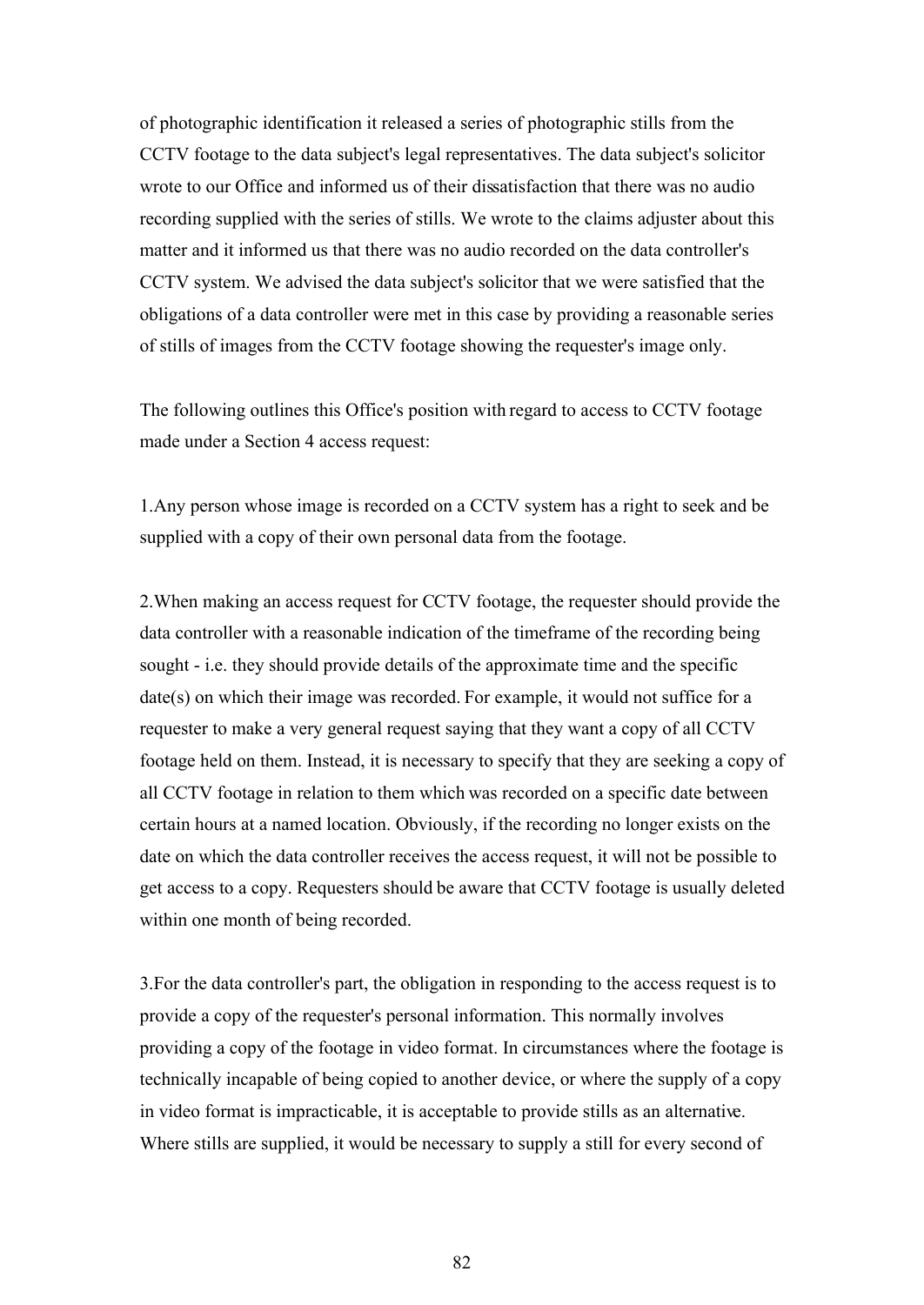the recording in which the requester's image appears in order to comply with the obligation to supply a copy of all personal data held.

4.Where images of parties other than the requesting data subject appear on the CCTV footage, the onus lies on the data controller to pixilate or otherwise redact or darken out the images of those other parties before supplying a copy of the footage or stills from the footage to the requester. Alternatively, the data controller may seek the consent of those other parties whose images appear in the footage to release an unedited copy containing their images to the requester.

5.Where a data controller chooses to use technology to process personal data, such as a CCTV system to capture and record images of living individuals, they are obliged to shoulder the data protection obligations which the law places on them for such data processing. In the matter of access requests for CCTV footage, data controllers are obliged to comply fully with such requests. Claims by a data controller that they are unable to produce copies of footage or that stills cannot be produced from the footage are unacceptable excuses in the context of dealing with an access request. In short, where a data controller uses a CCTV system to process personal data, its takes on and is obliged to comply with all associated data protection obligations.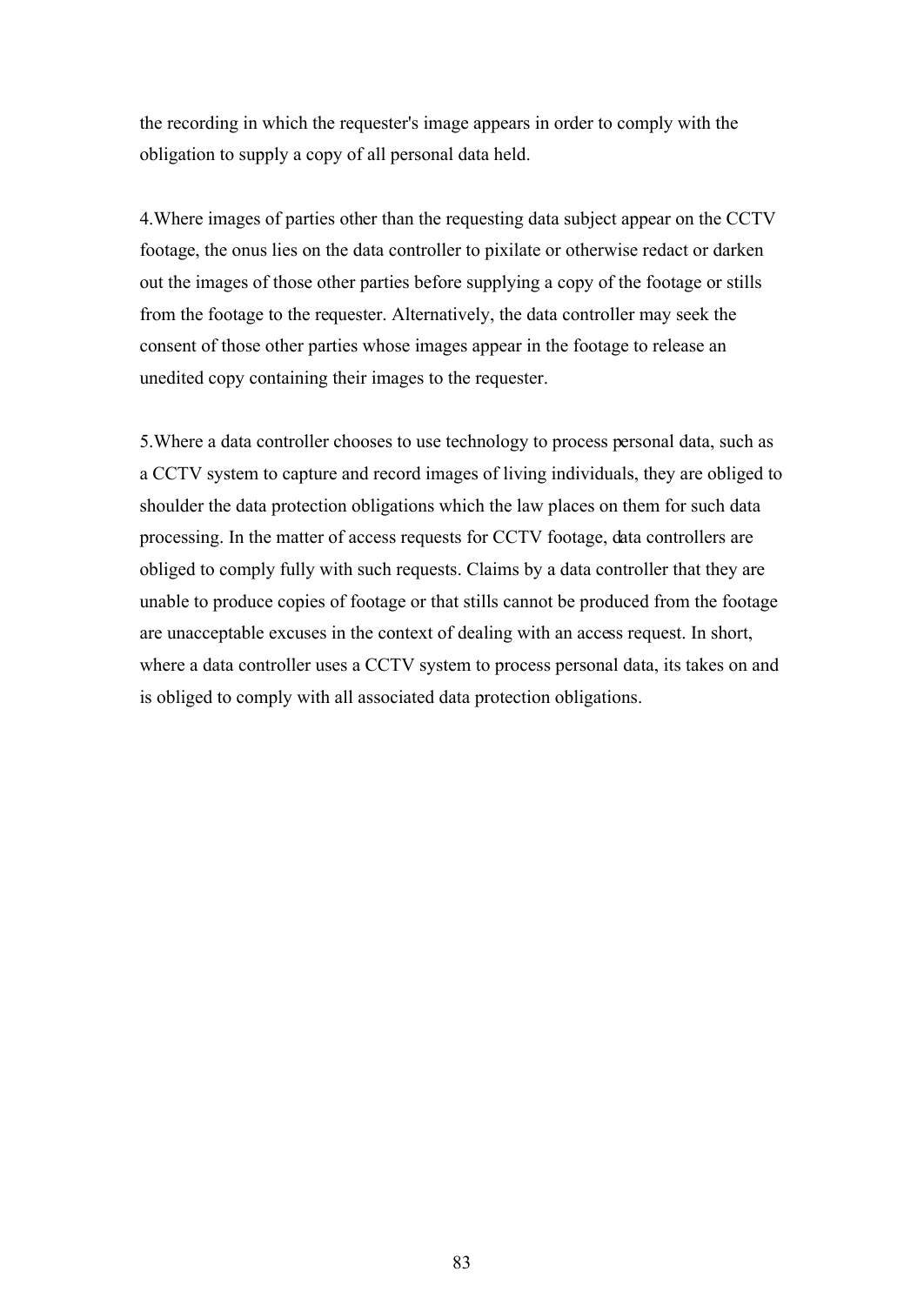#### **Case Study 14: Data Security Breach at Loyaltybuild Ltd.**

#### **Breach Notification**

On the 1<sup>st</sup> November, 2013, the Office received a data security breach notification from Loyaltybuild Ltd. in accordance with our Personal Data Security Breach Code of Practice. The notification informed this Office that encrypted credit card data had been compromised through an attack on its website.

Loyaltybuild Ltd is a company (data processor) who provides a service facilitating hotel getaway breaks that are offered as part of loyalty schemes run by its clients (data controllers).

The Office also received breach notifications from two data controllers in relation to the same matter.

On the 11<sup>th</sup> November 2013, Loyaltybuild Ltd updated their notification to inform the Office that credit card details (full card number, expiry date, card holder name and CVV code), in unencrypted format, and also contact details for customers who had made bookings through the Loyaltybuild website, had also been compromised. Data controllers across Europe were affected by the breach. Data was compromised to varying degrees, in some cases it included unencrypted credit card data, while in other cases it was confined to customer contact details.

For completeness of reporting on the investigation, this case study spans 2013 and the early months of 2014.

# **Actions taken by the Office - Inspection 12th November 2013, Enforcement Notice 13th November 2013, information campaign to affected individuals**

An Inspection Team from the Office carried out a site visit of Loyaltybuild Ltd on the  $12<sup>th</sup>$  November 2013. The Inspection team found serious issues regarding the security of data on Loyaltybuild's systems and a lack of procedures to ensure that the data was protected and managed properly. Loyaltybuild advised that it had been inadvertently recording full credit card details in unencrypted format and that it was not a part of their recorded process.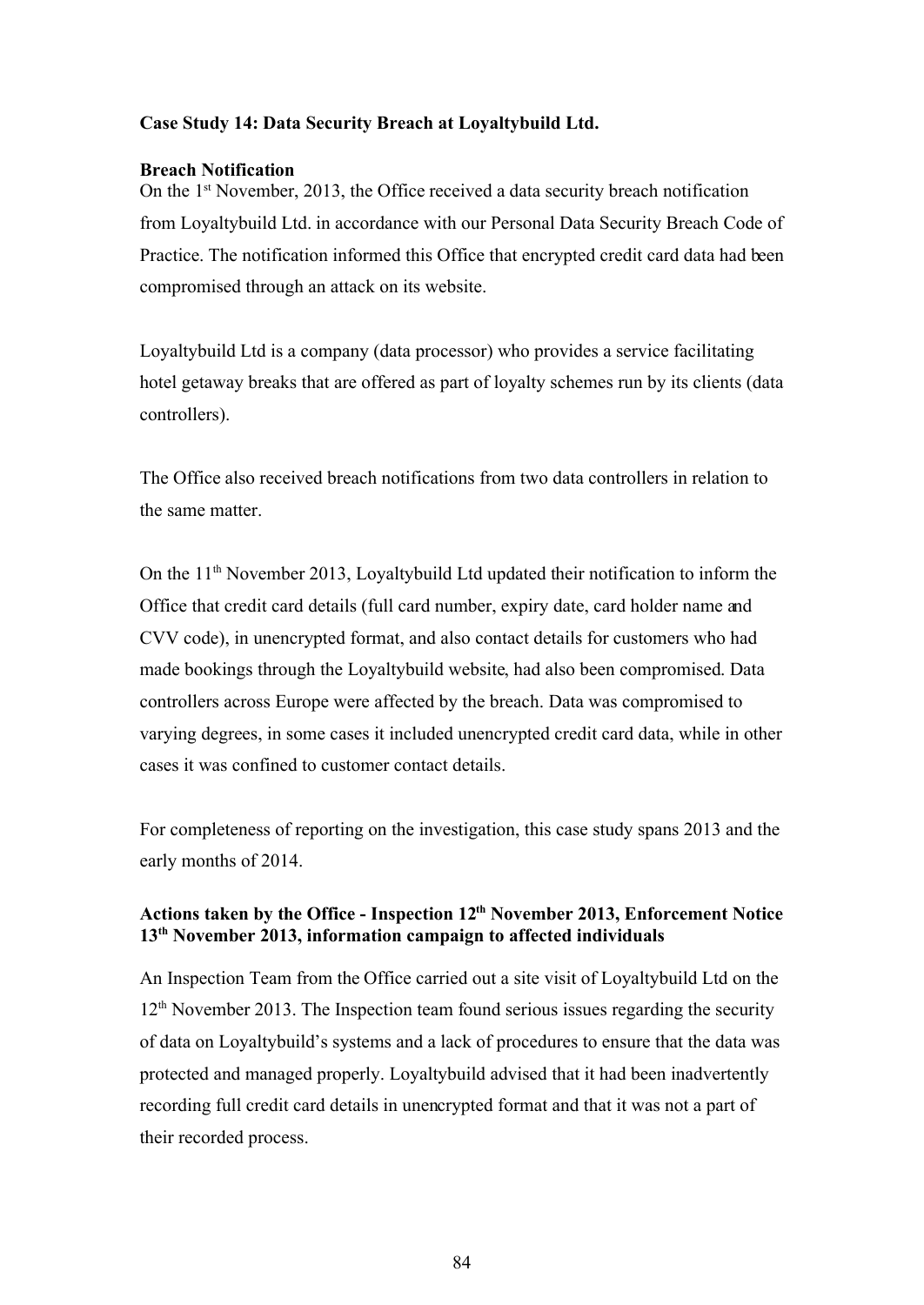On foot of the report of the Inspection Team, the Commissioner issued an Enforcement Notice against Loyaltybuild Ltd on the 13<sup>th</sup> November, 2013. The Enforcement Notice was part of a package of immediate actions undertaken by the Office to limit the affects of the data security breach.

The actions required by the Enforcement Notice were as follows:

- Loyaltybuild was required to notify all its clients about the security breach and advise them to notify affected individuals.
- Loyaltybuild was required to delete all personal data held for the purpose of providing services to its clients.
- Loyaltybuild was required to achieve PCI-DSS compliance<sup>11</sup> in respect of its processing of payment card data, verified by an independent third party.
- Loyaltybuild was to implement a series of changes to its procedures to bring them in line with industry best practices.
- Loyaltybuild was not allowed process personal data until it had satisfied this Office that these requirements were being met.

The Office also liaised with a number of banks and the Irish Payment Services Organisation (IPSO) to determine the potential implications for affected individuals. Based on this information, we issued advice to individuals, both through the Office website and media interaction, to monitor their bank accounts and to ensure that they could identify all payments being processed against their debit / credit card and notify their card company of any unusual activity. Affected individuals were also warned to be wary of any unsolicited communication they received.

# **Loyaltybuild Ltd's remedial actions in relation to procedures and policies**

Loyaltybuild Ltd. has been in regular contact with the Office advising of its progress on the matters set out in the Enforcement Notice and has cooperated fully with the Office's investigation.

In accordance with the requirement in the Enforcement Notice, Loyaltybuild Ltd employed a company to carry out its PCI Certification. On receipt of the Report of

<sup>&</sup>lt;sup>11</sup> Payment Card Industry Data Security Standard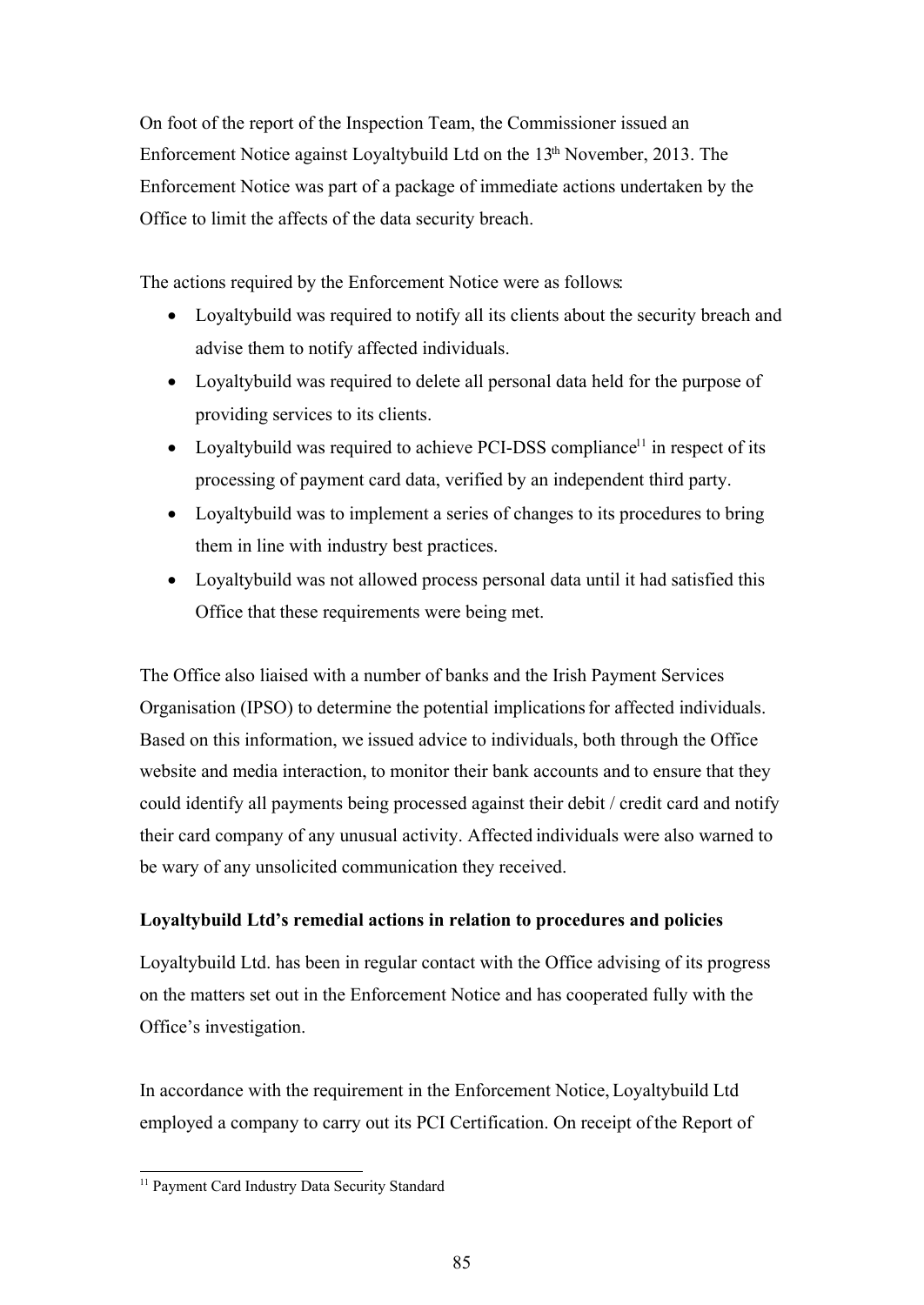Compliance, this Office employed a further company to carry out a peer review of the report.

A further requirement was put in place that Loyaltybuild Ltd. engage a third party auditor to scrutinise its procedures and policies (choice of company to be subject to final approval by this Office). The Office consulted with that company to satisfy ourselves of their competence in respect of carrying out a system-wide audit and subsequently approved their use.

The requirements of the system-wide audit were set out by the Office and we met with the company to discuss the implementation of this audit. The audit will continue over a number of months in 2014. The company will provide us with regular updates.

A particular issue addressed by the Office was the handling of credit card payments. Our Inspection Team advised Loyaltybuild Ltd to consider alternative processes to retaining credit card details on their systems. Loyaltybuild Ltd. no longer stores credit card details. This process was verified by our Inspection Team. Instead of processing the credit card payments themselves, Loyaltybuild Ltd. will now pass the customer on to a third party processor's website, which specialises in credit card payments.

A further visit by an inspection team to Loyaltybuild Ltd. in late January 2014 verified that the terms of the Enforcement Notice had been met, and the Commissioner lifted the Enforcement Notice to allow Loyaltybuild Ltd. to recommence processing personal data.

#### **Data Controllers**

The Investigation of the breach necessarily involved an assessment of any data protection issues in the relationship between the various data controllers with whom Loyaltybuild Ltd had contracts as a data processor.

Loyaltybuild had contracts with data controllers across Europe. This Office can only interact with data controllers based in this jurisdiction. However, we notified relevant Data Protection Authorities (DPAs) so that they could contact data controllers in their jurisdiction. Relevant DPAs were provided with regular updates on our investigation.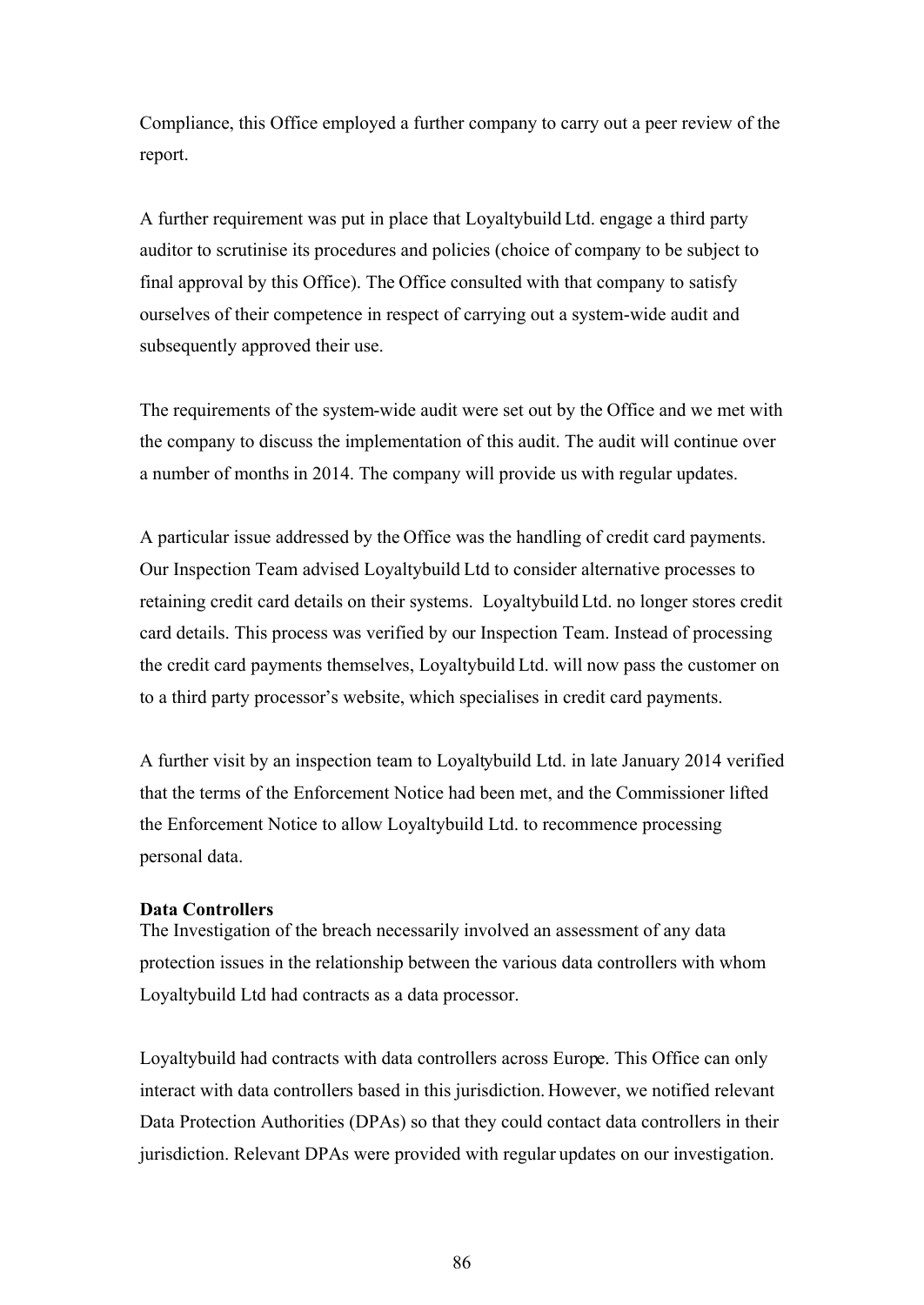We found it necessary to focus on the contracts in place between the various data controllers based in this jurisdiction and Loyaltybuild Ltd.

The biggest issue we found among the data controllers we examined was a lack of understanding of their status as data controller, in relation to their customers who booked hotel breaks through the Loyaltybuild website. All the data controllers we spoke with initially believed that Loyaltybuild was the data controller. This Office explained to them their responsibilities as a data controller and that Loyaltybuild was a data processor in respect of the loyalty breaks offered by the companies. We explained that when the customer (data subject) booked a hotel break, they did so as a customer of the data controller and that Loyaltybuild was only a processor.

We looked at the contracts in place between the data controllers and Loyaltybuild under a number of headings;

- Did the contract specify ownership of data
- Did the contract specify a retention period
- Did the contract require compliance with DP legislation
- Did the contract specify appropriate security requirements
- Did the contract require confidentiality of data
- Did the contract restrict further processing
- Did the contract specify actions to be carried out on receipt of a Subject Access Request
- Did the contract specify the deletion of data
- Did the contract specify actions on termination of contract
- Did the contract allow for the right to audit the data processor

We found that in all cases there were issues with one or more of the above. We found that no Data Controller had set a Retention Policy, setting out the timeframe for holding data in respect of its customers.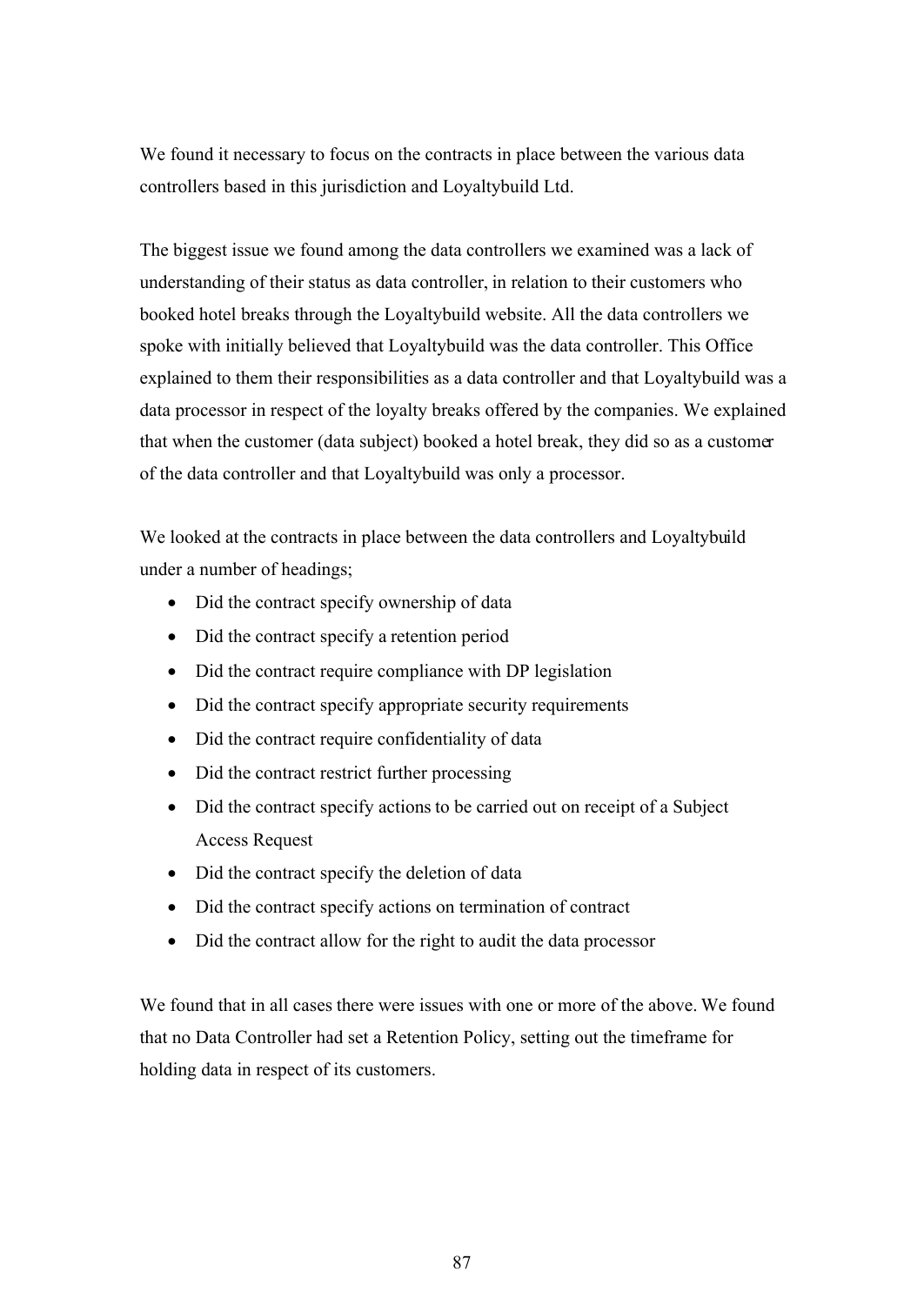ODPC also requested details on what "due diligence" had been carried out prior to awarding the contract. Again this Office identified issues with some data controllers who failed to carry out proper due diligence.

Along with the Enforcement Notice issued to Loyaltybuild, the Commissioner also issued Enforcement Notices to two Data Controllers on the 13<sup>th</sup> November 2013. These Enforcement Notices required affected individuals to be notified, detailing the nature of the data and the steps to be taken to secure their personal and financial data. They were also required to ensure that any data processor acting on their behalf that carries out financial transactions involving customers is PCI compliant as required.

# **Main Findings of Loyaltybuild Ltd Investigation:**

- Loyaltybuild Ltd. failed to implement adequate security measures to protect the data it held on its systems
- Loyaltybuild Ltd. failed to implement proper procedures to manage the data it processed.
- Data Controllers were unaware of their role in the control of the data held on Loyaltybuild Ltd.'s systems.
- No Data Controller had set a Retention Policy, setting out the timeframe for holding data in respect of its customers.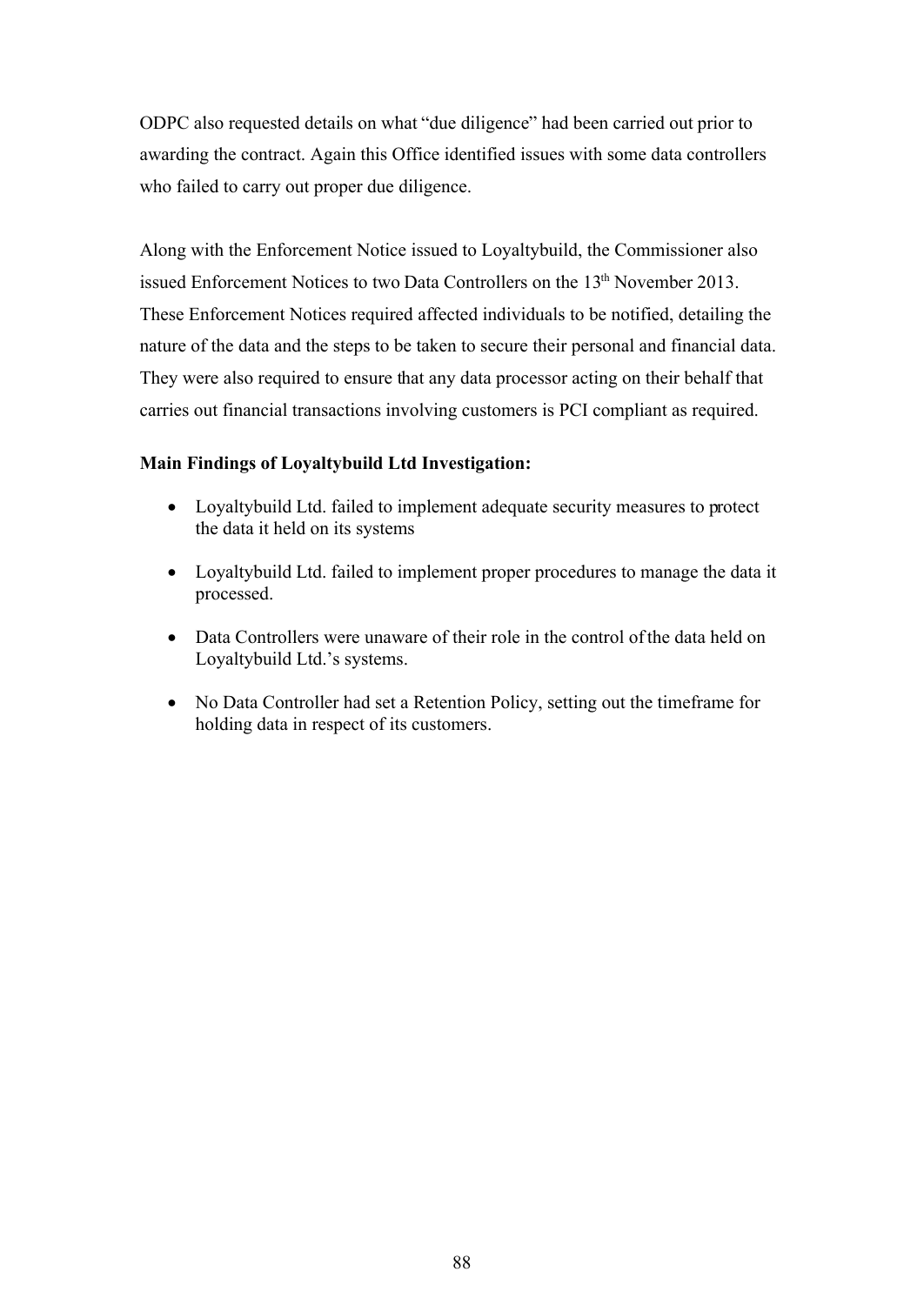#### **Case Study 15: Client list taken by ex-employee to new employer**

In January, 2013 we received a complaint from an individual in relation to receipt of unsolicited correspondence to her home address, from a company with whom she had no business relationship. The correspondence referred to the individual's existing pension plan with another company and offered a review of the individual's existing assets or advice concerning her future provision. The letter also indicated the sender's intention to phone the recipient to discuss the matter further. The individual stated that she was annoyed and aggrieved that her personal and financial details were now in the hands of a company of which she had no knowledge.

The individual contacted the company with which she had set up her pension plan and they confirmed to her that the person who had sent her the unsolicited letter had left their employment in December 2011.

Section 2 of the Data Protection Acts, 1988 and 2003 (the Acts), provides that personal data shall be fairly obtained and processed and shall not be further processed without the prior consent of the individual concerned. We asked the new employer to confirm whether the employee had brought in data relating to clients that he obtained from his time working in his previous employment. We also asked the new employer to confirm what consent, in line with the Data Protection Acts, it had to process such data.

Our letter also informed the new employer that it should be aware that contacting an individual by phone, for the purposes of electronic direct marketing, without first receiving their consent, is an offence under Statutory Instrument No 336 of 2011.

The new employer confirmed that, having conducted its own internal investigation into the matter, that approximately fifty former contacts of the employee were written to. It stated that no follow up phone calls were made. The new employer confirmed that any such data that the employee possessed had been destroyed and that no further attempts would be made to contact those individuals.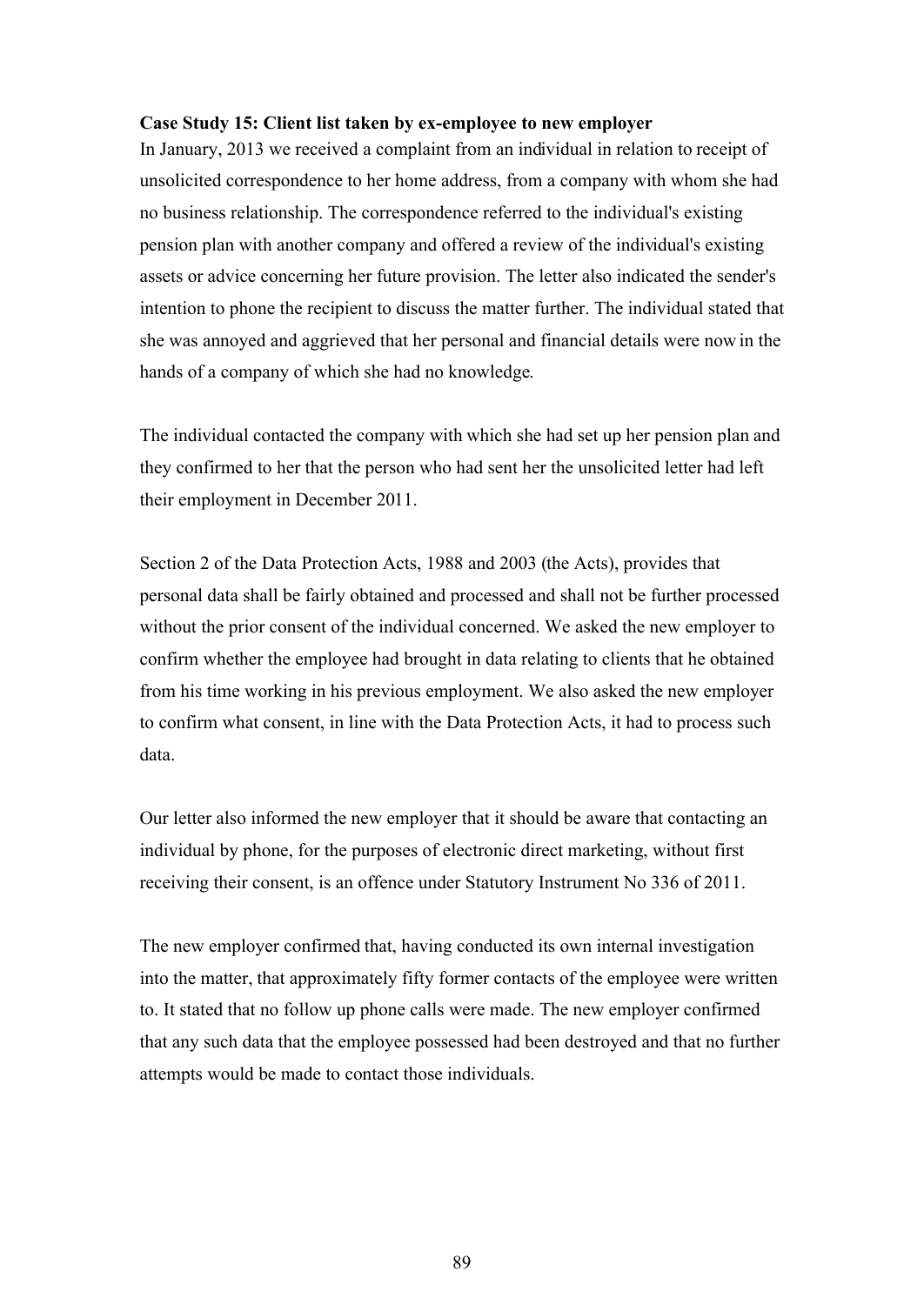The complaint was resolved on an amicable basis when the company provided this Office with a letter of apology dated 28 January, 2013 to forward, on its behalf, to the individual concerned.

However, in early April, 2013 this Office received a data security breach notification from the former employer informing us that another of their clients had informed them that she had received a letter from one of its former employees soliciting business. The nature of the letter, although addressed to a different client, was similar to the incident previously investigated by this Office in January 2013. The letter was dated 15 January, 2013 thus predating the confirmation of 28 January, from the new employer, that the client data had been destroyed.

Our investigations of such instances are twofold. We contact the company responsible for sending the unsolicited correspondence and we also deal with the company responsible for the data, to determine whether the security procedures it has in place to protect against the unauthorised access and disclosure of personal data are sufficient.

In this instance we requested the former employer to inform us of the policies it had in place regarding the security of client information in circumstances where an employee is moving to a new employment. We also requested to be provided with a copy of the data protection element of the contract of employment.

When providing this Office with a copy of the Confidentiality and Solicitation agreement signed by the former employee, the former employer also provided us with a copy of another letter sent to one of their clients by the former employee. The letter was dated 15 April, 2013 and was similar in nature to the letters sent to individuals in January 2013. However, on this occasion, the unsolicited correspondence made no reference to contacting the individual by telephone.

This information contradicted the confirmation we had received from the new employer in January 2013 that all data relating to the employee's previous employment had been destroyed. On becoming aware of this development, this Office had no option but to have two of our Authorised Officers carry out a site inspection, as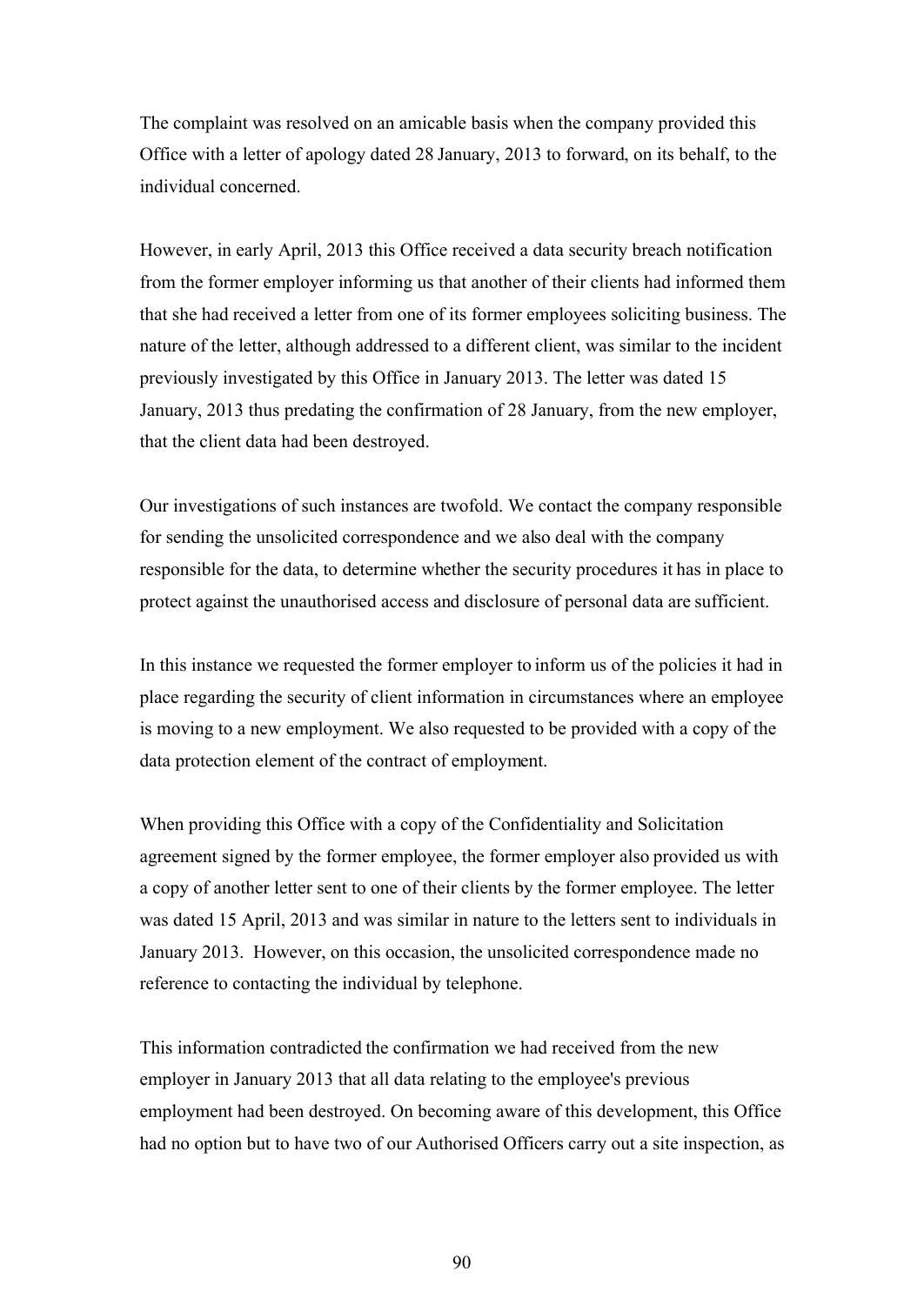provided under Section 24 of the Acts, at the premises of the company. To assist with the site inspection, we requested the former employer to provide us with a copy of the client list of the former employee.

The purpose of the site visit by the Authorised Officers was twofold. Firstly to ascertain how it happened that a letter dated 15 April, 2013 issued to a client of the former employer, despite assurance from the new employer, in a letter dated 28 January, 2013 that all client data from their employee's previous employment had been destroyed. Secondly to carry out a search of the company's systems to satisfy ourselves that there was no further data in the company's possession relating to the clients of the previous employer. Using the data provided by the original employer, the Inspection Team carried out a search on the computer systems for individuals' names and addresses. The Inspection Team was satisfied that no further customer data remained.

We informed the new employer, on the morning of the site inspection, of our intention to visit his place of business that afternoon. We had not informed the new employer, prior to the site visit, of our knowledge of the letter dated 15 April, 2013. The new employer cooperated with the inspection.

Our investigation of the matter concluded on the basis of our receipt of written confirmation in May 2013 from the Managing Director of the new employer, stating that he fully accepted that breaches had occurred and outlining the actions his company was taking to prevent a recurrence. The Managing Director also confirmed that he personally oversaw the destruction of the data held by the employee.

This Office has noticed a significant increase in the number of data security breach notifications we are receiving in relation to this type of matter. We may first become aware of the matter via the receipt of a complaint from an individual relating to their receipt of unsolicited communications or from our receipt of a data security breach notification from the data controller. While there are obvious business related implications to such incidents, the focus of this Office's investigation concerns the basic principles of data protection relating to security, fair obtaining and processing of personal data.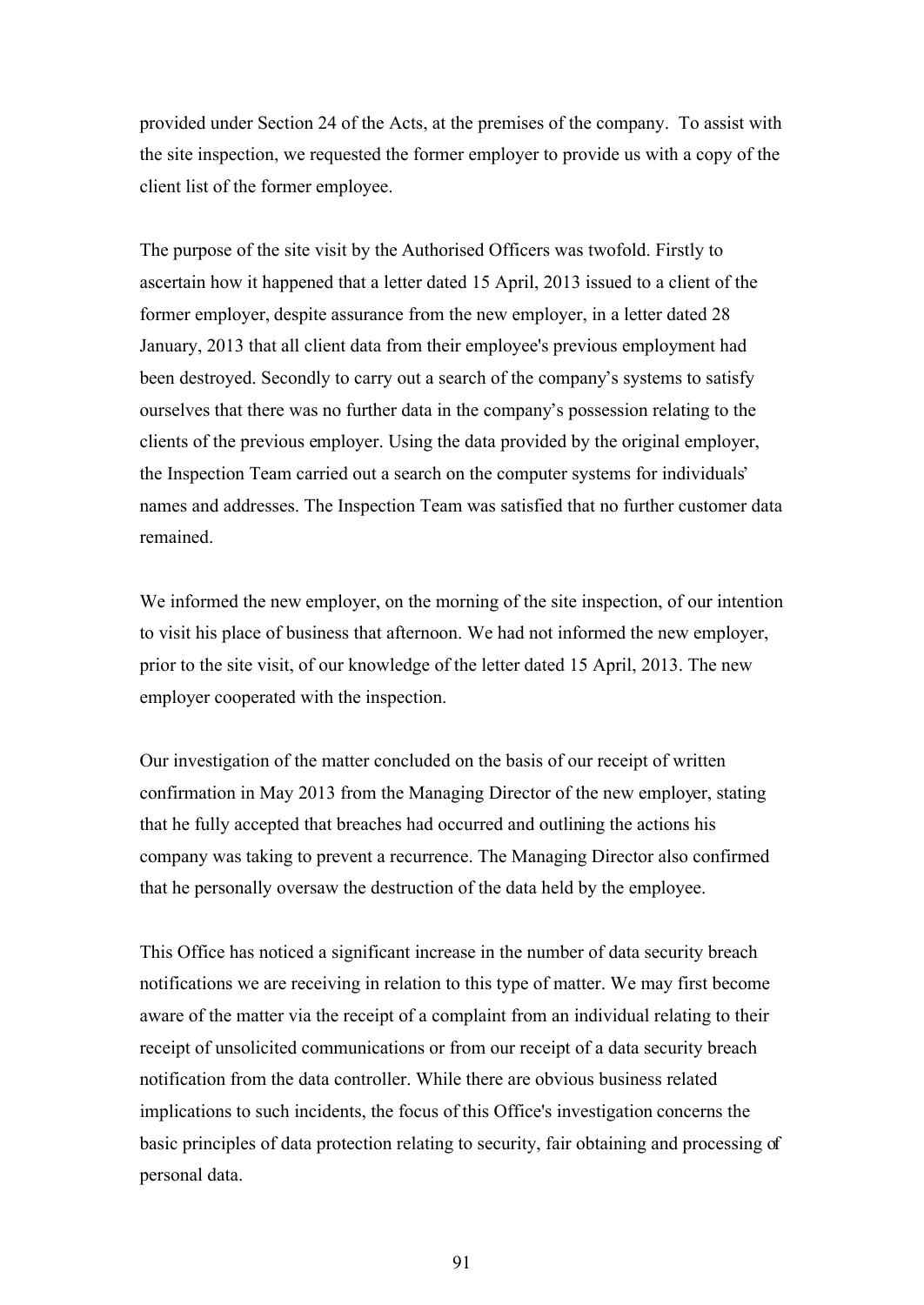#### **Case Study 16: Loss of photocopies of passports**

In November 2013, a voluntary organisation that is involved with young people notified us of a data security breach relating to the loss by one of its local groups of photocopies of passports. The organisation informed us that one of its local groups had reported that a file containing photocopies of individual passports for 44 young people and leaders, and 38 Parental Consent forms, was lost or mislaid on the return journey from a trip abroad the previous August. We were informed that the Volunteer in charge only became aware of the loss of the documentation in November.

The three pronged approach from this Office when dealing with personal data security breaches is that we expect that the Data Controller,

1. Informs the affected individuals (including what information was disclosed)

2. Secures the data in question and,

3. Informs this Office of steps taken to reduce the risk of a similar incident reoccurring.

As the whereabouts of the documentation was unknown this prevented the data controller from securing the data.

The organisation confirmed that it was arranging immediately to contact the parents to advise them of the loss. As per the provision of the Code of Practice, this allows the individuals to consider the consequences for each of them individually and to take appropriate measures.

This Office queried the reason why the organisation considered it necessary to hold photocopies of the passports. We informed the organisation that we did not consider the photocopying of the passports to be best practice. The organisation confirmed that it too was questioning why passports were being photocopied and was investigating the extent of this practice within the organisation. It put forward the suggestion that perhaps the purpose of photocopying the passports was done as a precaution in case the original passports were lost while abroad. We also informed the organisation that,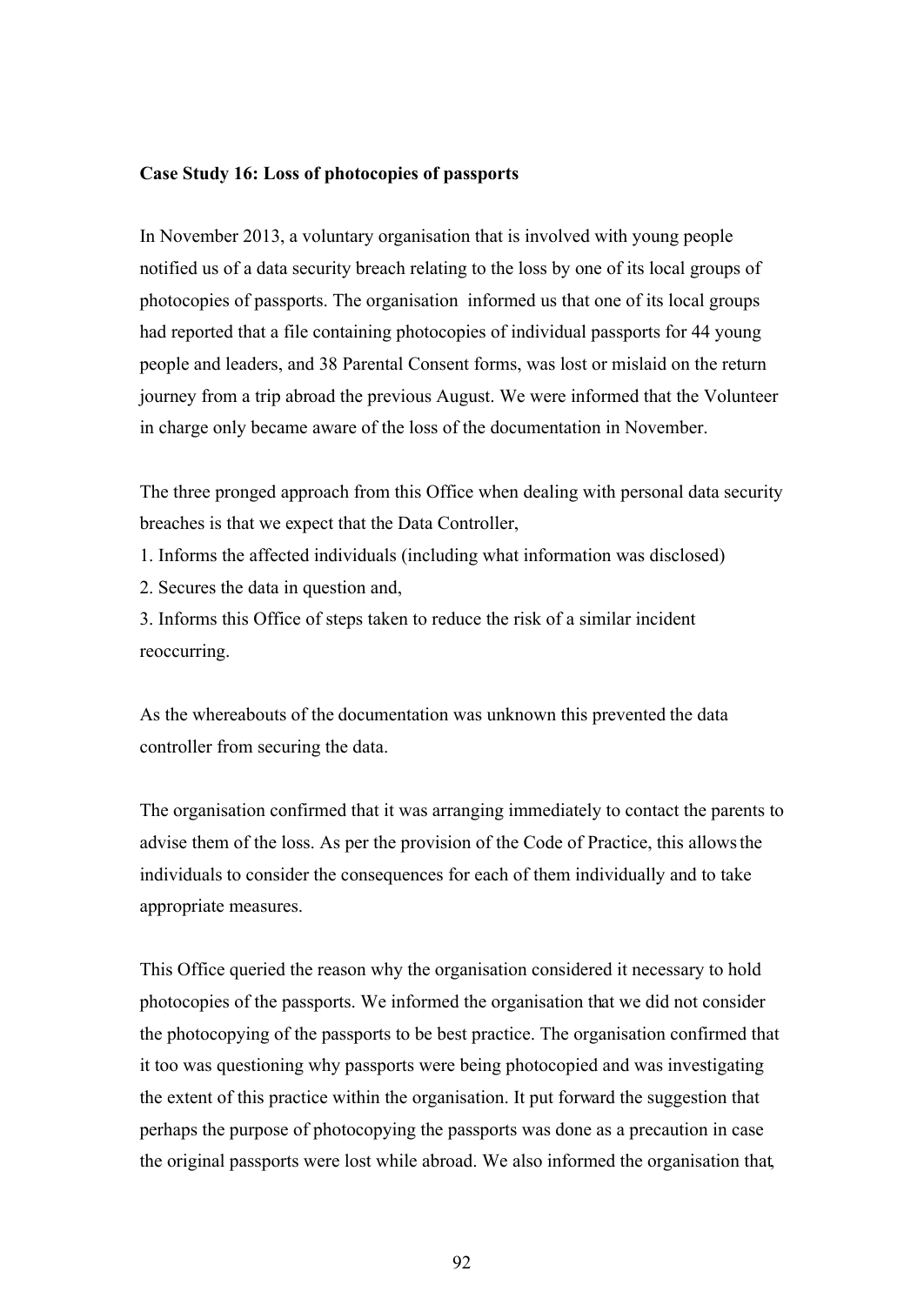even if it was in a position to provide a legitimate basis for the photocopying of the passports, the documents should have been destroyed once the trip abroad was over. This procedure would have alerted the Volunteer sooner to the loss of the documents.

The Personal Data Security Breach Code of Practice also provides that, in appropriate cases, data controllers should also notify organisations that may be in a position to assist in protecting data subjects. In this regard, this Office, for the benefit of our own understanding of the matter, contacted the Passport Office, Department of Foreign Affairs. The purpose of our communication with the Passport Office was to seek advice on the potential implications of the loss of a photocopy of a passport and whether this was an issue that should be reported to the Passport Office.

The Passport Office advised that there was a possibility that a photocopy of passport details, if it fell into the wrong hands, could be used to create a duplicate as a fraudulent document. The Passport Office advised that the affected passports could be put on the Department of Foreign Affairs "check list". This Office understands that this involves the placing of a computer block that means when an individual reapplies for a passport, a double check is carried out on the application.

Our investigation of the data security breach concluded on receipt of confirmation from the organisation that it had written to all the parents advising them of what had been lost. The organisation also informed us that a parents meeting had been held. The organisation also confirmed that it had taken advice from the Department of Foreign Affairs and was preparing guidelines for its groups on the issue of the handling of passports.

This case demonstrates the basic principles of data protection in relation to data security and the requirements under the Data Protection Acts 1988 & 2003 (the Acts), for a data controller to have a clear purpose in relation to the obtaining and retention of personal data. In this instance it was not clear why the local group had photocopied the passports. The Acts provide that the data should be obtained only for one or more specified, explicit and legitimate purposes. The Acts also provide that the data shall not be kept for longer than is necessary for the purpose for which it was initially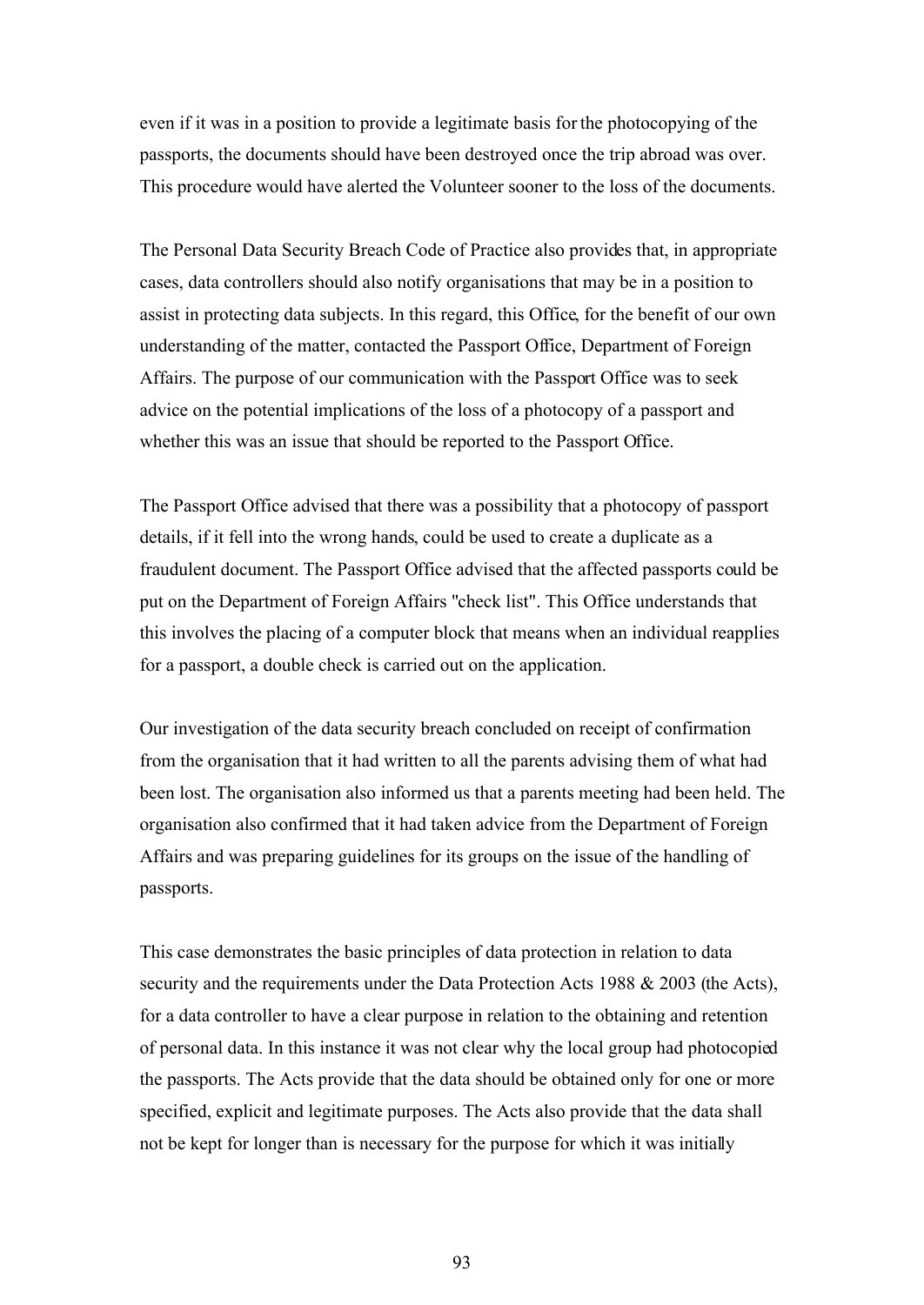obtained.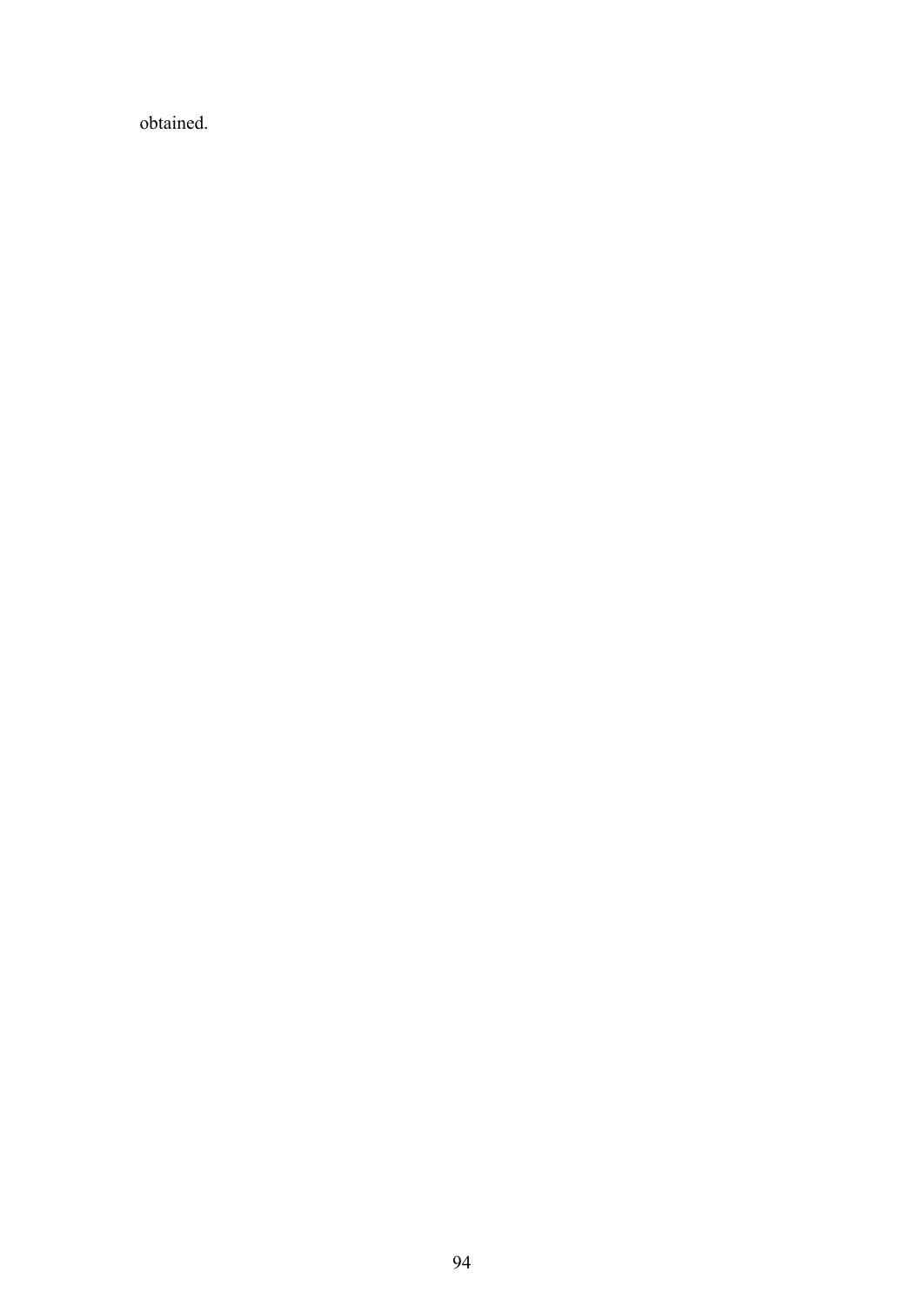#### **Case Study 17: Medical files sent to incorrect email address**

The Office received a data security breach notification from a G.P. which reported that an email containing a patient file had been sent to an incorrect recipient. This was the result of a typographical error when entering the email address. The patient file was exported from the software system used by the G.P and attached to the email. The data controller became aware of the matter when the intended recipient contacted the data controller advising that they had not received the email.

The data controller advised our Office that they had notified the affected individual of the matter.

As part of our investigation into the matter, we contacted the software supplier to determine how easy it would be for a third party to access a patient file exported from their system. The software company stated that only an individual with a registered copy of their software could open or access the patient file. The file would have to be imported into the software system to be read. Our Office asked whether there was any other software that could be used to open the file. We were advised that the file could not be opened in a legible format outside of their own software.

The data controller also advised our Office that, as a means of preventing the repeat of such an incident, it proposed that, where it was sending a patient file to another G.P., that the receiving G.P. must first send it an email requesting the patient file. The data controller can then reply directly to the email, ensuring the correct address is used.

The data controller also sought our advice on raising this issue in a public forum as a means of raising awareness of the dangers. We responded by stating we had no objections to such a course of action, provided that no personal data was disclosed. As our Office was advised by the software company that the email could not be accessed by the recipient, we recorded the matter as a non-breach.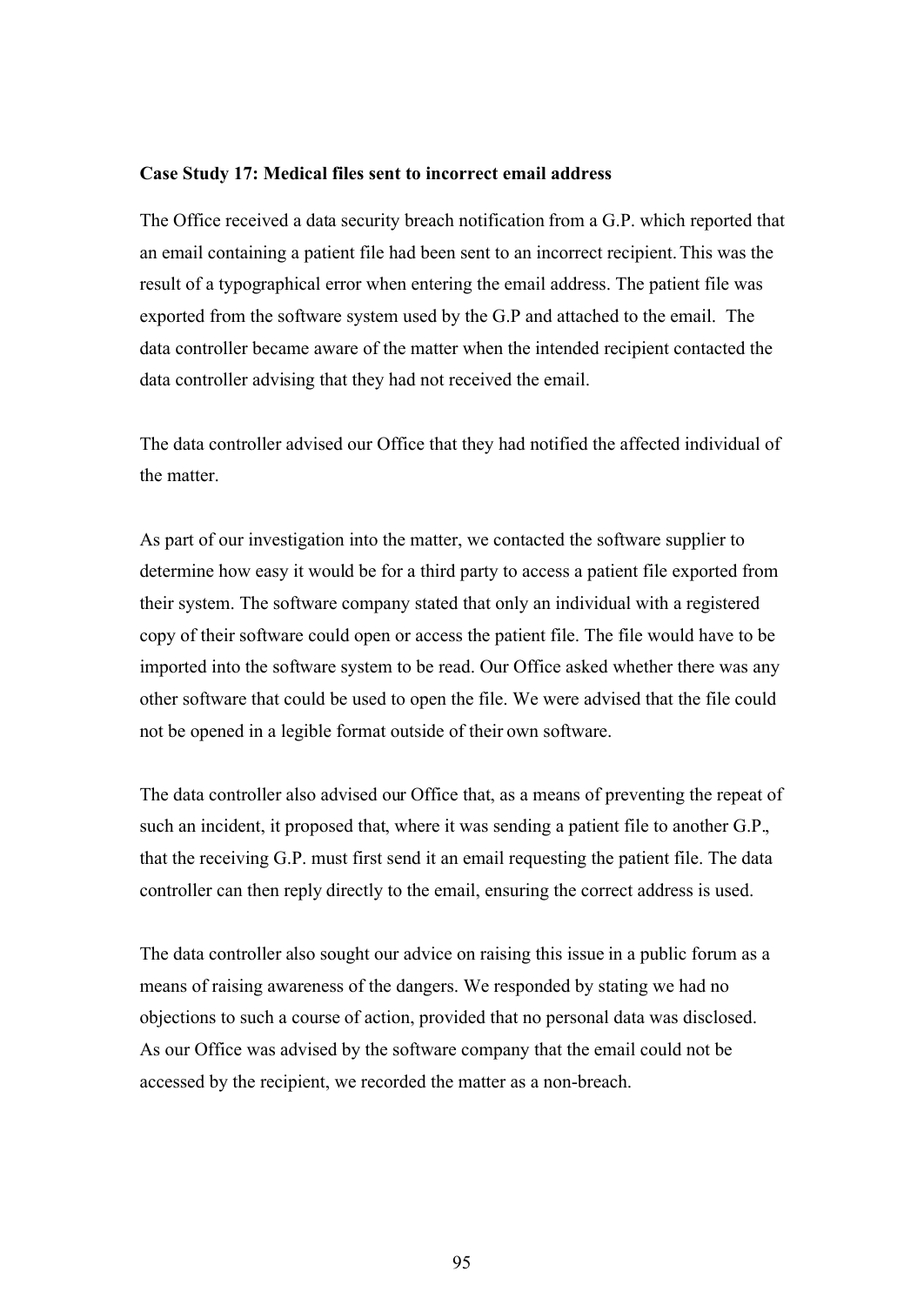This issue highlights the necessity for sending sensitive data, such as medical data, via a secure means. It shows how easy it is for emails to be issued to an incorrect recipient and without some means of securing the data contained within the email, could be disclosed to an unauthorised party.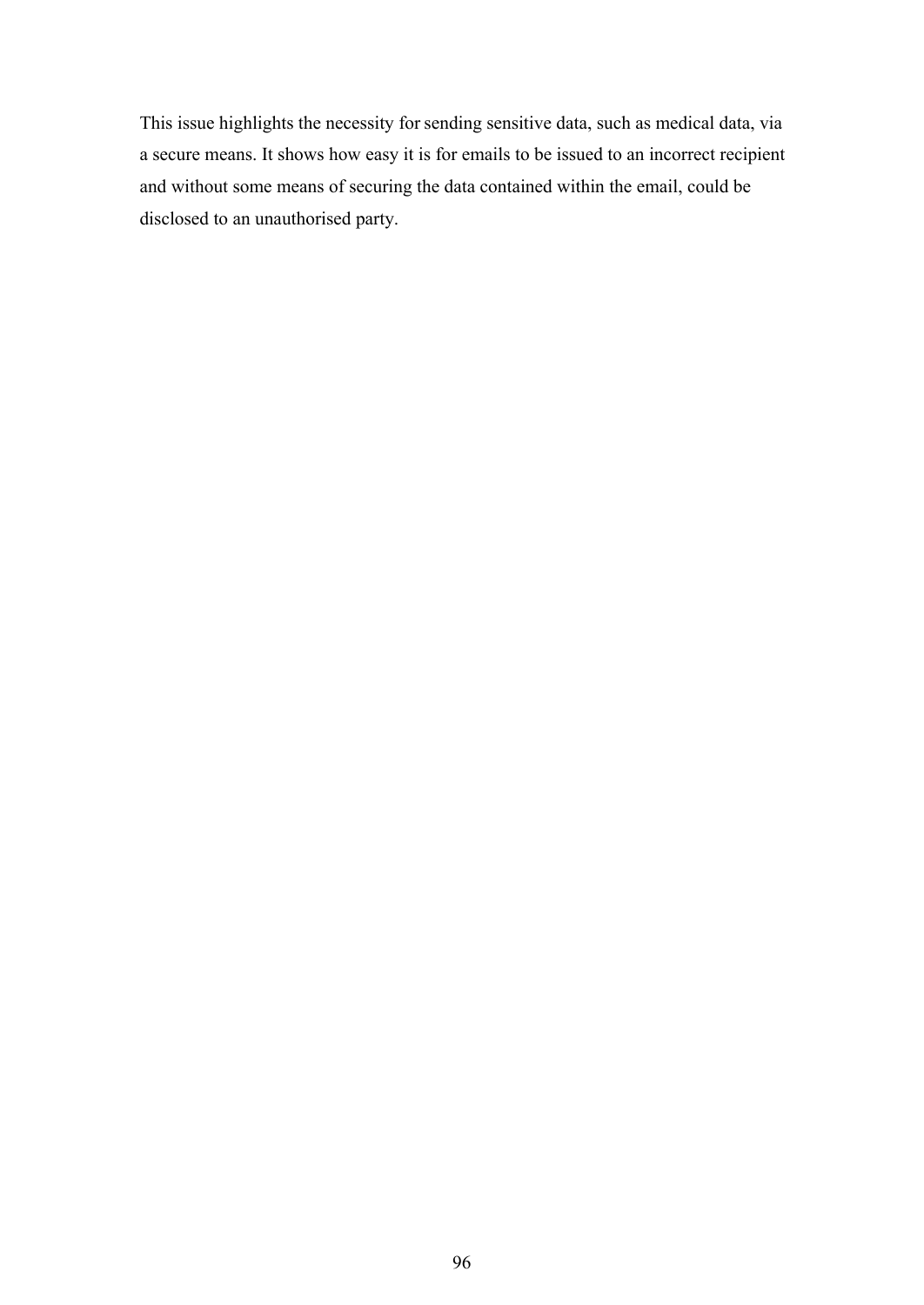#### **Case Study 18: Computer affected by Ransomware**

Our Office received a notification from a Medical Practitioner that their computer system had been compromised by Ransomware.

Ransomware is a malicious file which is designed to extort money from a user by disabling their computer or encrypting files stored on the computer. The user is then informed that they must pay to have the files restored. There is a risk that after paying the "ransom", the user will not regain control of their system.

The data controller notified the Office that they were unable to access their computer system, due to the Ransomware that had been installed on their systems. This meant that they were unable to access their patient files. They also advised the Office that they had received a demand for  $65,000$  in return for the re-instatement of the data. The data controller stated that they had informed An Garda Síochána and had not paid the ransom.

The data controller, on discovering the issue, alerted their IT service provider. After an initial investigation, a third party IT service provider was also employed to help recover the data. During this process, the data controller discovered that backup data for the previous five months had also been compromised. The data controller had therefore lost all patient data obtained in the previous five months.

Our Office contacted the data controller and asked that we speak directly to the IT service provider to determine how the backup tapes going back over a period of five months had been compromised. The IT service provider informed us that there were two separate backup facilities in place. Firstly, there was an on-site hard drive device that was written to each night. Secondly, there was a system of backup tapes in place, which were then stored off-site.

The on-site hard drive had been affected by the Ransomware software. However, it was discovered that the backup media tape system had not actually been recording, but there were no alerts issued by the backup software to identify an issue.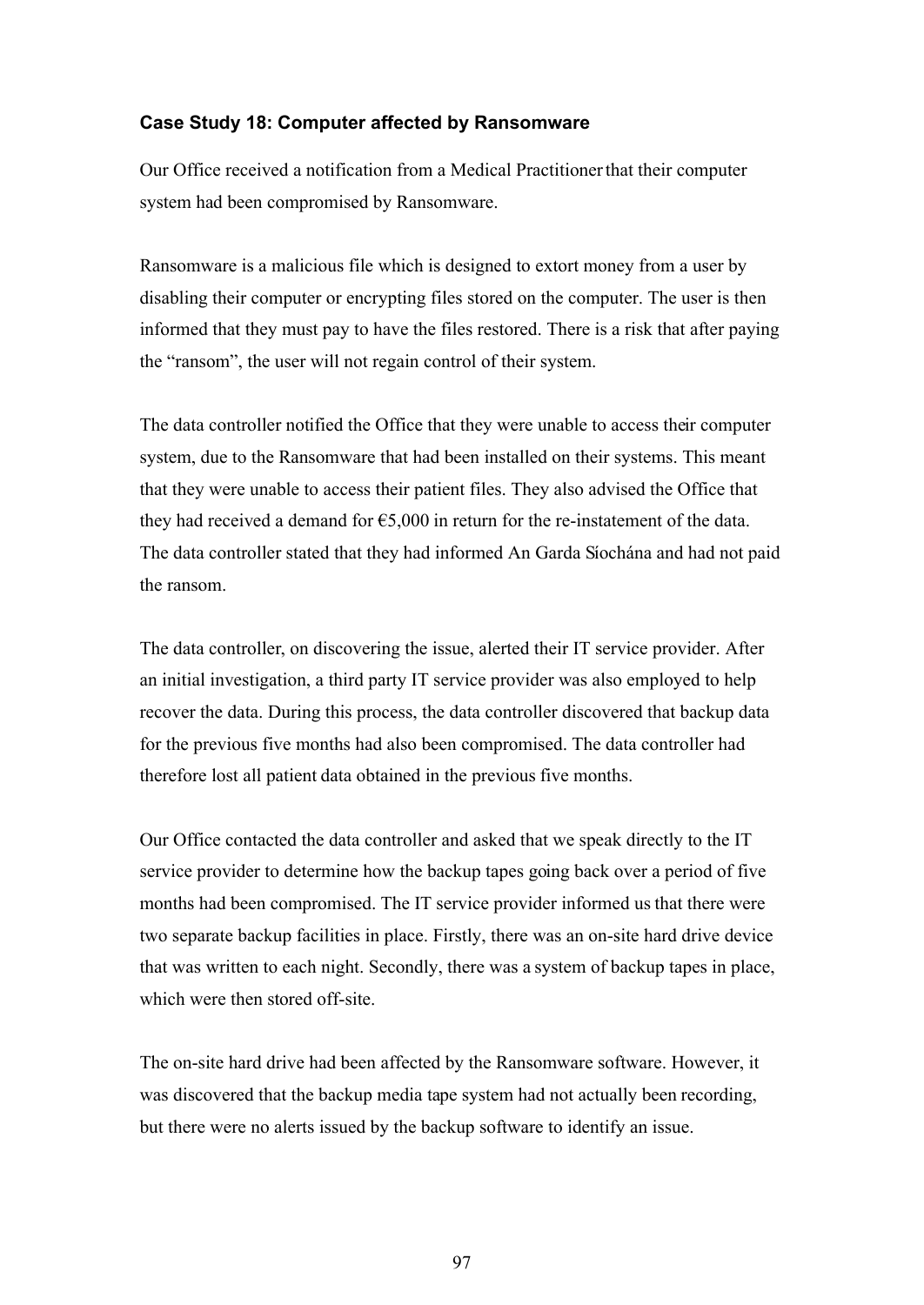We sought assurance from the IT service provider that the data had not been exported by the Ransomware. The IT service provider stated it had found no evidence to suggest that the data had been taken from the data controller.

It was noted that the data controller had a basic firewall in place and an up-to-date anti virus system. The data controller had also set aside a budget for an upgrade to their computer systems to take place later in the year.

The data controller informed this Office that it was preparing to notify all its patients. We recommended that the notification be directed to those individuals for whom records had been compromised. Any patients who had not attended the practice since the last viable backup tape was created were not affected by the security breach as their records were not compromised.

It was clear that the data controller had installed systems to protect the data under its control and was planning on upgrading the systems. However, it is imperative that, when systems are implemented, they are checked on a regular basis to ensure they are operating correctly.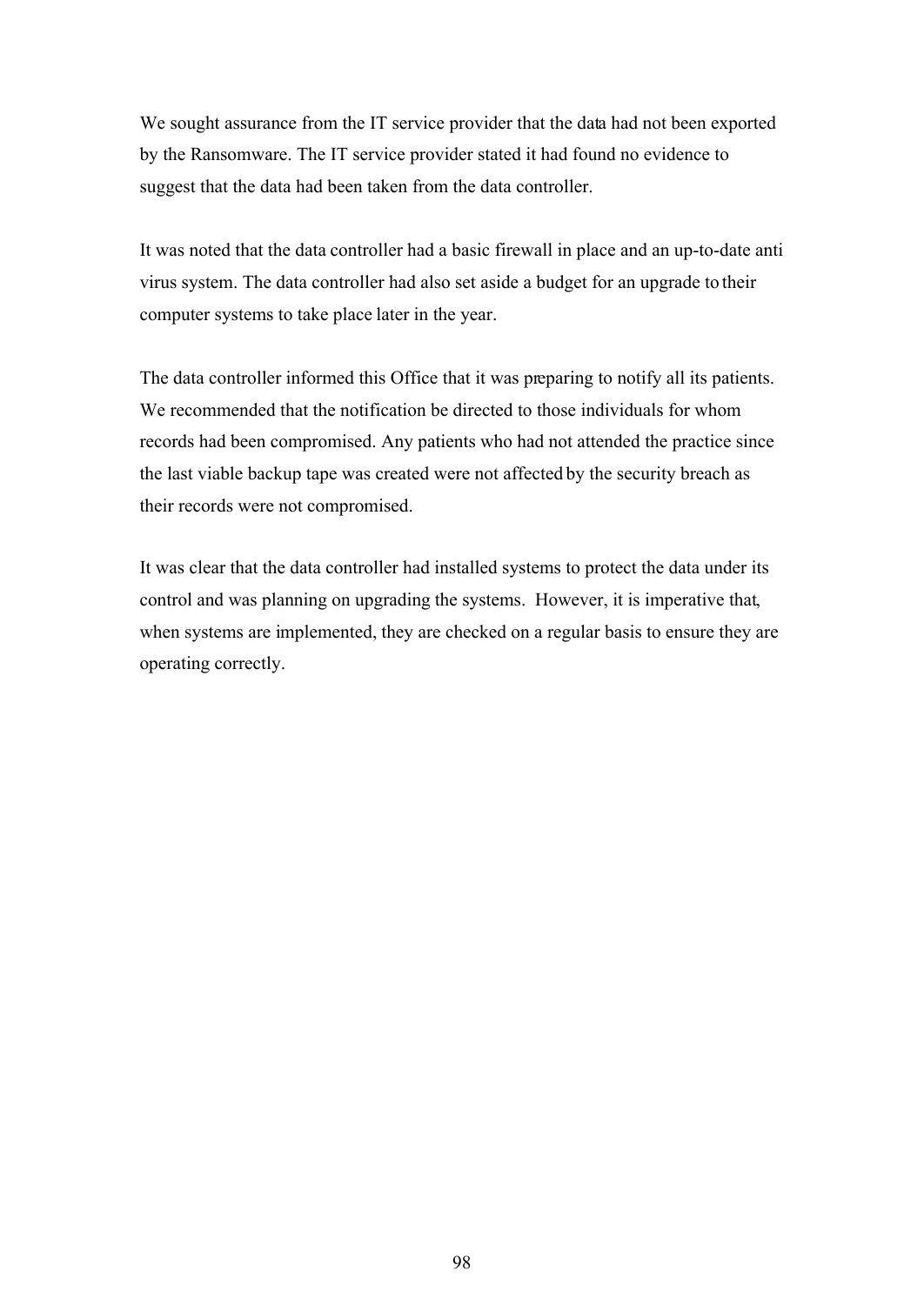#### **Case Study 19: Customer had on-line access to third party telephone bill details.**

The Office received a breach notification from a telecommunications provider notifying us of a personal data security breach under the provisions of Commission Regulation (EU) No 611/2013 of 2013.

This Regulation imposes a legal obligation on providers of publicly available electronic communications networks or services to notify this Office of a personal data security breach, no later than 24 hours after the detection of the breach, where feasible.

The Service Provider informed us that one of its customers, who was a member of an organisation, while reviewing his telephone bill via the Provider's on-line facility, noticed that he had access to the details of bills of over 400 other members of the same organisation. On becoming aware of the incident, the Service Provider quickly removed a shared billing code that linked a limited number of accounts related to members of the organisation on the Service Provider's billing system.

The Service Provider informed us that it was able to confirm from the customer's login details that he had access only to customers' name, surname, mobile number and six months call records. We were informed that the customer did not have access to the individuals' financial details or address details.

The root cause of the incident was identified as being a customer service agent applying a shared billing code via the administration systems. We were informed that the agent incorrectly set up the shared billing code resulting in the accounts being linked in error and making the individual who accessed the data the master account holder.

The Service Provider confirmed that it was informing all individuals affected by the incident. The Service Provider also informed the individuals that the matter had been rectified and had ensured that a similar incident would not occur again.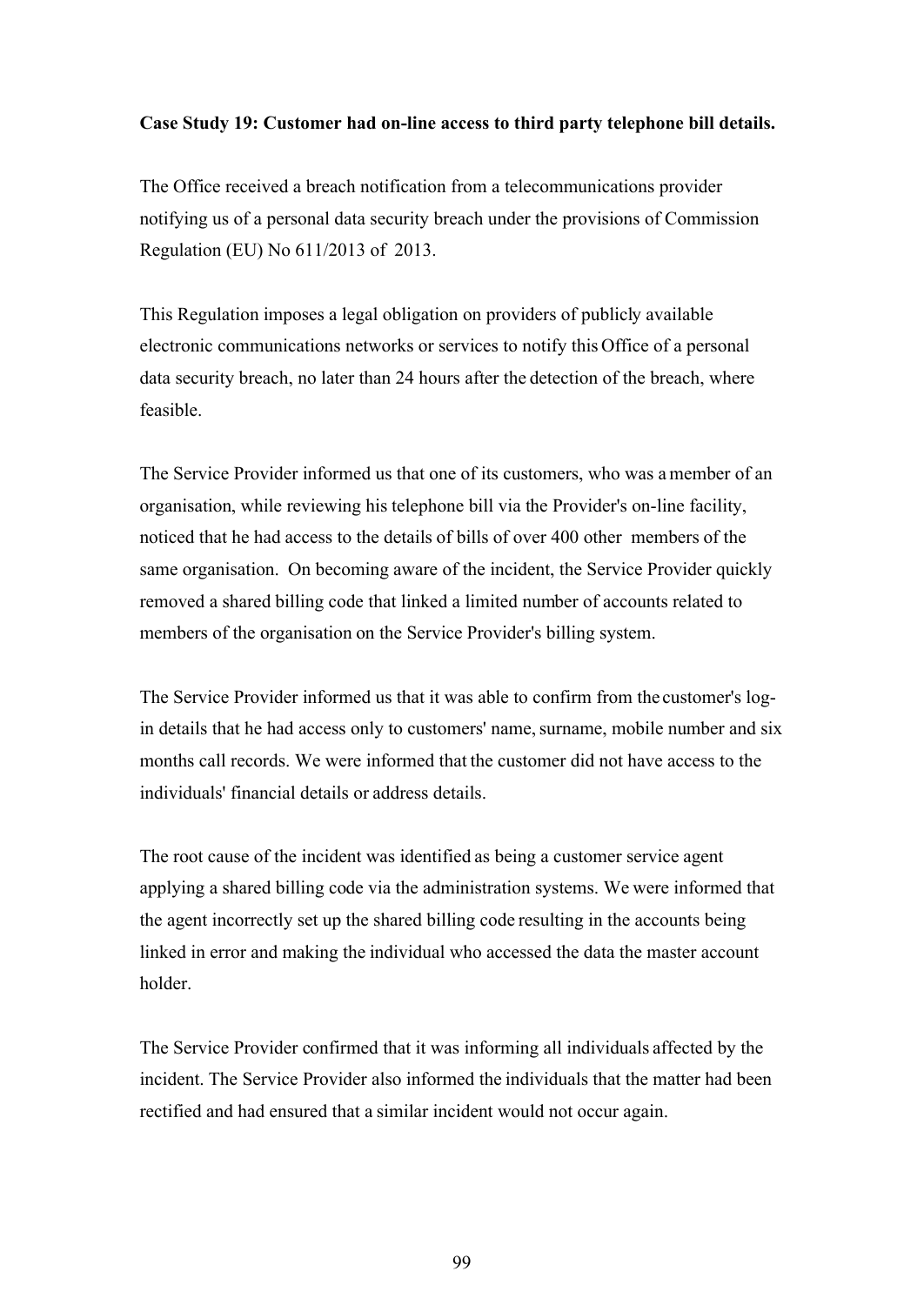This case demonstrates how the speed at which a breach is identified and dealt with may assist in minimising the overall security risk of the breach. Informing the affected individuals of the matter permits them to consider the consequences for each of them individually and to take appropriate measures as they see fit. The reporting of the matter to us by Data Controllers as speedily as possible, as per the above legislation, also assists in our role of trying to improve compliance with Data Protection legislation.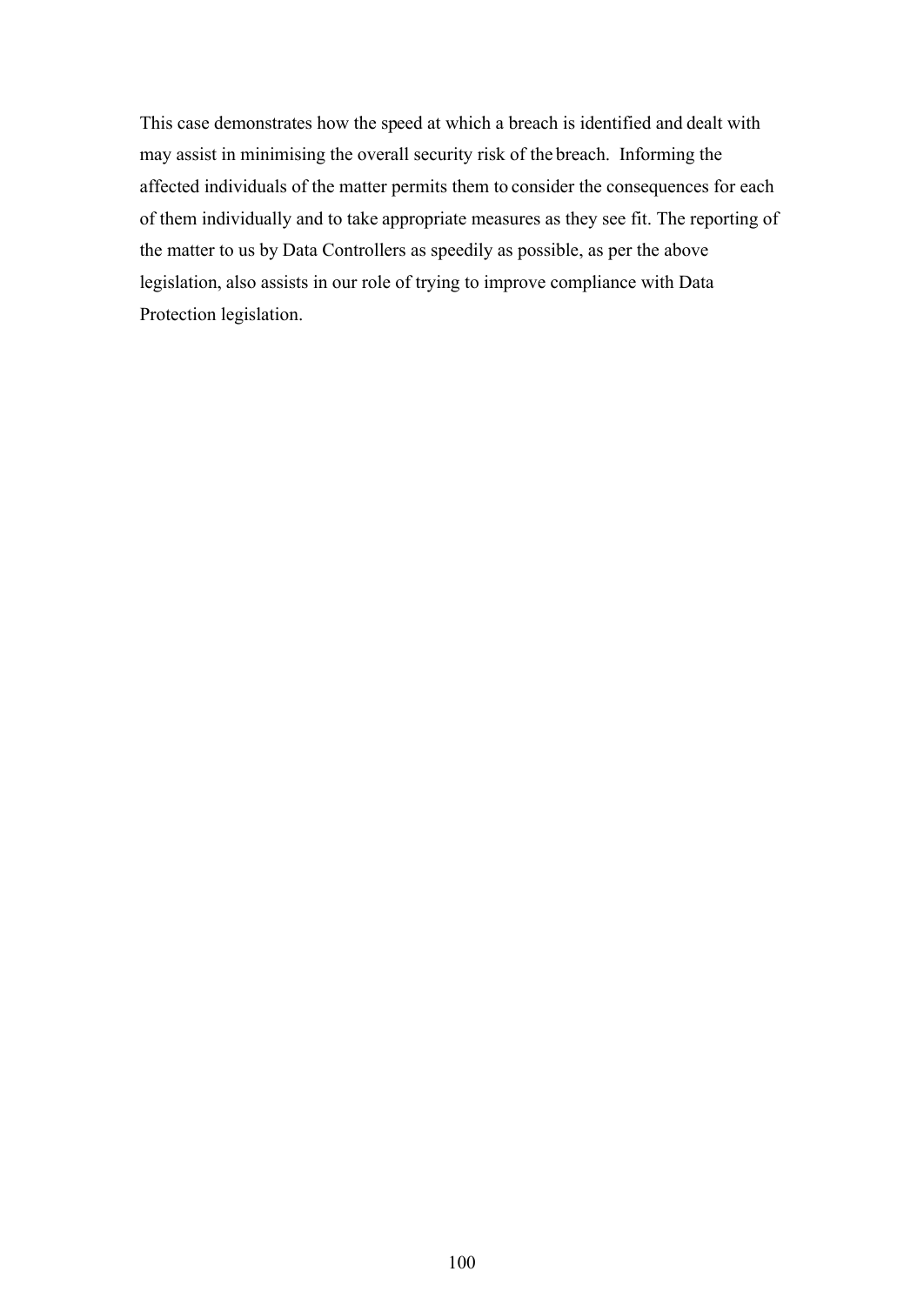# **Appendices**

**Appendix I – Presentations**

**Appendix 2 – Registration Statistics**

**Appendix 3 – Account of Income and Expenditure**

**Appendix 4 – Energy Report**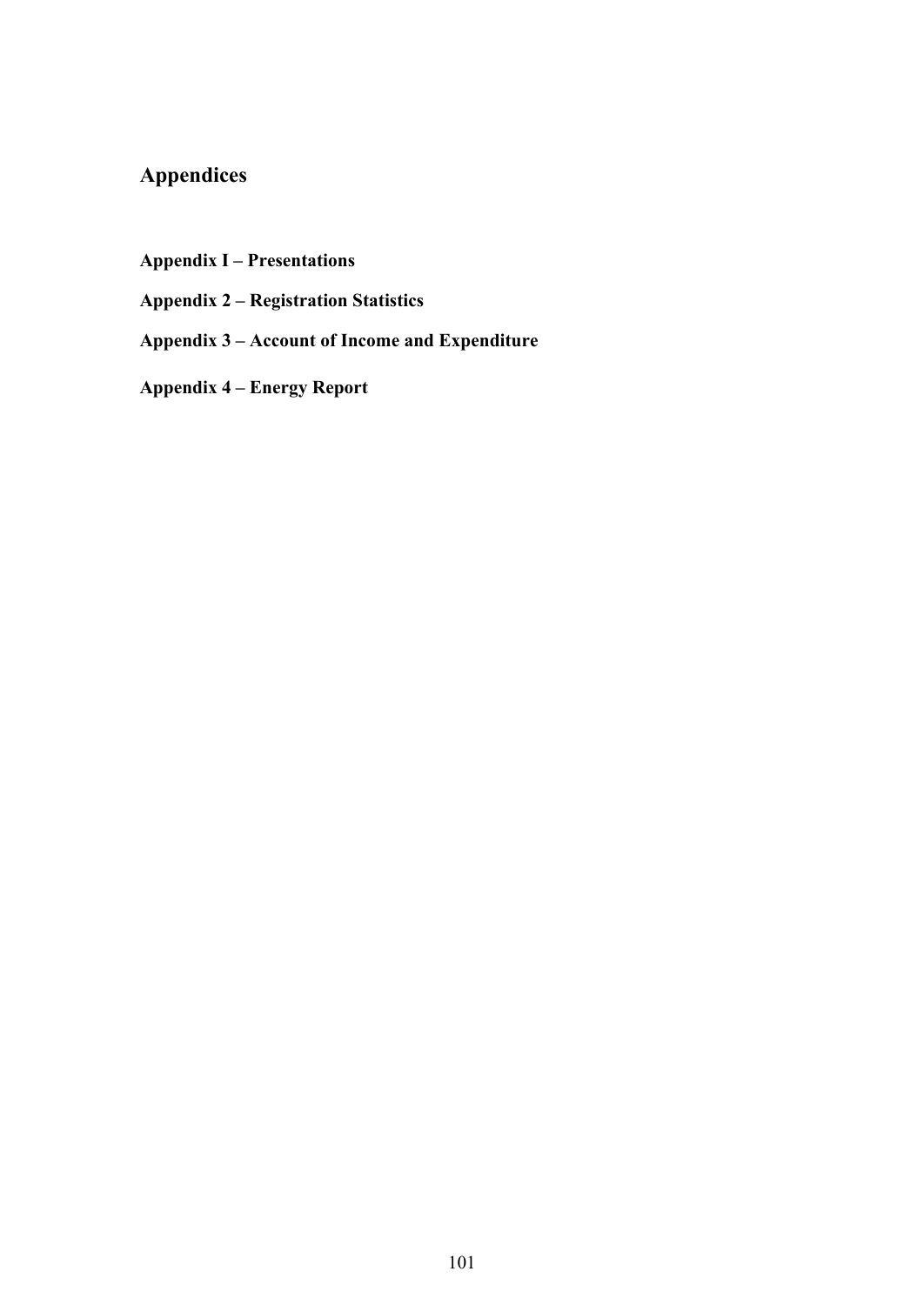# *Appendix 1- Presentations and talks*

During 2013 the Commissioner and staff of the Office gave presentations to the following organisations:

#### **Educational**

Association of Secondary Teachers in Ireland Irish Second-Level Students Union Rathdown School University College Dublin Admissions Officers Association Dublin Institute of Technology – third level disability officers Mullingar Community College Carlow IT

#### **Commercial**

American Chamber of Commerce Ireland Digital Repository of Ireland Security Institute of Ireland South-East Regional Authority

#### **Voluntary**

Children's Rights Alliance Council of Irish Adoption Agencies

#### **Health Sector**

Royal College of Physicians of Ireland Irish Pharmaceutical Healthcare Association National Nursing Home Development & operation conference Nursing Homes Ireland Royal Academy of Medicine in Ireland TCD Health Informatics Course RCSI-Clinical Research Nurse Programme

#### **International**

Academy of European Law American Bar Association x2 Centre for Information Policy leadership x2 Conference of Data Protection Commissioners Dublin Web Summit European Archives Group European Privacy Association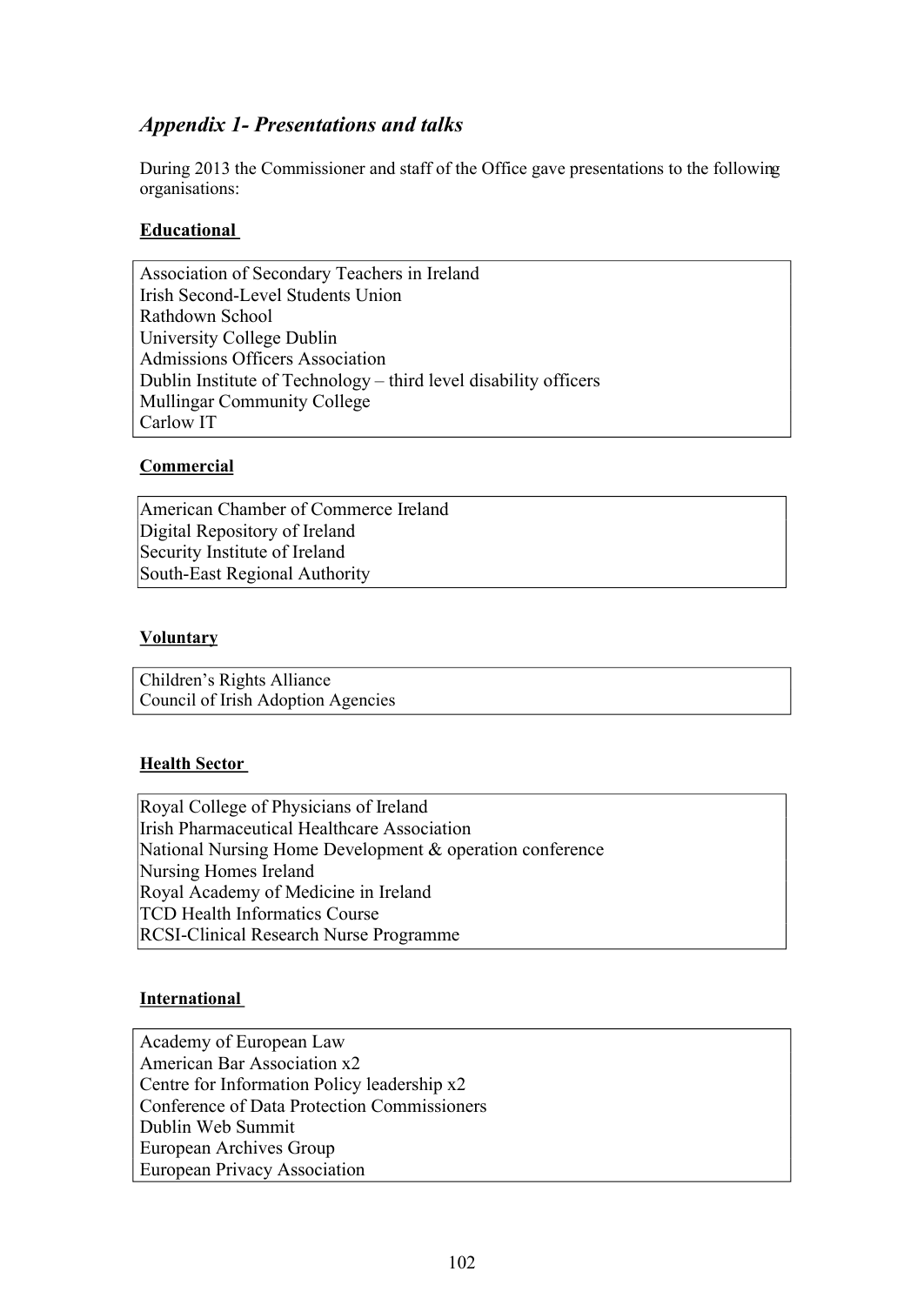European Public Administration Network Federation of European Academies of Medicine India Centre for Internet Society International Association for Media and Communications International Association of Privacy Professionals x3 Macedonian DPA Privacy Law and Business TAIEX Macedonia x 2 TAIEX Croatia TAIEX Workshop on Civil & Criminal Liability for violating the right to personal data protection**,** Macedonia Norwegian Consumer Ombudsman's Office

### **Legal**

Bar Council of Ireland CPD Board Ltd x2 Law Society Legal-Island Matheson Solicitors TechLaw The Law Society of Ireland

# **Mixed Seminars**

Cyber &Data Security Conference Family On-Line Safety Institute Information Security World Conference Irish Association of Social Workers Irish Computer Society Irish Penal Reform Trust North Dublin Chamber of Commerce PDP Practical Compliance Conference Secure Computing Forum Institute of International and European Affairs DJER - Taking Care of Business Seminar

# **Government/Agency**

Department of Environment Fine Gael Parliamentary party Institute of Public Administration x2 Office of Comptroller and Auditor General Galway Citizens' Information PIBA  $PORAI$ Oireachtas Committee on Health and Children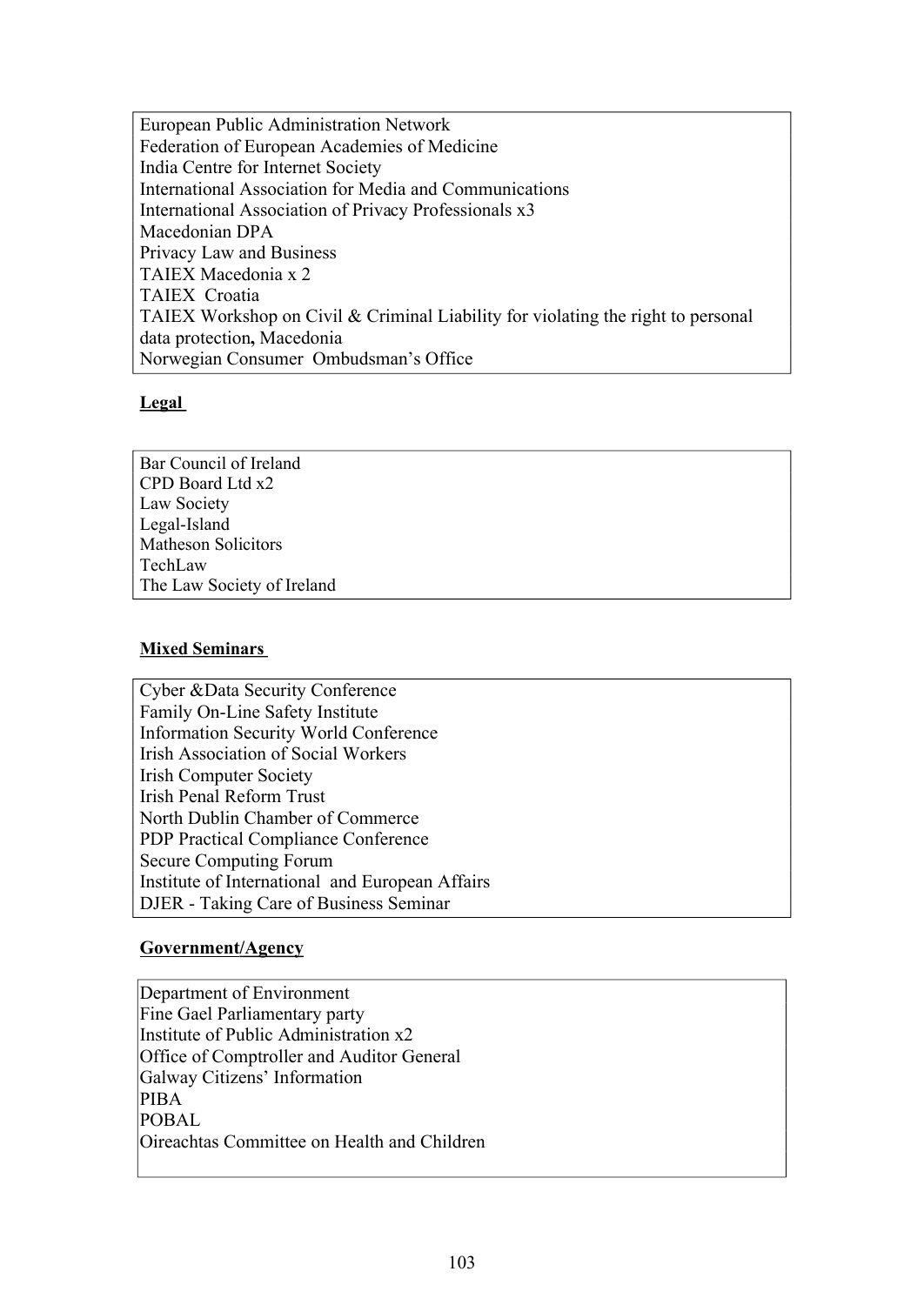# **Appendix 2 – Registrations 2013**

### **The total number of register entries in 2013 was 5,778. This figure can be broken down into the following categories:**

(a) Financial and Credit Institutions 614 (b) Insurance Organisations 354 (c) Persons whose business consists wholly or mainly in direct marketing, providing credit references or collecting debts. 95 (d) Telecommunications / Internet Providers 46 (e) Health Sector 1914 (f) Pharmacists 1091 (g) Miscellaneous 512 (h) Data Processors 1152 **Total number of registration entries 2011 2012 2013**

| 4940 | 5338 | 5778 |
|------|------|------|
|      |      |      |

**In 2013 the number of organisations registered increased by 440 approximately 8%. This increase arose due to a targeted awareness campaign on the Health Sector and also pursuit of the cases which had gone off the Public Register during 2013.**

# **Appendix 3 - Abstract\* of Receipts and Payments in the year ended 31 December 2013**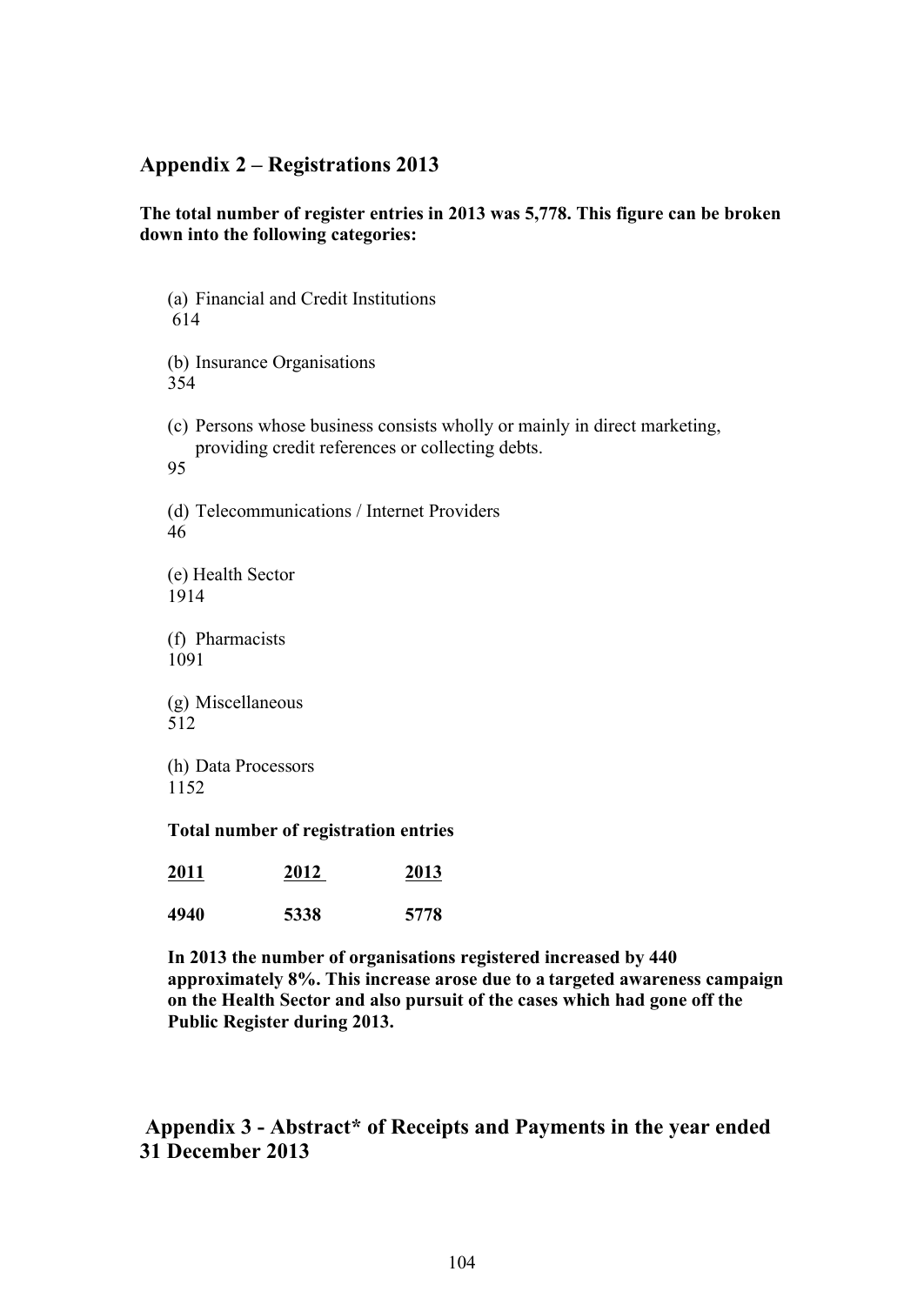| <b>Receipts</b>                                                                                         | 2013<br>€ | 2012<br>€ |
|---------------------------------------------------------------------------------------------------------|-----------|-----------|
| Moneys provided by the Oireachtas                                                                       | 1,960,999 | 1,552,468 |
| Fees                                                                                                    |           | 615,023   |
|                                                                                                         | 660,290   |           |
| Other Receipts                                                                                          | nil       | 1,915     |
|                                                                                                         | 2,621,289 | 2,169,406 |
| Payments                                                                                                |           |           |
| <b>Staff Costs</b>                                                                                      | 1,620,359 | 1,265,509 |
| <b>Establishment Costs</b>                                                                              | 131,631   | 68,232    |
| Legal and Professional Fees                                                                             | 179,050   | 206,633   |
| <b>Audit Fees</b>                                                                                       |           | 3,600     |
| Miscellaneous Expenses                                                                                  | 29,959    | 8,494     |
|                                                                                                         | 1,960,999 | 1,552,468 |
| Payment of receipts for the year to the Vote for<br>the Office of the Minister for Justice and Equality |           |           |
|                                                                                                         | 638,829   | 604,645   |
| Receipts payable to the Vote for the Office of the<br>Minister for Justice and Equality at year end     | 21,461    | 12,293    |

#### **Account of Receipts and Payments in the year ended 31 December 2013**

#### **2,621,289 2,169,406**

\*The figures for 2013 outlined above are still subject to audit by the Comptroller and Auditor General. The final audited accounts will be presented to the Minister for Justice & Equality for presentation to the Oireachtas